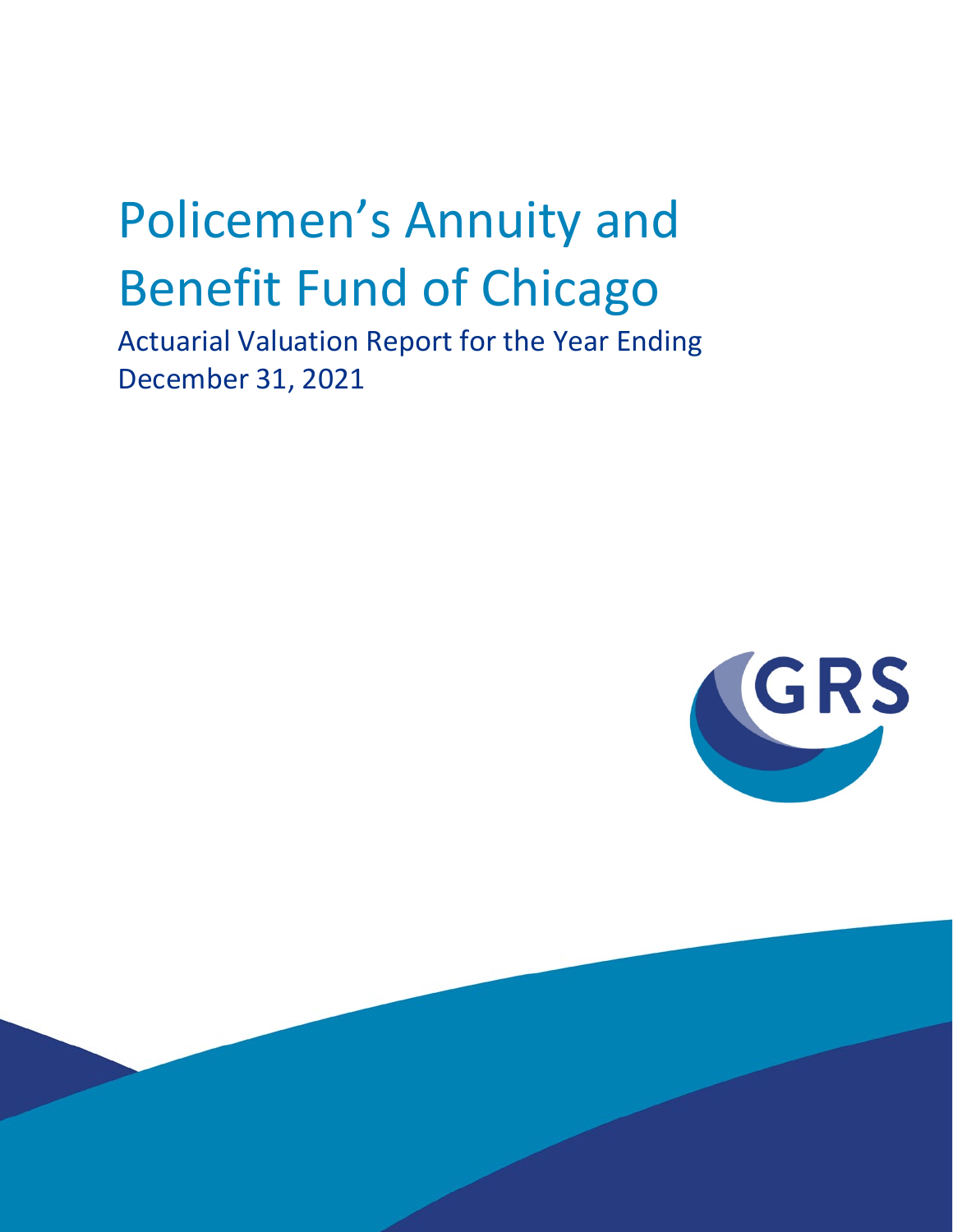

May 23, 2022

Board of Trustees Policemen's Annuity and Benefit Fund City of Chicago 221 North LaSalle Street, Suite 1626 Chicago, Illinois 60601-1404

#### **Subject: Actuarial Valuation Report for the Year Ending December 31, 2021**

Dear Members of the Board:

At your request, we have performed an actuarial valuation of the Policemen's Annuity and Benefit Fund of Chicago ("the PABF" or "the Fund") as of December 31, 2021. The primary purposes of this actuarial valuation are to determine the statutory contribution for tax levy year 2023 (i.e., payment year 2024) and to measure the funded status of the Fund as of December 31, 2021, based on the statutes in effect as of December 31, 2021. This report also provides the development of the plan year end 2022 Actuarially Determined Contribution ("ADC") as required by GASB Statement Nos. 67 and 68. Other information required under GASB Statement Nos. 67 and 68 is provided in a separate report. The actuarial assumptions and methods used were recommended by the actuary and approved by the Board.

We have prepared the supporting schedules for the actuarial section of the comprehensive annual financial report, including:

- Summary of Actuarial Valuation Methods and Assumptions;
- Schedule of Active Member Data;
- Retirements and Beneficiaries Added to and Removed from Rolls;
- Prioritized Solvency (Termination) Test;
- Development of Actuarially Determined Contributions under GASB Statement Nos. 67 and 68;
- Development of Actuarial Gains and Losses; and
- Summary of Basic Actuarial Values.

This actuarial valuation is based upon:

**Data Relative to the Members of the Fund –** Data for active members and persons receiving benefits from the Fund was provided by the Fund's staff. We have tested this data for reasonableness.

**Asset Values –** The actuarial value of assets is used in the development of the statutory contribution requirements. In each future fiscal year, investment gains and losses will be phased in over a five-year period.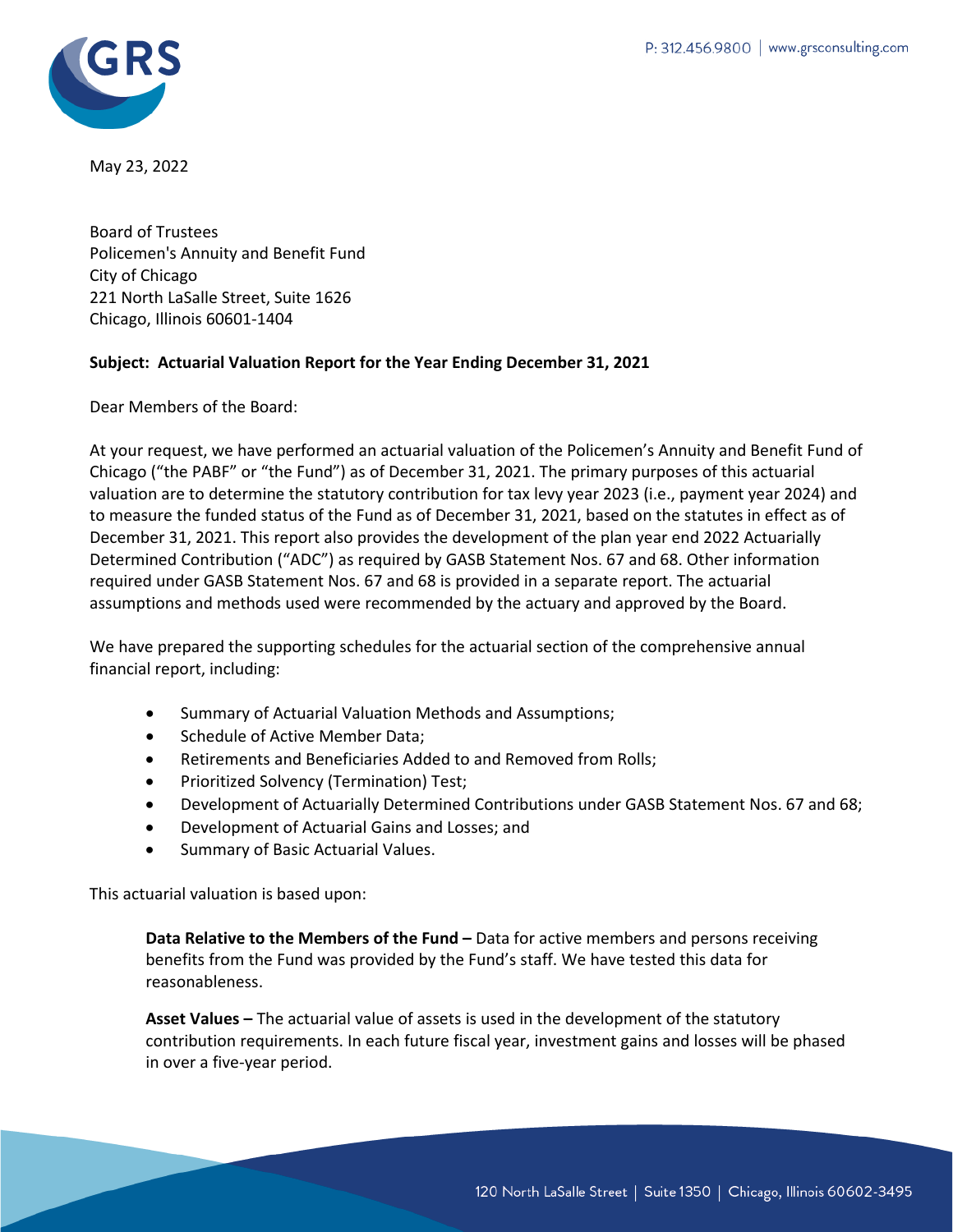**Actuarial Method –** The actuarial method utilized by the Fund, as required by statute, is the Entry-Age Normal cost method. The objective of this method is to recognize the costs of Fund benefits over the entire career of each member as a level percentage of compensation. Any Unfunded Actuarial Accrued Liability (UAAL) under this method is separately financed. All actuarial gains and losses under this method are reflected in the UAAL.

**Actuarial Assumptions –** All actuarial assumptions remain unchanged from the prior actuarial valuation and reflect the results of the experience study performed for the period of January 1, 2014 through December 31, 2018, approved by the Board on August 27, 2019, first effective with the December 31, 2019, actuarial valuation. The assumptions used are set forth in Appendix 4: Actuarial Methods and Assumptions.

**Plan Provisions –** The actuarial valuation is based on plan provisions and statutes in effect as of December 31, 2021.

A collective bargaining agreement with the Fraternal Order of Police (FOP) was approved for the period July 1, 2017 through June 30, 2025. The agreement includes retroactive pay from 2017 through 2021 based on the updated salary scales.

The funding objective of the Fund is to provide employer and employee contributions sufficient to provide the benefits of the Fund when due. Pursuant to Public Act ("P.A.") 99-0506, effective May 30, 2016, the funding policy was amended and requires City contributions to be equal to \$420 million in payment year 2016, \$464 million in payment year 2017, \$500 million in payment year 2018, \$557 million in payment year 2019 and \$579 million in payment year 2020. For payment years after 2020, the City is required to make level percent of pay contributions for plan years 2020 through 2055 that along with member contributions and investment earnings are expected to generate a projected funded ratio of 90% by plan year end 2055. The projections are based on an open group, level percent of pay financing and the Entry-Age Normal cost method. This actuarial valuation determines the statutory contribution of **\$851.1** million (64.1% of projected pay) for tax levy year 2023 (i.e., payment year 2024).

This is a severely underfunded plan. The funded ratio is only **24.0%** (using actuarial value of assets) and the unfunded liability is approximately \$12 billion as of December 31, 2021. The funded ratio is not projected to even reach 50% funded for another 21 years until 2042.

The funding policy defined in P.A. 99-0506 significantly defers contributions when compared to the provisions of the prior funding policy defined in P.A. 96-1495. The amount of annual contributions defined under P.A. 99-0506 does not even cover normal cost plus interest on the unfunded liability for the next nine years. This means the unfunded liability is actually projected to increase to a high of \$12.2 billion in 2029, when contributions are finally sufficient to start reducing the unfunded liability.

We understand that P.A. 99-0506 defines the amount of City Contributions to the PABF. Nevertheless, we continue to recommend that the plan sponsor seriously consider making additional contributions (in excess of the statutory requirement) to ensure that there are sufficient assets available in the fund in all years to pay the promised benefits.

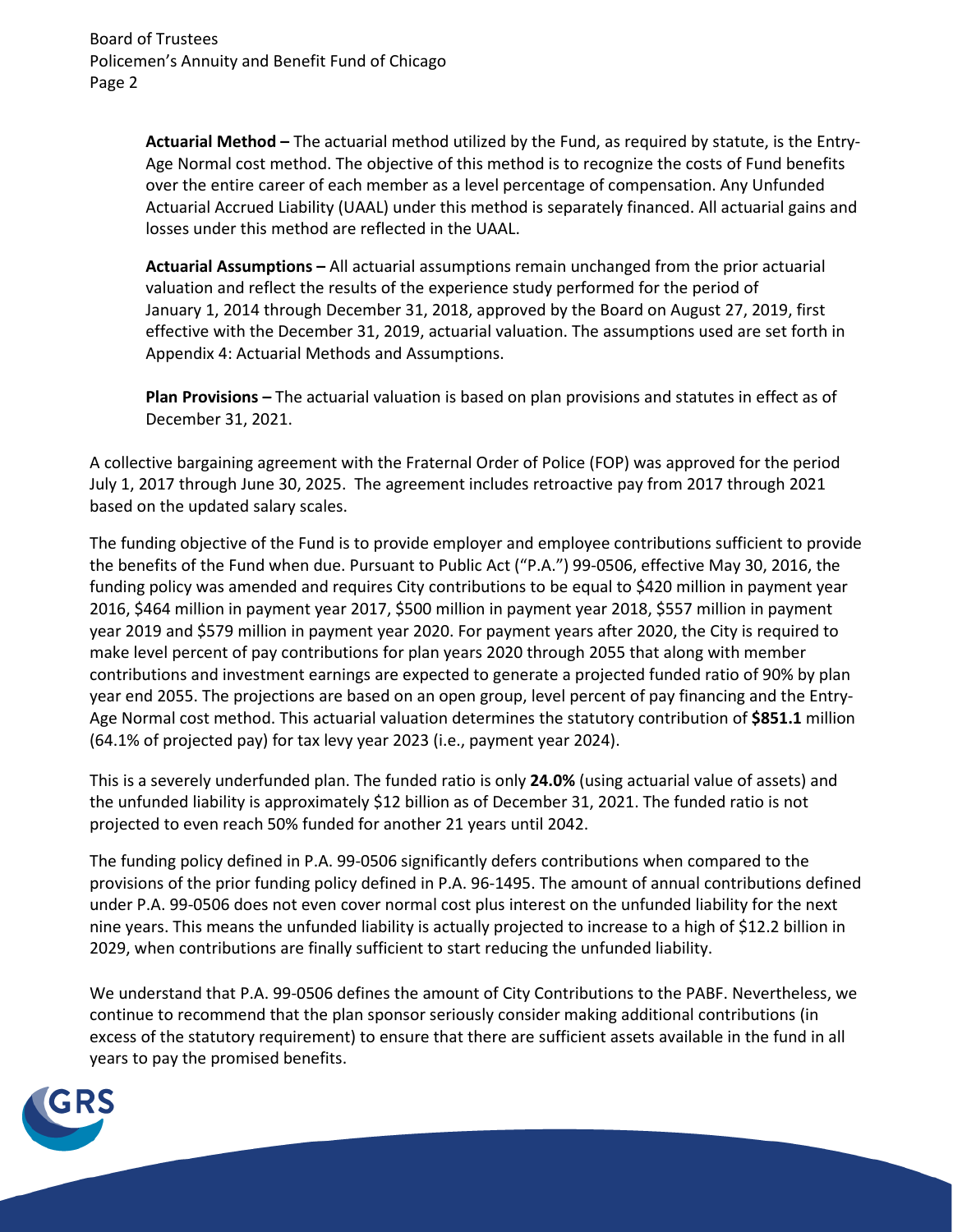Board of Trustees Policemen's Annuity and Benefit Fund of Chicago Page 3

We also recommend that the Board perform projections which include pessimistic scenarios such as investment return lower than assumed, lower contributions received than expected, higher benefit payments than expected, etc., to more fully understand the impact of less than optimal future expectations.

The contribution rate in this report is determined using the actuarial assumptions and methods disclosed in Appendix 4 of this report. This report includes risk metrics on page 13 but does not include a more robust assessment of the risks of future experience not meeting the actuarial assumptions. Additional assessment of risks was outside the scope of this report.

This actuarial valuation assumes that the City will be able to make future contributions on a timely basis. We did not perform an analysis of the ability of the City to make future contributions. Such an analysis is not within the scope of our assignment. Failure to receive City contributions on a timely basis could jeopardize the sustainability of the Fund.

The funding actuarial valuation results contained in this report were prepared based on the statutes in effect as of December 31, 2021. The projected contributions contained in this report will be used to develop the blended discount rate under GASB Statement Nos. 67 and 68.

The actuarial valuation results set forth in this report are based on the data and actuarial techniques described above, and upon the provisions of the Fund as of the actuarial valuation date. To the best of our knowledge, this actuarial statement is complete and accurate based on the statutes in effect as of December 31, 2021, and fairly presents the actuarial position of the Fund as of December 31, 2021. Based on these items, we certify these results to be true and correct.

This report was prepared using our proprietary valuation model and related software which, in our professional judgment, has the capability to provide results that are consistent with the purposes of the valuation and has no material limitations or known weaknesses. We performed tests to ensure that the model reasonably represents that which is intended to be modeled. We are relying on the GRS actuaries and Internal Software, Training, and Processes Team who developed and maintain the model.

Future actuarial measurements may differ significantly from the current measurements presented in this report due to such factors as the following: plan experience differing from that anticipated by the economic or demographic assumptions; changes in economic or demographic assumptions; increases or decreases expected as part of the natural operation of the methodology used for these measurements (such as the end of an amortization period or additional cost or contribution requirements based on the plan's funded status); and changes in plan provisions or applicable law.

Actuarial valuations do not affect the ultimate cost of the Plan, only the timing of contributions into the Plan. Plan funding occurs over time. Contribution shortfalls (the difference between the actual contributions and the annual required contributions) remain the responsibility of the Plan sponsor. If the contribution levels over a period of years are lower or higher than necessary, it is normal and expected practice for adjustments to be made to future contribution levels to take account of this variance, with a view to funding the plan over time.

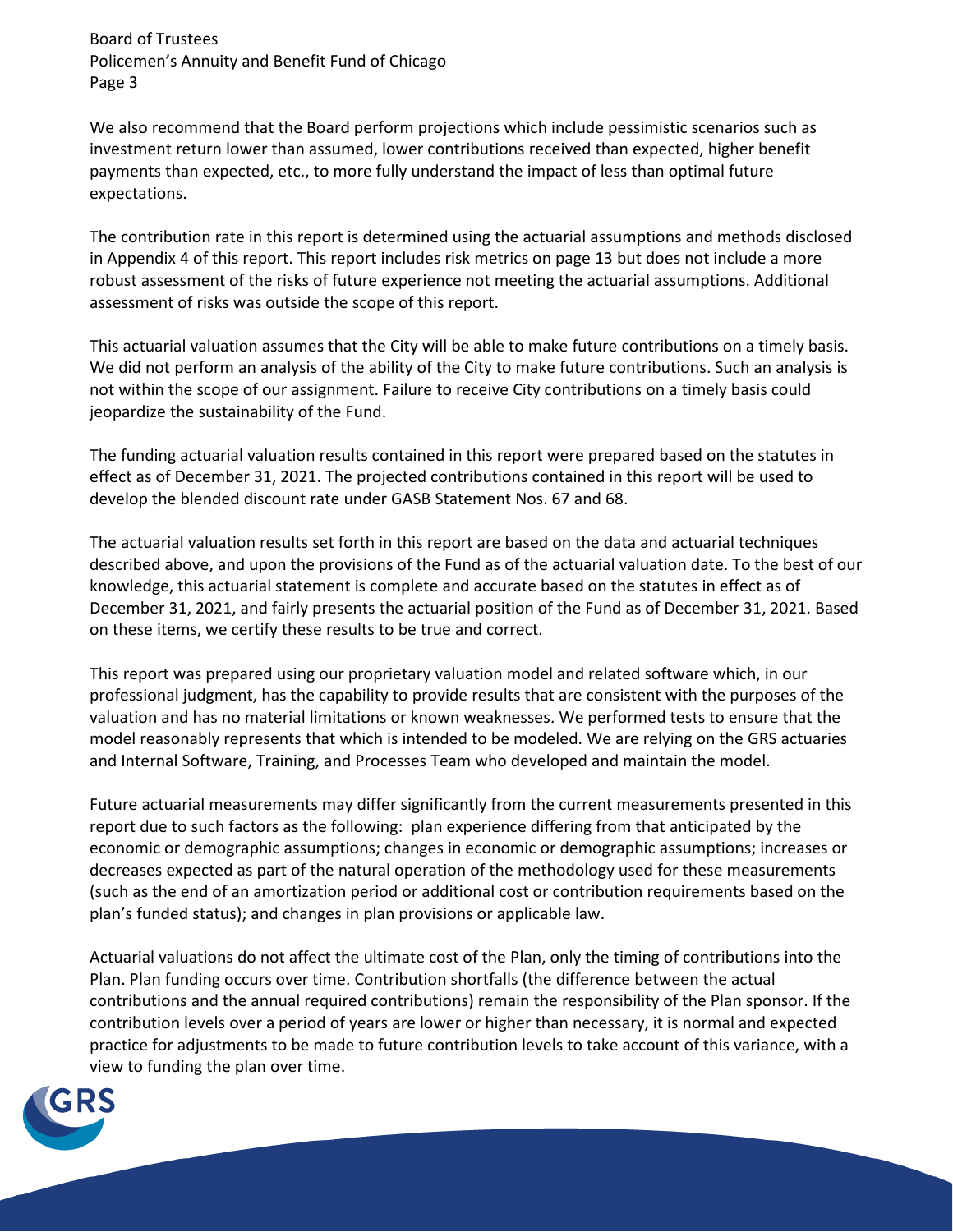Board of Trustees Policemen's Annuity and Benefit Fund of Chicago Page 4

This report should not be relied on for any purpose other than the purpose stated.

This report reflects the impact of COVID-19 through December 31, 2021. However, this report does not reflect the longer term and still developing future impact of COVID-19, which is likely to further influence demographic experience and economic expectations. We will continue to monitor these developments and their impact on the Fund and the actuarial assumptions. Actual experience will be reflected in each subsequent annual valuation, as experience emerges.

This report was prepared at the request of the Board and is intended for use by the Fund and those designated or approved by the Board. This report may be provided to parties other than the Fund only in its entirety and only with the permission of the Fund. GRS is not responsible for unauthorized use of this report.

Lance J. Weiss and Amy Williams are Members of the American Academy of Actuaries and meet the Qualification Standards of the American Academy of Actuaries to render the actuarial opinion herein.

The signing actuaries are independent of the plan sponsor.

Respectfully yours, Gabriel, Roeder, Smith & Company

Laneig alim

Lance J. Weiss, EA, MAAA, FCA Amy Williams, ASA, MAAA, FCA Senior Consultant and Team Leader Senior Consultant

Amy Williams

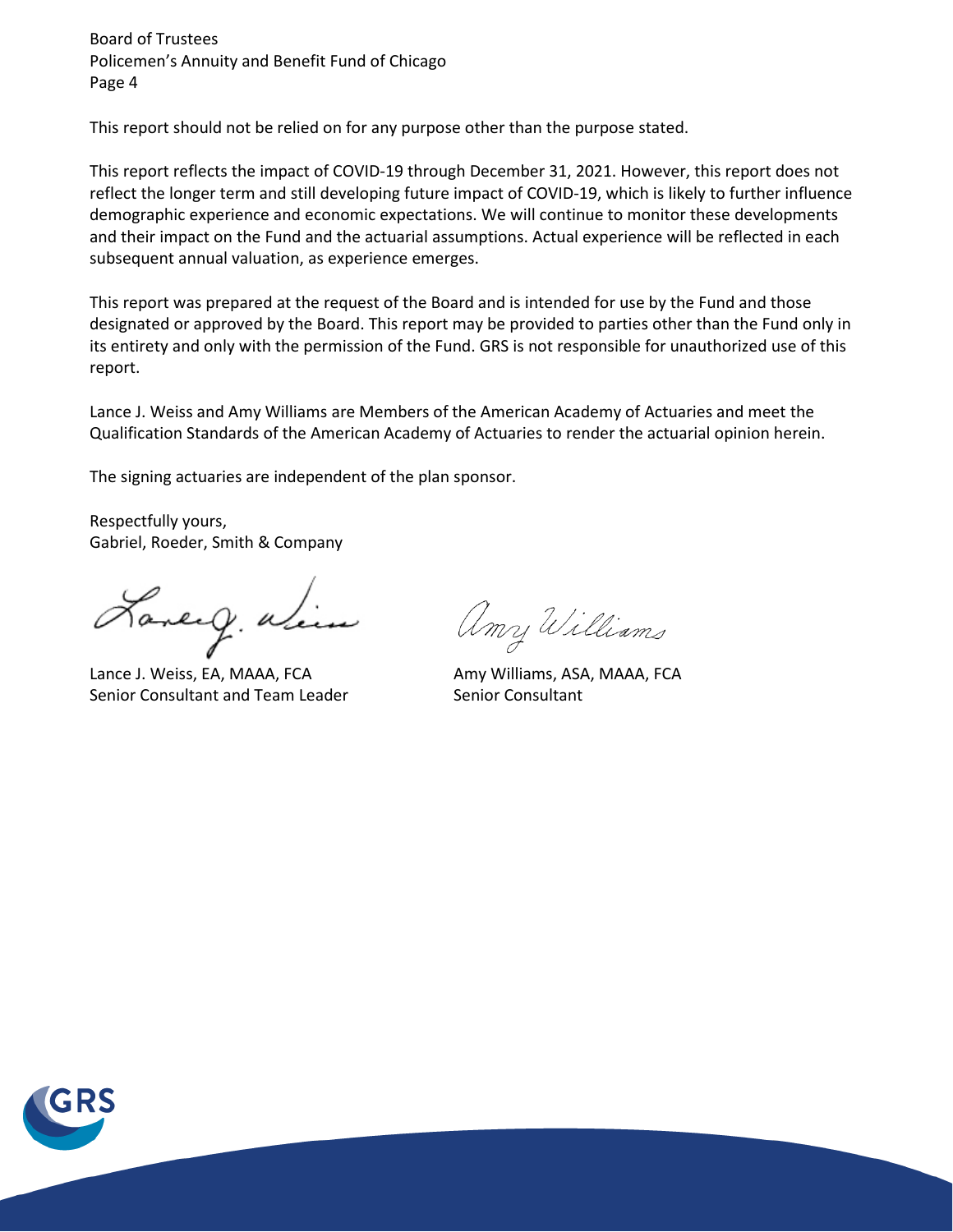# **Table of Contents**

| <b>Summary of Actuarial Valuation Results</b> |                                                                                                |           |  |
|-----------------------------------------------|------------------------------------------------------------------------------------------------|-----------|--|
| <b>Appendix 1</b>                             | <b>Results of Actuarial Valuation</b>                                                          |           |  |
| Tables 1A<br>and 1B                           | Summary                                                                                        | $16 - 17$ |  |
| Table 1C                                      | Active Accrued Liability and Normal Cost Tier                                                  | 18        |  |
| Table 2                                       | <b>Summary of Basic Actuarial Values</b>                                                       | 19        |  |
| Table 3A                                      | <b>Actuarial Valuation Projection Results</b>                                                  | 20        |  |
| Table 3B                                      | Development of Statutory Contribution for 2023 (State Basis)                                   | 21        |  |
| Table 3C                                      | Projected Retiree Health Insurance Premium Subsidy                                             | 22        |  |
| Table 4                                       | Development of Actuarially Determined Contribution under<br>GASB 67/68 for 2022                | 23        |  |
| Table 5                                       | Development of Actuarial Gains and Losses for 2021                                             | 24        |  |
| Table 6                                       | History of Recommended Employer Multiples                                                      | 25        |  |
| Table 7                                       | <b>Ordinary Death Benefit Reserve</b>                                                          | 26        |  |
| Table 8                                       | <b>Actuarial Accrued Liability Prioritized Solvency Test</b>                                   | 27        |  |
| <b>Appendix 2</b>                             | <b>Assets of the Plan</b>                                                                      |           |  |
| Table 9                                       | Reconciliation of Assets as of December 31, 2021                                               | 28        |  |
| Table 10                                      | Development of Actuarial (Market-Related) Value of Assets as of<br>December 31, 2021           | 29        |  |
| <b>Appendix 3</b>                             | <b>Data Reflecting Plan Members</b>                                                            |           |  |
| Exhibit A                                     | Summary of Changes in Active Participants for Fiscal Year Ending<br>December 31, 2021          | 30        |  |
| Exhibit B                                     | Summary of Changes in Annuitants and Beneficiaries for Fiscal<br>Year Ending December 31, 2021 | 31        |  |



*-i-*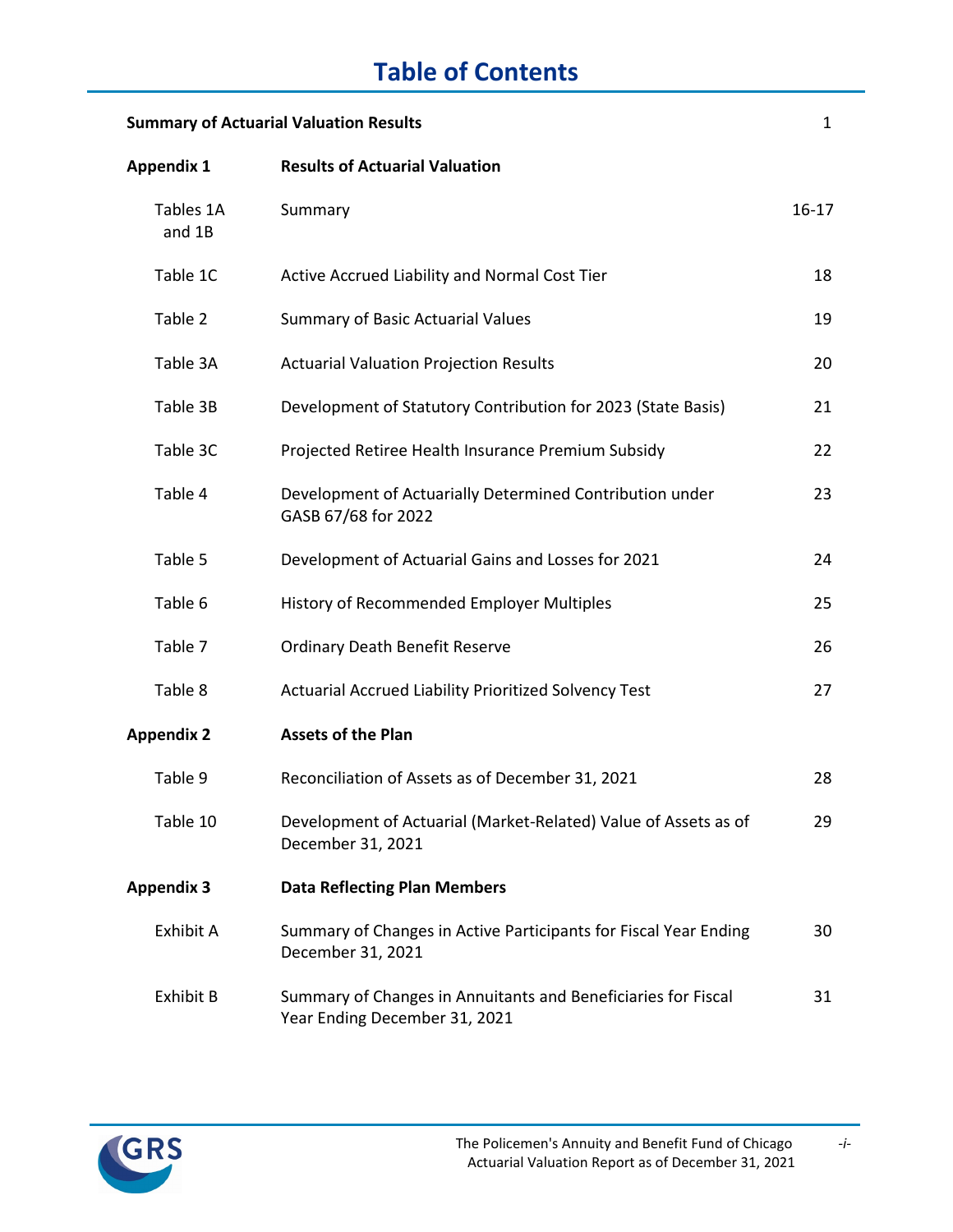# **Table of Contents**

### **Appendix 3 (Cont'd)**

| Exhibit C        |                             | Total Lives and Annual Salaries Classified by Age and Years of<br>Service as of December 31, 2021                                 |    |
|------------------|-----------------------------|-----------------------------------------------------------------------------------------------------------------------------------|----|
|                  | Part I                      | <b>Active Male Participants</b>                                                                                                   | 32 |
|                  | Part II                     | <b>Active Female Participants</b>                                                                                                 | 33 |
|                  | Part III                    | All Active Participants                                                                                                           | 34 |
| Exhibit D        | Ending December 31, 2021    | Showing Number of Refund Payments Made During Fiscal Year                                                                         |    |
|                  | Part I                      | Male Employees                                                                                                                    | 35 |
|                  | Part II                     | Female Employees                                                                                                                  | 36 |
| <b>Exhibit E</b> | Age as of December 31, 2021 | Showing Statistics on Service Retirement Annuities Classified by                                                                  | 37 |
| <b>Exhibit F</b> | December 31, 2021           | Showing Statistics on Widow's Annuities Classified by Age as of                                                                   | 38 |
| Exhibit G        | Ending December 31, 2021    | Showing Statistics on Miscellaneous Annuities for Fiscal Year                                                                     | 39 |
| Exhibit H        |                             | Showing Participants Receiving Duty Disability Classified by Age<br>and Length of Service as of December 31, 2021                 |    |
|                  | Part I                      | Male                                                                                                                              | 40 |
|                  | Part II                     | Female                                                                                                                            | 41 |
| Exhibit I        |                             | Showing Participants Receiving Ordinary Disability Classified by<br>Age and Length of Service as of December 31, 2021             |    |
|                  | Part I                      | Male                                                                                                                              | 42 |
|                  | Part II                     | Female                                                                                                                            | 43 |
| Exhibit J        |                             | Showing Participants Receiving Occupational Disease Disability<br>Classified by Age and Length of Service as of December 31, 2021 |    |
|                  | Part I                      | Male                                                                                                                              | 44 |

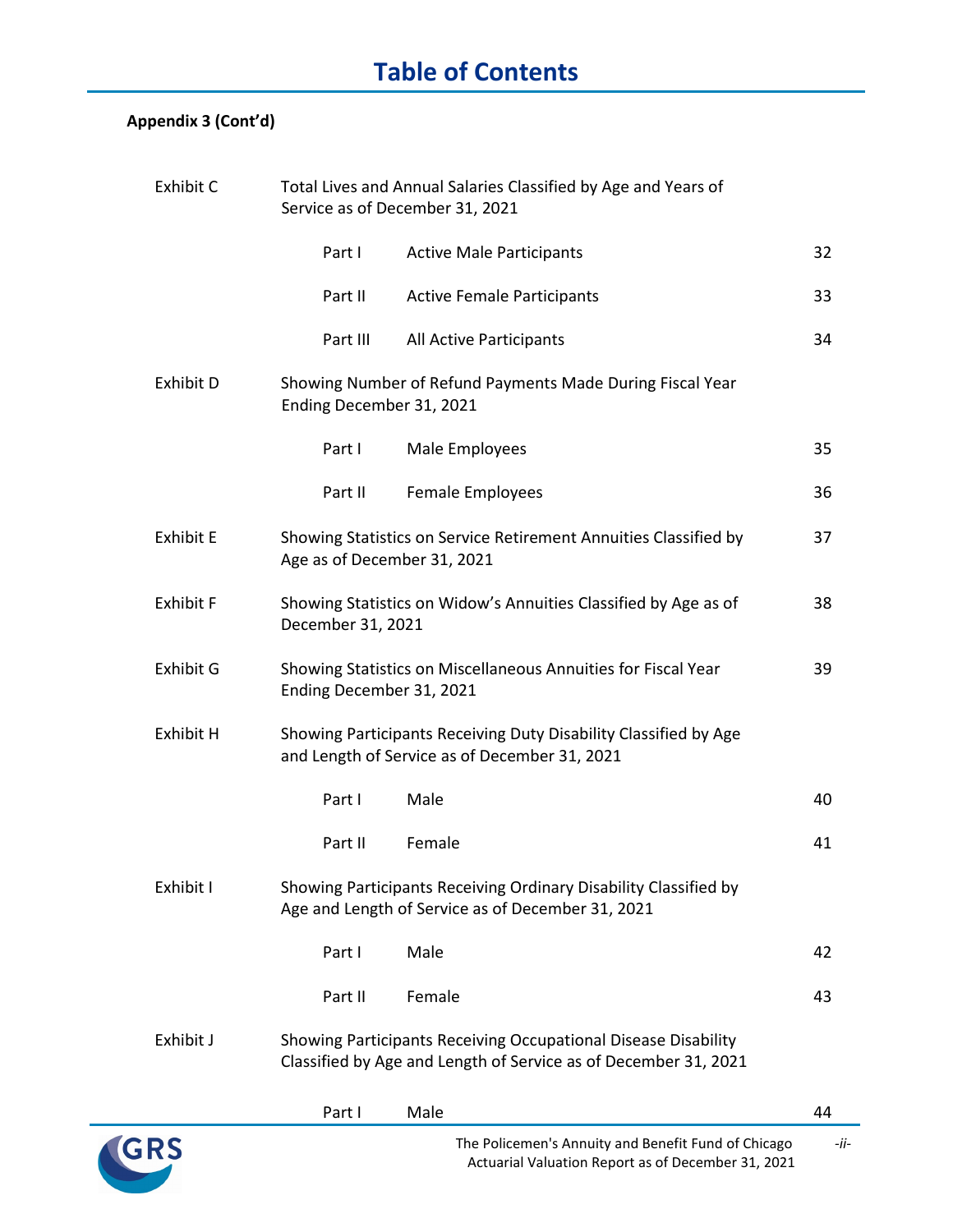# **Table of Contents**

### **Appendix 3 (Cont'd)**

|                   | Part II<br>Female                                                                    | 45      |
|-------------------|--------------------------------------------------------------------------------------|---------|
| Exhibit K         | History of Average Annual Salaries                                                   | 46      |
| Exhibit L         | New Annuities Granted during 2021                                                    | 47      |
| Exhibit M         | Retirees and Beneficiaries by Type of Benefit                                        | 48      |
| <b>Exhibit N</b>  | Average Employee Retirement Benefits Payable                                         | 49      |
| Exhibit O         | <b>History of Annuities</b>                                                          |         |
|                   | Part I<br><b>Employee Annuitants (Male and Female)</b>                               | 50      |
|                   | Spouse Annuitants (Not Including Compensation<br>Part II<br>Widows)                  | 51      |
| <b>Exhibit P</b>  | Counts of Retirees and Beneficiaries with Healthcare Coverage<br>Subsidies           | 52      |
| Exhibit Q         | Schedule of Retired Members by Types of Benefit and Monthly<br><b>Benefit Levels</b> | 53      |
| <b>Exhibit R</b>  | Schedule of Average Benefit Payments for New Annuities<br><b>Granted during Year</b> | 54      |
| <b>Exhibit S</b>  | History of Retirees and Beneficiaries Added to and Removed<br>from Benefit Payroll   | 55      |
| Exhibit T         | History of Retirees and Beneficiaries Total Retiree and<br><b>Beneficiaries</b>      | 56      |
| Appendix 4        | Actuarial Methods and Assumptions as of December 31, 2021                            | $57-63$ |
| <b>Appendix 5</b> | Summary of Provisions of the Fund as of December 31, 2021                            |         |
|                   | Summary of Principal Eligibility and Benefit Provisions as of<br>December 31, 2021   | 64-72   |
| <b>Appendix 6</b> | Legislative Changes 1979 through 2021                                                | 73-88   |
| <b>Appendix 7</b> | <b>Glossary of Terms</b>                                                             | 89-91   |

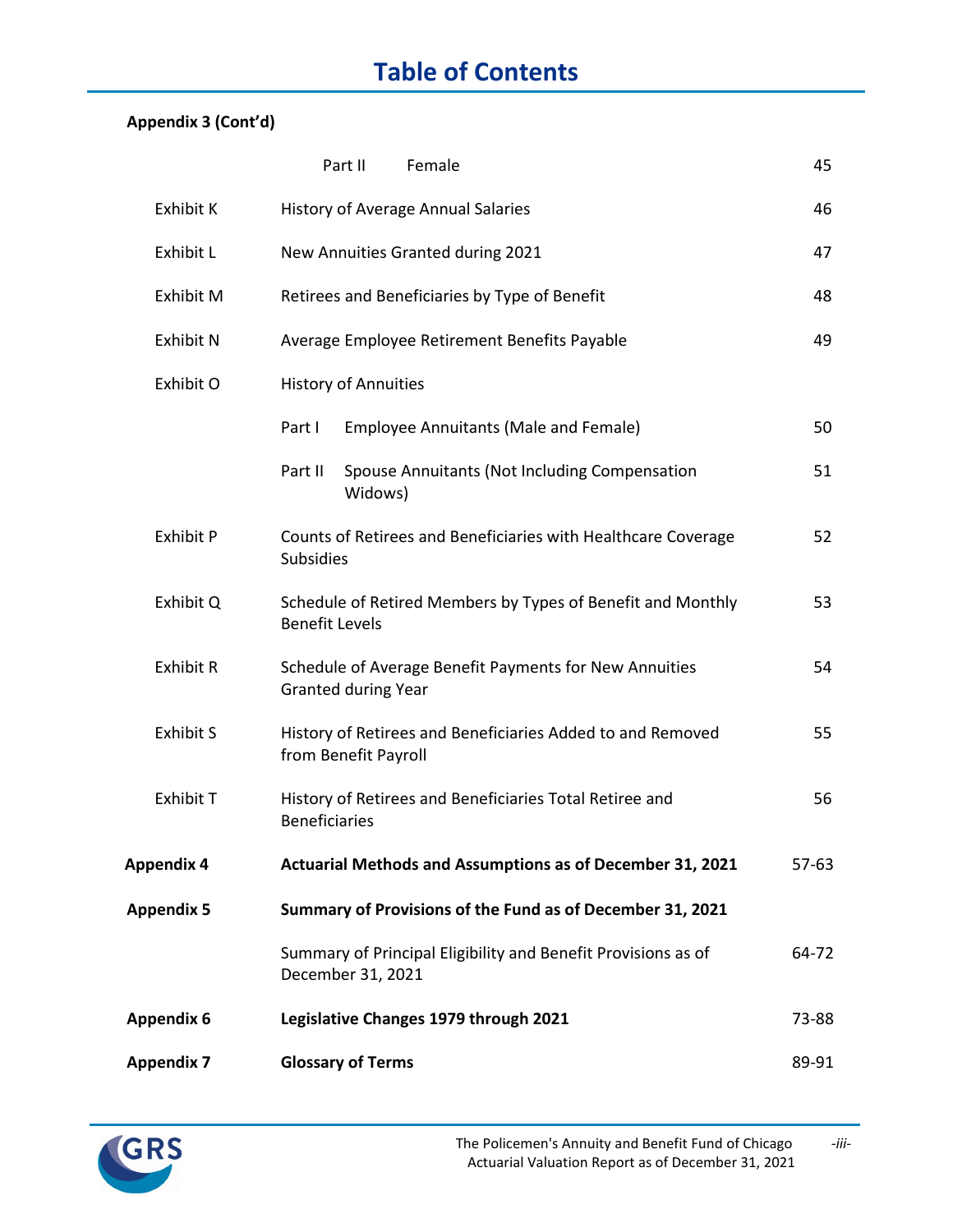This report sets forth the results of the actuarial valuation of the Policemen's Annuity and Benefit Fund of the City of Chicago ("the PABF" or "the Fund") as of December 31, 2021. This actuarial valuation is based on the funding provisions in effect as of December 31, 2021. The purposes of this actuarial valuation are:

- 1. To provide the statutory contribution for tax levy year 2023 (i.e., payment year 2024) based on the provisions of Public Act 99-0506.
- 2. To estimate the projected statutory contributions for tax levy years after 2023 based on the provisions of Public Act 99-0506, for purposes of developing the blended discount rate under GASB Statement Nos. 67 and 68.
- 3. To develop the actuarially determined contributions (ADC) under GASB Statement Nos. 67 and 68 for plan year 2022.
- 4. To review the funded status of the Fund as of December 31, 2021, based on the statutes in effect as of the actuarial valuation date.

The funded status, in basic terms, is a comparison of Fund liabilities to Fund assets expressed as either unfunded liability or as a ratio of assets to liabilities. This comparison can be measured in various ways. Fund liabilities are dependent on the actuarial assumptions and actuarial cost method. Fund assets can be measured at market value, book value or some variation to smooth the fluctuations that invariably occur from year to year.

Funded status is measured differently for statutory funding and for Fund and City financial reports. The following chart shows how funded status is determined for each purpose.

| <b>PURPOSE</b>                                                               | <b>ACTUARIAL COST METHOD</b> | <b>ASSET VALUE</b>                            |  |  |  |
|------------------------------------------------------------------------------|------------------------------|-----------------------------------------------|--|--|--|
| <b>Statutory Funding</b>                                                     | Entry-Age Normal             | Actuarial (Market-Related)<br>Value of Assets |  |  |  |
| Fund reporting after 2014<br>(GASB Statement No. 67 for<br>pension benefits) | Entry-Age Normal             | Market Value of Assets                        |  |  |  |
| City reporting after 2015<br>(GASB Statement No. 68 for<br>pension benefits) | Entry-Age Normal             | Market Value of Assets                        |  |  |  |

Under the Entry Age Normal Cost Method, each participant's projected benefit is allocated on a level percent of pay basis from entry age to assumed exit age. The Actuarial Accrued Liability is the portion of the present value associated with pay prior to the actuarial valuation date. The Normal Cost is the portion of the present value associated with pay during the current plan year.

The actuarial (market-related) value of assets is determined from market value with investment gains and losses smoothed over a five-year period. The actuarial assumptions used to determine the liabilities are the same in all three measures, with the exception of the investment return assumption.

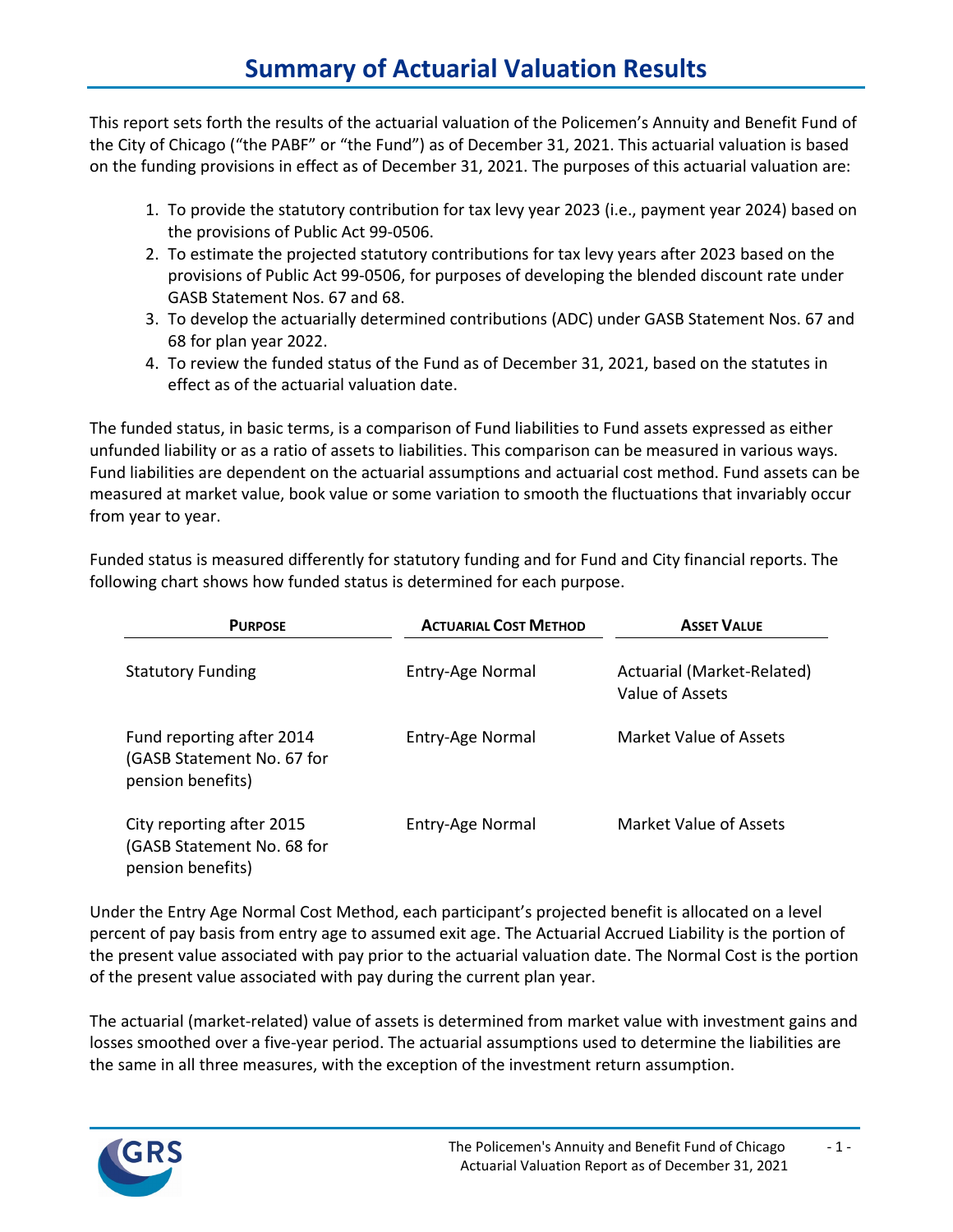### **Comments on Results**

P.A. 99-0506, effective as of May 30, 2016, changed the City's contribution policy to a fixed dollar contribution of \$420 million in payment year 2016, \$464 million in payment year 2017, \$500 million in payment year 2018, \$557 million in payment year 2019, and \$579 million in payment year 2020. For payment years after 2020, the City is required to make level percent of pay contributions for plan years through 2055 that, along with member contributions and investment earnings, are expected to generate a projected funded ratio of 90% by plan year end 2055.

This actuarial valuation determines the statutory contribution of **\$851.1** million (64.1% of projected pay) for tax levy year 2023 (i.e., payment year 2024).

Under the current statutory funding policy the funded ratio is projected to increase slowly over the next 10 years from **24.0%** in 2021 to 35.1% in 2031. The funded ratio is projected to increase to 47.6% in 2040, 71.1% in 2050, and 90.0% in 2055. The statutory funding policy generates "back-loaded" City contributions with slow growth in the funded ratio. Underfunding the Fund creates the risk that the longterm investment return cannot be supported, minimal investment income is available to pay benefits, or worse, that benefit obligations cannot be met from the trust.

The calculations in this report were prepared based on the funding policy methods required by Public Act 99-0506. In light of the current funded status of this Retirement Fund, we do not endorse this funding policy because the Statutory funding policy defers funding for benefits into the future and places a higher burden on future generations of taxpayers.

We recommend a funding policy that contributes the net normal cost plus amortization of the unfunded actuarial liability over a reasonable period. For example, contributing the net normal cost plus amortization of the unfunded actuarial liability on a level dollar basis over a 30-year period in our opinion would produce a reasonable growth pattern in the funded ratio. Using this basis, the City's Actuarially Determined Contribution ("ADC") for plan year end 2022, net of member contributions, is approximately \$1,085.2 million or 84.2% of payroll which compares to the current statutory contribution of \$799.4 million or 62.0% of payroll. The ADC is a required disclosure item under GASB Statement Nos. 67 and 68. We recognize that the State Statute governs the funding policy of the Fund. The purpose of these recommendations is to highlight the difference between the Statutory appropriation methodology and an actuarially sound funding policy and to highlight the risks and additional costs of continuing to underfund the Fund.

Effective with Fiscal Year ending December 31, 2014, GASB Statement No. 67 is used for pension plan financial reporting requirements. GASB Statement No. 68 is used for employer financial reporting effective with fiscal year ending December 31, 2015. The discount rate used for GASB Statement Nos. 67 and 68 reporting purposes will be based on a single equivalent discount rate using a combination of 6.75% for the projected benefits for all current members that can be paid from current assets and projected investment return, future employee contributions from current members, and future employer contributions attributable to current members, and a municipal bond rate for the portion of the projected benefits after assets are depleted.

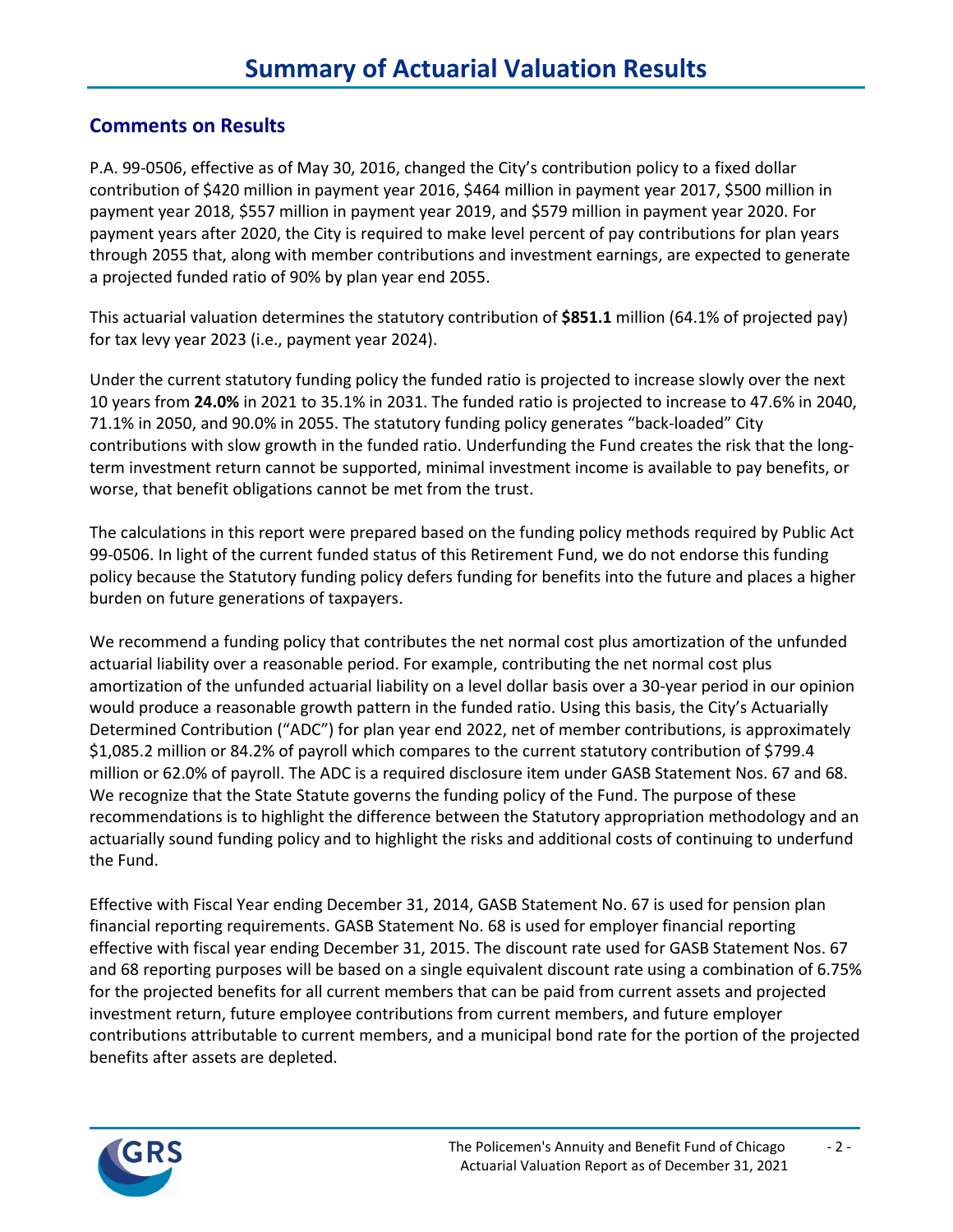# **Summary of Actuarial Valuation Results**

The municipal bond rate is based on a yield or index rate for 20-year, tax exempt general obligation municipal bonds with an average rating of AA/Aa or higher (or equivalent quality on another rating scale). We believe the liability based on the GASB single equivalent discount rate will become an important liability for users of the Fund's financial information.

Due to the single equivalent discount rate and shorter amortization periods required under GASB Statement Nos. 67 and 68, the unfunded liabilities and pension expense will be much higher and more volatile than under the prior GASB standards. The measurements required under GASB Statement Nos. 67 and 68 are provided in a separate report.

The total unfunded actuarial accrued liability (based on the actuarial value of assets) was approximately \$385 million more than expected. The unfunded liability as of December 31, 2021 was \$11.76 billion compared to an expected value of \$11.38 billion.

Using the actuarial value of assets produced an unfunded liability of \$11.76 billion and a funded ratio of 24.0%. Using the market value of assets produced an unfunded liability of \$11.62 billion and a funded ratio 24.9%. Using the book value of assets produced an unfunded liability of \$12.24 billion and a funded ratio of 20.9%.

Please note the highlighted area on page 33 showing the age/service distribution for active members. A large portion of the population is at or nearing retirement. In addition, the number of active members has decreased over the past three years. We should continue to monitor this as the ratio of actives to retirees has been steadily declining, which can ultimately have a large impact on contribution requirements. A more thorough examination of these and other factors can be found in the 2021 Gain/Loss Analysis explanation on pages 11 and 12 and the gain/loss information in Table 5.

A summary of the primary results of this actuarial valuation is shown in the following table.

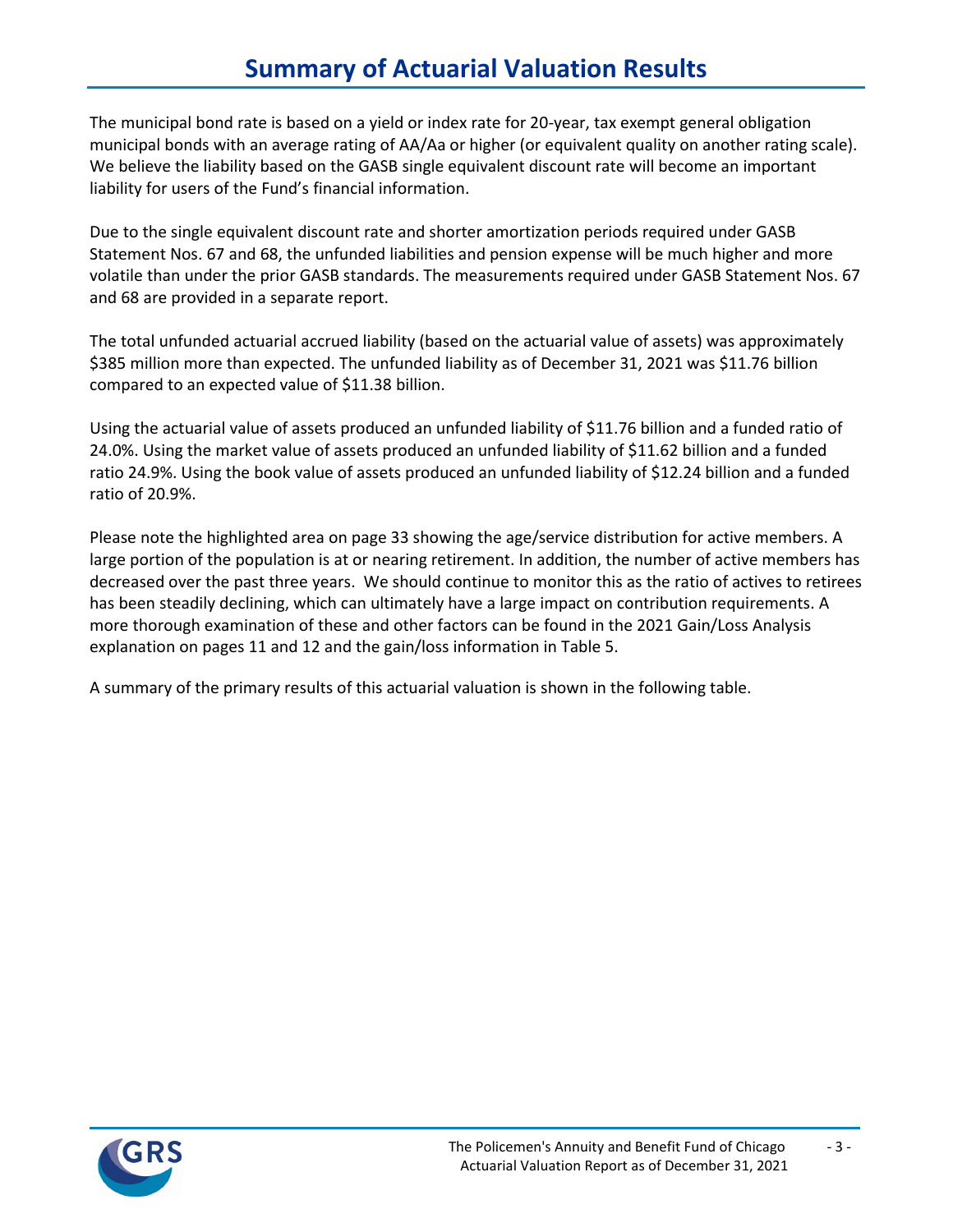# **Summary of Actuarial Valuation Results**

| <b>Actuarial Valuation at:</b>                                    | 12/31/2020                                   |        | 12/31/2021<br>\$ in Millions % of Proj Pay $1$ |        |  |
|-------------------------------------------------------------------|----------------------------------------------|--------|------------------------------------------------|--------|--|
|                                                                   | $\frac{2}{3}$ in Millions % of Proj Pay $^1$ |        |                                                |        |  |
| <b>Contribution Levels</b>                                        |                                              |        |                                                |        |  |
| Statutory Contribution <sup>2</sup><br>Tax Levy Year/Payment Year | Ś.<br>799.45<br>2022 / 2023                  | 63.43% | \$<br>851.10<br>2023 / 2024                    | 64.10% |  |
| Actuarially Determined Contribution <sup>3</sup><br>Plan Year     | 1,047.84<br>2021                             | 85.46  | 1,085.16<br>2022                               | 84.21  |  |
| <b>Funded Status - Actuarial Value<sup>4</sup></b>                |                                              |        |                                                |        |  |
| <b>Actuarial Value of Assets</b>                                  | \$3,399.99                                   |        | \$3,709.38                                     |        |  |
| <b>Actuarial Liability</b>                                        | 14,703.12                                    |        | 15,470.64                                      |        |  |
| <b>Funded Ratio</b>                                               | 23.12%                                       |        | 23.98%                                         |        |  |
| <b>Funded Status - Market Value</b>                               |                                              |        |                                                |        |  |
| <b>Market Value of Assets</b>                                     | \$3,441.95                                   |        | \$3,846.66                                     |        |  |
| <b>Actuarial Liability</b>                                        | 14,703.12                                    |        | 15,470.64                                      |        |  |
| <b>Funded Ratios</b>                                              | 23.41%                                       |        | 24.86%                                         |        |  |

*1 For the actuarial valuation as of December 31, 2020, payroll as of the valuation date was \$1,196 million and projected payroll was estimated to be \$1,226 million in 2021. For the actuarial valuation as of December 31, 2021, payroll as of the valuation date was \$1,258 million and projected payroll is estimated to be \$1,289 million in 2022.*

*2 Pursuant to P.A. 99-0506, the fiscal year 2022 tax levy, payable in fiscal year 2023, is equal to \$799,446,710 and the fiscal year 2023 tax levy, payable in fiscal year 2024, is equal to \$851,100,156. The statutory contribution expressed as a percentage of pay is based on projected payroll for the respective tax levy year.*

*3 The ADC for fiscal year December 31, 2022 was based on a 30-year level dollar amortization policy.*

*4 Also used to determine the Actuarially Determined Contribution under GASB Statement Nos. 67 and 68.*

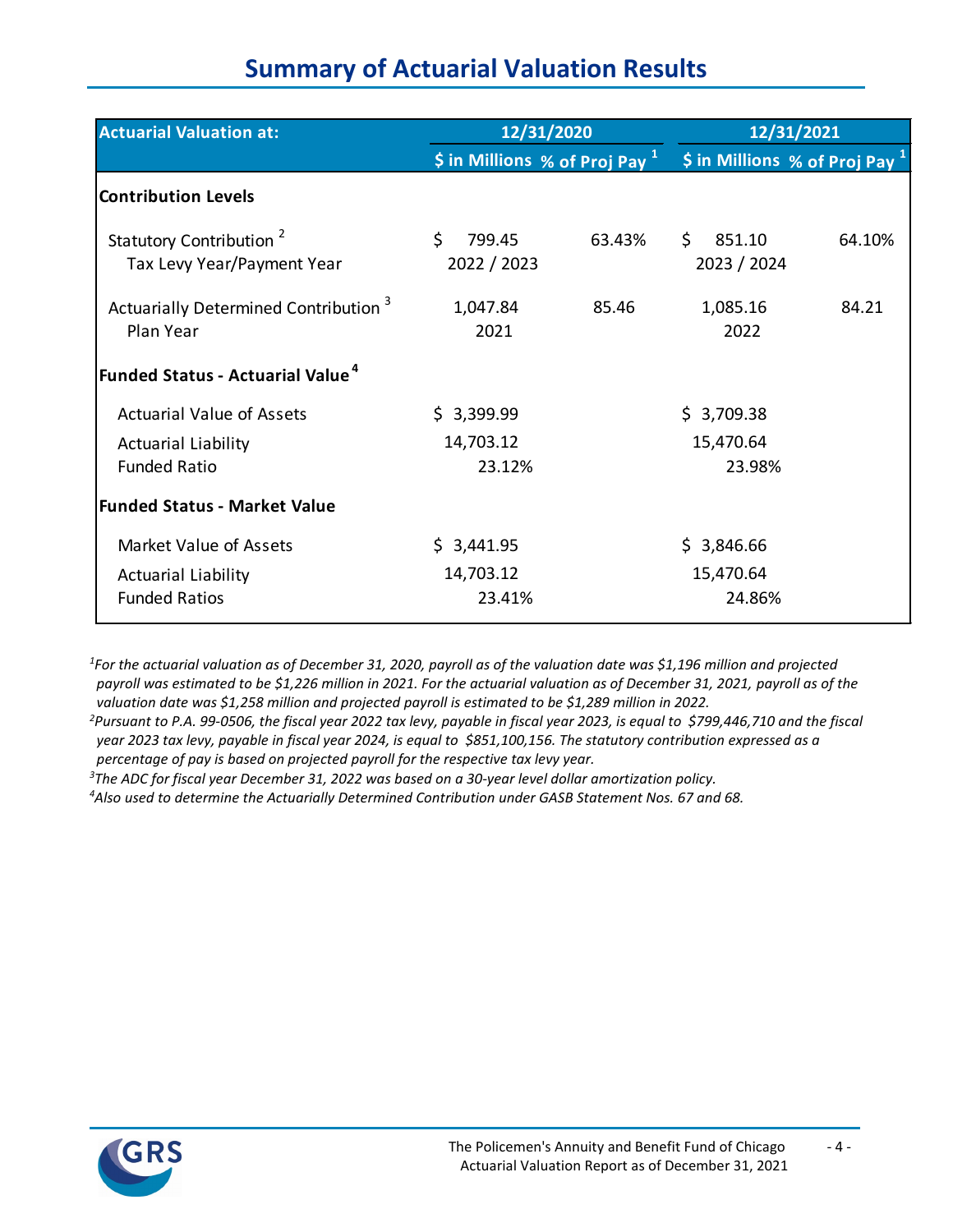### **Five-Year Projection of Statutory Contributions**

| <b>City Contributions</b><br>\$ in Thousands                                 |      |           |  |  |  |  |
|------------------------------------------------------------------------------|------|-----------|--|--|--|--|
| <b>Statutory Contribution</b><br><b>Tax Levy Year</b><br><b>Payment Year</b> |      |           |  |  |  |  |
| 2021                                                                         | 2022 | \$786,793 |  |  |  |  |
| 2022                                                                         | 2023 | 799,447   |  |  |  |  |
| 2023                                                                         | 2024 | 851,100   |  |  |  |  |
| 2024                                                                         | 2025 | 872,782   |  |  |  |  |
| 2025                                                                         | 2026 | 894,135   |  |  |  |  |

Following is a five-year projection of the statutory contributions based on statutory actuarial calculations.

*Statutory Contributions for payment years 2025 and 2026 are estimated amounts and will be updated in subsequent actuarial valuations.*

That statutory contribution for payment year 2023 of \$799.4 million as shown in the table above was determined in the December 31, 2020, actuarial valuation. The statutory contribution for payment year 2024 is \$851.1 million, which is approximately 64.1% of projected payroll in 2024. After 2024, the projected city contribution is 64.1% of projected payroll but will increase as a dollar amount as payroll increases. Full projection results through 2055 are shown in Table 3a. The Statutory contributions set forth in this report represent the contribution amount determined consistent with the State Statute.

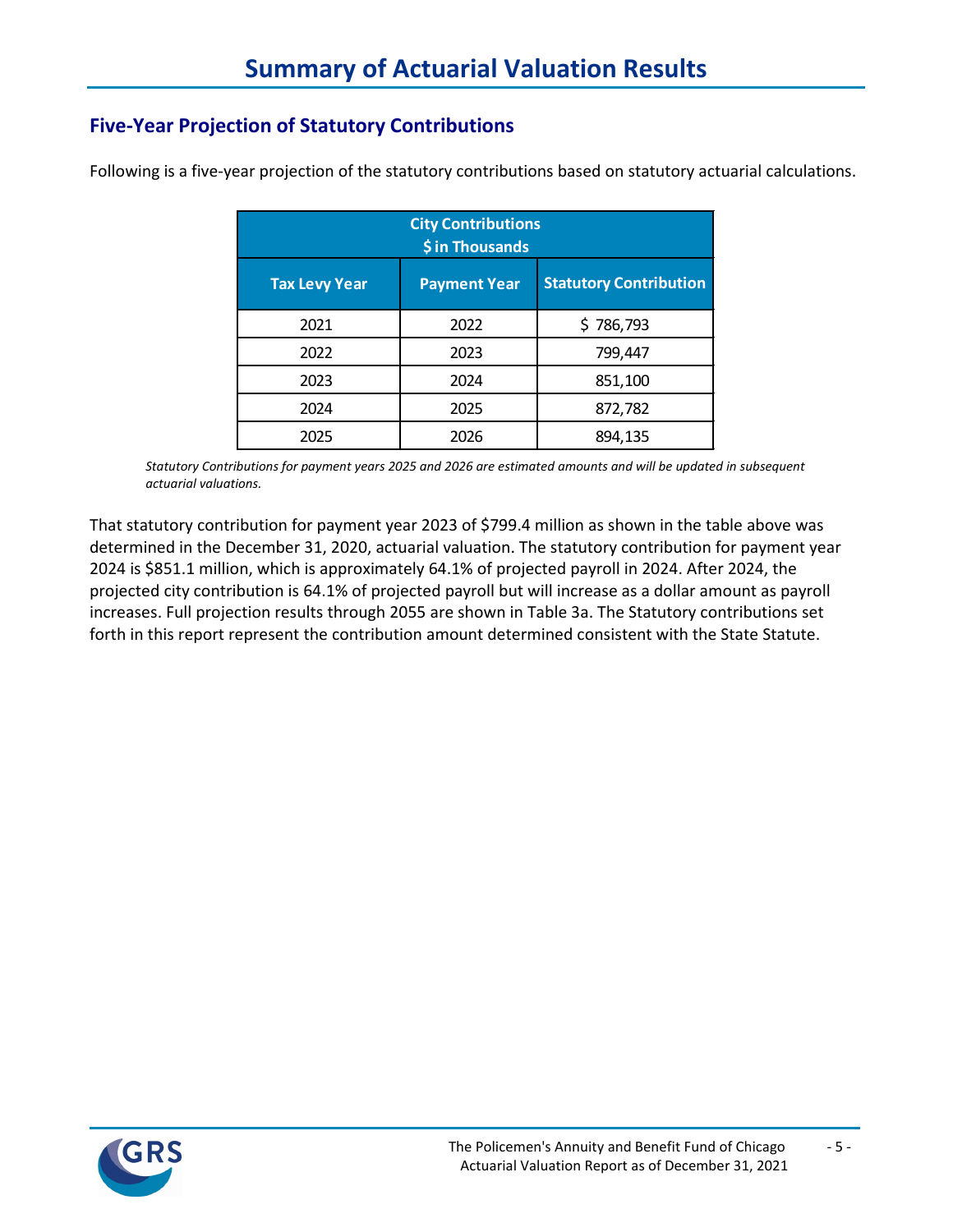**Components of Funded Ratio State Reporting**



*State reporting for 2016 through 2021 uses the Entry-Age Normal cost method. Years 2013 through 2015 used Projected Unit Credit for Actuarial Liabilities. Actuarial Liabilities prior to 2013 also use the Entry-Age Normal cost method. State reporting of assets is based on Actuarial (Market-Related) Value for Assets beginning in 2013 and Book Value of assets prior to 2013.*

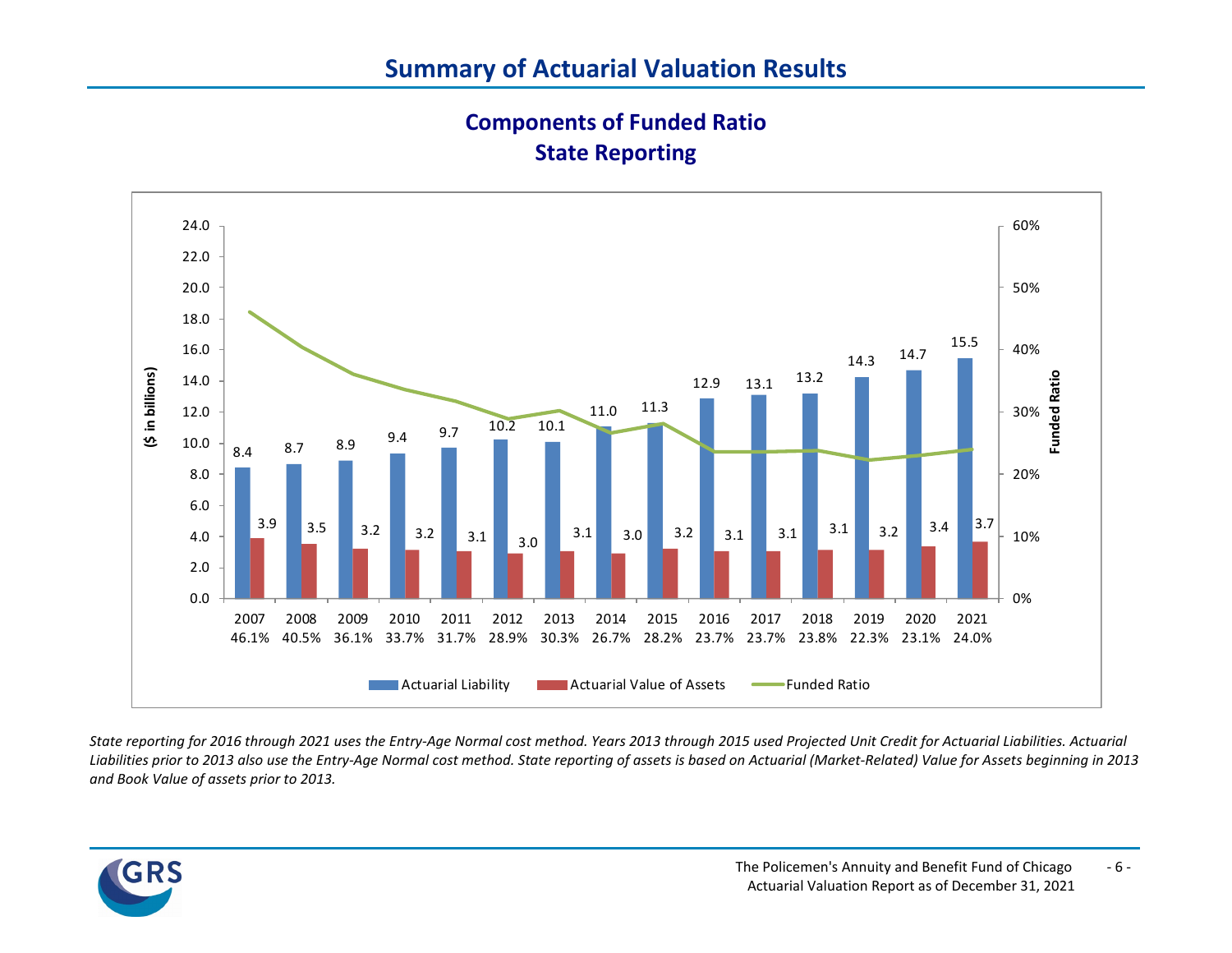**Components of Funded Ratio Market Value of Assets**



*Years 2013 through 2015 used Projected Unit Credit for Actuarial Liabilities and Actuarial Liabilities for 2016 through 2021 and all years prior to 2013 used the Entry-Age Normal cost method. Market Value of Assets used for all years.*

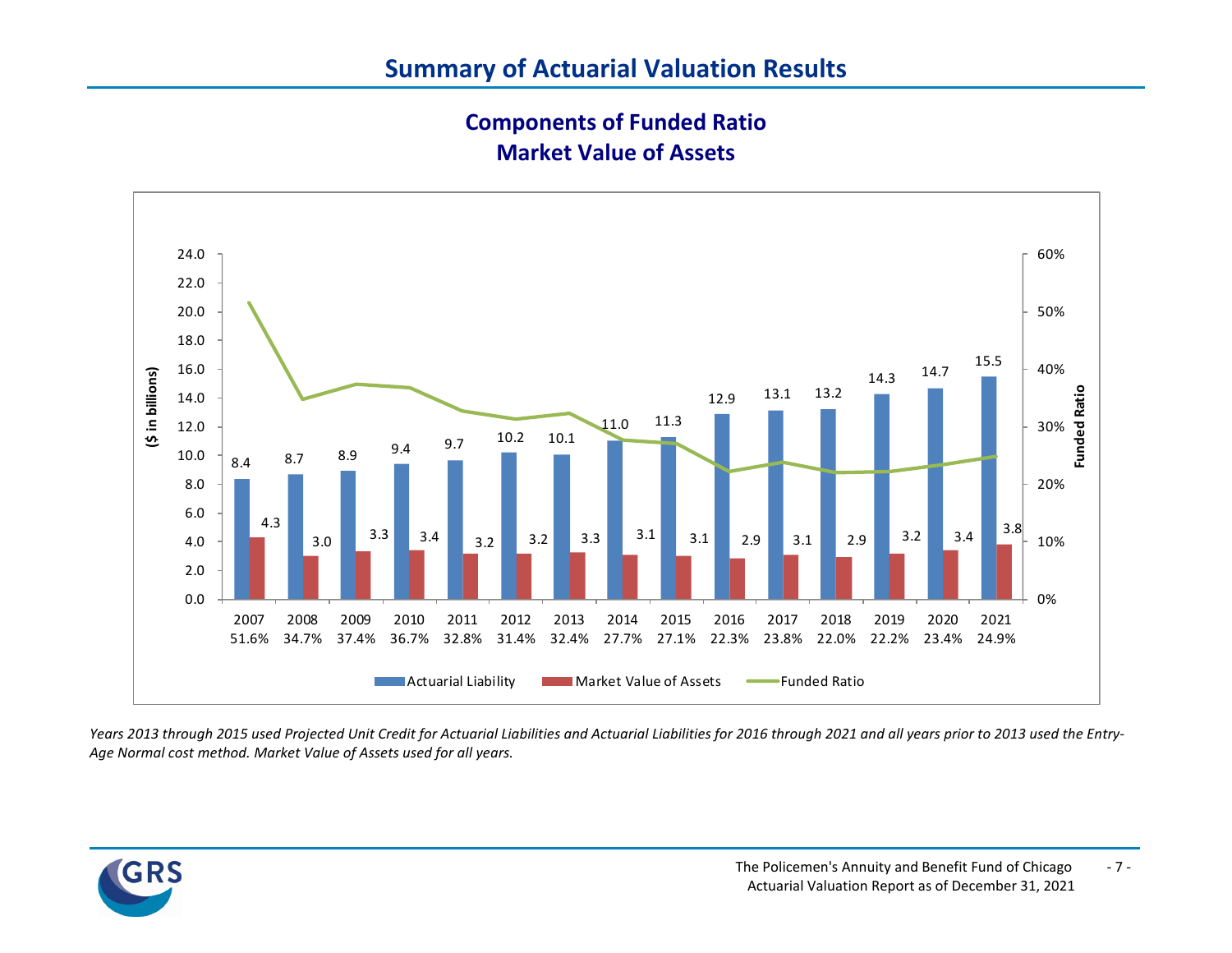# **Summary of Actuarial Valuation Results**

### **Components of Funded Ratio Based on ADC under GASB Statement Nos. 67 and 68**



*ADC (under GASB) Actuarial Value of Assets based on five-year smoothing for all years. Actuarial Liabilities uses Entry-Age Normal cost method for all years.*

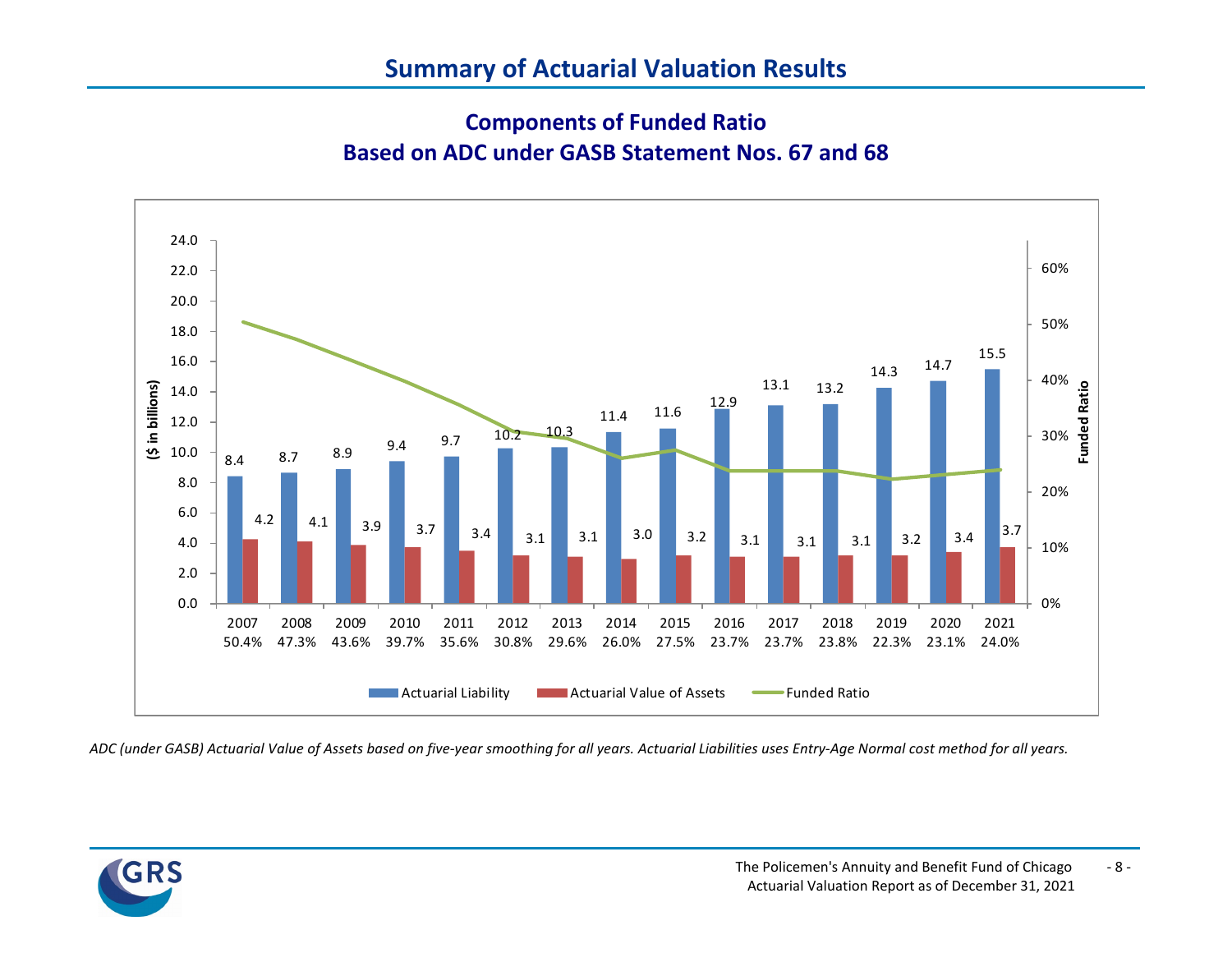### **Participants**

|                                | <b>December 31, 2020</b> | <b>December 31, 2021</b> |
|--------------------------------|--------------------------|--------------------------|
| <b>Active Participants</b>     |                          |                          |
| Number                         | 12,715                   | 12,126                   |
| Average Age                    | 42.3                     | 42.4                     |
| Average Service                | 14.3                     | 14.4                     |
| Average Annual Salary          | $$94,061$ <sup>1</sup>   | $$103,772$ <sup>2</sup>  |
| <b>Retirees</b>                |                          |                          |
| Number                         | 10,283                   | 10,601                   |
| Average Age                    | 69.7                     | 69.6                     |
| Average Monthly Benefit        | \$5,934                  | \$6,079                  |
| <b>Survivors</b>               |                          |                          |
| Number                         | 3,092                    | 3,130                    |
| Average Age                    | 76.7                     | 77.0                     |
| Average Monthly Benefit        | \$2,112                  | \$2,184                  |
| <b>Disabilities</b>            |                          |                          |
| Number                         | 213                      | 218                      |
| <b>Average Monthly Benefit</b> | \$5,072                  | \$5,347                  |
| Children                       |                          |                          |
| Number                         | 312                      | 311                      |
| Average Monthly Benefit        | \$435                    | \$435                    |

*<sup>1</sup> Average annual salary for fiscal year end December 31, 2020 would have been \$91,107 without the addition of duty availability pay.*

*2 Average annual salary for fiscal year end December 31, 2021 would have been \$100,110 without the addition of duty availability pay.*

The major characteristics of the Fund participants are summarized as follows:

A large portion of the active participant population is nearing or is eligible for retirement; 34.8% of the workforce is between the ages of 45 and 54, while 34.3% have 20 or more years of service. Total participants receiving benefits under the Fund, including retirees, disabilities, survivors and children increased 2.6% during 2021 from 13,900 to 14,260. The total retiree count increased by 3.1% during 2021. Total expenditures for benefits increased from \$841.6 million in 2020 to \$887.1 million during 2021, or 5.4%. There are more participants receiving benefits under the Fund than active members accruing benefits.

### **Changes in Provisions of the Fund**

The following Public Acts passed in 2021 by the 101<sup>st</sup> General Assembly and 102<sup>nd</sup> General Assembly, included changes to the Fund Provisions.

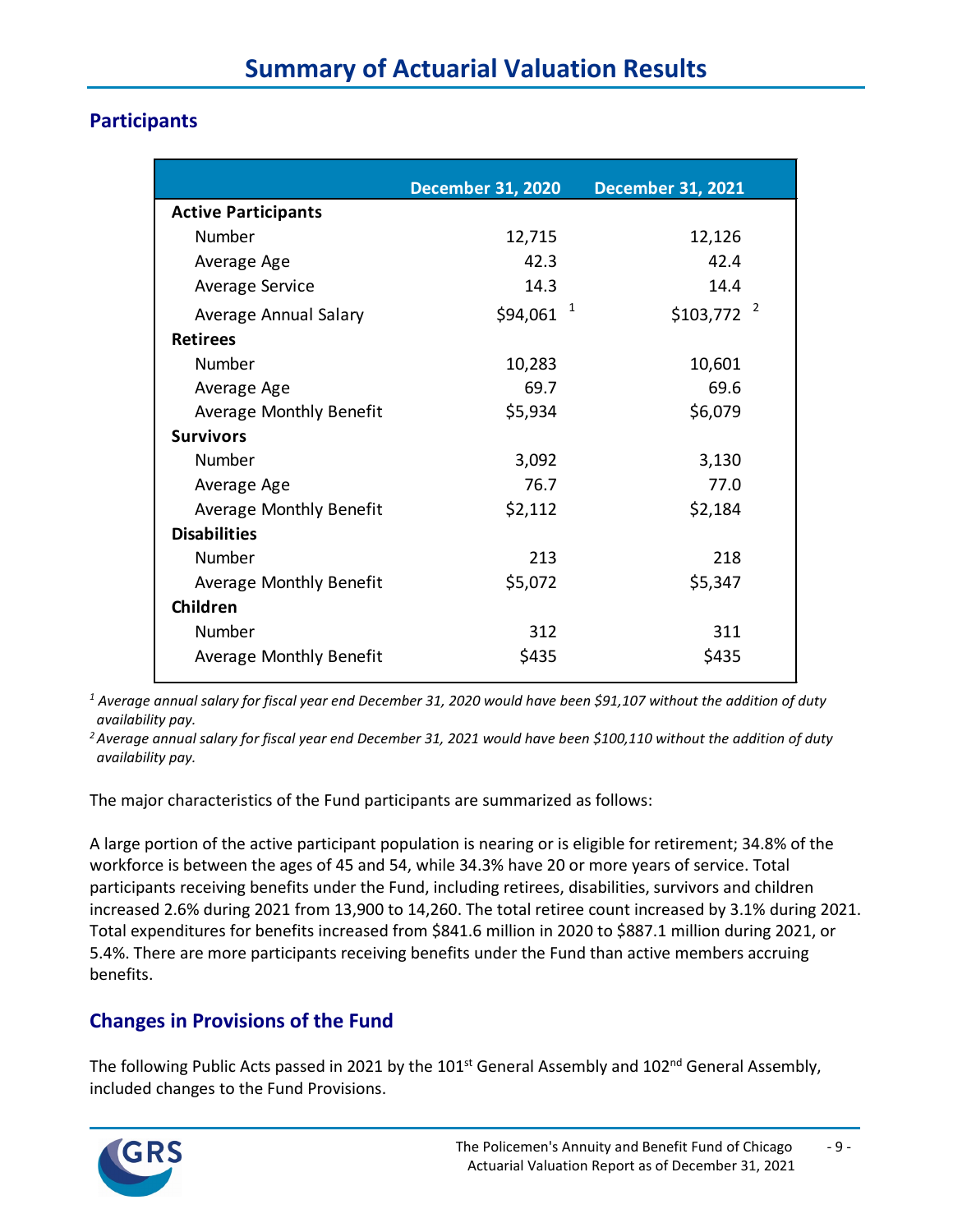#### **P.A. 101-0653, Effective February 26, 2021**

Extended the dates for which COVID-19 is included as a cause of eligibility for certain annuities related to death in the line of duty.

#### **P.A. 102-0125, Effective July 23, 2021**

Made changes to provisions concerning credit for service while on a leave of absence from the police department and assigned or detailed to perform safety or investigative work.

A detailed description of the provisions of the Public Acts can be found in the Historical Information section of this report.

#### **Discussion of Actuarial Assumptions**

Actuarial assumptions are used to project future demographic and economic expectations for purposes of valuing the liabilities of the plan. The assumptions should reflect current patterns. However, their primary orientation is the long-term outlook for each factor affecting the valuation. Thus, while actual experience will fluctuate over the short run, actuarial assumptions are chosen in an attempt to model the future long run experience.

There are two general types of actuarial assumptions:

- 1. Demographic Assumptions reflect the flow of participants into and out of a retirement system; and
- 2. Economic Assumptions reflect the effect of the economic climate on a retirement system.

Demographic assumptions can be readily studied over recent plan experience. Economic assumptions can be studied against recent experience; however, future experience is more likely to be a result of outside factors than of plan specifics. The most significant demographic assumptions are active turnover, retirement, disability incidence, and post-retirement mortality. The most significant economic assumptions are pay increases, investment return, and inflation. Other actuarial assumptions include active mortality and percent married.

#### **Changes in Actuarial Assumptions and Methods**

All actuarial assumptions remain unchanged from the prior actuarial valuation and reflect the results of the experience study performed for the period of January 1, 2014 through December 31, 2018, approved by the Board on August 27, 2019, first effective with the December 31, 2019 actuarial valuation. The assumptions used are set forth in Appendix 4: Actuarial Methods and Assumptions.

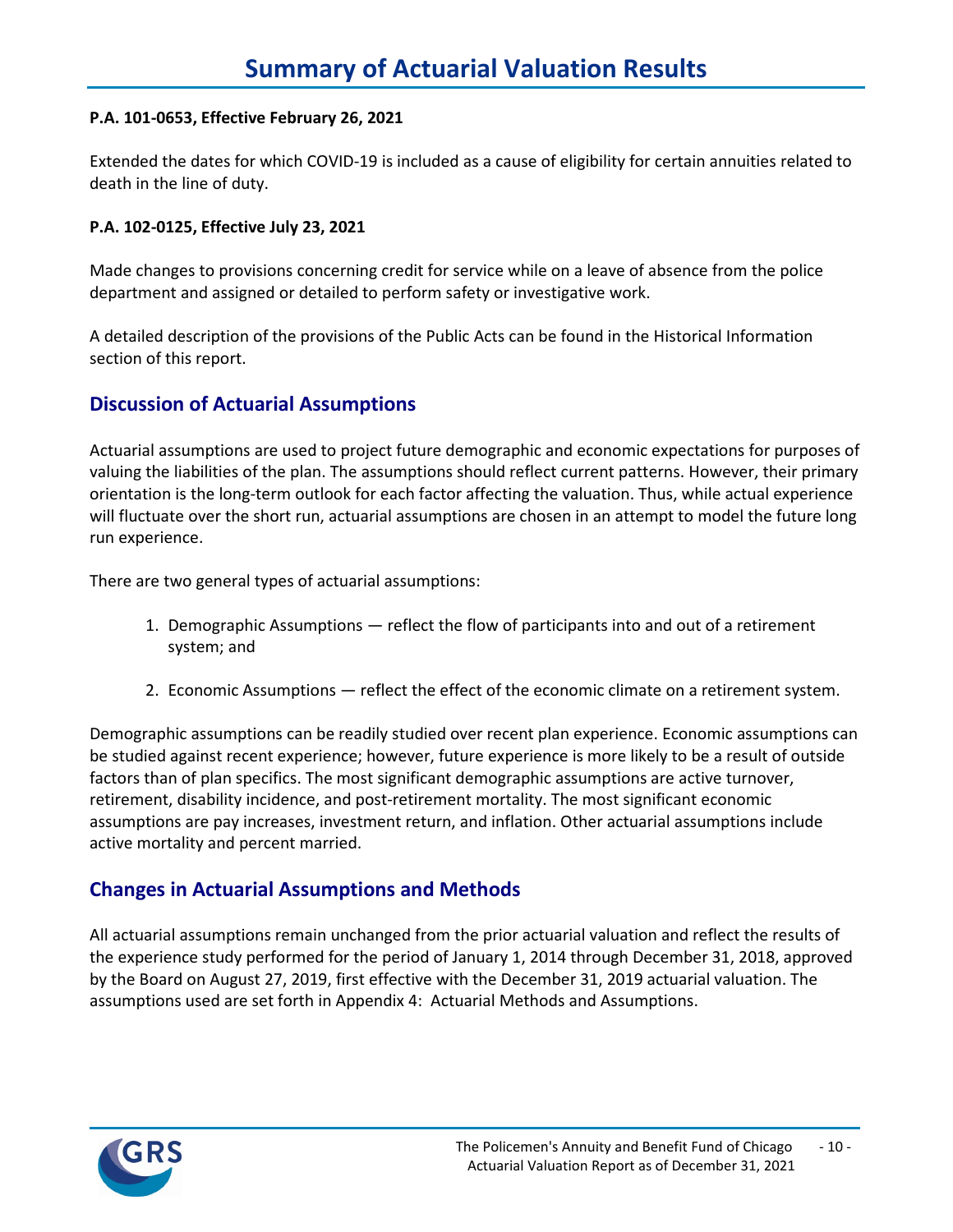### **2021 Gain/Loss Analysis**

We performed a gain/loss analysis of the major factors which contributed to the change in the unfunded actuarial liability between December 31, 2020 and December 31, 2021. A discussion by source follows.

#### **Turnover**

We reviewed withdrawals in 2021 from the Fund for reasons other than retirement, death, or disability. The ratio of actual withdrawals to expected withdrawals was 238% (138% more than expected). The overall result is a small actuarial gain.

#### **Retirement**

There were more retirements from active members during 2021 than expected. The ratio of actual retirements to expected retirements was 141%, resulting in an actuarial loss to the Fund.

#### **Disability**

The number of new disabled participants during 2021 was less than expected. The ratio of actual to expected disability was 48%, resulting in an actuarial gain to the Fund.

#### **Mortality**

There were more active member deaths and more annuitant deaths than expected during 2021, which resulted in a net actuarial gain to the Fund.

#### **Pay Increase**

For continuing active members in the 2020 and 2021 actuarial valuations, average salaries increased by 12.35% based on members' pay rates as of December 31 in each respective year. The 2021 salary is based on December 31 pay rates from the most recent collective bargaining agreements. This was more than the expected increase of 7.58% from the 2020 salary based on the salary increase assumptions. The higher than expected salary increases resulted in an actuarial loss to the Fund.

#### **Investment Return**

During 2021, assets earned 13.80% on a market basis, 7.44% on a book basis and 8.04% on an actuarial basis which compares to the 2021 assumed return of 6.75%. The market value rate of return was developed by the Fund's investment consultant, NEPC. The actuarial value and book value returns were estimated by GRS. During the year, the fund experienced a market value asset gain due to investment performance, and an actuarial gain on an actuarial (smoothed) value basis.

#### **Data and Other Sources**

There was a small gain on liabilities due to the retiree health subsidy that was offset by actuarial losses in liabilities due to unexpected benefit changes, and other changes in demographic data.

#### **Plan Provision Changes**

The legislative changes to the Fund during calendar year 2021 did not directly impact the actuarial assumptions used to value the actuarial accrued liability of current active members as of December 31, 2021. Changes in liabilities for participants impacted by the legislative changes will flow through as a demographic gain or loss annually.

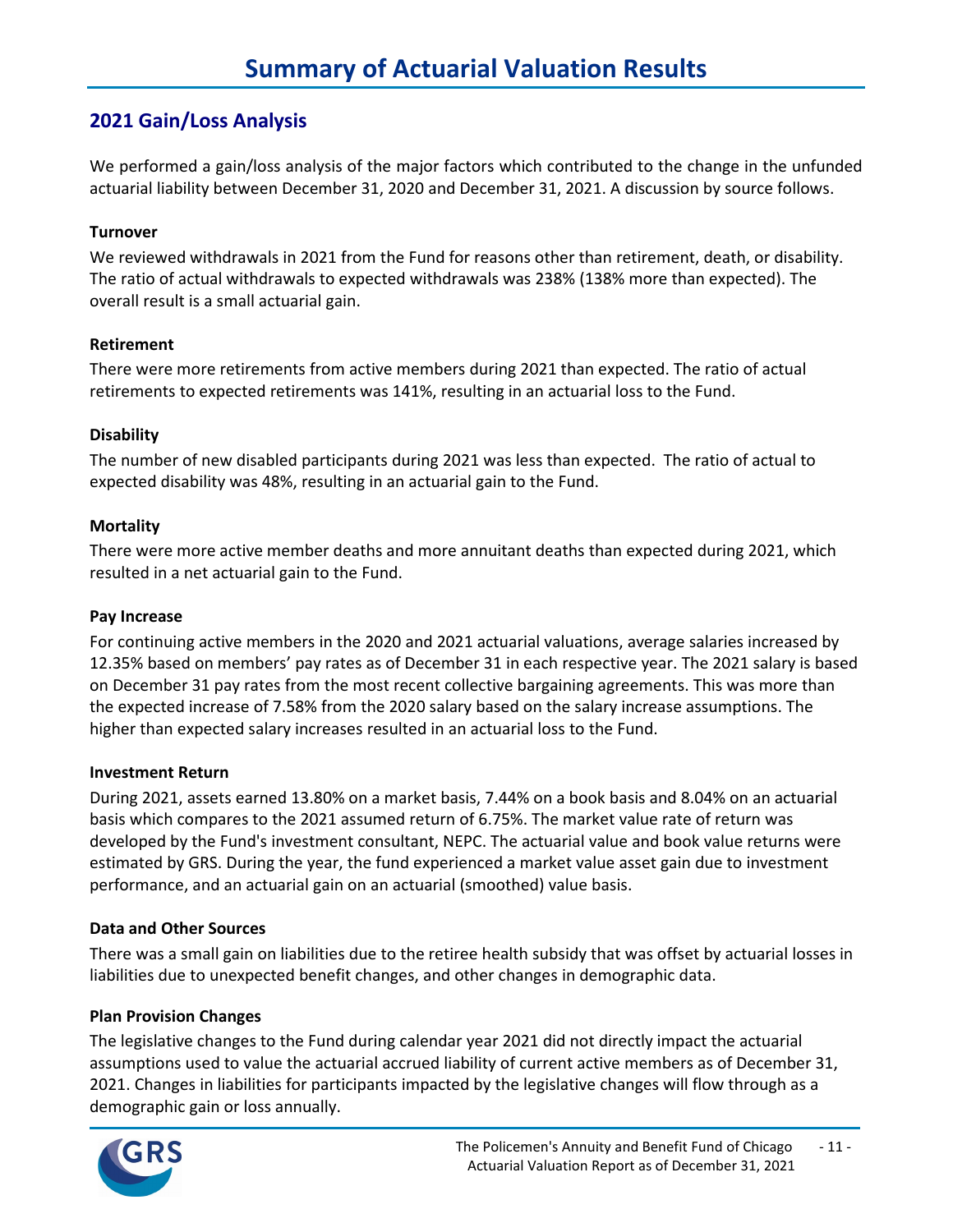#### **Assumption Changes**

There were no changes to the actuarial assumptions during the plan year ending December 31, 2021.

#### **Conclusion**

Based on our analysis of the recent experience and expectation of the future, we believe that the actuarial assumptions are reasonable for the purpose of the measurement of the Fund's costs in effect as of December 31, 2021, under the provisions of P.A. 99-0506. Table 5 of Appendix 1 shows a more detailed development of the actuarial gains and losses for the plan year ending December 31, 2021.

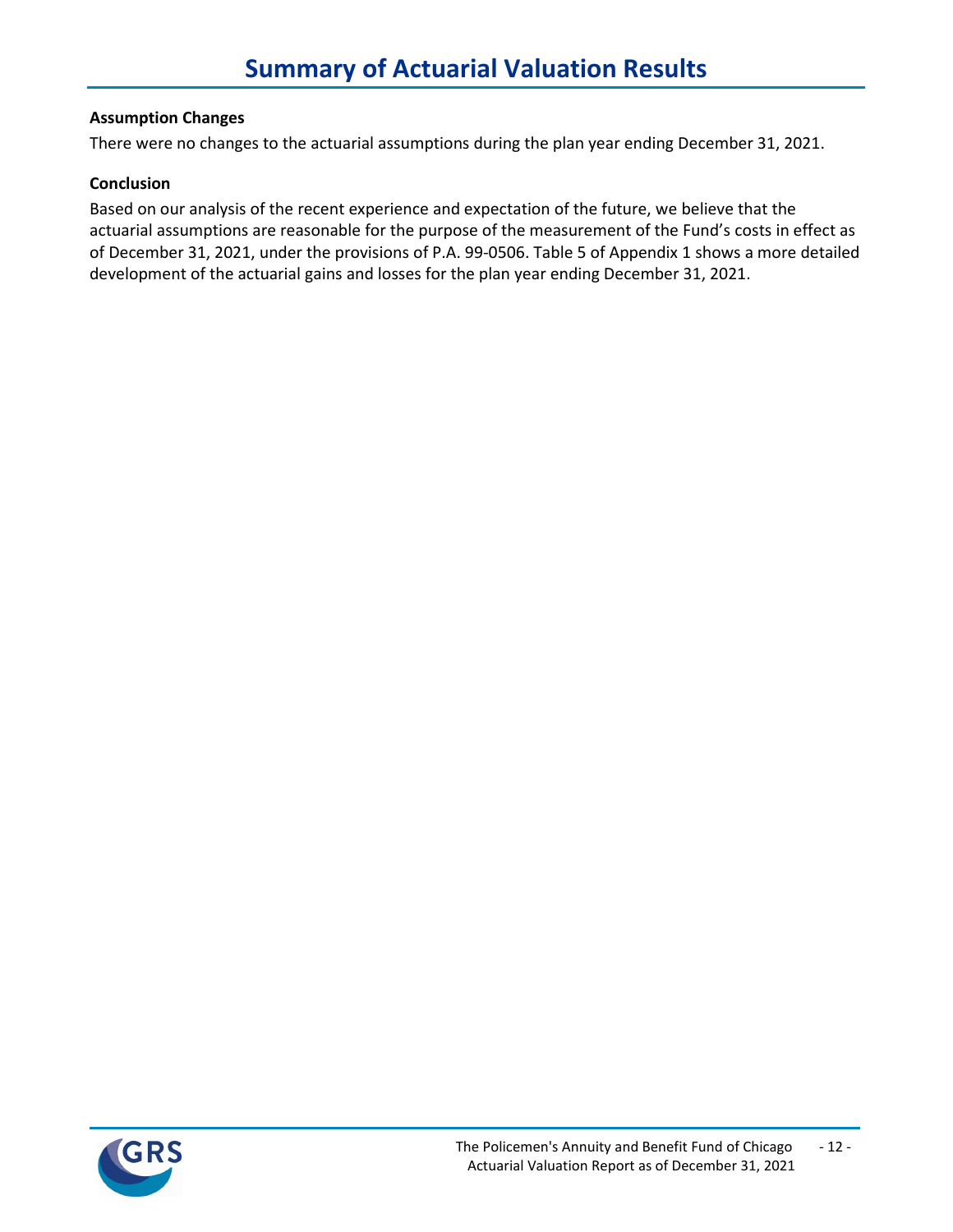# **Risks Associated with Measuring the Accrued Liability and Actuarially Determined Contribution**

The determination of the accrued liability and the statutory contribution requires the use of actuarial assumptions regarding future economic and demographic experience. Risk measures, as illustrated in this report, are intended to aid in the understanding of the effects of future experience differing from the actuarial assumptions used in the course of the actuarial valuation. Risk measures may also help with illustrating the potential volatility in the accrued liability and the total required employer contribution that result from the differences between actual experience and the actuarial assumptions.

Future actuarial measurements may differ significantly from the current measurements presented in this report due to such factors as the following: plan experience differing from that anticipated by the economic or demographic assumptions; changes in economic or demographic assumptions due to changing conditions; increases or decreases expected as part of the natural operation of the methodology used for these measurements (such as the end of an amortization period, or additional cost or contribution requirements based on the Fund's funded status); and changes in plan provisions or applicable law. The scope of this actuarial valuation does not include an analysis of the potential range of such future measurements.

Examples of risk that may reasonably be anticipated to significantly affect the Fund's future financial condition include:

- 1. Investment risk actual investment returns may differ from the expected returns;
- 2. Asset/Liability mismatch changes in asset values may not match changes in liabilities, thereby altering the gap between the accrued liability and assets and consequently altering the funded status and contribution requirements;
- 3. Contribution risk actual contributions may differ from expected future contributions. For example, actual contributions may not be made in accordance with the Fund's funding policy or material changes may occur in the anticipated number of covered employees, covered payroll, or other relevant contribution base;
- 4. Salary and Payroll risk actual salaries and total payroll may differ from expected, resulting in actual future accrued liability and contributions differing from expected;
- 5. Longevity risk members may live longer or shorter than expected and receive pensions for a period of time other than assumed; and
- 6. Other demographic risks members may terminate, retire, or become disabled at times other than assumed resulting in actual future accrued liability and contributions differing from expected.

The effects of certain trends in experience can generally be anticipated. For example, if the investment return since the most recent actuarial valuation is less (or more) than the assumed rate, the cost of the plan can be expected to increase (or decrease). Likewise, if longevity is improving (or worsening), increases (or decreases) in cost can be anticipated.

The statutory contribution for tax levy year 2023 shown on page 21 should be considered as the minimum contribution that complies with the funding policy governed by statute. The timely receipt of the statutory contribution is critical to support the financial health of the Fund. Users of this report should be aware that contributions made at the statutorily determined amount do not necessarily guarantee benefit security.

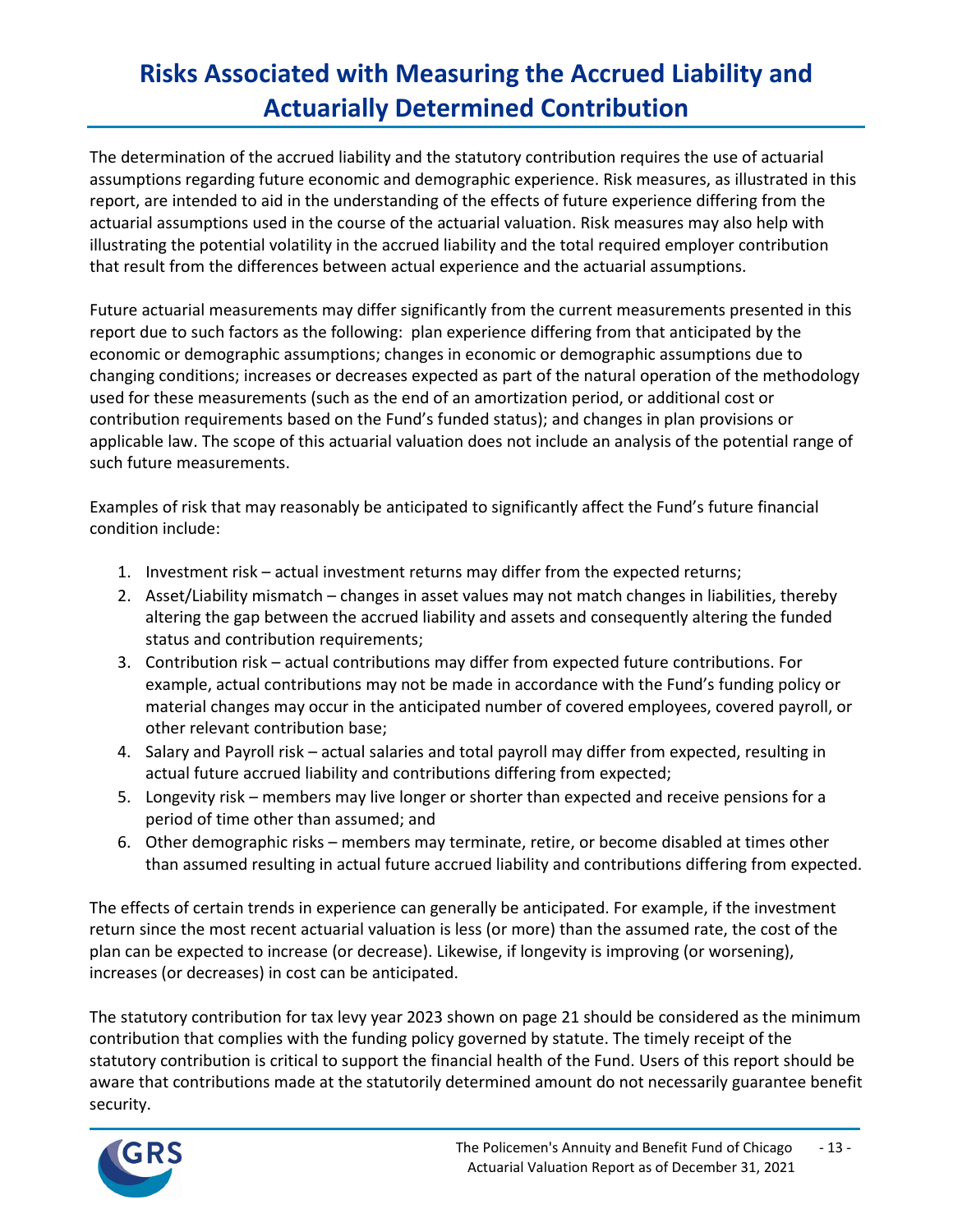# **Risks Associated with Measuring the Accrued Liability and Actuarially Determined Contribution**

# **Plan Maturity Measures**

Risks facing a pension plan evolve over time. A young plan with virtually no investments and paying few benefits may experience little investment risk. An older plan with a large number of members in pay status and a significant trust may be much more exposed to investment risk. Generally accepted plan maturity measures include the following:

|                                                               | 2019     | 2020  | 2021  |
|---------------------------------------------------------------|----------|-------|-------|
| Ratio of the Market Value of Assets to Covered Payroll        | 2.57     | 2.88  | 3.06  |
| Ratio of Actuarial Accrued Liability to Covered Payroll       | 11.61    | 12.29 | 12.29 |
| Ratio of Actives to Retirees, Disabilities, and Beneficiaries | 0.97     | 0.91  | 0.85  |
| Ratio of Net Cash Flow to Market Value of Assets              | $-3.56%$ | 0.22% | 0.90% |

### **Ratio of Market Value of Assets to Payroll**

The relationship between assets and payroll is a useful indicator of the potential volatility of contributions. For example, if the market value of assets is 5.0 times the payroll, a return on assets 5 percent different than assumed would equal 25 percent of payroll. A higher (lower) or increasing (decreasing) level of this maturity measure generally indicates a higher (lower) or increasing (decreasing) volatility in plan sponsor contributions as a percentage of payroll.

### **Ratio of Actuarial Accrued Liability to Payroll**

The relationship between actuarial accrued liability and payroll is a useful indicator of the potential volatility of contributions for a fully funded plan. A funding policy that targets a funded ratio of 100 percent is expected to result in the ratio of assets to payroll and the ratio of liability to payroll converging over time.

The ratio of liability to payroll may also be used as a measure of sensitivity of the liability itself. For example, if the actuarial accrued liability is 13 times the payroll, a change in liability 2 percent other than assumed would equal 26 percent of payroll. A higher (lower) or increasing (decreasing) level of this maturity measure generally indicates a higher (lower) or increasing (decreasing) volatility in liability (and also plan sponsor contributions) as a percentage of payroll.

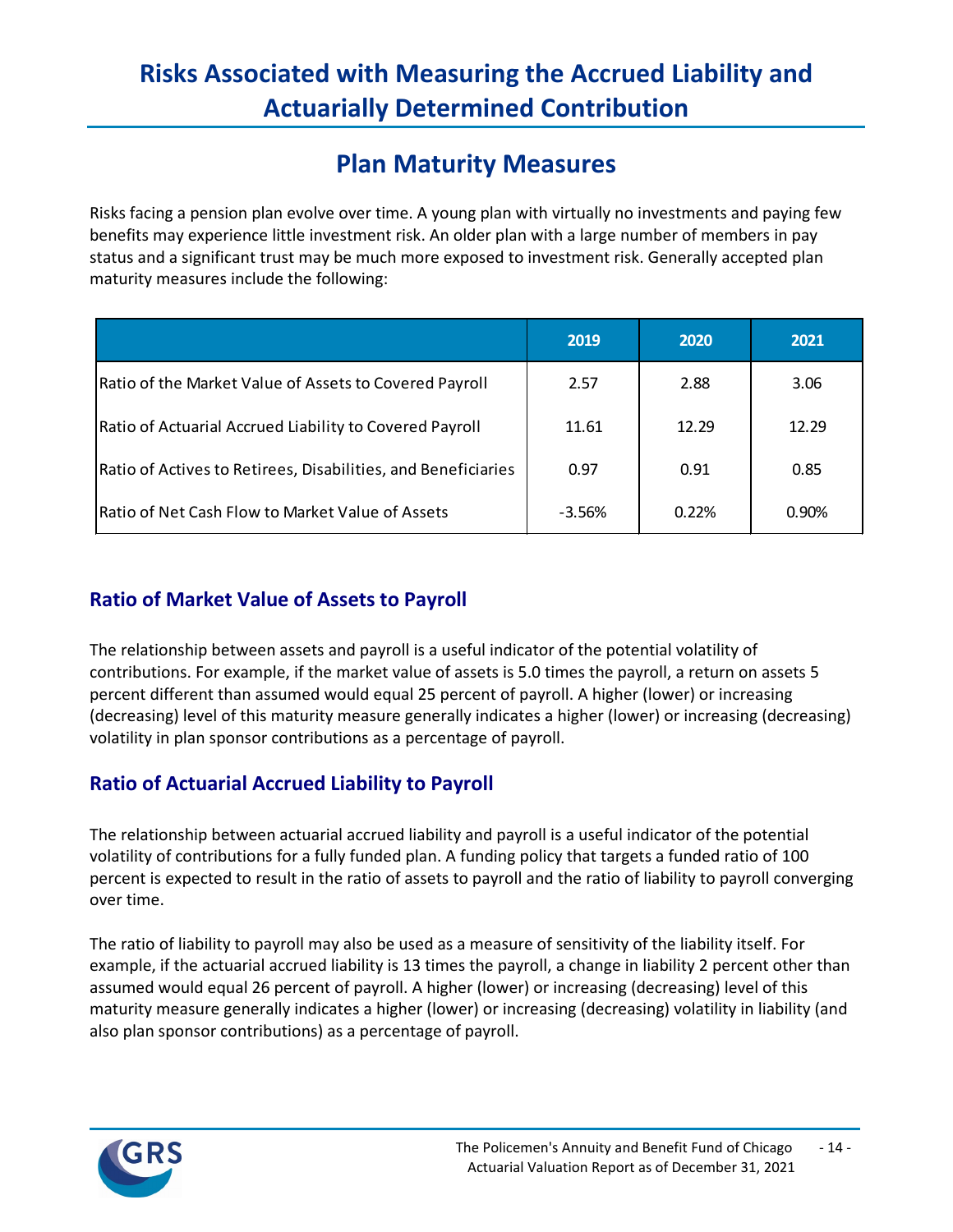# **Risks Associated with Measuring the Accrued Liability and Actuarially Determined Contribution**

#### **Ratio of Actives to Retirees and Beneficiaries**

A young plan with many active members and few retirees will have a high ratio of actives to retirees. A mature open plan may have close to the same number of actives to retirees resulting in a ratio near 1.0. A super-mature or closed plan may have significantly more retirees than actives resulting in a ratio below 1.0.

### **Ratio of Net Cash Flow to Market Value of Assets**

A positive net cash flow means contributions exceed benefits and expenses. A negative cash flow means existing funds are being used to make payments. A certain amount of negative net cash flow is generally expected to occur when benefits are prefunded through a qualified trust. Large negative net cash flows as a percent of assets may indicate a super-mature plan or a need for additional contributions.

#### **Additional Risk Assessment**

Additional risk assessment is outside the scope of the annual actuarial valuation. Additional assessment may include scenario tests, sensitivity tests, stochastic modeling, stress tests, and a comparison of the present value of accrued benefits at low-risk discount rates with the actuarial accrued liability.

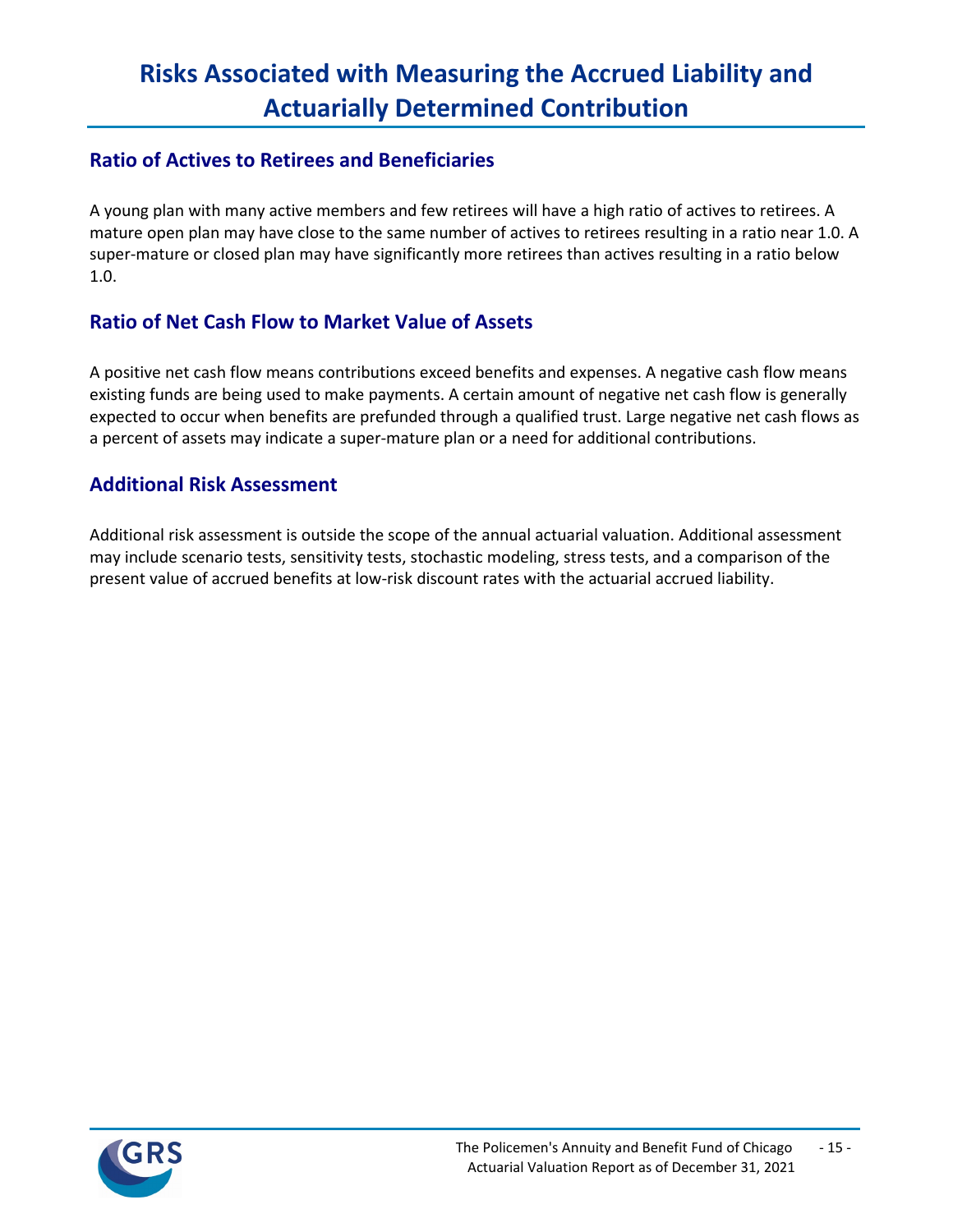**APPENDIX 1**

**RESULTS OF ACTUARIAL VALUATION**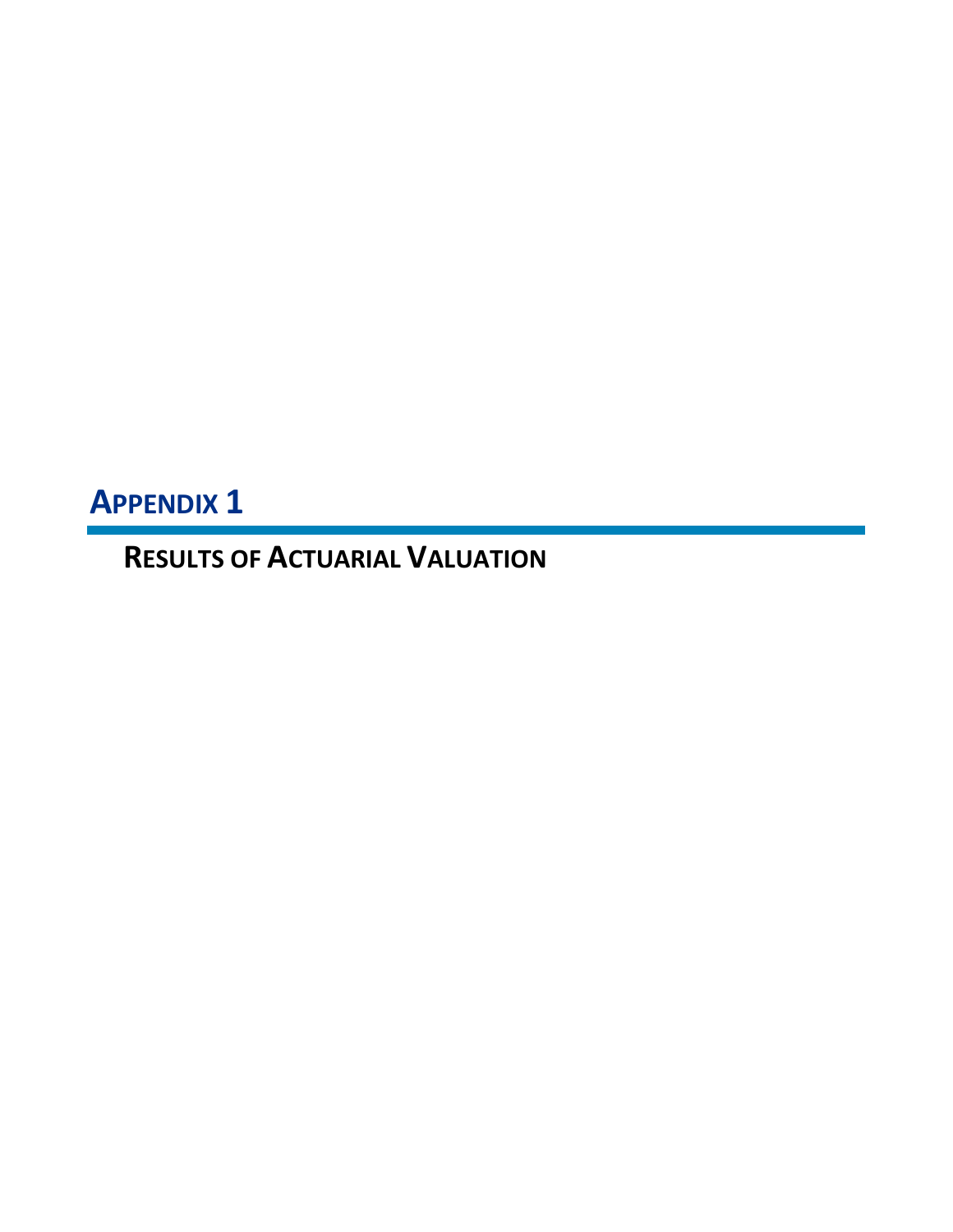# **Summary**

|                                             | December 31,<br>2020 |                 |     | December 31,<br>2021 |  |
|---------------------------------------------|----------------------|-----------------|-----|----------------------|--|
| <b>Assets</b>                               |                      |                 |     |                      |  |
| Book Value - Beginning of Year              | Ś.                   | 2,905,705,745   | \$. | 2,969,842,664        |  |
| Income                                      |                      |                 |     |                      |  |
| Investment Income Net of Expenses           | \$                   | 56,510,394      | \$  | 222,044,504          |  |
| <b>Employer Contributions</b>               |                      | 739,440,979     |     | 788,769,979          |  |
| <b>Employee Contributions</b>               |                      | 113,621,747     |     | 136,225,041          |  |
| Miscellaneous                               |                      | 472,449         |     | 91,594               |  |
| Subtotal                                    | \$                   | 910,045,569     | \$  | 1,147,131,118        |  |
|                                             |                      |                 |     |                      |  |
| Outgo (Refunds, Benefits, & Administration) | \$                   | 845,908,650     | \$  | 890,461,443          |  |
|                                             |                      |                 |     |                      |  |
| Book Value - End of Year                    |                      | \$2,969,842,664 |     | \$3,226,512,339      |  |
| Market Value - End of Year                  |                      | 3,441,946,255   |     | 3,846,664,456        |  |
| Actuarial Value - End of Year               |                      | 3,399,988,145   |     | 3,709,382,279        |  |
| <b>Member Counts</b>                        |                      |                 |     |                      |  |
| Active                                      |                      | 12,715          |     | 12,126               |  |
| Retirees                                    |                      | 10,283          |     | 10,601               |  |
| Survivors                                   |                      | 3,092           |     | 3,130                |  |
| <b>Disabilities</b>                         |                      | 213             |     | 218                  |  |
| Inactives                                   |                      | 801             |     | 940                  |  |
| Children                                    |                      | 312             |     | 311                  |  |
|                                             |                      |                 |     |                      |  |
| Payroll Data <sup>1</sup>                   |                      |                 |     |                      |  |
| <b>Valuation Payroll</b>                    | \$                   | 1,195,980,486   | \$. | 1,258,338,033        |  |
| Average Salary                              |                      | 94,061          |     | 103,772              |  |

*1 Payroll shown based on annualized pay rate at December 31, and does not include Tier 2 pensionable pay cap.*

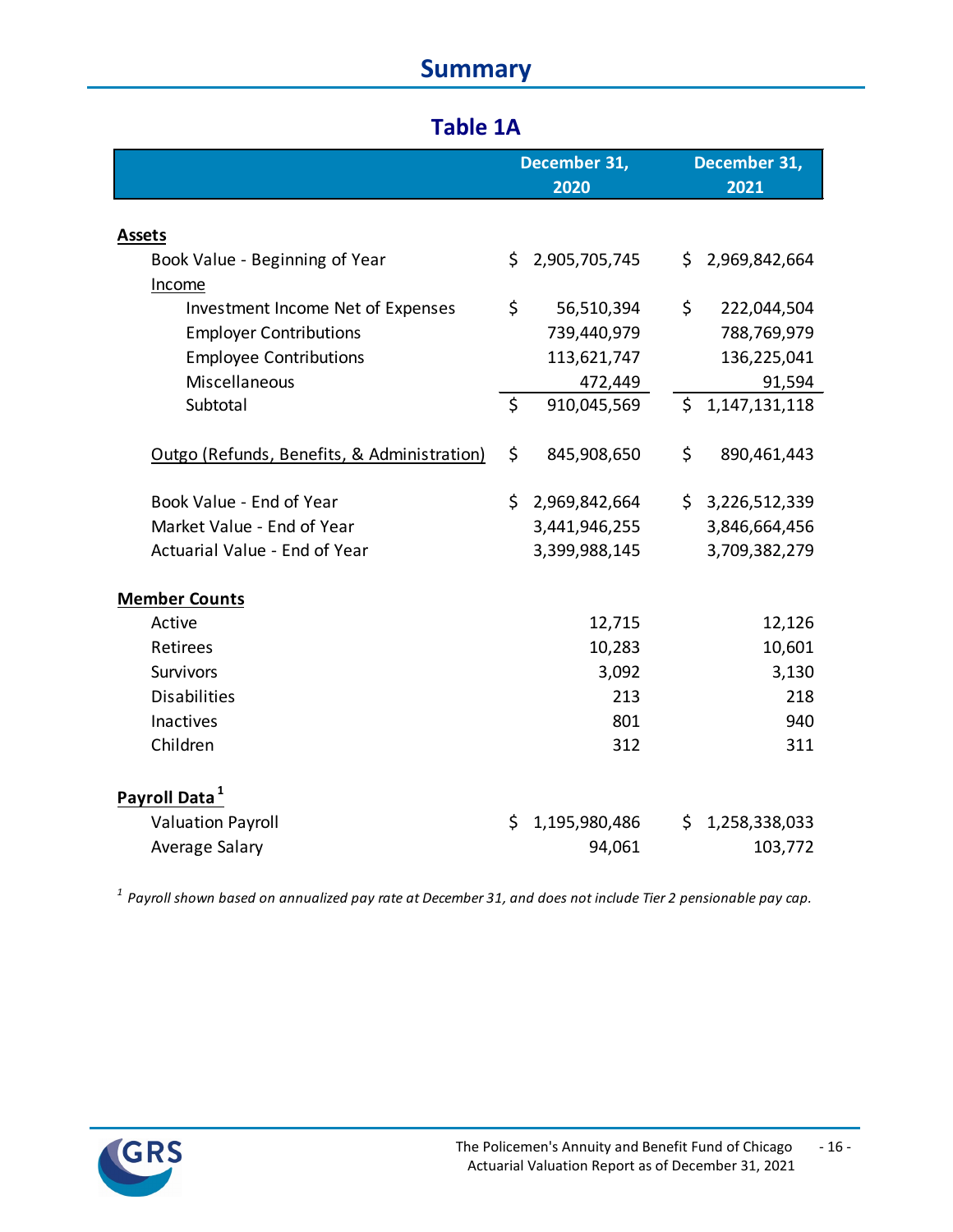# **Summary**

### **Table 1B**

|                                                  | December 31,      | December 31,      |
|--------------------------------------------------|-------------------|-------------------|
| <b>Actuarial Values</b>                          | 2020              | 2021              |
| <b>Statutory Funding</b>                         |                   |                   |
| <b>Actuarial Liability</b>                       | \$14,703,118,659  | \$15,470,642,614  |
| <b>Assets - Actuarial Value</b>                  | 3,399,988,145     | 3,709,382,279     |
| Unfunded Liability                               | 11,303,130,514    | 11,761,260,335    |
| <b>Funded Ratio</b>                              | 23.12%            | 23.98%            |
| Statutory Employer Contribution <sup>1</sup>     | \$<br>786,792,834 | \$<br>799,446,710 |
| (Tax Levy Year)                                  | (2021)            | (2022)            |
| <b>Book Value Funding</b>                        |                   |                   |
| <b>Actuarial Liability</b>                       | \$14,703,118,659  | \$15,470,642,614  |
| Assets - Book Value                              | 2,969,842,664     | 3,226,512,339     |
| Unfunded Liability                               | 11,733,275,995    | 12,244,130,275    |
| <b>Funded Ratio</b>                              | 20.20%            | 20.86%            |
| <b>Termination Values</b>                        |                   |                   |
| Liability <sup>2</sup>                           | \$11,155,416,131  | \$11,767,242,674  |
| Assets - Book Value                              | 2,969,842,664     | 3,226,512,339     |
| Deficiency                                       | 8,185,573,467     | 8,540,730,335     |
| <b>Quick Ratio</b>                               | 26.62%            | 27.42%            |
| <b>Market Value Funding</b>                      |                   |                   |
| <b>Actuarial Liability</b>                       | \$14,703,118,659  | \$15,470,642,614  |
| Assets - Market Value                            | 3,441,946,255     | 3,846,664,456     |
| Unfunded Liability                               | 11,261,172,404    | 11,623,978,158    |
| <b>Funded Ratio</b>                              | 23.41%            | 24.86%            |
| <b>ADC Values</b>                                |                   |                   |
| Actuarial Liability - Entry Age <sup>3</sup>     | \$14,703,118,659  | \$15,470,642,614  |
| <b>Assets - Actuarial Value</b>                  | 3,399,988,145     | 3,709,382,279     |
| Unfunded Liability <sup>3</sup>                  | 11,303,130,514    | 11,761,260,335    |
| <b>Funded Ratio</b>                              | 23.12%            | 23.98%            |
| <b>Actuarially Determined Contribution (ADC)</b> | 1,047,839,052     | 1,085,158,790     |
| (Plan Year End)                                  | (2021)            | (2022)            |

*1 Pursuant to P.A. 99-0506, the fiscal year 2022 tax levy, payable in fiscal year 2023, is equal to \$799,446,710 and the fiscal year 2023 tax levy, payable in fiscal year 2024, is estimated to be \$851,100,156. 2*

*Includes total liability for inactive and deferred members, and accumulated member contributions.*

*3 Used to develop the Actuarially Determined Contribution under GASB Statement Nos. 67 and 68.*

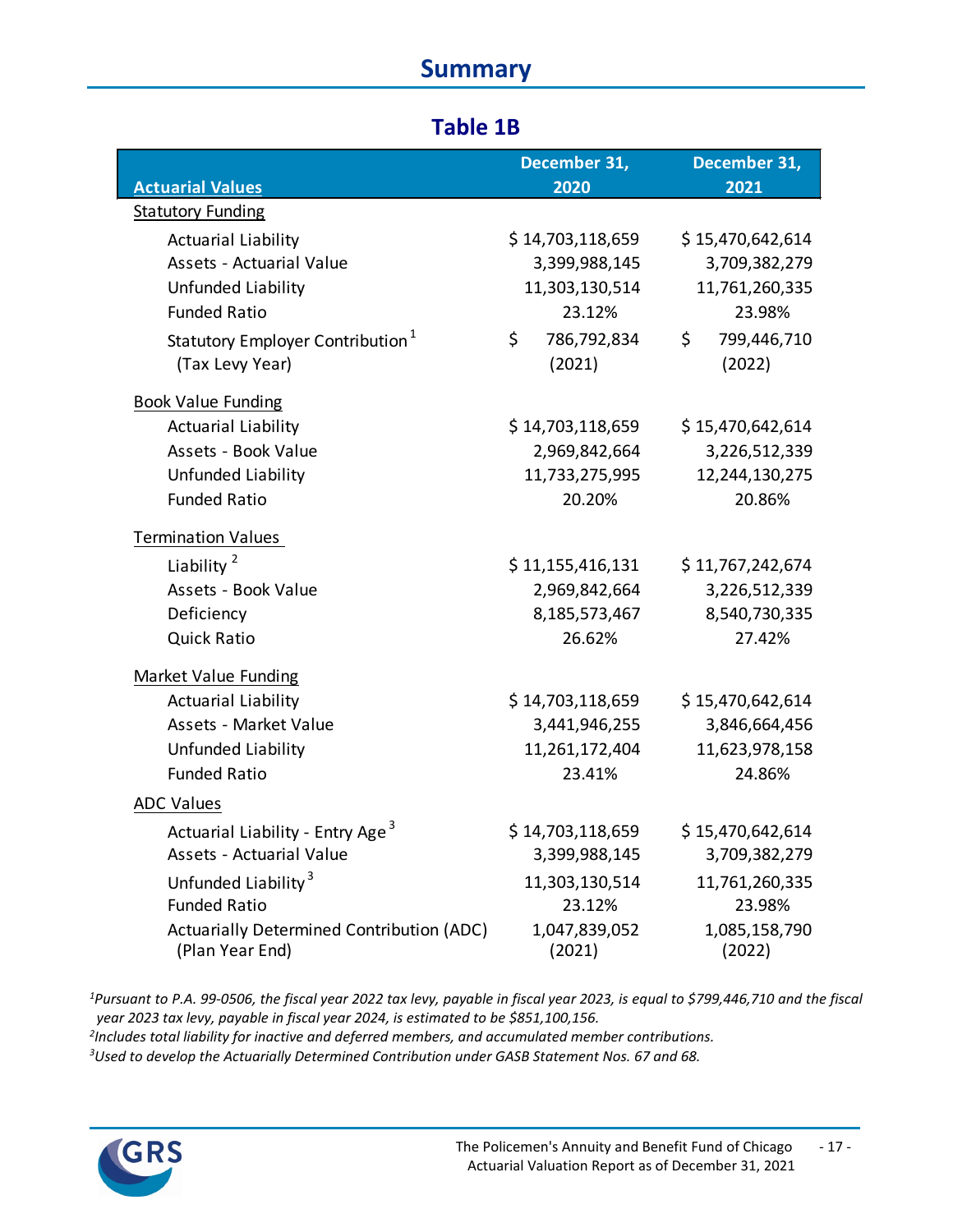# **Summary**

# **Table 1C**

# **Active Accrued Liability and Normal Cost by Tier As of December 31, 2021**

|                                                 | <b>Tier 1 Members</b> |     | Tier 2 Members <sup>1</sup> |     | <b>Total</b>    |
|-------------------------------------------------|-----------------------|-----|-----------------------------|-----|-----------------|
| $(1)$ Count                                     | 7,071                 |     | 5,055                       |     | 12,126          |
| (2) Payroll $2$                                 | \$<br>798,108,869     | \$  | 460,229,164                 |     | \$1,258,338,033 |
| (3) Average Payroll <sup>2</sup>                | \$<br>112,871         | \$  | 91,044                      | \$  | 103,772         |
| (4) Actuarial Accrued Liability (AAL)           | \$4,917,178,046       | \$. | 415,436,209                 |     | \$5,332,614,255 |
| (5) Total Normal Cost                           | \$<br>182,741,033     | \$  | 81,714,303                  | \$  | 264,455,336     |
| (6) Total Normal Cost as a Percent of Pay       | 22.9%                 |     | 17.8%                       |     | 21.0%           |
| (7) Estimated Member Contributions <sup>3</sup> | \$<br>72,041,928      | \$  | 41,559,545                  | \$. | 113,601,473     |
| (8) Net Normal Cost                             | \$<br>110,699,105     | \$  | 40,154,758                  | \$  | 150,853,863     |
| (9) Net Normal Cost as a Percent of Pay         | 13.9%                 |     | 8.7%                        |     | 12.0%           |

*1 Members hired on or after January 1, 2011.*

*2 Payroll shown based on annualized pay rate at December 31, 2021 and does not include Tier 2 pensionable pay cap. 3 Based on expected capped pay for plan year end December 31, 2021.*

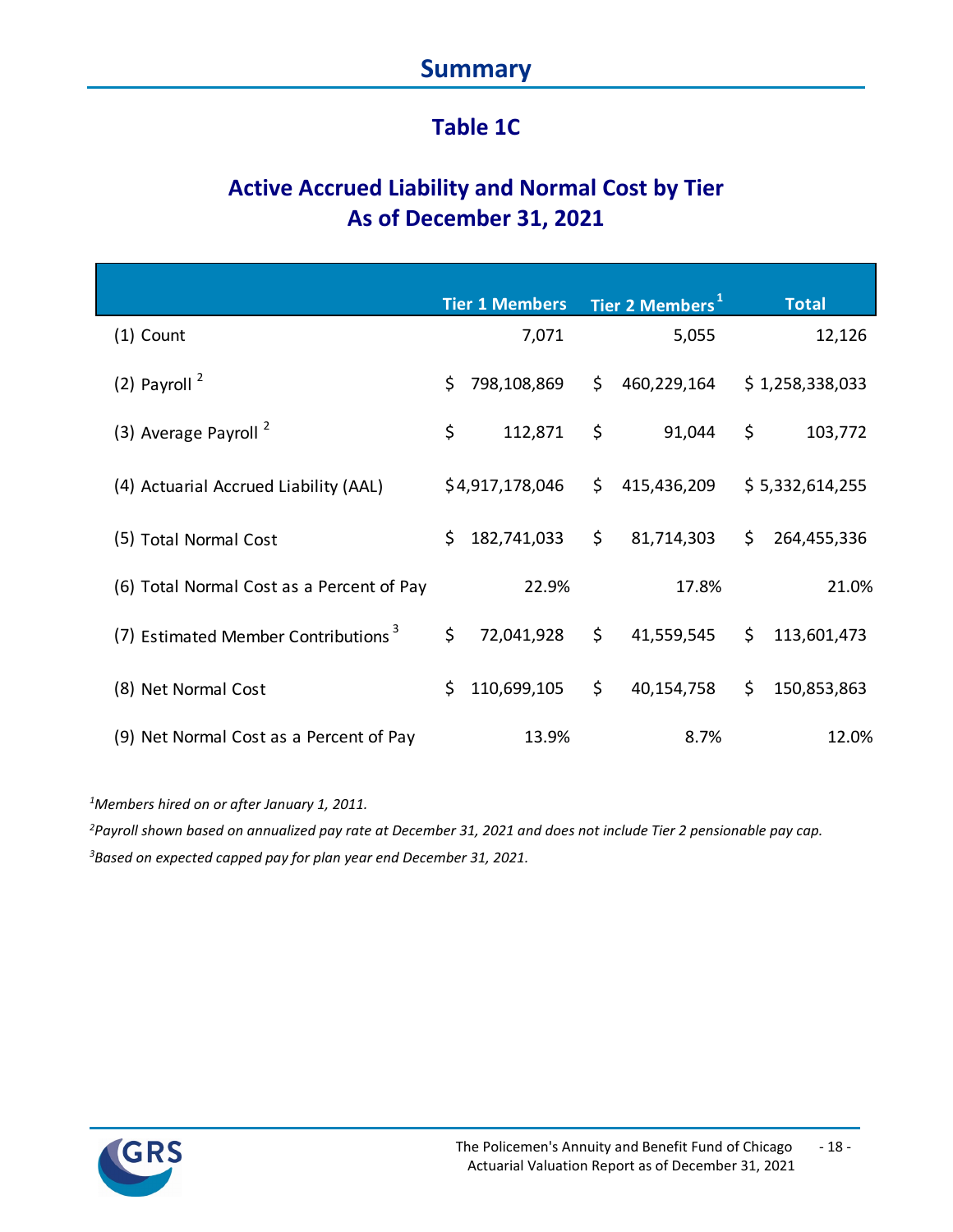# **Summary of Basic Actuarial Values**

| (1) Values for Active Members                                       | <b>Actuarial Present</b><br>Value (APV) of<br><b>Projected</b><br><b>Benefits</b><br>As of 12/31/2021<br><b>Total</b> |                |     | <b>Actuarial Accrued Liability (AAL)</b><br>As of 12/31/2021<br><b>Tier 2</b><br><b>Tier 1</b> |     |                |    |               |
|---------------------------------------------------------------------|-----------------------------------------------------------------------------------------------------------------------|----------------|-----|------------------------------------------------------------------------------------------------|-----|----------------|----|---------------|
| (a) Retirement                                                      | \$                                                                                                                    | 7,132,775,713  | Ś.  | 5,138,981,724                                                                                  | \$  | 4,775,500,976  | S. | 363,480,748   |
| (b) Termination                                                     |                                                                                                                       | 121,789,750    |     | 18,393,655                                                                                     |     | 7,053,397      |    | 11,340,258    |
| (c) Disability                                                      |                                                                                                                       | 405,172,152    |     | 155,454,584                                                                                    |     | 118,362,225    |    | 37,092,359    |
| (d) Death                                                           |                                                                                                                       | 54,852,047     |     | 19,784,292                                                                                     |     | 16,261,448     |    | 3,522,844     |
| <b>Total for Actives</b>                                            | \$                                                                                                                    | 7,714,589,662  | \$  | 5,332,614,255                                                                                  | \$  | 4,917,178,046  |    | \$415,436,209 |
| (2) Values for Inactive Members                                     |                                                                                                                       |                |     |                                                                                                |     |                |    |               |
| (a) Retired                                                         | \$                                                                                                                    | 9,095,447,435  | \$  | 9,095,447,435                                                                                  | \$  | 9,095,447,435  | \$ | 0             |
| (b) Survivor                                                        |                                                                                                                       | 691,181,633    |     | 691,181,633                                                                                    |     | 691,181,633    |    | 0             |
| (c) Disability                                                      |                                                                                                                       | 255,542,802    |     | 255,542,802                                                                                    |     | 247,350,788    |    | 8,192,014     |
| (d) Inactive (Deferred Vested/<br><b>Terminated Pending Refund)</b> |                                                                                                                       | 85,274,357     |     | 85,274,357                                                                                     |     | 80,589,010     |    | 4,685,347     |
| (e) Children                                                        |                                                                                                                       | 10,582,132     |     | 10,582,132                                                                                     |     | 10,582,132     |    | 0             |
| <b>Total for Inactives</b>                                          | Ś.                                                                                                                    | 10,138,028,359 | \$. | 10,138,028,359                                                                                 | \$  | 10,125,150,998 | \$ | 12,877,361    |
| (3) Grand Totals                                                    | \$.                                                                                                                   | 17,852,618,021 | S.  | 15,470,642,614                                                                                 | \$. | 15,042,329,044 | S. | 428,313,570   |
| (4) Normal Cost for Active Members                                  | \$                                                                                                                    | 264,455,336    |     |                                                                                                |     |                |    |               |
| (5) Actuarial Present Value of<br><b>Future Compensation</b>        | \$.                                                                                                                   | 12,524,171,474 |     |                                                                                                |     |                |    |               |

### **Table 2**

Inactive members whose tier was not provided in the valuation data are assumed to be in Tier 1.

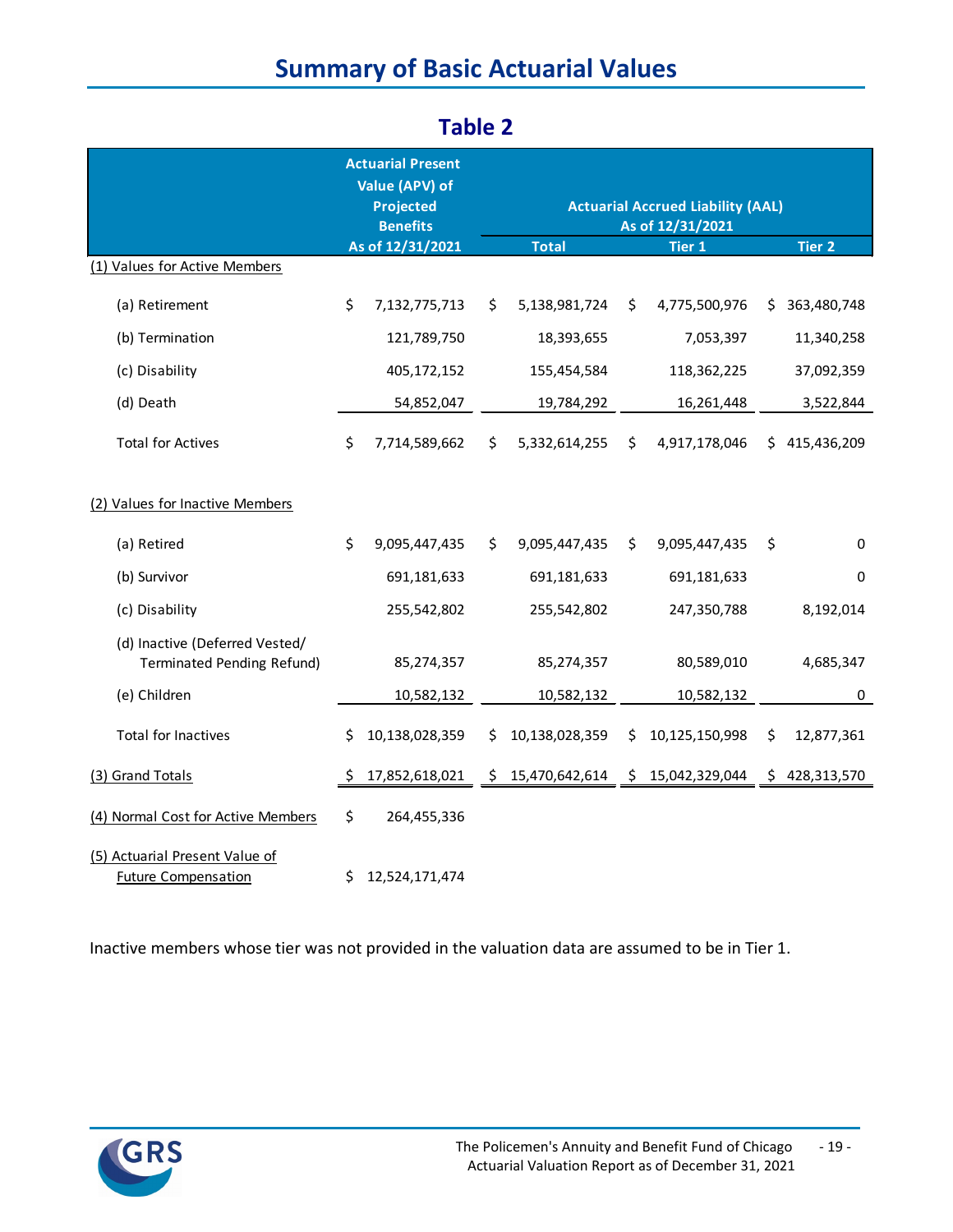# **Development of Statutory Contribution**

|               | Actuarial Valuation Projection Results as of December 31, 2021            |                 |                 |                 |                        |                |                 |                                       |                     |                      |                    |                 |
|---------------|---------------------------------------------------------------------------|-----------------|-----------------|-----------------|------------------------|----------------|-----------------|---------------------------------------|---------------------|----------------------|--------------------|-----------------|
|               | <b>Discount Rate of 6.75%</b><br>(\$ in Thousands)                        |                 |                 |                 |                        |                |                 |                                       |                     |                      |                    |                 |
|               | <b>Actuarial</b><br><b>Market</b><br><b>Statutory</b><br><b>Actuarial</b> |                 |                 |                 |                        |                |                 |                                       |                     |                      |                    |                 |
| Year          | <b>Accrued</b>                                                            | <b>Value of</b> | <b>Value of</b> | <b>Unfunded</b> | <b>Actuarial Value</b> | Capped         | <b>Employer</b> | <b>Statutory</b>                      | <b>Contribution</b> | <b>Employee</b>      | <b>Benefit</b>     | <b>Admin</b>    |
| <b>Ending</b> | Liability                                                                 | <b>Assets</b>   | <b>Assets</b>   | Liability       | <b>Funded Ratio</b>    | <b>Payroll</b> |                 | Normal Cost Contribution <sup>2</sup> | as % of Pay         | <b>Contributions</b> | <b>Payments</b>    | <b>Expenses</b> |
|               | 2021 \$15,470,643                                                         | \$3,846,664     | \$3,709,382     | \$11,761,260    | 23.98%                 | \$1,258,197    | $$121,583$ \$   | 788,862                               | 62.7%               | \$136,225            | \$887,077 \$ 3,385 |                 |
| 2022          | 15,830,049                                                                | 4,047,435       | 3,909,492       | 11,920,556      | 24.70%                 | 1,288,653      | 150,854         | 799,447                               | 62.0%               | 113,601              | 927,310            | 3,461           |
| 2023          | 16,199,164                                                                | 4,301,959       | 4,235,659       | 11,963,506      | 26.15%                 | 1,327,842      | 147,974         | 851,100                               | 64.1%               | 120,116              | 945,028            | 3,539           |
| 2024          | 16,562,982                                                                | 4,564,684       | 4,537,351       | 12,025,631      | 27.39%                 | 1,361,669      | 147,463         | 872,782                               | 64.1%               | 123,177              | 976,822            | 3,619           |
| 2025          | 16,917,872                                                                | 4,833,302       | 4,833,302       | 12,084,570      | 28.57%                 | 1,394,984      | 146,737         | 894,135                               | 64.1%               | 126,208              | 1,011,536          | 3,700           |
| 2026          | 17,261,959                                                                | 5,108,029       | 5,108,029       | 12,153,930      | 29.59%                 | 1,429,514      | 145,713         | 916,268                               | 64.1%               | 129,317              | 1,047,261          | 3,783           |
| 2027          | 17,594,814                                                                | 5,391,649       | 5,391,649       | 12,203,165      | 30.64%                 | 1,467,369      | 144,733         | 940,532                               | 64.1%               | 132,718              | 1,083,034          | 3,868           |
| 2028          | 17,916,301                                                                | 5,684,333       | 5,684,333       | 12,231,968      | 31.73%                 | 1,503,220      | 143,487         | 963,511                               | 64.1%               | 135,943              | 1,117,761          | 3,955           |
| 2029          | 18,224,461                                                                | 5,981,760       | 5,981,760       | 12,242,700      | 32.82%                 | 1,532,263      | 141,660         | 982,126                               | 64.1%               | 138,535              | 1,152,429          | 4,044           |
| 2030          | 18,518,190                                                                | 6,283,121       | 6,283,121       | 12,235,069      | 33.93%                 | 1,559,595      | 139,738         | 999,645                               | 64.1%               | 140,985              | 1,187,055          | 4,135           |
| 2031          | 18,797,994                                                                | 6,590,965       | 6,590,965       | 12,207,029      | 35.06%                 | 1,588,242      | 137,870         | 1,018,007                             | 64.1%               | 143,539              | 1,220,409          | 4,228           |
| 2032          | 19,064,227                                                                | 6,908,318       | 6,908,318       | 12,155,909      | 36.24%                 | 1,619,171      | 136,148         | 1,037,832                             | 64.1%               | 146,302              | 1,252,866          | 4,324           |
| 2033          | 19,316,485                                                                | 7,236,334       | 7,236,334       | 12,080,152      | 37.46%                 | 1,649,861      | 134,252         | 1,057,503                             | 64.1%               | 149,018              | 1,284,604          | 4,421           |
| 2034          | 19,554,739                                                                | 7,574,910       | 7,574,910       | 11,979,829      | 38.74%                 | 1,677,352      | 132,052         | 1,075,123                             | 64.1%               | 151,427              | 1,314,846          | 4,520           |
| 2035          | 19,780,226                                                                | 7,924,842       | 7,924,842       | 11,855,384      | 40.06%                 | 1,701,399      | 129,779         | 1,090,537                             | 64.1%               | 153,513              | 1,342,584          | 4,622           |
| 2036          | 19,993,687                                                                | 8,285,274       | 8,285,274       | 11,708,414      | 41.44%                 | 1,719,973      | 127,270         | 1,102,442                             | 64.1%               | 155,102              | 1,368,032          | 4,726           |
| 2037          | 20,196,938                                                                | 8,658,772       | 8,658,772       | 11,538,166      | 42.87%                 | 1,737,320      | 124,797         | 1,113,561                             | 64.1%               | 156,547              | 1,390,834          | 4,832           |
| 2038          | 20,390,734                                                                | 9,045,995       | 9,045,995       | 11,344,739      | 44.36%                 | 1,751,952      | 122,268         | 1,122,940                             | 64.1%               | 157,745              | 1,411,933          | 4,941           |
| 2039          | 20,576,500                                                                | 9,449,642       | 9,449,642       | 11,126,858      | 45.92%                 | 1,766,289      | 119,862         | 1,132,129                             | 64.1%               | 158,892              | 1,431,106          | 5,052           |
| 2040          | 20,755,470                                                                | 9,872,349       | 9,872,349       | 10,883,121      | 47.57%                 | 1,780,636      | 117,705         | 1,141,325                             | 64.1%               | 160,015              | 1,448,786          | 5,166           |
| 2041          | 20,929,509                                                                | 10,318,447      | 10,318,447      | 10,611,062      | 49.30%                 | 1,796,701      | 115,912         | 1,151,622                             | 64.1%               | 161,271              | 1,464,714          | 5,282           |
| 2042          | 21,099,981                                                                | 10,791,322      | 10,791,322      | 10,308,659      | 51.14%                 | 1,813,458      | 114,422         | 1,162,363                             | 64.1%               | 162,595              | 1,479,371          | 5,401           |
| 2043          | 21,268,191                                                                | 11,294,319      | 11,294,319      | 9,973,872       | 53.10%                 | 1,830,720      | 113,242         | 1,173,427                             | 64.1%               | 163,957              | 1,492,879          | 5,523           |
| 2044          | 21,435,105                                                                | 11,830,680      | 11,830,680      | 9,604,425       | 55.19%                 | 1,848,603      | 112,353         | 1,184,889                             | 64.1%               | 165,366              | 1,505,641          | 5,647           |
| 2045          | 21,601,596                                                                | 12,404,050      | 12,404,050      | 9,197,546       | 57.42%                 | 1,867,685      | 111,778         | 1,197,120                             | 64.1%               | 166,891              | 1,517,907          | 5,774           |
| 2046          | 21,768,616                                                                | 13,018,382      | 13,018,382      | 8,750,234       | 59.80%                 | 1,887,994      | 111,492         | 1,210,138                             | 64.1%               | 168,486              | 1,529,579          | 5,904           |
| 2047          | 21,937,473                                                                | 13,678,097      | 13,678,097      | 8,259,376       | 62.35%                 | 1,909,450      | 111,528         | 1,223,890                             | 64.1%               | 170,217              | 1,540,480          | 6,037           |
| 2048          | 22,109,158                                                                | 14,387,438      | 14,387,438      | 7,721,719       | 65.07%                 | 1,931,831      | 111,820         | 1,238,236                             | 64.1%               | 171,986              | 1,550,837          | 6,172           |
| 2049          | 22,283,668                                                                | 15,149,621      | 15,149,621      | 7,134,047       | 67.99%                 | 1,954,674      | 112,329         | 1,252,877                             | 64.1%               | 173,781              | 1,561,622          | 6,311           |
| 2050          | 22,461,247                                                                | 15,968,386      | 15,968,386      | 6,492,862       | 71.09%                 | 1,978,086      | 113,066         | 1,267,884                             | 64.1%               | 175,658              | 1,572,667          | 6,453           |
| 2051          | 22,642,635                                                                | 16,848,209      | 16,848,209      | 5,794,427       | 74.41%                 | 2,001,963      | 113,961         | 1,283,188                             | 64.1%               | 177,588              | 1,583,407          | 6,598           |
| 2052          | 22,829,041                                                                | 17,794,306      | 17,794,306      | 5,034,734       | 77.95%                 | 2,026,294      | 114,991         | 1,298,783                             | 64.1%               | 179,583              | 1,593,427          | 6,747           |
| 2053          | 23,022,146                                                                | 18,812,629      | 18,812,629      | 4,209,517       | 81.72%                 | 2,050,992      | 116,113         | 1,314,614                             | 64.1%               | 181,624              | 1,602,283          | 6,899           |
| 2054          | 23,222,957                                                                | 19,908,718      | 19,908,718      | 3,314,238       | 85.73%                 | 2,075,980      | 117,296         | 1,330,630                             | 64.1%               | 183,655              | 1,610,654          | 7,054           |
| 2055          | 23,431,907                                                                | 21,087,877      | 21,087,877      | 2,344,030       | 90.00%                 | 2,101,318      | 118,556         | 1,346,871                             | 64.1%               | 185,696              | 1,619,197          | 7,213           |

### **Table 3A**

*1 The funded ratio includes receivable contributions.*

*Contribution receivable to be paid in the following fiscal year.* 

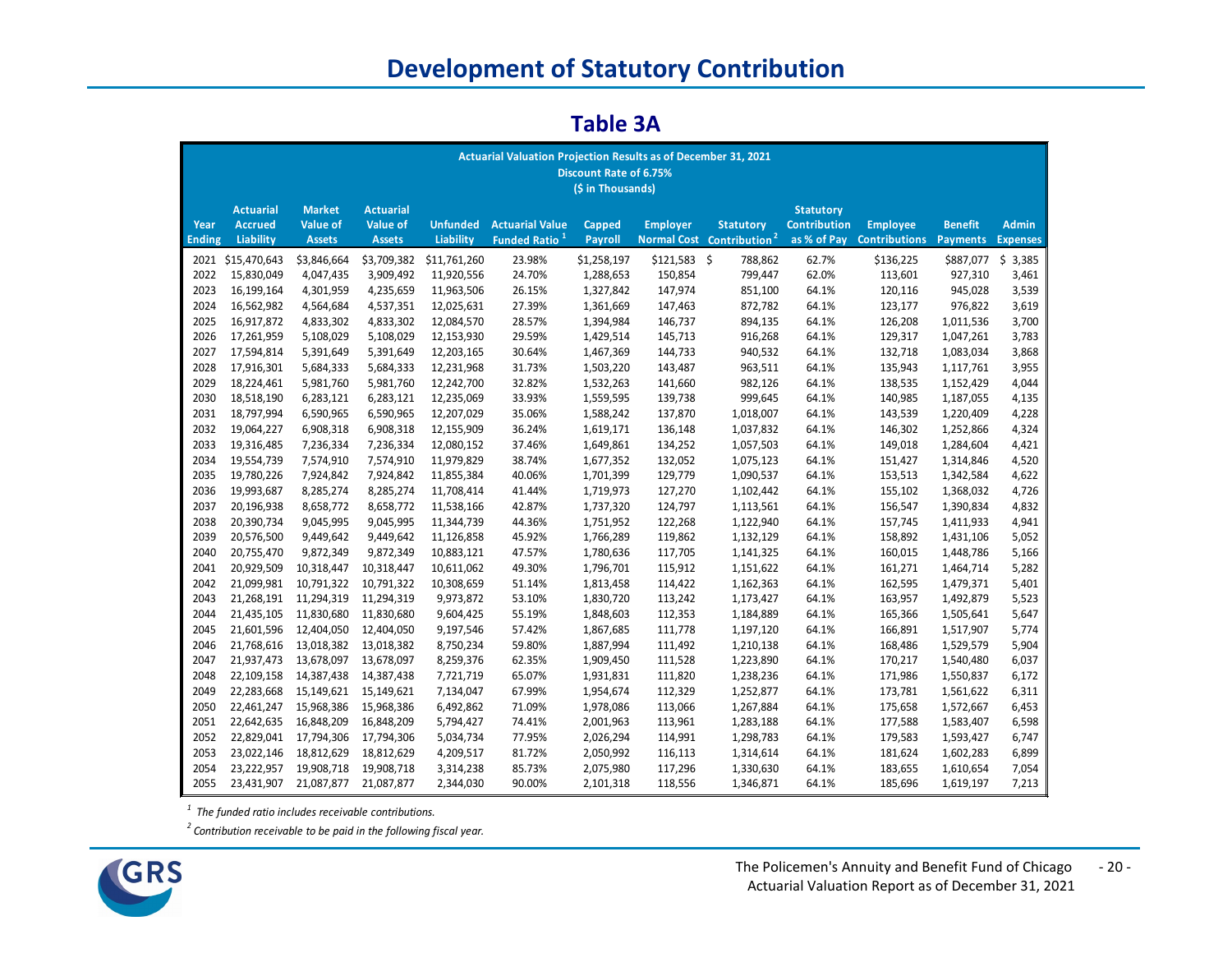### **Table 3B**

### **Key Projection Result Items**

|                                                        |    | <b>Total</b>     |
|--------------------------------------------------------|----|------------------|
| (1) Total Normal Cost for 2023                         | \$ | 268,089,639      |
| (2) Actuarial Accrued Liability (AAL) at $12/31/20221$ |    | \$15,830,048,620 |
| (3) Actuarial Value of Assets at 12/31/2022            | S. | 3,909,492,482    |
| (4) Unfunded Actuarial Accrued Liability (UAAL) (2-3)  |    | \$11,920,556,138 |
| (5) Estimated Member Contributions during 2023         | \$ | 120,116,000      |
| (6) Estimated City Contribution for Tax Levy Year 2023 | \$ | 851,100,156      |
|                                                        |    |                  |

*1 Liabilities were discounted at 6.75% per year.* 

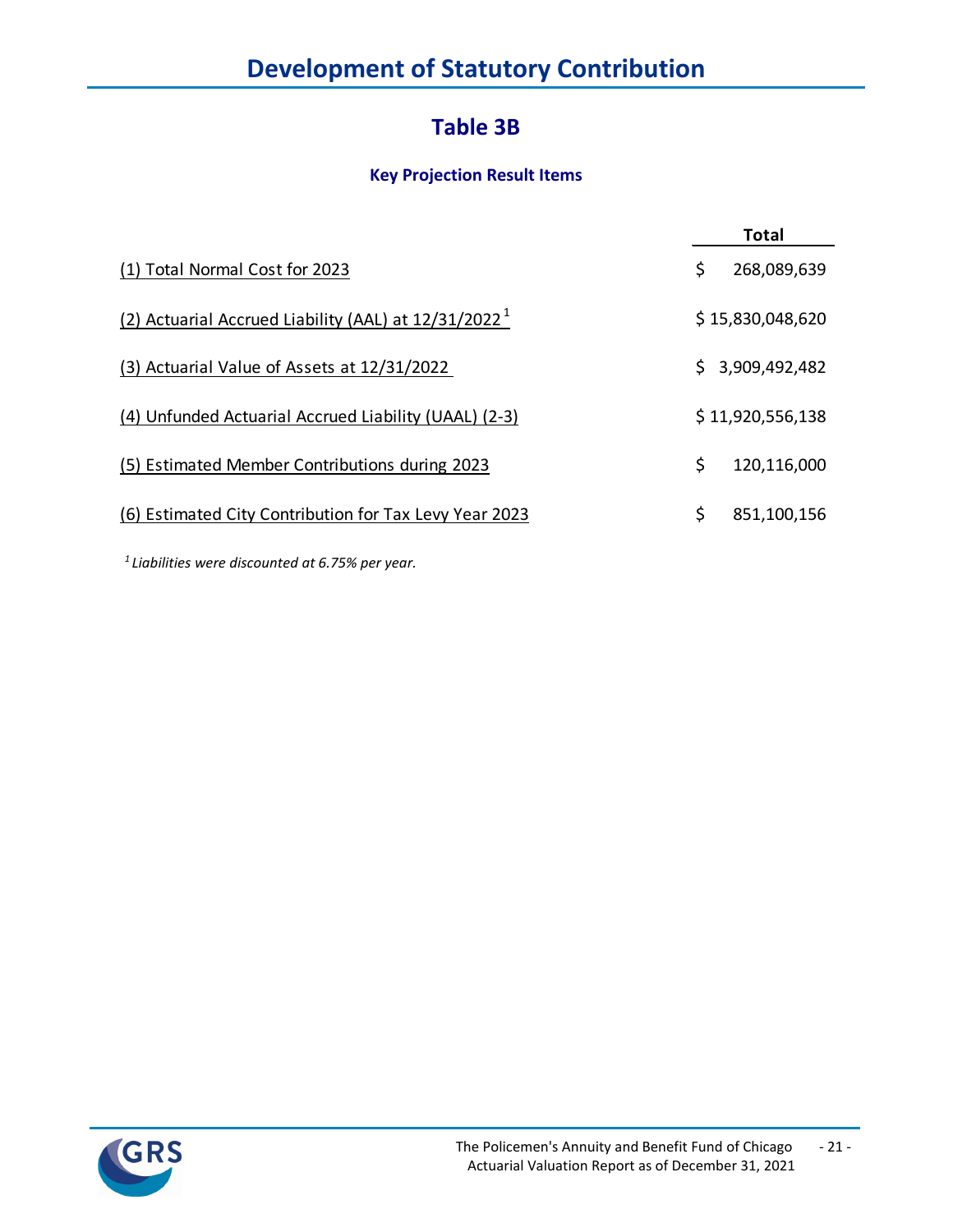| <b>Projected Retiree Health Insurance Premium Subsidy</b> |                 |  |  |  |  |  |  |
|-----------------------------------------------------------|-----------------|--|--|--|--|--|--|
| <b>Calendar Year</b>                                      | \$ in Thousands |  |  |  |  |  |  |
| 2022                                                      | \$1,744         |  |  |  |  |  |  |
| 2023                                                      | 1,875           |  |  |  |  |  |  |
| 2024                                                      | 1,997           |  |  |  |  |  |  |
| 2025                                                      | 2,098           |  |  |  |  |  |  |
| 2026                                                      | 2,181           |  |  |  |  |  |  |

# **Table 3C**

The present value as of December 31, 2021, of projected retiree health insurance premium subsidies is \$23,447,655. This amount is included in the actuarial accrued liability as of December 31, 2021, and the actuarial projections used to develop the statutory contribution requirements.

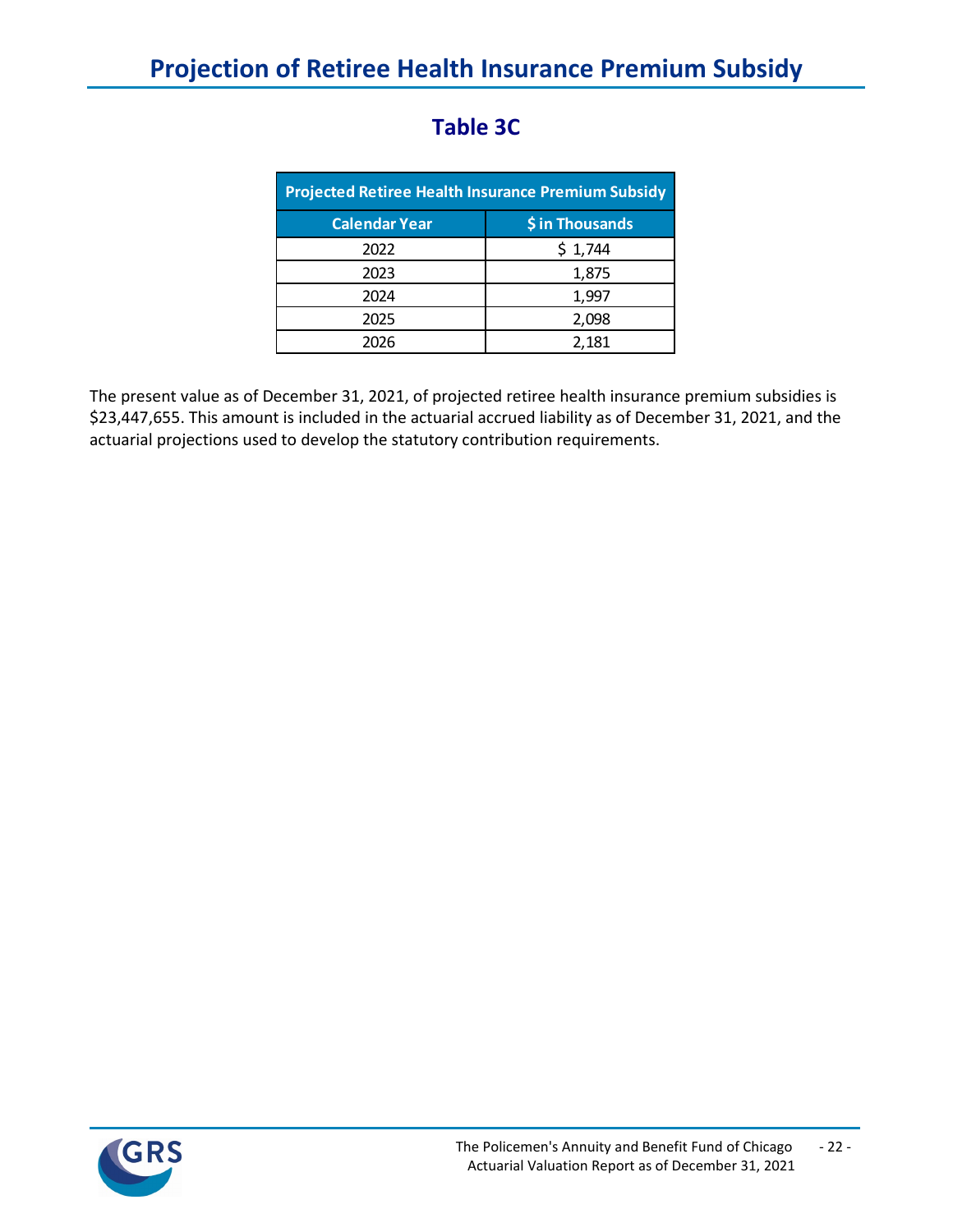# **Development of Actuarially Determined Contribution under GASB Statement Nos. 67 and 68 for 2022**

### **Table 4**

|                                                        |              | <b>Total</b>     |
|--------------------------------------------------------|--------------|------------------|
| (1) Total Normal Cost for 2022                         | \$           | 264,455,336      |
| (2) Actuarial Accrued Liability (AAL) at 12/31/2021    |              | \$15,470,642,614 |
| (3) Unfunded AAL (UAAL)                                |              |                  |
| (a) Actuarial Value of Assets at 12/31/2021            |              | \$3,709,382,279  |
| (b) UAAL $(2-3(a))$                                    |              | 11,761,260,335   |
| (4) Amortization Payable at Middle of Year $1$         | \$           | 894,413,994      |
| (5) Estimated Member Contributions in 2022             | \$           | 113,601,473      |
| (6) Actuarially Determined Contribution (ADC) for 2022 |              |                  |
| (a) Interest Adjustment for Semimonthly Payment        |              | 39,890,933       |
| (b) Annual Required Contribution $(1 + 4 - 5 + 6(a))$  | $\mathsf{S}$ | 1,085,158,790    |
| (c) Annual Required Contribution (Percent of Pay)      |              | 84.21%           |
| (7) Estimated City Contribution for Tax Levy Year 2022 |              |                  |
| (a) in Dollars                                         | \$           | 799,446,710      |
| (b) as a Percentage of Pay                             |              | 62.04%           |
| (8) Estimated Deficiency/(Excess) for 2022             |              |                  |
| (a) in Dollars $(6(b)-7(a))$                           | \$           | 285,712,080      |
| (b) as a Percentage of Pay                             |              | 22.17%           |

*1Amortization is over a 30-year open period as a level dollar amount.*

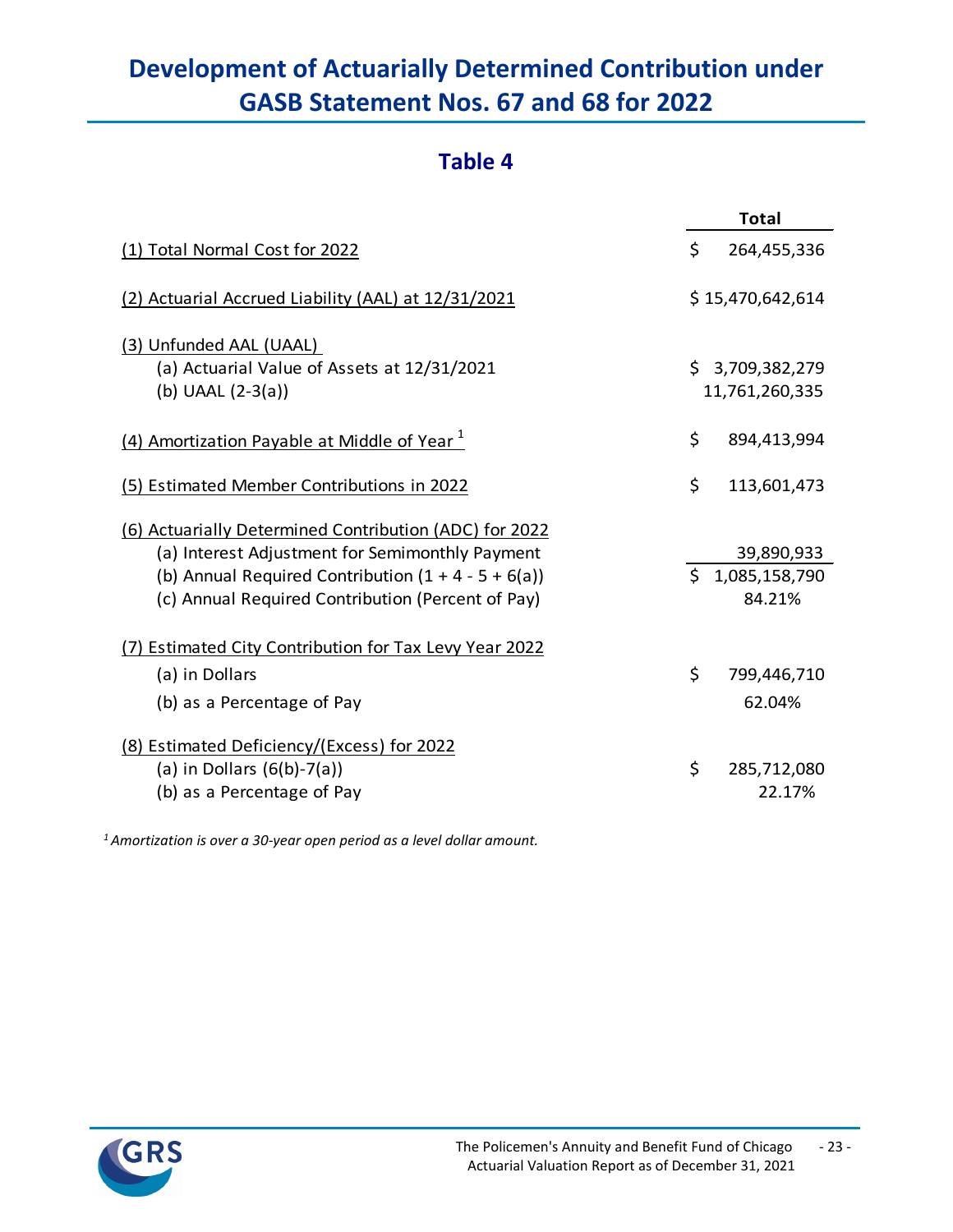### **Table 5**

|      | UNFUNDED ACTUARIAL ACCRUED LIABILITY - BEGINNING OF 2021                         |                    |                   |
|------|----------------------------------------------------------------------------------|--------------------|-------------------|
|      | (1) Actuarial Accrued Liability - 12/31/2020                                     | \$14,703,118,659   |                   |
| (2)  | Actuarial Value of Assets - 12/31/2020                                           | 3,399,988,145      |                   |
| (3)  | Unfunded Accrued Actuarial Liability - 12/31/2020                                | \$11,303,130,514   |                   |
|      | EXPECTED UNFUNDED ACTUARIAL ACCRUED LIABILITY - END OF 2021                      |                    |                   |
| (4)  | Normal Cost for 2021                                                             | \$<br>257,808,478  |                   |
| (5)  | Total Contributions for 2021                                                     | 925,086,614        |                   |
| (6)  | Interest on (3), (4), & (5) at Valuation Rates                                   | 740,808,399        |                   |
| (7)  | Expected Unfunded Actuarial Accrued Liability - 12/31/2021                       | \$11,376,660,777   |                   |
|      | $((3)+(4)-(5)+(6))$                                                              |                    |                   |
|      | DEVIATIONS FROM EXPECTED                                                         |                    | % OF 12/31/20 AAL |
| (8)  | (Gain)/Loss on Investment Return (Smoothed (Actuarial) Value)                    | \$<br>(40,622,978) | $-0.28%$          |
| (9)  | (Gain)/Loss from Salary Changes                                                  | 257,236,013        | 1.75%             |
| (10) | (Gain)/Loss from Retirement                                                      | 86,025,058         | 0.59%             |
| (11) | (Gain)/Loss from Turnover                                                        | (1,070,140)        | $-0.01%$          |
| (12) | (Gain)/Loss from Mortality                                                       | (12, 644, 994)     | $-0.09%$          |
| (13) | (Gain)/Loss from Disability                                                      | (7,609,538)        | $-0.05%$          |
| (14) | (Gain)/Loss from New Entrants and Rehired Members                                | 2,764,639          | 0.02%             |
| (15) | (Gain)/Loss Due to Retirees Whose Benefit was                                    |                    |                   |
|      | Previously Suspended/Inactive                                                    | 6,094,326          | 0.04%             |
| (16) | (Gain)/Loss from All Other Sources <sup>1</sup>                                  | 94,427,172         | 0.64%             |
| (17) | Composite Actuarial (Gain)/Loss                                                  | \$<br>384,599,558  | 2.62%             |
| (18) | (Gain)/Loss from Actuarial Cost Method Change                                    | \$                 | 0.00%             |
| (19) | (Gain)/Loss from Provision Changes                                               | \$                 | 0.00%             |
| (20) | (Gain)/Loss from Assumption Changes                                              | \$                 | 0.00%             |
|      | UNFUNDED ACTUARIAL ACCRUED LIABILITY - END OF 2021                               |                    |                   |
| (21) | Unfunded Accrued Actuarial Liability - 12/31/2021<br>$((7)+(17)+(18)+(19)+(20))$ | \$11,761,260,335   |                   |

*1 Includes difference for Retiree Health Insurance Premium Subsidy and expected benefit increases due to contract updates for retirees who retired 2018-2021.*

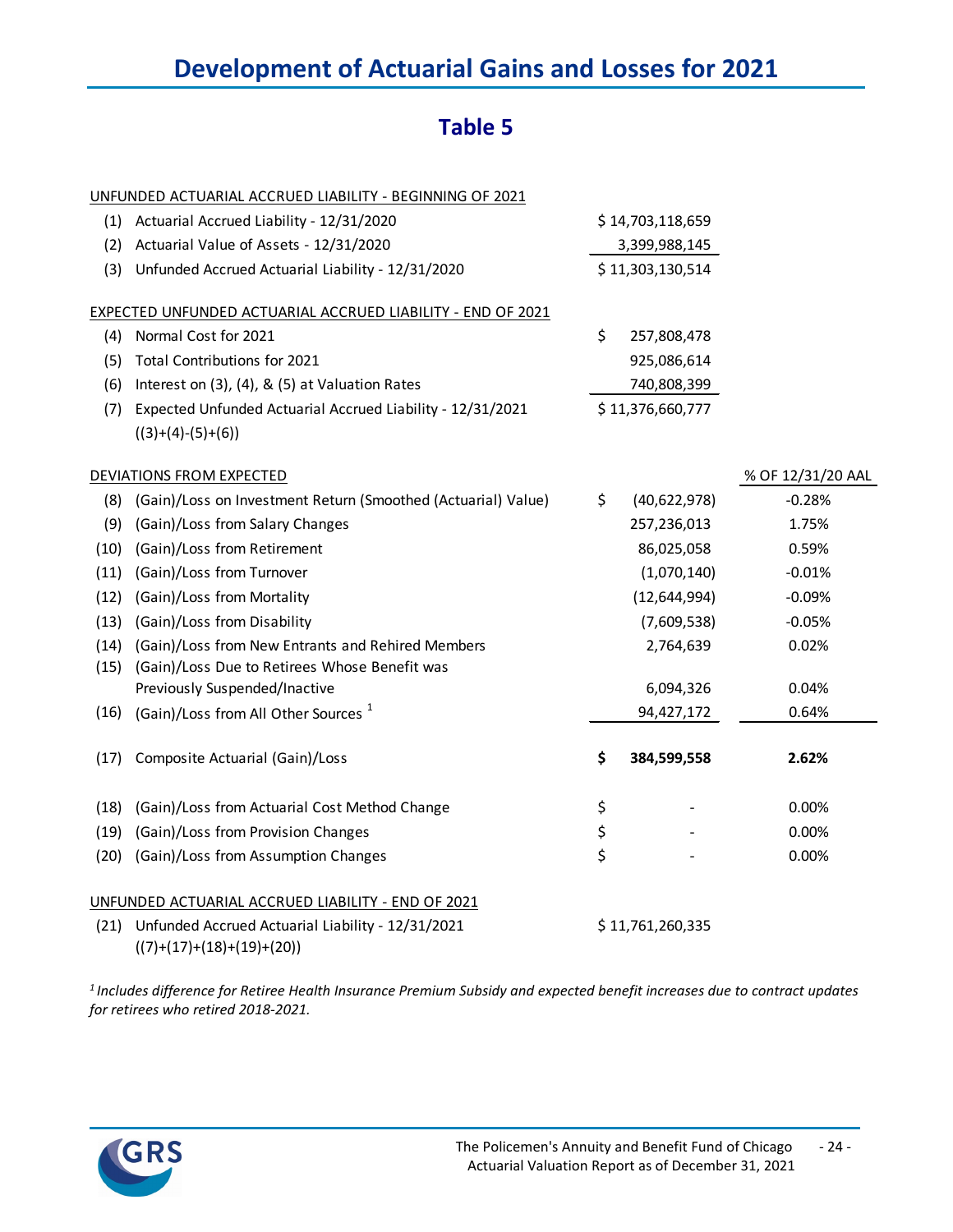| <b>Table 6</b>                  |                                     |                                 |                                            |                                                            |                      |  |  |  |
|---------------------------------|-------------------------------------|---------------------------------|--------------------------------------------|------------------------------------------------------------|----------------------|--|--|--|
|                                 |                                     |                                 |                                            | <b>Normal Cost</b><br><b>Plus Amortization<sup>3</sup></b> |                      |  |  |  |
| <b>Year of</b><br><b>Report</b> | <b>Statutory</b><br><b>Multiple</b> | P.A. 99-0506<br><b>Multiple</b> | <b>Normal Cost</b><br><b>Plus Interest</b> | Level \$                                                   | Level %<br>of Salary |  |  |  |
| 1992 <sup>1</sup>               | 2.00                                | N/A                             | 3.23                                       | 3.36                                                       | 2.11                 |  |  |  |
| 1993                            | 2.00                                | N/A                             | 3.23                                       | 3.37                                                       | 2.10                 |  |  |  |
| 1994                            | 2.00                                | N/A                             | 3.05                                       | 3.18                                                       | 1.98                 |  |  |  |
| 1995                            | 2.00                                | N/A                             | 3.34                                       | 3.49                                                       | 2.17                 |  |  |  |
| 1996                            | 2.00                                | N/A                             | 3.19                                       | 3.32                                                       | 2.10                 |  |  |  |
| 1997                            | 2.00                                | N/A                             | 3.10                                       | 3.23                                                       | 2.04                 |  |  |  |
| 1998 $^{1,2}$                   | 2.00                                | N/A                             | 3.63                                       | 3.77                                                       | 2.56                 |  |  |  |
| 1999                            | 2.00                                | N/A                             | 3.15                                       | 3.27                                                       | 2.24                 |  |  |  |
| 2000 <sup>1</sup>               | 2.00                                | N/A                             | 3.27                                       | 3.39                                                       | 2.32                 |  |  |  |
| $2001^2$                        | 2.00                                | N/A                             | 3.63                                       | 3.78                                                       | 2.56                 |  |  |  |
| 2002                            | 2.00                                | N/A                             | 4.62                                       | 4.79                                                       | 3.33                 |  |  |  |
| $2003$ <sup>1,2</sup>           | 2.00                                | N/A                             | 4.46                                       | 4.63                                                       | 3.23                 |  |  |  |
| $2004$ $^{2}$                   | 2.00                                | N/A                             | 4.99                                       | 5.18                                                       | 3.60                 |  |  |  |
| $2005$ <sup>1,2</sup>           | 2.00                                | N/A                             | 5.33                                       | 5.56                                                       | 3.85                 |  |  |  |
| 2006                            | 2.00                                | N/A                             | 4.95                                       | 5.40                                                       | 3.94                 |  |  |  |
| 2007                            | 2.00                                | N/A                             | 4.98                                       | 5.43                                                       | 3.97                 |  |  |  |
| 2008                            | 2.00                                | N/A                             | 5.43                                       | 5.94                                                       | 4.30                 |  |  |  |
| 2009 <sup>1</sup>               | 2.00                                | N/A                             | 5.87                                       | 6.42                                                       | 4.61                 |  |  |  |
| 2010                            | 2.00                                | N/A                             | 6.19                                       | 6.78                                                       | 4.85                 |  |  |  |
| 2011                            | 2.00                                | N/A                             | 5.71                                       | 6.26                                                       | 4.45                 |  |  |  |
| 2012 <sup>1</sup>               | 2.00                                | N/A                             | 6.73                                       | 7.43                                                       | 5.25                 |  |  |  |
| 2013 <sup>2</sup>               | 2.00                                | N/A                             | 6.92                                       | 7.60                                                       | 5.44                 |  |  |  |
| $2014$ <sup>1</sup>             | 2.00                                | N/A                             | 7.94                                       | 8.88                                                       | 6.49                 |  |  |  |
| 2015 $4$                        | N/A                                 | 4.57                            | 7.76                                       | 8.68                                                       | 6.35                 |  |  |  |
| $2016$ $1,2,5$                  | N/A                                 | 4.49                            | 7.89                                       | 8.82                                                       | 6.33                 |  |  |  |
| 2017 5                          | N/A                                 | 5.13                            | 8.49                                       | 9.49                                                       | 6.80                 |  |  |  |
| 2018 5                          | N/A                                 | 5.63                            | 8.45                                       | 9.44                                                       | 6.77                 |  |  |  |
| 2019 1,5                        | N/A                                 | 5.63                            | 8.65                                       | 9.81                                                       | 7.22                 |  |  |  |
| 2020 5                          | N/A                                 | 6.93                            | 8.44                                       | 9.58                                                       | 7.03                 |  |  |  |
| 2021 5                          | N/A                                 | 7.21                            | 8.52                                       | 9.68                                                       | 7.08                 |  |  |  |

# **History of Recommended Employer Multiples\***

*1Change in actuarial assumptions.*

*2Change in benefits.*

*3Prior to 2005, amortizations were over a 40-year period. In 2005, pension unfunded liability was amortized over a 40-year period and OPEB liability over a 30-year period. Starting in 2006, both pension and OPEB amortizations are over a 30-year open period. Starting in 2013, OPEB amortizations are over a closed 3-year period as a level percent of pay.*

*4Funding based on P.A. 96-1495, plan provisions in effect as of December 31, 2015.*

*5Funding based on P.A. 99-0506.*

*\*Based on book value of assets through 2013, then Actuarial Value of assets starting in 2014. Assumes 4% Tax Levy Loss.*

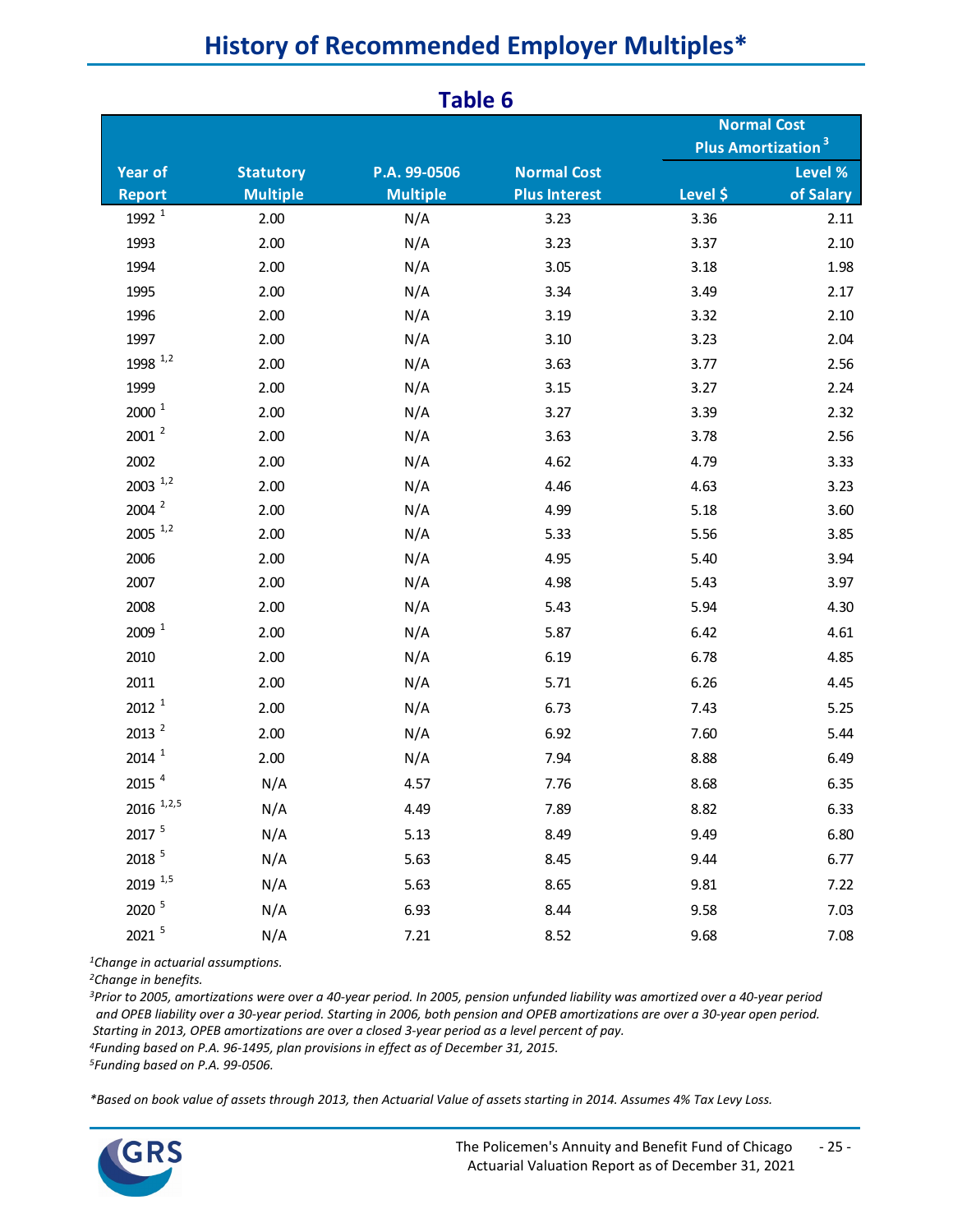# **Ordinary Death Benefit Reserve**

### **Table 7**

Actuarial Balance Sheet – 6% Basis

December 31, 2021

| <b>ASSETS</b>                                |                |
|----------------------------------------------|----------------|
| <b>Fund Balance</b>                          | \$(52,068,449) |
| Present Values of Future Contributions:      |                |
| Contributions by Members at \$30.00 per Year | 4,032,000      |
| Annual City Contribution of \$224,000        | 2,482,731      |
| Unfunded Liability                           | 76,719,056     |
| <b>TOTAL ASSETS</b>                          | \$31,165,338   |

#### **LIABILITIES**

Present Value of Future Death Benefits (6%, Plan Mortality Basis)

| <b>TOTAL LIABILITIES</b>  | \$31,165,338 |
|---------------------------|--------------|
| <b>Retired Members</b>    | 28,782,444   |
| Active & Disabled Members | \$2,382,894  |

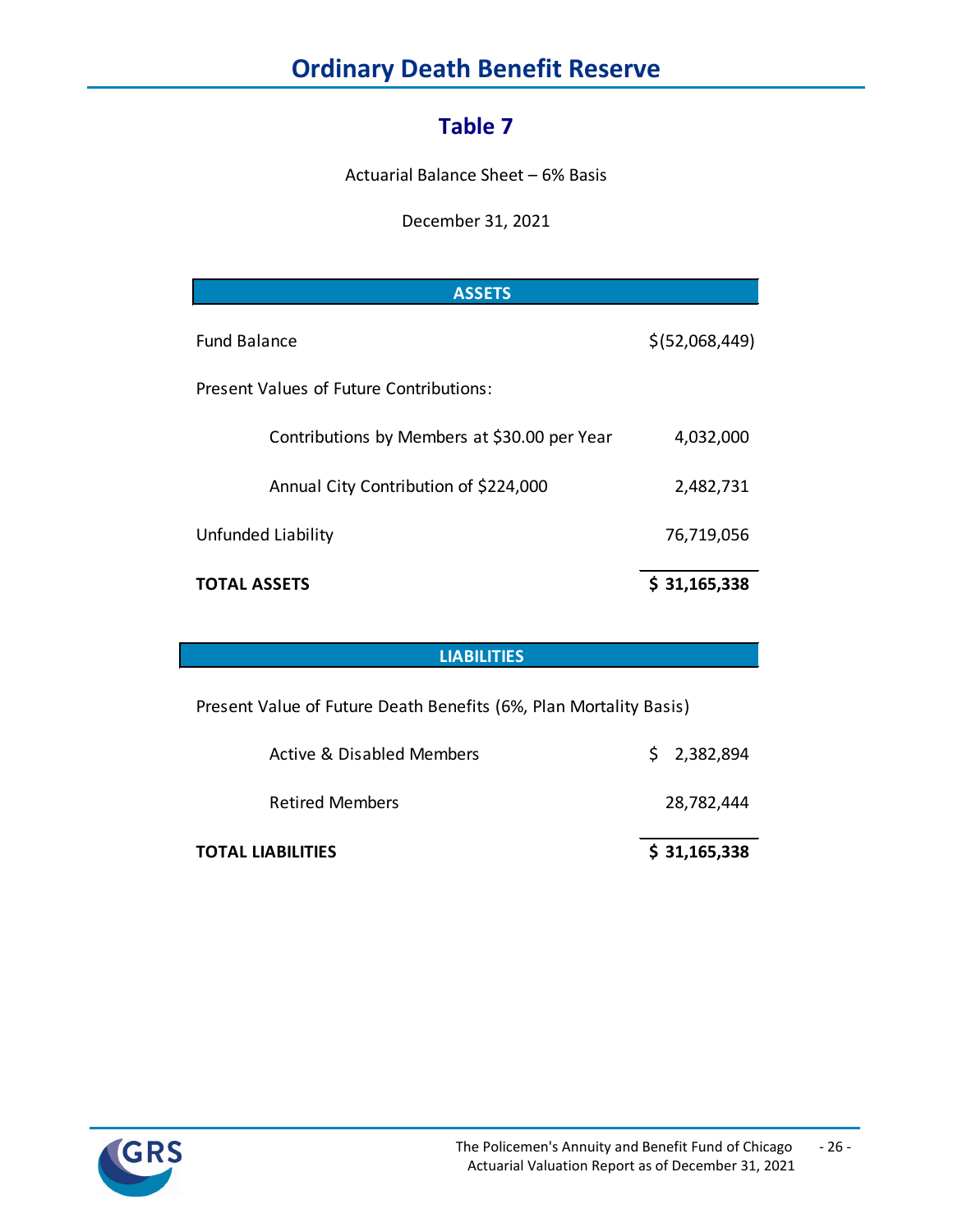# **Actuarial Accrued Liability Prioritized Solvency Test**

| <b>Date</b>           | (1)<br><b>Valuation</b> Active and Inactive<br><b>Member</b> | (2)<br><b>Retirees</b><br>and | (3)<br><b>Active and Inactive</b><br><b>Members (ER</b> | <b>Actuarial</b><br><b>Value of</b> |         | <b>Portion (%) of Present Value Covered</b><br><b>By Assets</b> |       |
|-----------------------|--------------------------------------------------------------|-------------------------------|---------------------------------------------------------|-------------------------------------|---------|-----------------------------------------------------------------|-------|
| 12/31                 | <b>Contribution</b>                                          | <b>Beneficiaries</b>          | <b>Financed Portion)</b>                                | <b>Assets</b>                       | (1)     | (2)                                                             | (3)   |
| 2007                  | \$1,082,742,927                                              | 5,006,931,293<br>Ś.           | 2,309,718,259<br>S                                      | \$4,231,681,817                     | 100.00% | 62.89%                                                          | 0.00% |
| 2008                  | 1,144,380,257                                                | 5,208,199,833                 | 2,299,966,099                                           | 4,093,719,894                       | 100.00% | 56.63%                                                          | 0.00% |
| 2009 <sup>1</sup>     | 1,217,645,647                                                | 5,391,373,730                 | 2,291,882,108                                           | 3,884,978,241                       | 100.00% | 49.47%                                                          | 0.00% |
| 2010                  | 1,251,147,487                                                | 5,717,654,520                 | 2,406,050,870                                           | 3,718,954,539                       | 100.00% | 43.16%                                                          | 0.00% |
| 2011                  | 1,286,345,939                                                | 6,041,684,411                 | 2,360,319,555                                           | 3,444,690,362                       | 100.00% | 35.72%                                                          | 0.00% |
| 2012 <sup>1</sup>     | 1,309,825,828                                                | 6,475,282,318                 | 2,435,530,363                                           | 3,148,929,770                       | 100.00% | 28.40%                                                          | 0.00% |
| 2013 <sup>2</sup>     | 1,358,193,244                                                | 6,594,792,197                 | 2,127,620,103                                           | 3,053,881,777                       | 100.00% | 25.71%                                                          | 0.00% |
| $2014$ <sup>1</sup>   | 1,410,544,951                                                | 7,159,705,456                 | 2,477,941,780                                           | 2,954,318,954                       | 100.00% | 21.56%                                                          | 0.00% |
| 2015                  | 1,484,316,625                                                | 7,279,289,531                 | 2,524,630,892                                           | 3,186,423,762                       | 100.00% | 23.38%                                                          | 0.00% |
| $2016$ <sup>1,2</sup> | 1,518,846,208                                                | 8,018,211,337                 | 3,319,492,854                                           | 3,052,056,555                       | 100.00% | 19.12%                                                          | 0.00% |
| 2017                  | 1,532,514,218                                                | 8,344,902,504                 | 3,216,465,846                                           | 3,103,989,602                       | 100.00% | 18.83%                                                          | 0.00% |
| 2018                  | 1,602,674,638                                                | 8,390,112,363                 | 3,221,871,110                                           | 3,145,136,204                       | 100.00% | 18.38%                                                          | 0.00% |
| 2019 <sup>1</sup>     | 1,634,237,599                                                | 8,887,010,483                 | 3,748,521,831                                           | 3,179,502,852                       | 100.00% | 17.39%                                                          | 0.00% |
| 2020                  | 1,648,385,618                                                | 9,453,458,094                 | 3,601,274,947                                           | 3,399,988,145                       | 100.00% | 18.53%                                                          | 0.00% |
| 2021                  | 1,648,593,934                                                | 10,052,754,002                | 3,769,294,678                                           | 3,709,382,279                       | 100.00% | 20.50%                                                          | 0.00% |

### **Table 8**

*Change in actuarial assumptions.*

*Change in benefits.*

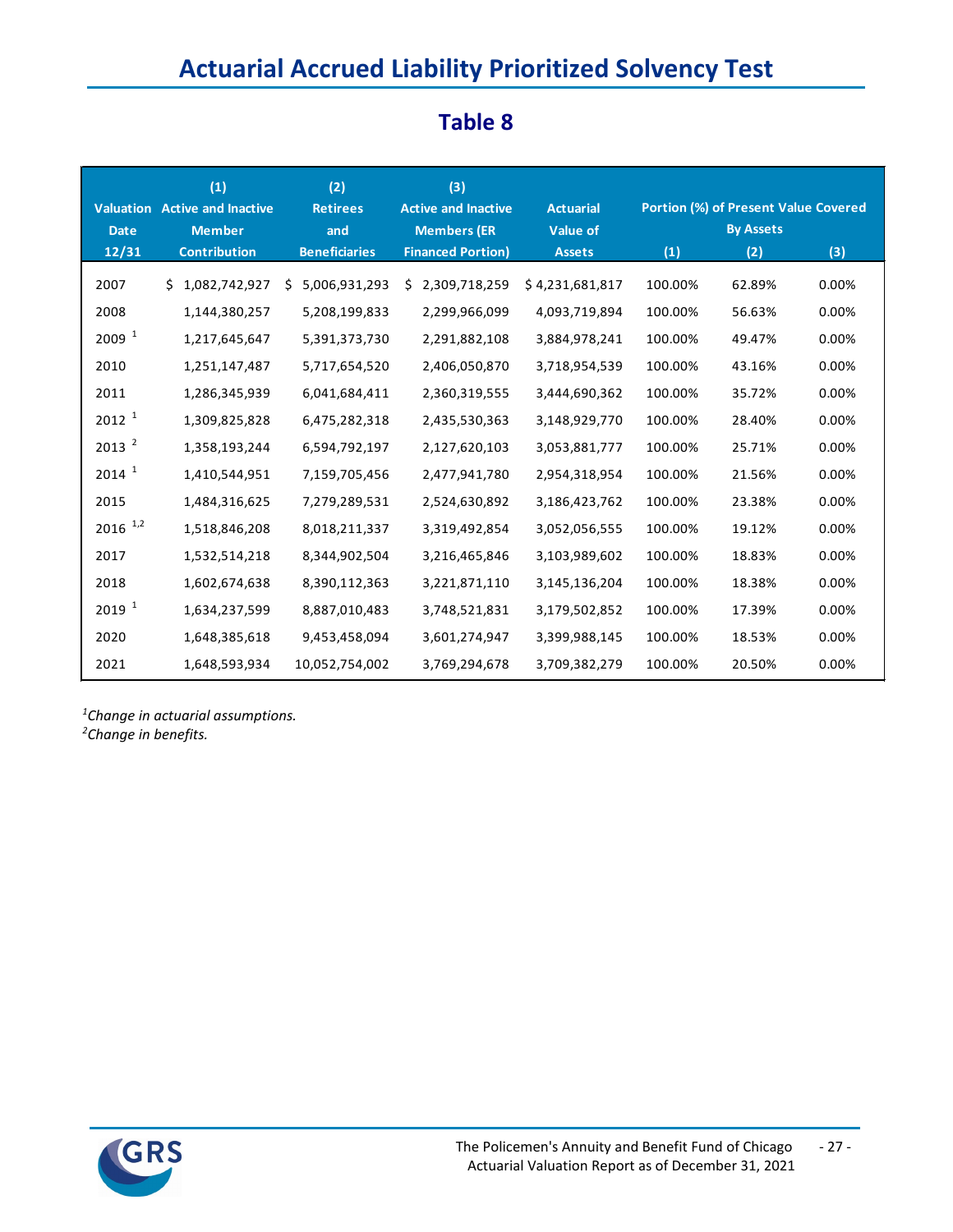**APPENDIX 2**

**ASSETS OF THE PLAN**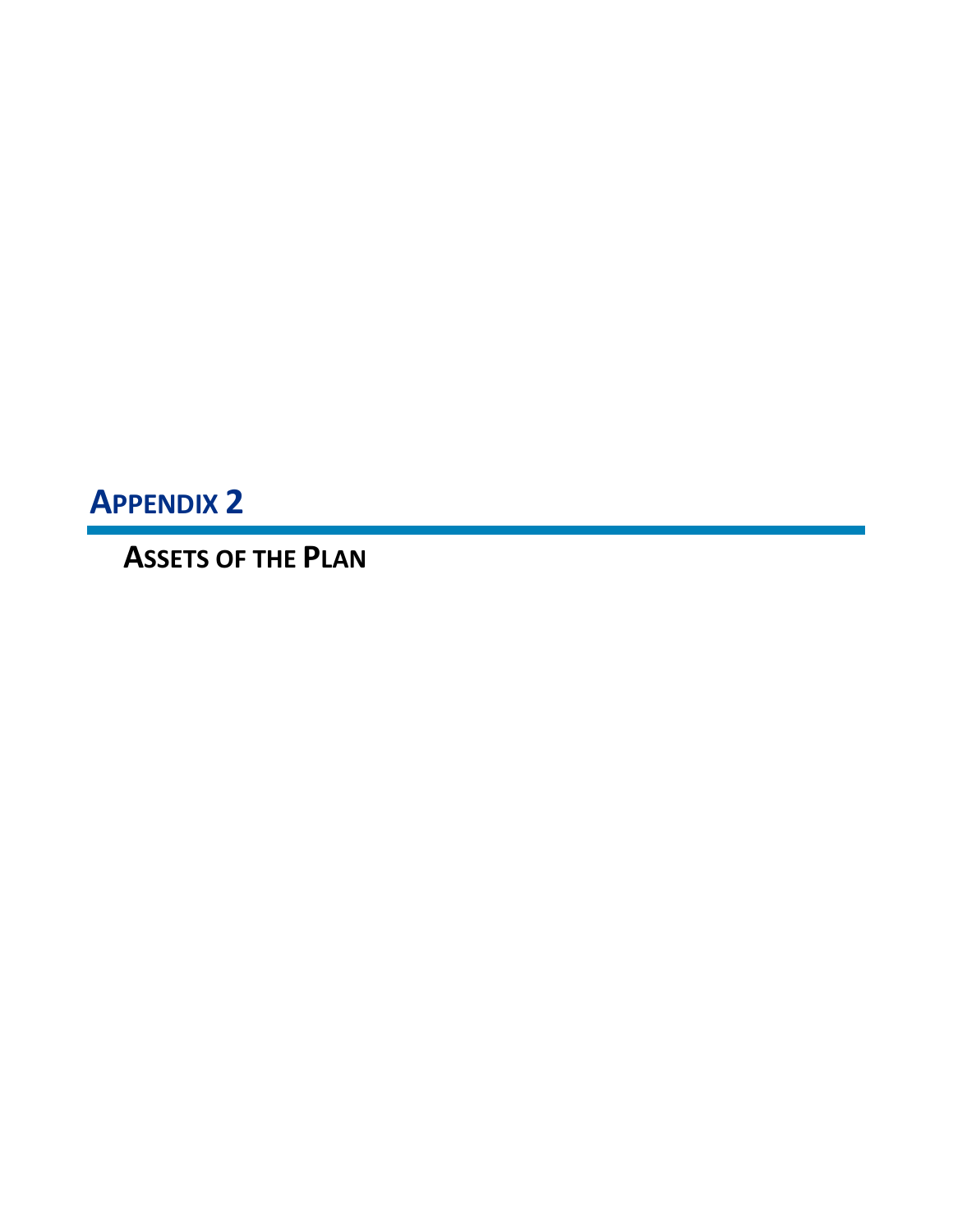#### **Reconciliation of Assets as of December 31, 2021**

The book value of the plan assets, net of accounts payable, increased from \$2.970 billion as of December 31, 2020, to \$3.227 billion as of December 31, 2021. The market value of the plan assets, net of accounts payable, increased from \$3.442 billion as of December 31, 2020, to \$3.847 billion as of December 31, 2021. Table 9 details the development of asset values during 2021 and Table 10 shows the development of the actuarial value of assets as of December 31, 2021. In each future fiscal year, investment gains and losses will be phased in over a five-year period to determine the actuarial value of assets.

|    |                                                                                        | 2020               | 2021                             |
|----|----------------------------------------------------------------------------------------|--------------------|----------------------------------|
|    | 1. Market Value of assets beginning of year $1$<br>a) Adjustment as of January 1, 2021 | \$3,162,428,863    | \$3,441,946,255<br>$(48, 376)^3$ |
| 2. | Income for plan year:                                                                  |                    |                                  |
|    | Member contributions<br>a)                                                             | \$<br>113,621,747  | 136,225,041<br>S.                |
|    | City contributions<br>b)                                                               | 739,440,979        | 788,769,979                      |
|    | Investment income net of expenses <sup>1</sup><br>c)                                   | 271,890,867        | 370,141,406                      |
|    | Miscellaneous revenue<br>d)                                                            | 472,449            | 91,594                           |
|    | Total income<br>e)                                                                     | \$1,125,426,042    | \$1,295,228,020                  |
| 3. | Disbursements for plan year:<br>a) Benefit payments                                    |                    |                                  |
|    | Pension, disability, and death benefit payments<br>i)                                  | \$.<br>825,324,073 | 867,782,620<br>\$.               |
|    | Healthcare premium subsidy<br>ii)                                                      | 3,577,581          | 1,527,882                        |
|    | Refunds<br>b)                                                                          | 12,696,058         | 17,766,049                       |
|    | Administration<br>c)                                                                   | 4,310,938          | 3,384,892                        |
|    | Total disbursements<br>d)                                                              | Ś.<br>845,908,650  | \$<br>890,461,443                |
|    | 4. Market Value of assets end of year <sup>1</sup>                                     | \$3,441,946,255    | \$3,846,664,456                  |
|    | 5. Estimated rate of return during year: <sup>2</sup>                                  |                    |                                  |
|    | Gross<br>a)                                                                            | 12.47%             | 13.95%                           |
|    | Net of investment expense<br>b)                                                        | 12.29%             | 13.80%                           |
|    | (Investment expense of \$8,148,775 in                                                  |                    |                                  |
|    | 2020 and \$8,938,916 in 2021)                                                          |                    |                                  |

#### **Table 9**

*1 Book value of assets as of December 31, 2020, is \$2,969,842,664, Investment income net of expenses used for Book value for plan year 2021 is \$222,044,504 and book value as of December 31, 2021, is \$3,226,512,339. 2 Plan year 2020 and 2021 returns were developed by NEPC.*

*3 Adjustment for the difference between the end of year market value of assets from the prior year actuarial valuation and the final end of year market value of assets from the prior year. Assets as of December 31, 2020 were updated subsequent to the delivery date of the actuarial valuation report which was presented to the Board on May 27, 2021. The updates did not significantly impact the certified contribution rate which was approved by the Board on May 27, 2021. The asset updates increased the administration expense from \$4,310,938 to \$4,359,314. The preceding changes decreased the market value of assets at December 31, 2020 from \$3,441,946,255 to \$3,441,897,879.*

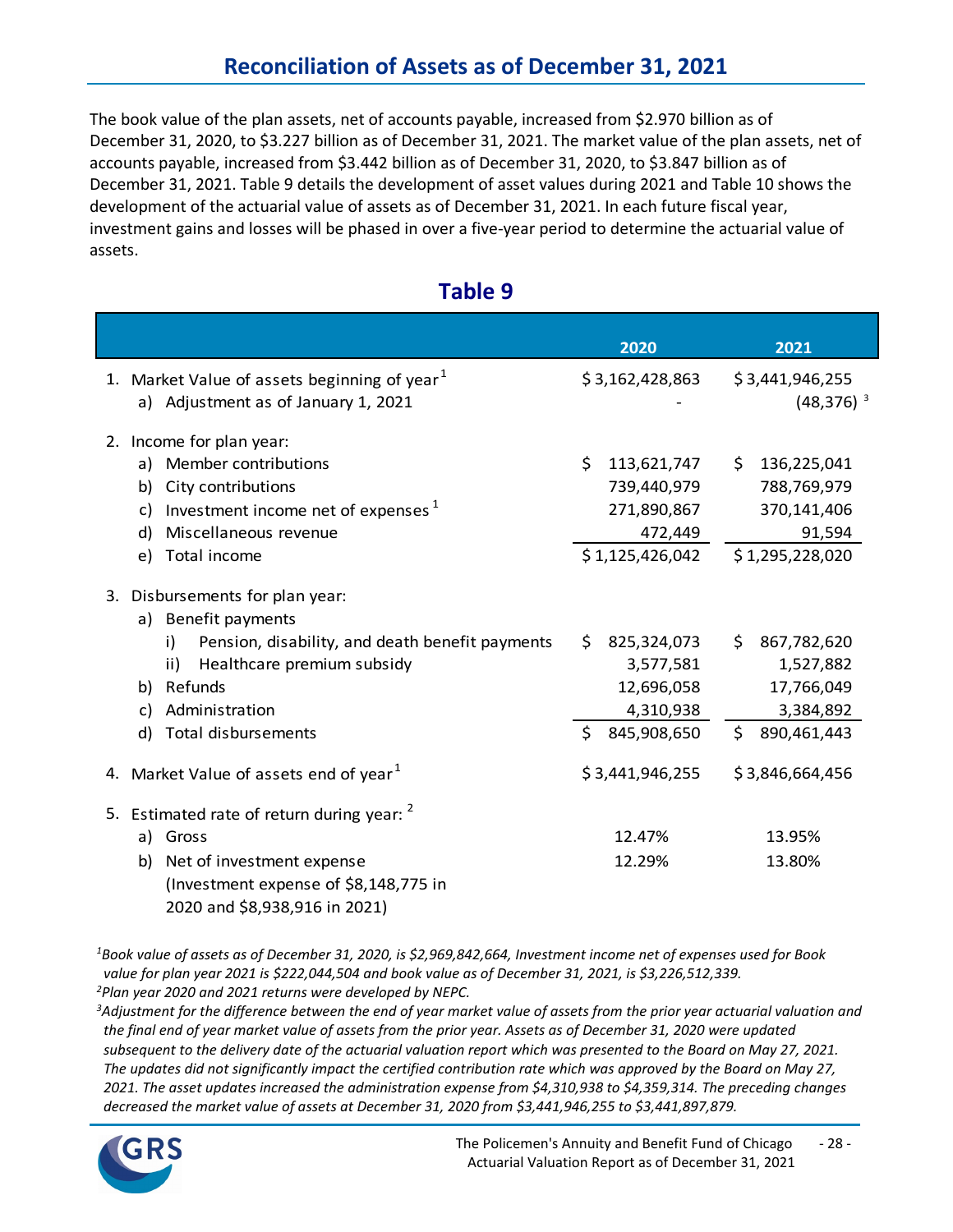# **Development of Actuarial (Market-Related) Value of Assets as of December 31, 2021**

#### **Table 10**

| <b>Year Ending December 31</b>                     | 2020            | 2021             | 2022           | 2023         | 2024         | 2025         |
|----------------------------------------------------|-----------------|------------------|----------------|--------------|--------------|--------------|
| Beginning of Year:                                 |                 |                  |                |              |              |              |
| (1) Market Value of Assets                         | \$3,162,428,863 | \$3,441,946,255  |                |              |              |              |
| (1a) Adjustment as of January 1, 2021              |                 | $(48, 376)^{-1}$ |                |              |              |              |
| (2) Actuarial Value of Assets                      | 3,179,502,852   | 3,399,988,145    |                |              |              |              |
| (2a) Adjustment as of January 1, 2021              |                 | $(48,376)^1$     |                |              |              |              |
| End of Year:                                       |                 |                  |                |              |              |              |
| (3) Market Value of Assets                         | 3,441,946,255   | 3,846,664,456    |                |              |              |              |
| (4) Contributions and Disbursements                |                 |                  |                |              |              |              |
| (4a) City Contributions & Misc.                    | 739,913,428     | 788,861,573      |                |              |              |              |
| (4b) Member Contributions                          | 113,621,747     | 136,225,041      |                |              |              |              |
| (4c) Benefit Payouts & Refunds                     | (841,597,712)   | (887,076,551)    |                |              |              |              |
| (4d) Administrative Expenses                       | (4,310,938)     | (3,384,892)      |                |              |              |              |
| (4e) Net of Contributions and Disbursements        | 7,626,525       | 34,625,171       |                |              |              |              |
| (5) Total Investment Income                        |                 |                  |                |              |              |              |
| $=(3)-(1)-(1a)-(4e)$                               | 271,890,867     | 370,141,406      |                |              |              |              |
| (6) Projected Rate of Return                       | 6.75%           | 6.75%            |                |              |              |              |
| (7) Projected Investment Income                    |                 |                  |                |              |              |              |
| $=[(1)+(1a)]x(6)+([1+(6)]^n.5-1)x(4e)$             | \$213,717,141   | \$233,477,625    |                |              |              |              |
| (8) Investment Income in                           |                 |                  |                |              |              |              |
| Excess of Projected Income                         | 58,173,726      | 136,663,781      |                |              |              |              |
| (9) Excess Investment Income Recognized            |                 |                  |                |              |              |              |
| This Year (5-year recognition)                     |                 |                  |                |              |              |              |
| (9a) From This Year                                | \$11,634,745    | \$27,332,756     |                |              |              |              |
| (9b) From One Year Ago                             | 32,675,115      | 11,634,745       | \$27,332,756   |              |              |              |
| (9c) From Two Years Ago                            | (72, 303, 315)  | 32,675,115       | 11,634,745     | \$27,332,756 |              |              |
| (9d) From Three Years Ago                          | 42,000,415      | (72, 303, 315)   | 32,675,115     | 11,634,745   | \$27,332,756 |              |
| (9e) From Four Years Ago                           | (14, 865, 333)  | 42,000,413       | (72, 303, 315) | 32,675,116   | 11,634,746   | \$27,332,757 |
| (9f) Total Recognized Investment Gain              | (858, 373)      | 41,339,714       | (660, 699)     | 71,642,617   | 38,967,502   | 27,332,757   |
| (10) Change in Actuarial Value of Assets           |                 |                  |                |              |              |              |
| $=(4e)+(7)+(9f)$                                   | 220,485,293     | 309,442,510      |                |              |              |              |
| End of Year:                                       |                 |                  |                |              |              |              |
| (3) Market Value of Assets                         | \$3,441,946,255 | \$3,846,664,456  |                |              |              |              |
| $(11)$ Actuarial Value of Assets = $(2)+(2a)+(10)$ | \$3,399,988,145 | \$3,709,382,279  |                |              |              |              |
| (12) Difference between Market & Actuarial Values  | \$41,958,110    | \$137,282,177    |                |              |              |              |
| (13) Actuarial Value Rate of Return                | 6.69%           | 8.04%            |                |              |              |              |
| (14) Estimated Market Value Rate of Return         | 12.29%          | 13.80%           |                |              |              |              |

*1 Adjustment for difference between end of year market value of assets from the actuarial valuation as of December 31, 2020, and beginning of year market value of assets from the actuarial valuation as of December 31, 2021.*

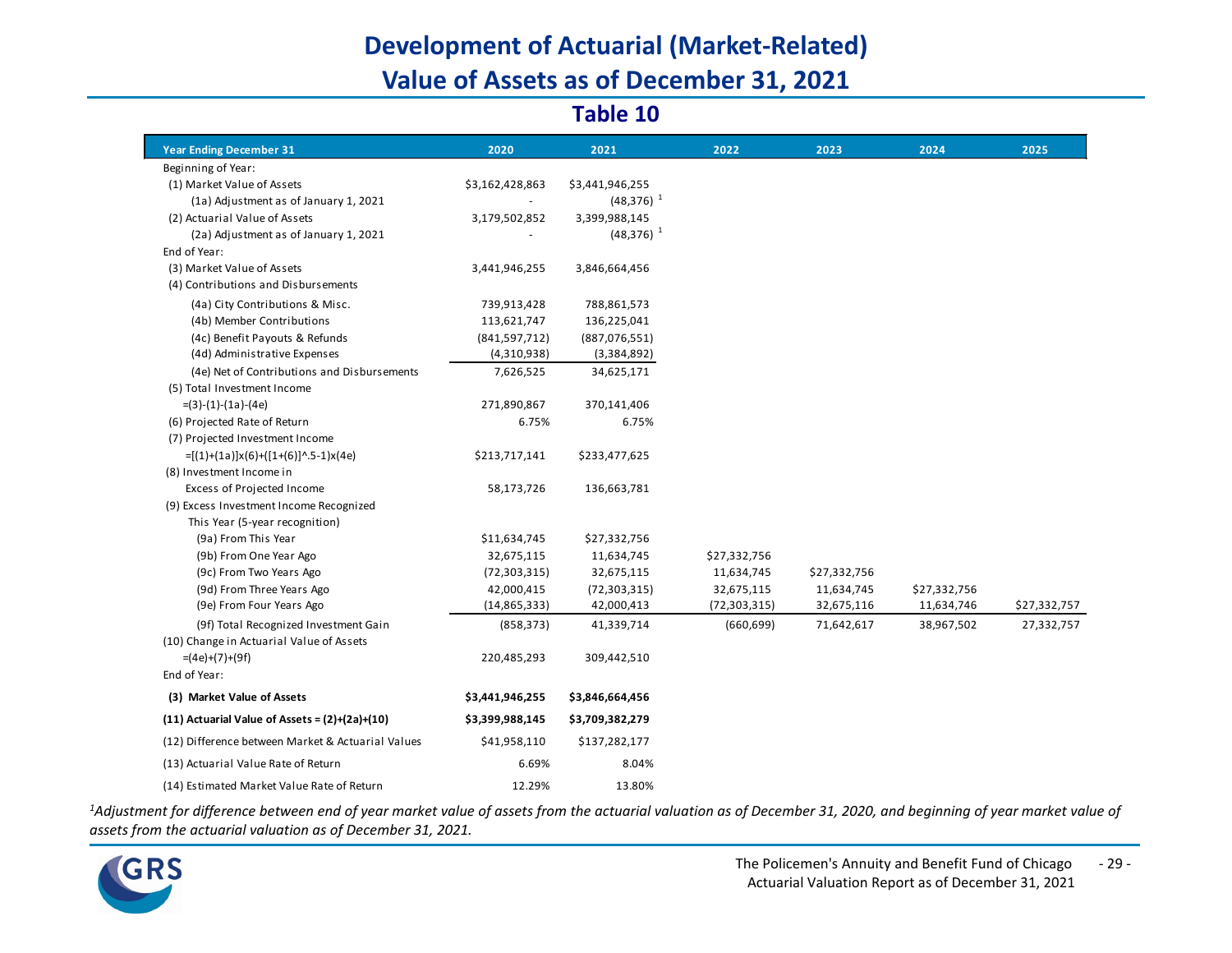**APPENDIX 3**

**DATA REFLECTING PLAN MEMBERS**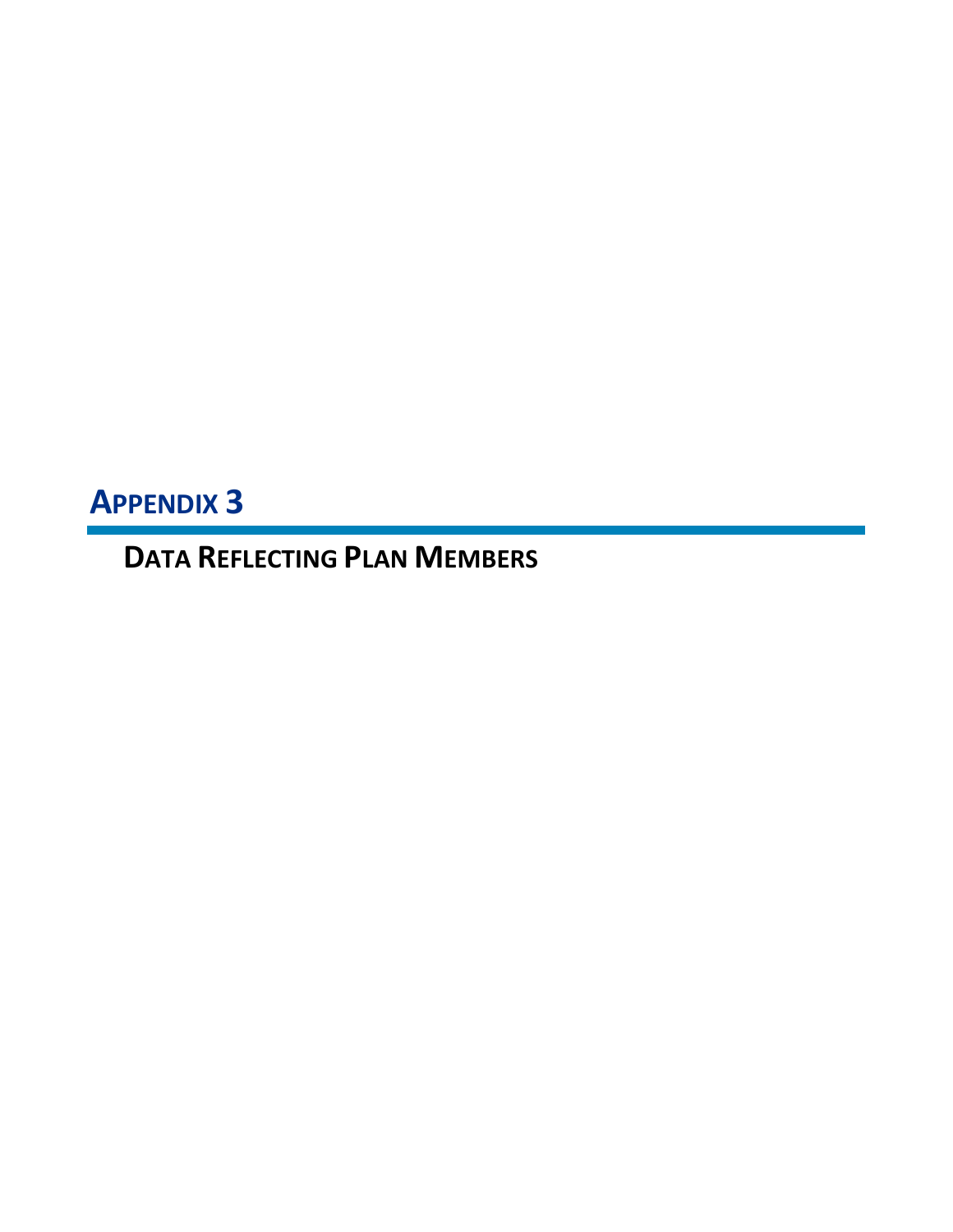# **Exhibit A Summary of Changes in Active Participants For Fiscal Year Ending December 31, 2021**

|                                                                                                           | <b>Male</b> | <b>Female</b>        | <b>Total</b> |
|-----------------------------------------------------------------------------------------------------------|-------------|----------------------|--------------|
| Number of Active Participants at Beginning of Fiscal Year <sup>2</sup>                                    | 9,743       | 2,972                | 12,715       |
| Increases:<br>Participants Added During Year<br>Participants Returning From Inactive or Disability Status | 226<br>5    | 87<br>$\overline{2}$ | 313<br>7     |
| <b>Totals</b>                                                                                             | 9,974       | 3,061                | 13,035       |
| Decreases:<br><b>Terminations During Year</b>                                                             | 726         | 183                  | 909          |
| Number of Active Participants at End of Fiscal Year                                                       | 9,248       | 2,878                | 12,126       |
| <b>Total Inactive Participants</b>                                                                        |             |                      | 940          |
| Terminations:                                                                                             |             |                      |              |
| Withdrawal (With Refunds) <sup>1</sup>                                                                    | 86          | 17                   | 103          |
| Withdrawal (Without Refunds)                                                                              | 126         | 17                   | 143          |
| <b>Ordinary Disability Benefit</b>                                                                        | 6           | 3                    | 9            |
| Occupational Disease Disability Benefit                                                                   | 0           | $\mathbf{1}$         | 1            |
| <b>Duty Disability Benefit</b>                                                                            | 5           | $\mathbf 0$          | 5            |
| Retirements                                                                                               | 480         | 142                  | 622          |
| Deaths (Occupational)                                                                                     | $\mathbf 0$ | $\mathbf{1}$         | $\mathbf{1}$ |
| Deaths (Non-occupational)                                                                                 | 23          | $\overline{2}$       | 25           |
| <b>Totals</b>                                                                                             | 726         | 183                  | 909          |

*<sup>1</sup> This total differs from the total of 188 shown in Exhibit D due to the fact that only 103 of the refunds were paid to* 

*participants who were considered to be active as of December 31, 2020. 2 Includes six active members reclassified from male to female and seven active members reclassified from female to male in the valuation data.*

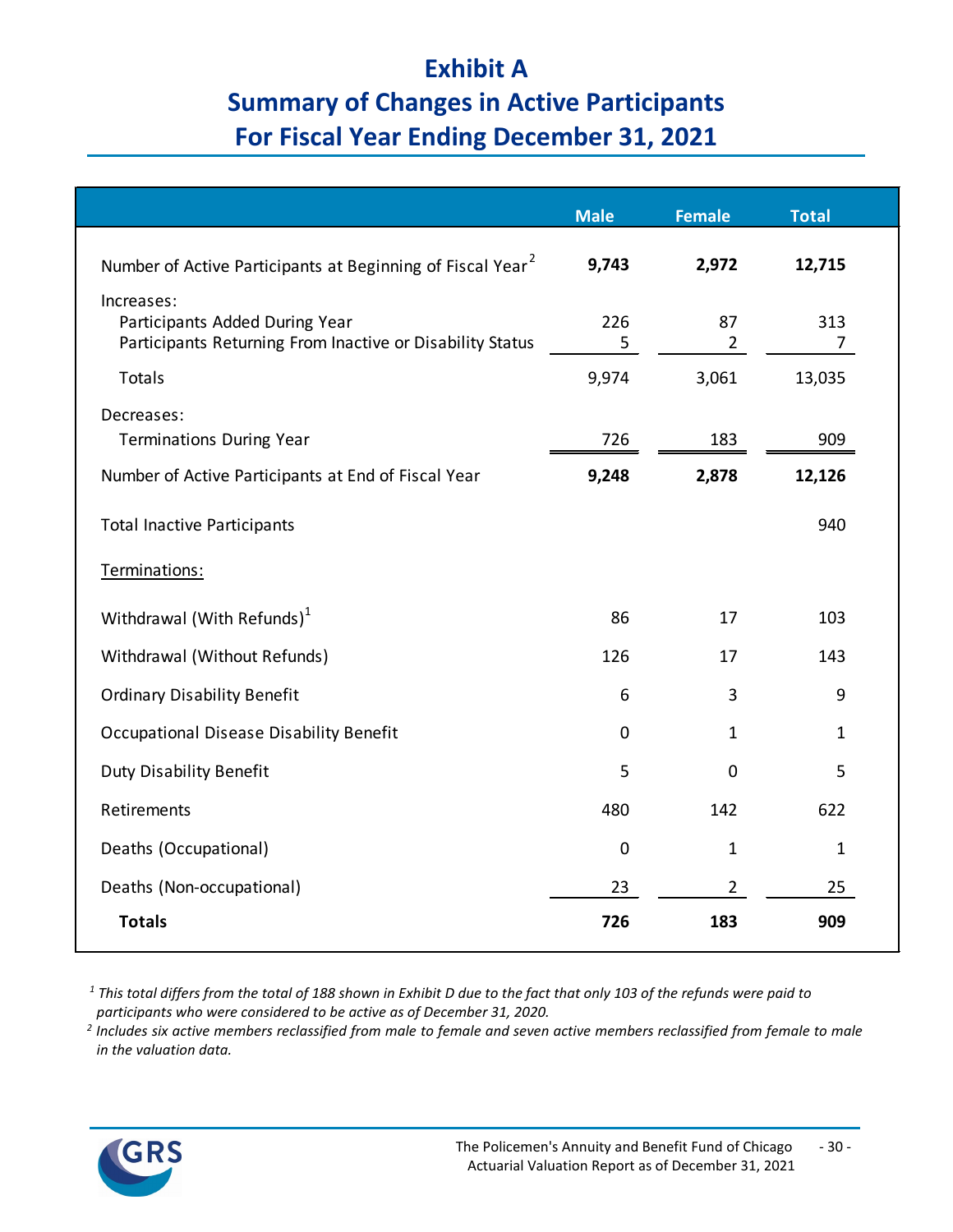## **Exhibit B**

# **Summary of Changes in Annuitants and Beneficiaries For Fiscal Year Ending December 31, 2021**

|                                                | <b>Number at</b><br><b>Beginning</b><br>of Year | <b>Additions</b><br><b>During</b><br><b>Year</b> | <b>Terminations</b><br><b>During</b><br><b>Year</b> | <b>Number at</b><br><b>End of</b><br>Year |
|------------------------------------------------|-------------------------------------------------|--------------------------------------------------|-----------------------------------------------------|-------------------------------------------|
| Service Retirement Annuities                   | 10,283                                          | $670^{-1}$                                       | 352                                                 | 10,601                                    |
|                                                |                                                 |                                                  |                                                     |                                           |
| <b>Widow Annuities</b>                         | 3,025                                           | 216                                              | 178                                                 | 3,063                                     |
| <b>Children's Annuities</b>                    | 198                                             | 19                                               | 28                                                  | 189                                       |
|                                                |                                                 |                                                  |                                                     |                                           |
| <b>Ordinary Disability Benefit</b>             | 31                                              | 10                                               | 10                                                  | 31                                        |
| (Non-Occupational)                             |                                                 |                                                  |                                                     |                                           |
| <b>Occupational Disease Disability Benefit</b> | 22                                              | $\mathbf{1}$                                     | 3                                                   | 20                                        |
| <b>Duty Disability Benefit</b>                 | 160                                             | 14                                               | 7                                                   | 167                                       |
| (Occupational)                                 |                                                 |                                                  |                                                     |                                           |
| Children's Disability Benefit                  | 114                                             | 22                                               | 14                                                  | 122                                       |
| <b>Widows' Compensation Annuities</b>          | 67                                              | $\mathbf 0$                                      | 0                                                   | 67                                        |
| (Service Connected Death)                      |                                                 |                                                  |                                                     |                                           |
| <b>Totals</b>                                  | 13,900                                          | 952                                              | 592                                                 | 14,260                                    |
| <b>Annual Benefits</b>                         | \$825,120,364                                   | \$73,832,539                                     | \$28,030,451                                        | \$870,922,452                             |

 *1 Includes three retirees whose benefits were previously classified as suspended annuities.*

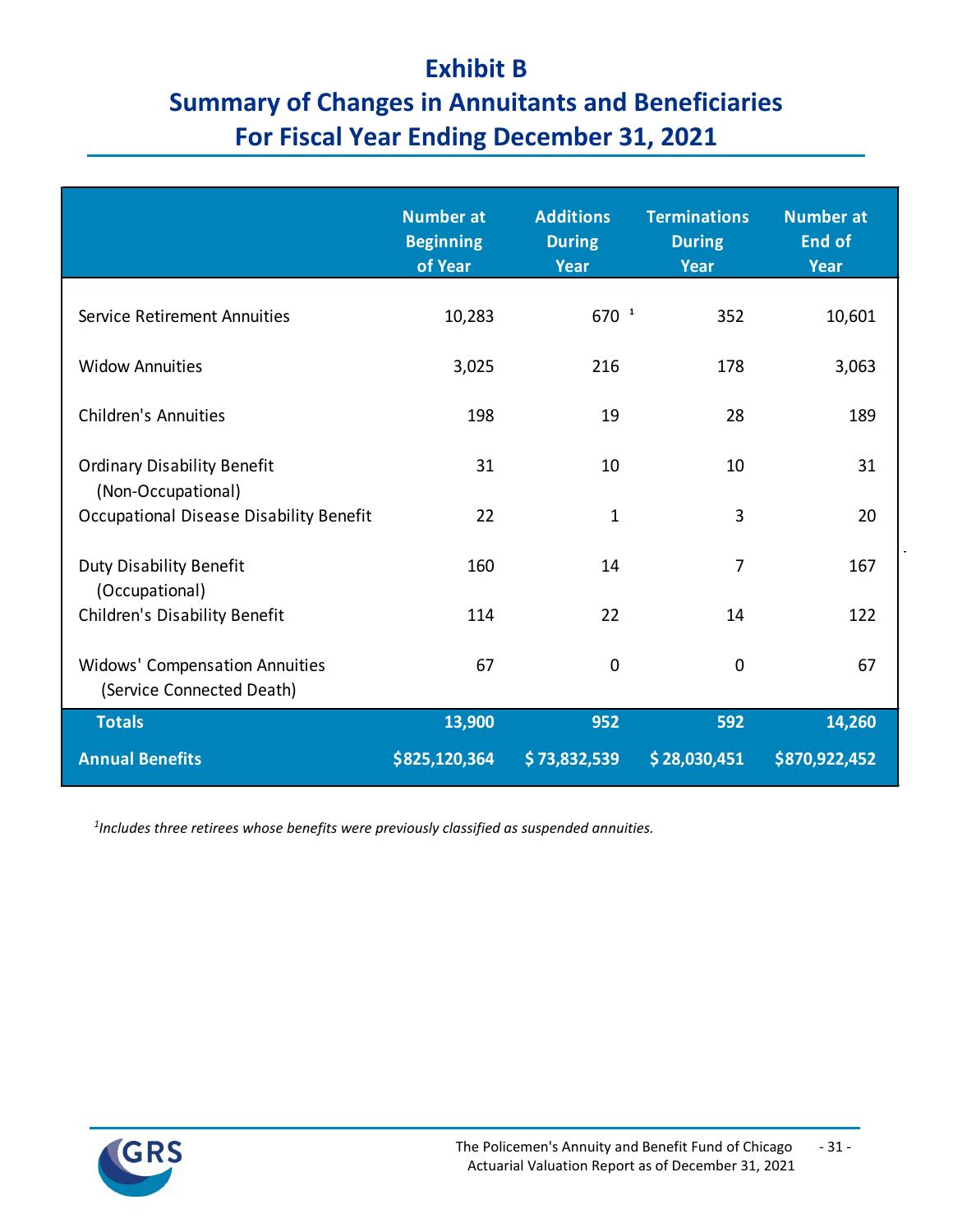#### **Exhibit C – Part I**

#### **Total Lives and Annual Salaries of Active Male Participants**

#### **Classified by Age and Years of Service as of December 31, 2021**

|                      |              |                                          |                                             |                                                                                                              | <b>Years of Service</b> |          |          |                                                                                                 |             |              |               |
|----------------------|--------------|------------------------------------------|---------------------------------------------|--------------------------------------------------------------------------------------------------------------|-------------------------|----------|----------|-------------------------------------------------------------------------------------------------|-------------|--------------|---------------|
|                      |              |                                          |                                             |                                                                                                              |                         |          |          |                                                                                                 |             |              | <b>Annual</b> |
| <b>AGE</b>           | Under 1 year | 1 to 4                                   | 5 to 9                                      | 10 to 14                                                                                                     | 15 to 19                | 20 to 24 | 25 to 29 | 30 to 34                                                                                        | 35 and over | <b>Total</b> | Salary        |
| Under 20             |              |                                          |                                             |                                                                                                              |                         |          |          |                                                                                                 |             | $\mathbf 0$  |               |
|                      |              |                                          |                                             |                                                                                                              |                         |          |          |                                                                                                 |             | \$           | 0             |
| 20 to 24             |              | 64 98                                    |                                             |                                                                                                              |                         |          |          |                                                                                                 |             | 162          |               |
|                      |              | $$3,444,668$ $$8,361,995$                |                                             |                                                                                                              |                         |          |          |                                                                                                 |             | Ŝ.           | 11,806,663    |
| 25 to 29             | 100          | 826                                      | 132                                         |                                                                                                              |                         |          |          |                                                                                                 |             | 1,058        |               |
|                      |              | $$5,341,600 \t$74,279,036 \t$12,797,569$ |                                             |                                                                                                              |                         |          |          |                                                                                                 |             | \$.          | 92,418,205    |
| 30 to 34             | 37           | 632                                      | 514                                         | $\overline{\phantom{0}}$                                                                                     |                         |          |          |                                                                                                 |             | 1,184        |               |
|                      |              |                                          | $$1,973,580$ $$57,710,856$ $$49,996,281$ \$ | 97,052                                                                                                       |                         |          |          |                                                                                                 |             |              | \$109,777,769 |
|                      |              |                                          |                                             |                                                                                                              |                         |          |          |                                                                                                 |             |              |               |
| 35 to 39             | 27           | 248                                      | 579                                         | 264                                                                                                          | 132                     |          |          |                                                                                                 |             | 1,250        |               |
|                      |              |                                          |                                             | $$1,443,980$ $$22,613,739$ $$56,592,908$ $$27,620,643$ $$14,531,731$                                         |                         |          |          |                                                                                                 |             |              | \$122,803,001 |
| 40 to 44             |              | 104                                      | 268                                         | 196                                                                                                          | 815                     | 210      |          |                                                                                                 |             | 1,593        |               |
|                      |              |                                          |                                             | \$ 9,515,020 \$ 26,209,181 \$ 20,216,092 \$ 89,550,761 \$ 24,590,849                                         |                         |          |          |                                                                                                 |             |              | \$170,081,903 |
| 45 to 49             |              | 1                                        | 65                                          | 82                                                                                                           | 406                     | 781      | 137      |                                                                                                 |             | 1,472        |               |
|                      |              | Ś.                                       |                                             | 92,570 \$ 6,363,065 \$ 8,413,609 \$ 43,631,874 \$ 90,519,068 \$ 16,812,453                                   |                         |          |          |                                                                                                 |             |              | \$165,832,639 |
| 50 to 54             |              | $\mathbf{1}$                             | 3                                           | 29                                                                                                           | 247                     | 653      | 763      | 112                                                                                             |             | 1,808        |               |
|                      |              | Ś.<br>100,328 \$                         |                                             | 312,246 \$ 2,973,722 \$ 26,207,886 \$ 73,727,336 \$ 92,130,922 \$ 13,940,965                                 |                         |          |          |                                                                                                 |             |              | \$209,393,405 |
| 55 to 59             |              |                                          |                                             | $\mathbf{1}$                                                                                                 | 62                      | 182      | 251      | 96                                                                                              | 11          | 603          |               |
|                      |              |                                          |                                             | Ś.                                                                                                           |                         |          |          | 100,328 \$ 6,487,235 \$ 20,185,873 \$ 29,315,162 \$ 11,854,727 \$ 1,476,589                     |             | $\sim$ 5     | 69,419,914    |
|                      |              |                                          |                                             |                                                                                                              |                         |          |          |                                                                                                 |             |              |               |
| 60 to 63             |              | 1                                        |                                             |                                                                                                              |                         | 38       | 47       | 22                                                                                              | 10          | 118          |               |
|                      |              | \$<br>260,004                            |                                             |                                                                                                              |                         |          |          | $\frac{1}{2}$ 4,158,841 $\frac{1}{2}$ 5,544,204 $\frac{1}{2}$ 2,477,682 $\frac{1}{2}$ 1,171,681 |             | Ŝ.           | 13,612,413    |
| <b>Total Active</b>  | 228          | 1,911                                    | 1,561                                       | 573                                                                                                          | 1,662                   | 1,864    | 1,198    | 230                                                                                             | 21          | 9,248        |               |
| <b>Annual Salary</b> |              |                                          |                                             | \$12,203,828 \$172,933,547 \$152,271,249 \$59,421,446 \$180,409,487 \$213,181,968 \$143,802,742 \$28,273,374 |                         |          |          |                                                                                                 | \$2,648,270 |              | \$965,145,912 |
|                      |              |                                          |                                             |                                                                                                              |                         |          |          |                                                                                                 |             |              |               |

*Annual salary shown based on annualized pay rate at December 31, 2021 and does not include Tier 2 pensionable pay cap.*

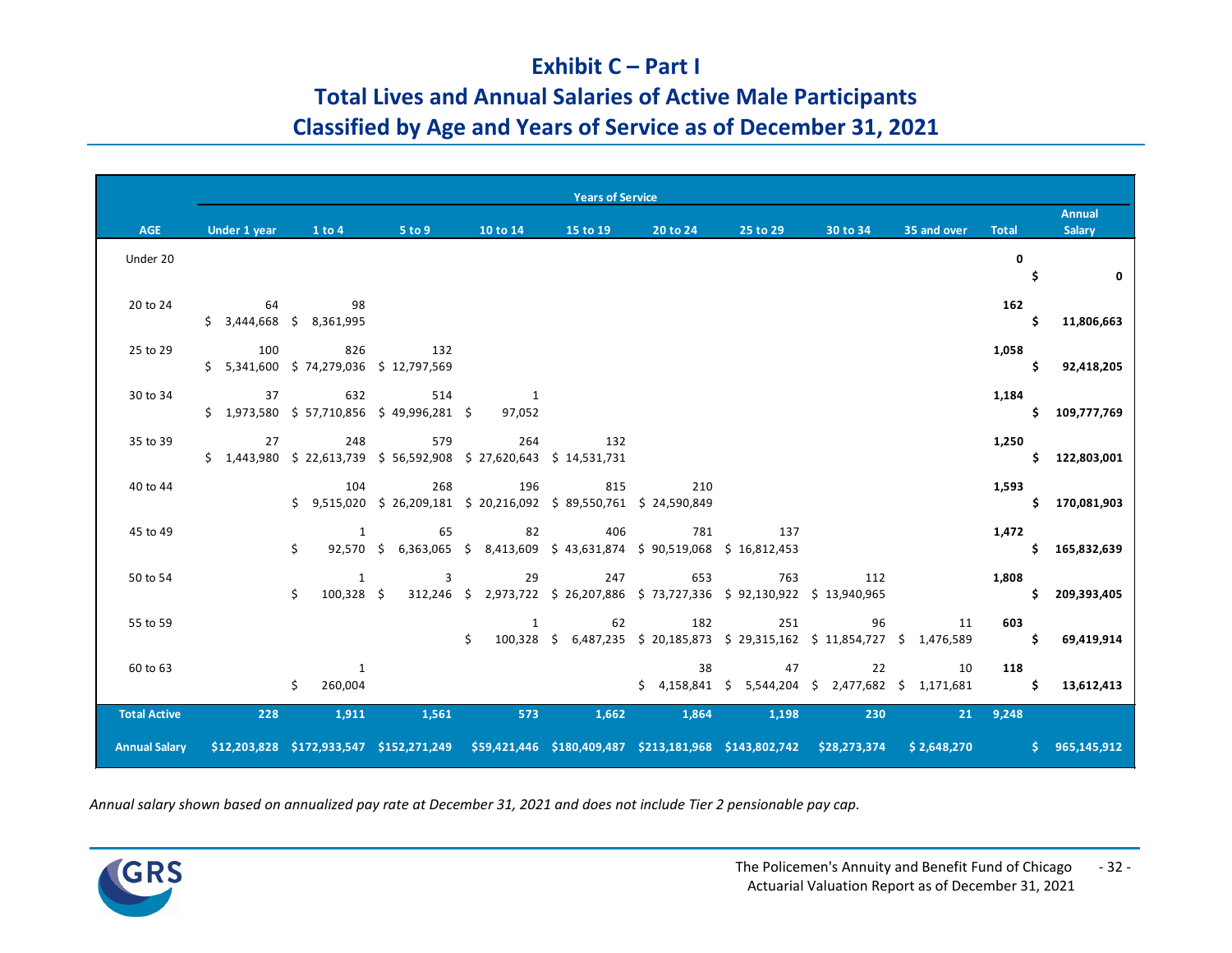#### **Exhibit C – Part II**

## **Total Lives and Annual Salaries of Active Female Participants Classified by Age and Years of Service as of December 31, 2021**

|                      |              |                                                 |                                                |          | <b>Years of Service</b>                     |                                                                    |          |                                                         |                |              |                                |
|----------------------|--------------|-------------------------------------------------|------------------------------------------------|----------|---------------------------------------------|--------------------------------------------------------------------|----------|---------------------------------------------------------|----------------|--------------|--------------------------------|
| <b>AGE</b>           | Under 1 year | 1 to 4                                          | 5 to 9                                         | 10 to 14 | 15 to 19                                    | 20 to 24                                                           | 25 to 29 | 30 to 34                                                | 35 and over    | <b>Total</b> | <b>Annual</b><br><b>Salary</b> |
| Under 20             |              |                                                 |                                                |          |                                             |                                                                    |          |                                                         |                | $\mathbf 0$  |                                |
|                      |              |                                                 |                                                |          |                                             |                                                                    |          |                                                         |                | \$           | $\mathbf 0$                    |
| 20 to 24             |              | 19 32                                           |                                                |          |                                             |                                                                    |          |                                                         |                | 51           |                                |
|                      |              | $$1,013,460 \quad $2,733,992$                   |                                                |          |                                             |                                                                    |          |                                                         |                | \$           | 3,747,452                      |
| 25 to 29             | 32           | 264                                             | $\overline{30}$                                |          |                                             |                                                                    |          |                                                         |                | 326          |                                |
|                      |              | \$1,706,880 \$23,707,991 \$2,916,256            |                                                |          |                                             |                                                                    |          |                                                         |                | \$           | 28,331,127                     |
| 30 to 34             | 22           | 231<br>$$1,173,480$ $$20,810,126$ $$13,298,231$ | 137                                            |          |                                             |                                                                    |          |                                                         |                | 390<br>Ś     |                                |
|                      |              |                                                 |                                                |          |                                             |                                                                    |          |                                                         |                |              | 35,281,837                     |
| 35 to 39             | 14           | 170                                             | 160<br>$$746,760 \$15,516,203 \$15,669,583 \$$ | 61       | 45<br>6,388,557 \$ 4,862,864                |                                                                    |          |                                                         |                | 450<br>Ś.    | 43,183,968                     |
|                      |              |                                                 |                                                |          |                                             |                                                                    |          |                                                         |                |              |                                |
| 40 to 44             |              | 61                                              | 100<br>$$5,556,369$ $$9,735,168$ \$            | 65       | 222<br>6,741,053 \$ 24,112,178 \$ 5,361,250 | 47                                                                 |          |                                                         |                | 495          | 51,506,019                     |
| 45 to 49             |              |                                                 | 34                                             | 29       | 141                                         | 206                                                                | 36       |                                                         |                | 446          |                                |
|                      |              |                                                 |                                                |          |                                             | $$3,295,823$ $$2,973,536$ $$15,080,311$ $$23,663,570$ $$4,415,391$ |          |                                                         |                | \$           | 49,428,630                     |
| 50 to 54             |              |                                                 |                                                | 14       | 104                                         | 181                                                                | 163      | 26                                                      |                | 488          |                                |
|                      |              |                                                 |                                                |          |                                             | $$1,412,481$ $$11,073,236$ $$20,605,534$ $$19,067,995$ $$$         |          | 3,152,980                                               |                | Ś.           | 55,312,226                     |
| 55 to 59             |              |                                                 |                                                |          | 38                                          | 63                                                                 | 70       | 23                                                      | $\overline{2}$ | 196          |                                |
|                      |              |                                                 |                                                |          |                                             |                                                                    |          | $$3,967,609$$ \$ 6,938,083 \$ 8,316,831 \$ 2,805,636 \$ | 257,248        | Ś            | 22,285,407                     |
| 60 to 63             |              |                                                 |                                                |          | 1                                           | 14                                                                 | 14       | 5                                                       | 2              | 36           |                                |
|                      |              |                                                 |                                                |          | Ś.                                          | 103,676 \$ 1,523,133 \$ 1,622,199 \$                               |          | 588,364 \$                                              | 278,086        | \$.          | 4,115,457                      |
| <b>Total Active</b>  | 87           | 758                                             | 461                                            | 169      | 551                                         | 511                                                                | 283      | 54                                                      |                | $4$ 2,878    |                                |
| <b>Annual Salary</b> | \$4,640,580  | \$68,324,681                                    |                                                |          |                                             | \$44,915,061 \$17,515,626 \$59,199,874 \$58,091,570 \$33,422,416   |          | \$6,546,980                                             | \$535,334      | \$.          | 293,192,123                    |

*Annual salary shown based on annualized pay rate at December 31, 2021 and does not include Tier 2 pensionable pay cap.*

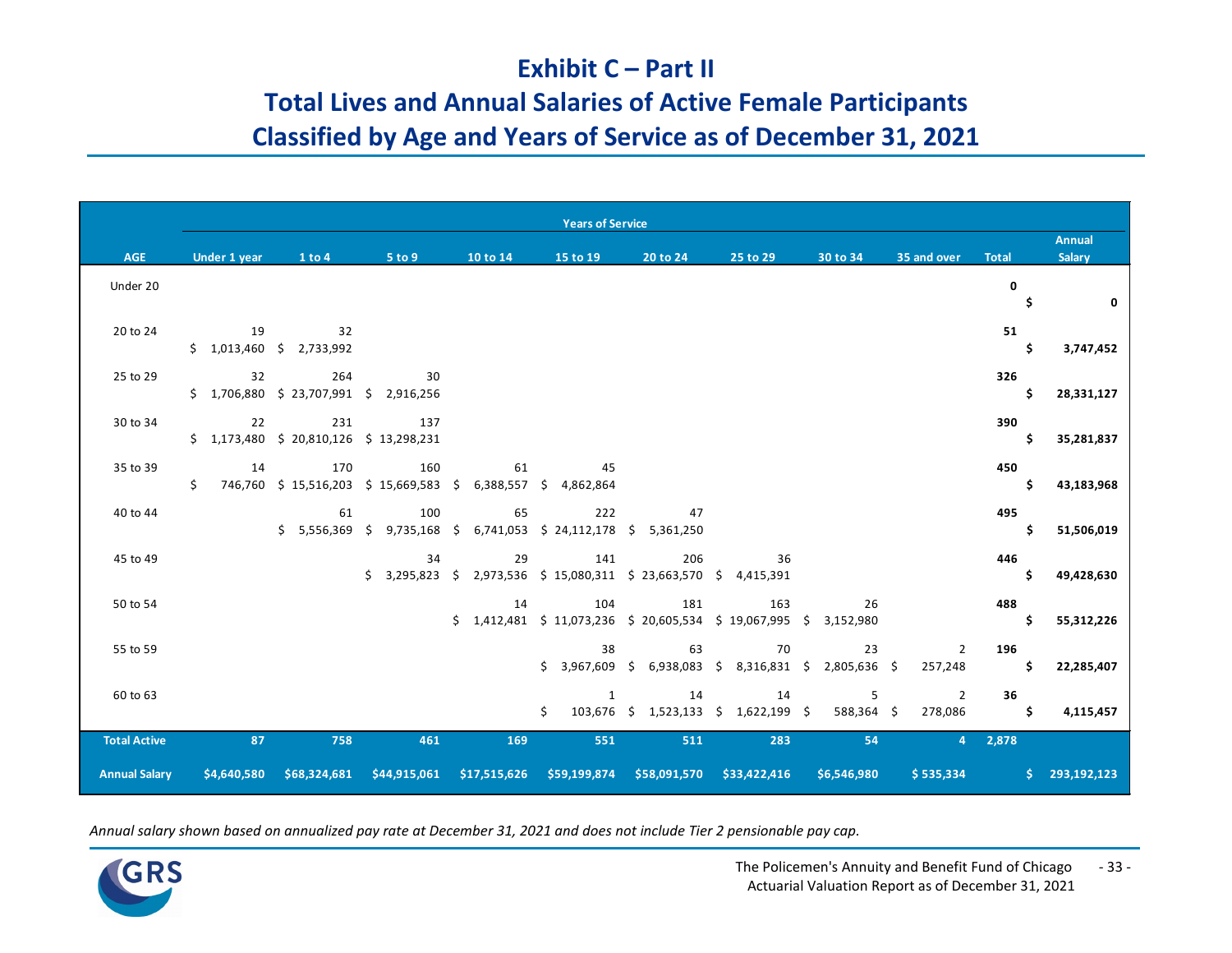#### **Exhibit C – Part III**

#### **Total Lives and Annual Salaries of All Active Participants**

### **Classified by Age and Years of Service as of December 31, 2021**

|                      |              |                                                       |        |                         | <b>Years of Service</b>                                                     |                                                                                                                          |          |          |                   |              |                         |
|----------------------|--------------|-------------------------------------------------------|--------|-------------------------|-----------------------------------------------------------------------------|--------------------------------------------------------------------------------------------------------------------------|----------|----------|-------------------|--------------|-------------------------|
| <b>AGE</b>           | Under 1 year | 1 to 4                                                | 5 to 9 | 10 to 14                | 15 to 19                                                                    | 20 to 24                                                                                                                 | 25 to 29 | 30 to 34 | 35 and over       | <b>Total</b> | <b>Annual</b><br>Salary |
| Under 20             |              |                                                       |        |                         |                                                                             |                                                                                                                          |          |          |                   | $\mathbf{0}$ |                         |
|                      |              |                                                       |        |                         |                                                                             |                                                                                                                          |          |          |                   | Ŝ.           | $\mathbf{0}$            |
| 20 to 24             |              | 83 130<br>$$4,458,128$$ $$11,095,986$                 |        |                         |                                                                             |                                                                                                                          |          |          |                   | 213          | 15,554,114              |
|                      |              |                                                       |        |                         |                                                                             |                                                                                                                          |          |          |                   |              |                         |
| 25 to 29             |              | 132 1,090<br>$$7,048,480$ $$97,987,027$ $$15,713,825$ | 162    |                         |                                                                             |                                                                                                                          |          |          |                   | 1,384        | \$120,749,332           |
| 30 to 34             |              | 59 863                                                | 651    | $\overline{\mathbf{1}}$ |                                                                             |                                                                                                                          |          |          |                   | 1,574        |                         |
|                      |              | $$3,147,060 \t$78,520,982 \t$63,294,512$              |        | 97,052                  |                                                                             |                                                                                                                          |          |          |                   |              | \$145,059,606           |
| 35 to 39             |              | 41 418                                                | 739    | 325                     | 177<br>\$ 2,190,740 \$ 38,129,941 \$ 72,262,491 \$ 34,009,200 \$ 19,394,596 |                                                                                                                          |          |          |                   | 1,700        | \$165,986,968           |
| 40 to 44             |              | 165                                                   | 368    |                         | 261<br>1,037                                                                | 257                                                                                                                      |          |          |                   | 2,088        |                         |
|                      |              |                                                       |        |                         |                                                                             | $$15,071,389$ $$35,944,349$ $$26,957,145$ $$113,662,939$ $$29,952,100$                                                   |          |          |                   |              | \$221,587,921           |
| 45 to 49             |              | 1<br>Ś.                                               | 99     | 111                     | 547                                                                         | 987<br>92,570 \$ 9,658,888 \$ 11,387,145 \$ 58,712,184 \$ 114,182,638 \$ 21,227,844                                      | 173      |          |                   | 1,918        | \$215,261,270           |
|                      |              |                                                       |        |                         | 351                                                                         |                                                                                                                          | 926      |          |                   |              |                         |
| 50 to 54             |              | 1<br>Ś.                                               | 3      | 43                      |                                                                             | 834<br>100,328 312,246 \$ 4,386,203 \$ 37,281,122 \$ 94,332,870 \$ 111,198,918 \$ 17,093,946                             |          | 138      |                   | 2,296        | \$264,705,631           |
| 55 to 59             |              |                                                       |        | 1                       | 100                                                                         | 245                                                                                                                      | 321      | 119      | 13                | 799          |                         |
|                      |              |                                                       |        |                         |                                                                             | 100,328 \$ 10,454,844 \$ 27,123,956 \$ 37,631,993 \$ 14,660,363 \$ 1,733,837                                             |          |          |                   | S.           | 91,705,321              |
| 60 to 63             |              | $\overline{1}$<br>\$                                  |        |                         | $\mathbf{1}$                                                                | 52                                                                                                                       | 61       | 27       | 12                | 154          |                         |
|                      |              | 260,004                                               |        |                         | Ś.                                                                          | 103,676 \$ 5,681,974 \$ 7,166,403 \$ 3,066,046 \$ 1,449,767                                                              |          |          |                   |              | \$17,727,870            |
| <b>Total Active</b>  | 315          | 2,669                                                 | 2,022  | 742                     | 2,213                                                                       | 2,375                                                                                                                    | 1,481    | 284      | $25 \quad 12,126$ |              |                         |
| <b>Annual Salary</b> |              |                                                       |        |                         |                                                                             | \$16,844,408 \$241,258,228 \$197,186,310 \$76,937,073 \$239,609,361 \$271,273,538 \$177,225,158 \$34,820,354 \$3,183,604 |          |          |                   |              | \$1,258,338,033         |

*Annual salary shown based on annualized pay rate at December 31, 2021 and does not include Tier 2 pensionable pay cap. Shaded cells represent active participants that are nearing retirement or already eligible for retirement.*

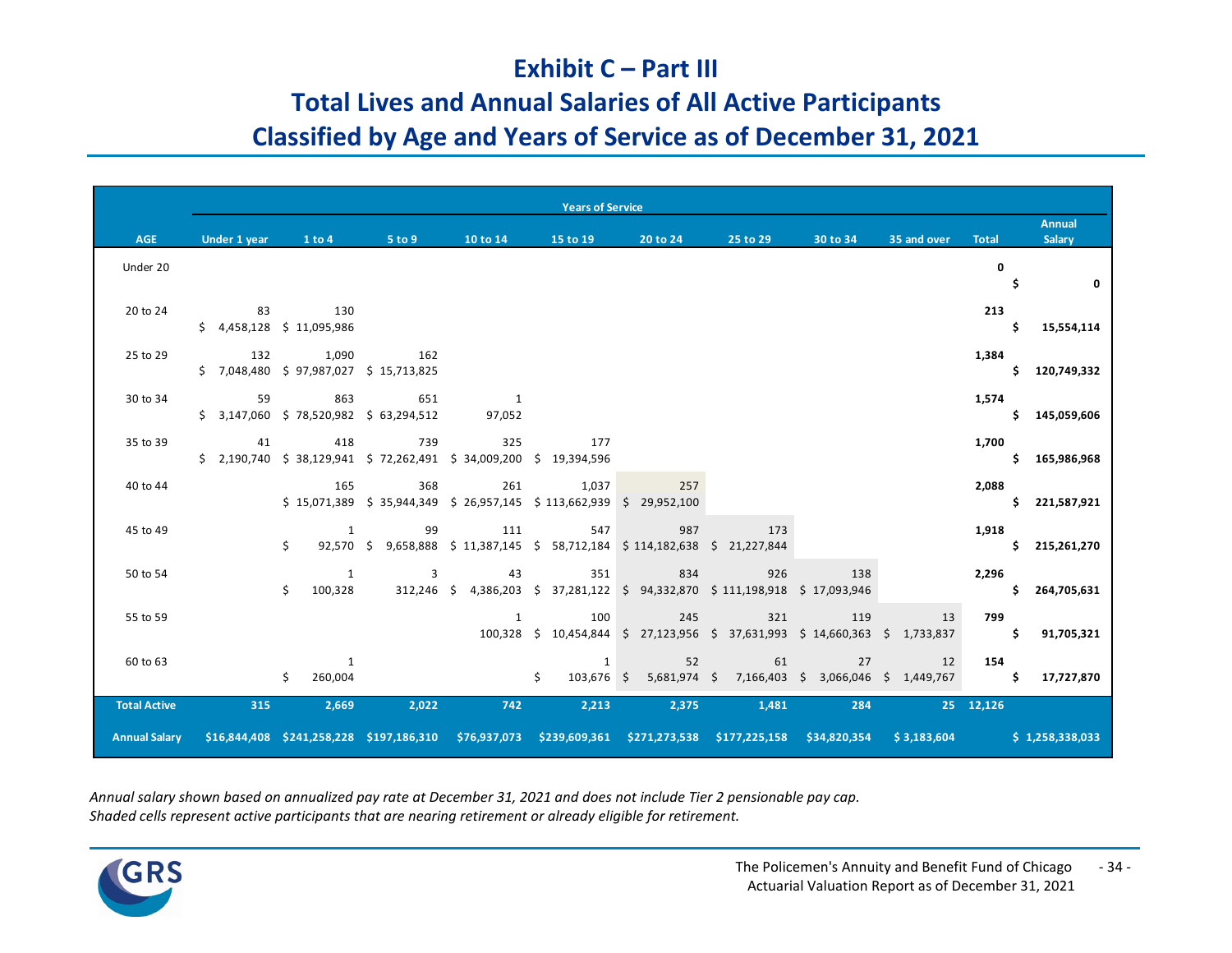#### **Exhibit D – Part I**

# **Showing Number of Refund Payments Made during Year To Male Employees for Fiscal Year Ending December 31, 2021**

|                                 | <b>Length of Service at Date of Refund</b> |                                  |                               |                                  |                                  |                |                |
|---------------------------------|--------------------------------------------|----------------------------------|-------------------------------|----------------------------------|----------------------------------|----------------|----------------|
| <b>Age at Date</b><br>of Refund | <b>Under</b><br>1 Year                     | <b>Between</b><br><b>1</b> and 2 | <b>Between</b><br>$2$ and $3$ | <b>Between</b><br><b>3 and 4</b> | <b>Between</b><br><b>4 and 5</b> | 5 and<br>over  | <b>Total</b>   |
| Under 20                        |                                            |                                  |                               |                                  |                                  |                | 0              |
| 20 to 24                        | $\mathbf{1}$                               | 3                                | 1                             | $\mathbf{1}$                     |                                  |                | 6              |
| 25 to 29                        | 3                                          | $\overline{7}$                   | 8                             | 19                               | 5                                | 8              | 50             |
| 30 to 34                        |                                            |                                  | 4                             | $\overline{7}$                   | 9                                | 27             | 47             |
| 35 to 39                        | 2                                          | $\mathbf{1}$                     | $\mathbf{1}$                  | 3                                |                                  | 17             | 24             |
| 40 to 44                        | $\overline{2}$                             | $\overline{2}$                   |                               |                                  | $\mathbf{1}$                     | 12             | 17             |
| 45 to 49                        |                                            |                                  |                               |                                  |                                  | $\mathbf{1}$   | $\mathbf{1}$   |
| 50 to 54                        |                                            |                                  |                               |                                  |                                  | $\overline{2}$ | $\overline{2}$ |
| 55 to 59                        |                                            |                                  |                               |                                  |                                  | $\mathbf{1}$   | 1              |
| 60 to 63                        |                                            |                                  |                               |                                  |                                  | $\overline{2}$ | $\overline{2}$ |
| 64 or older                     |                                            |                                  |                               |                                  |                                  | $\mathbf{1}$   | 1              |
| <b>Totals</b>                   | 8                                          | 13                               | 14                            | 30                               | 15                               | 71             | 151            |

 *Includes only number of actual refunds paid or accrued during fiscal year reported.*

*Includes members classified as active as of December 31, 2020, but had benefits suspended as of December 31, 2021. Includes members previously classified as refunded as of December 31, 2021, who were previously reported as inactive as of December 31, 2020.*

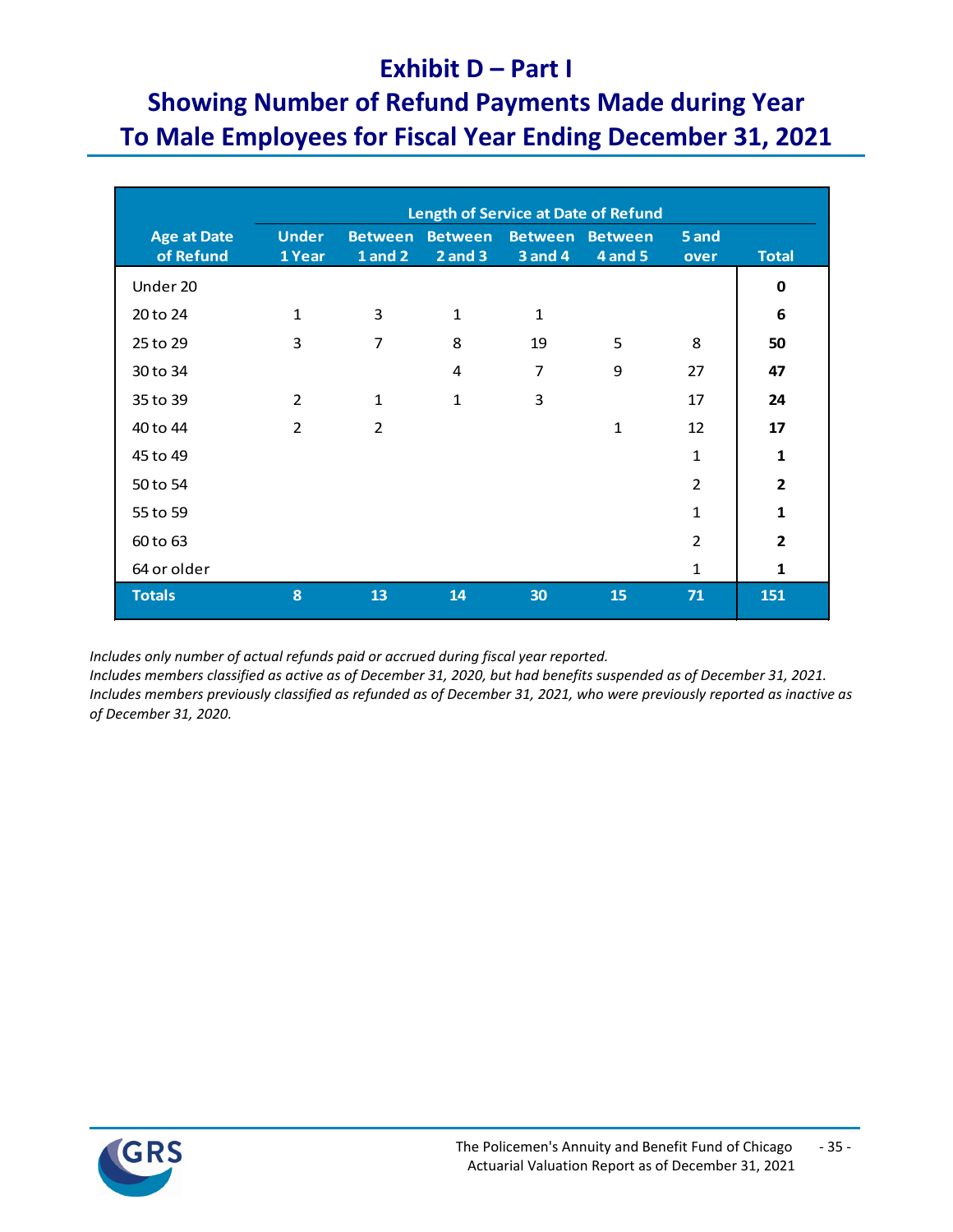#### **Exhibit D – Part II**

## **Showing Number of Refund Payments Made during Year To Female Employees for Fiscal Year Ending December 31, 2021**

|                                 | <b>Length of Service at Date of Refund</b> |                                  |                               |                |                                   |                |                |
|---------------------------------|--------------------------------------------|----------------------------------|-------------------------------|----------------|-----------------------------------|----------------|----------------|
| <b>Age at Date</b><br>of Refund | <b>Under</b><br>1 Year                     | <b>Between</b><br><b>1</b> and 2 | <b>Between</b><br>$2$ and $3$ | <b>3 and 4</b> | Between Between<br><b>4 and 5</b> | 5 and<br>over  | <b>Total</b>   |
| Under 20                        |                                            |                                  |                               |                |                                   |                | 0              |
| 20 to 24                        |                                            |                                  | $\mathbf{1}$                  | $\mathbf{1}$   |                                   |                | $\overline{2}$ |
| 25 to 29                        | $\mathbf{1}$                               | $\mathbf{1}$                     | 3                             | $\overline{2}$ |                                   | $\overline{2}$ | 9              |
| 30 to 34                        | $\mathbf{1}$                               | $\mathbf{1}$                     |                               | $\overline{2}$ | $\mathbf{1}$                      | 3              | 8              |
| 35 to 39                        | $\mathbf{1}$                               | $\mathbf{1}$                     |                               | 1              |                                   | 5              | 8              |
| 40 to 44                        | $\mathbf{1}$                               |                                  | $\mathbf{1}$                  |                |                                   | $\overline{2}$ | 4              |
| 45 to 49                        |                                            |                                  |                               |                |                                   | $\mathbf{1}$   | 1              |
| 50 to 54                        |                                            |                                  |                               |                |                                   |                | 0              |
| 55 to 59                        |                                            |                                  | $\mathbf{1}$                  |                |                                   |                | $\mathbf{1}$   |
| 60 to 63                        |                                            |                                  |                               |                |                                   | $\overline{2}$ | 2              |
| 64 or older                     | 2                                          |                                  |                               |                |                                   |                | $\overline{2}$ |
| <b>Totals</b>                   | 6                                          | $\overline{\mathbf{3}}$          | 6                             | $6\phantom{1}$ | 1                                 | 15             | 37             |

 *Includes only number of actual refunds paid or accrued during fiscal year reported.*

*Includes members classified as active as of December 31, 2020, but had benefits suspended as of December 31, 2021. Includes members previously classified as refunded as of December 31, 2021, who were previously reported as inactive as of December 31, 2020.*

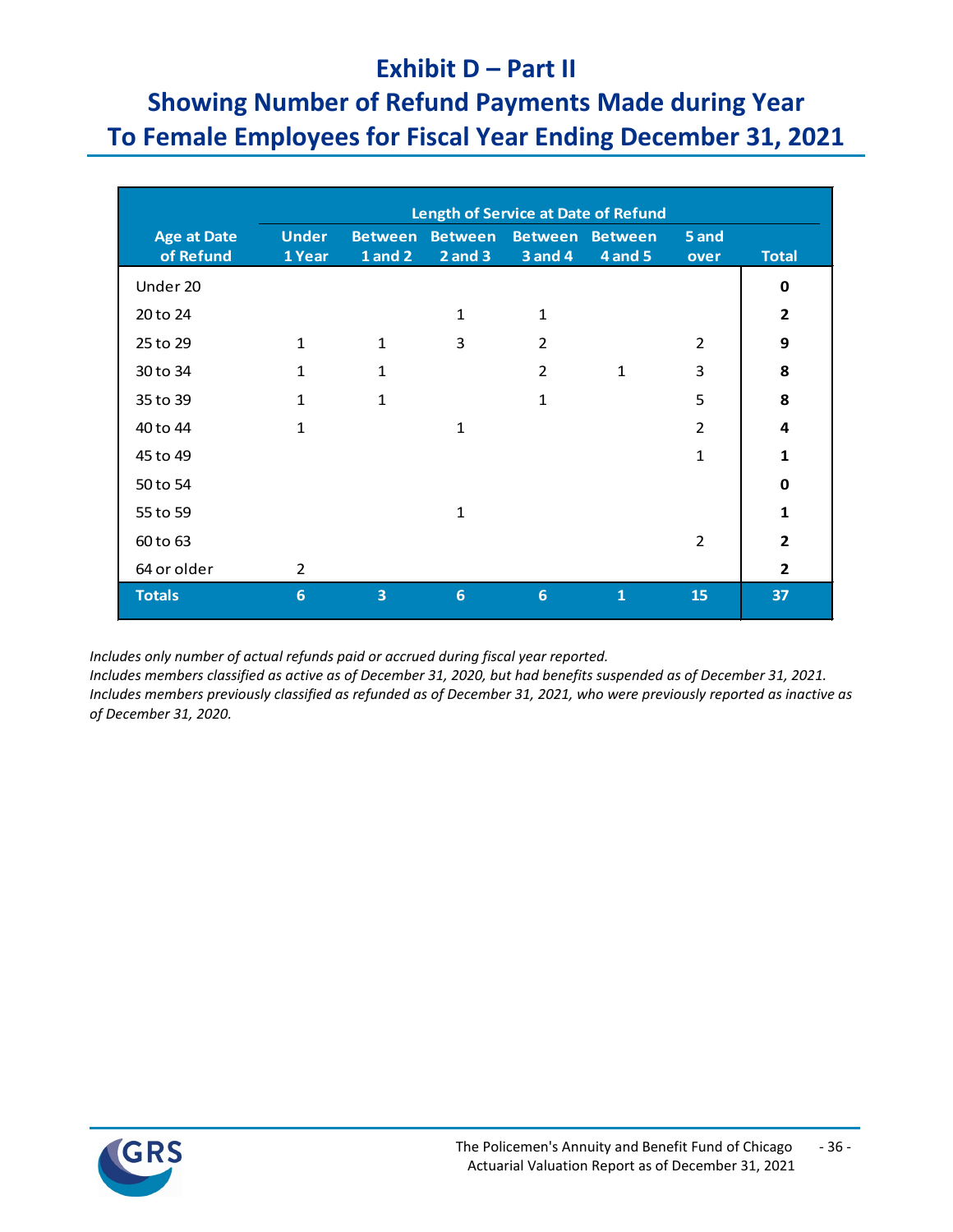#### **Exhibit E**

# **Showing Statistics on Service Retirement Annuities Classified by Age as of December 31, 2021**

|               |           | <b>MALE</b>     |       | <b>FEMALE</b>   | <b>TOTAL</b> |                 |  |
|---------------|-----------|-----------------|-------|-----------------|--------------|-----------------|--|
|               |           | <b>Annual</b>   |       | <b>Annual</b>   |              | <b>Annual</b>   |  |
| <b>AGE</b>    | No.       | <b>Payments</b> | No.   | <b>Payments</b> | No.          | <b>Payments</b> |  |
| Under 50      | 3         | \$<br>80,783    | 4     | \$<br>58,304    | 7            | \$<br>139,087   |  |
| 50            | 36        | 2,168,466       | 8     | 427,644         | 44           | 2,596,110       |  |
| 51            | 87        | 6,090,598       | 19    | 1,128,202       | 106          | 7,218,800       |  |
| 52            | 91        | 5,975,072       | 24    | 1,392,351       | 115          | 7,367,423       |  |
| 53            | 66        | 4,069,768       | 23    | 1,484,422       | 89           | 5,554,190       |  |
| 54            | 81        | 5,243,620       | 22    | 1,491,592       | 103          | 6,735,212       |  |
| 55            | 138       | 10,106,085      | 43    | 2,851,233       | 181          | 12,957,318      |  |
| 56            | 219       | 16,405,240      | 74    | 5,203,437       | 293          | 21,608,677      |  |
| 57            | 266       | 20,315,156      | 92    | 6,721,165       | 358          | 27,036,321      |  |
| 58            | 242       | 18,869,922      | 79    | 5,369,100       | 321          | 24,239,022      |  |
| 59            | 211       | 15,945,694      | 88    | 6,245,183       | 299          | 22,190,877      |  |
| 60            | 209       | 15,943,492      | 96    | 6,996,674       | 305          | 22,940,166      |  |
| 61            | 240       | 18,774,531      | 91    | 6,818,956       | 331          | 25,593,487      |  |
| 62            | 212       | 16,715,073      | 94    | 6,633,787       | 306          | 23,348,860      |  |
| 63            | 209       | 16,228,854      | 123   | 9,067,931       | 332          | 25,296,785      |  |
| 64            | 234       | 18,060,893      | 129   | 9,277,455       | 363          | 27,338,348      |  |
| 65            | 196       | 14,831,007      | 109   | 7,292,289       | 305          | 22,123,296      |  |
| 66            | 208       | 16,326,973      | 83    | 5,509,877       | 291          | 21,836,850      |  |
| 67            | 227       | 18,409,069      | 90    | 6,099,389       | 317          | 24,508,458      |  |
| 68            | 241       | 18,889,700      | 86    | 6,012,374       | 327          | 24,902,074      |  |
| 69            | 253       | 19,635,462      | 96    | 6,687,543       | 349          | 26,323,005      |  |
| $70\,$        | 355       | 28,766,482      | 90    | 6,253,253       | 445          | 35,019,735      |  |
| $71\,$        | 386       | 31,561,859      | 102   | 6,677,575       | 488          | 38,239,434      |  |
| $72\,$        | 401       | 31,539,050      | 73    | 4,907,314       | 474          | 36,446,364      |  |
| 73            | 444       | 34,675,705      | 92    | 5,804,594       | 536          | 40,480,299      |  |
| 74            | 474       | 36,682,728      | 68    | 4,372,012       | 542          | 41,054,740      |  |
| 75            | 447       | 33,602,397      | 39    | 2,074,149       | 486          | 35,676,546      |  |
| 76            | 284       | 20,738,833      | 31    | 1,796,891       | 315          | 22,535,724      |  |
| $77$          | 273       | 20,013,082      | 34    | 2,042,097       | 307          | 22,055,179      |  |
| 78            | 283       | 20,206,305      | 30    | 1,507,993       | 313          | 21,714,298      |  |
| 79            | 253       | 17,440,395      | 18    | 988,676         | 271          | 18,429,071      |  |
| 80            | 213       | 13,962,740      | 12    | 755,045         | 225          | 14,717,785      |  |
| 81            | 164       | 11,075,614      | 14    | 788,943         | 178          | 11,864,557      |  |
| 82            | 135       | 8,937,258       | 2     | 50,082          | 137          | 8,987,340       |  |
| 83            | 151       | 9,639,995       | 2     | 128,570         | 153          | 9,768,565       |  |
| 84            | 103       | 6,258,145       | 4     | 238,539         | 107          | 6,496,684       |  |
| 85 to 89      | 312       | 18,608,894      | 4     | 233,798         | 316          | 18,842,692      |  |
| 90 to 94      | 134       | 7,633,999       | 0     | 0               | 134          | 7,633,999       |  |
| 95 to 99      | 28        | 1,313,846       | 0     | 0               | 28           | 1,313,846       |  |
| $100+$        | $\pmb{4}$ | 131,592         | 0     | 0               | 4            | 131,592         |  |
| <b>Totals</b> | 8,513     | \$631,874,377   | 2,088 | \$141,388,439   | 10,601       | \$773,262,816   |  |

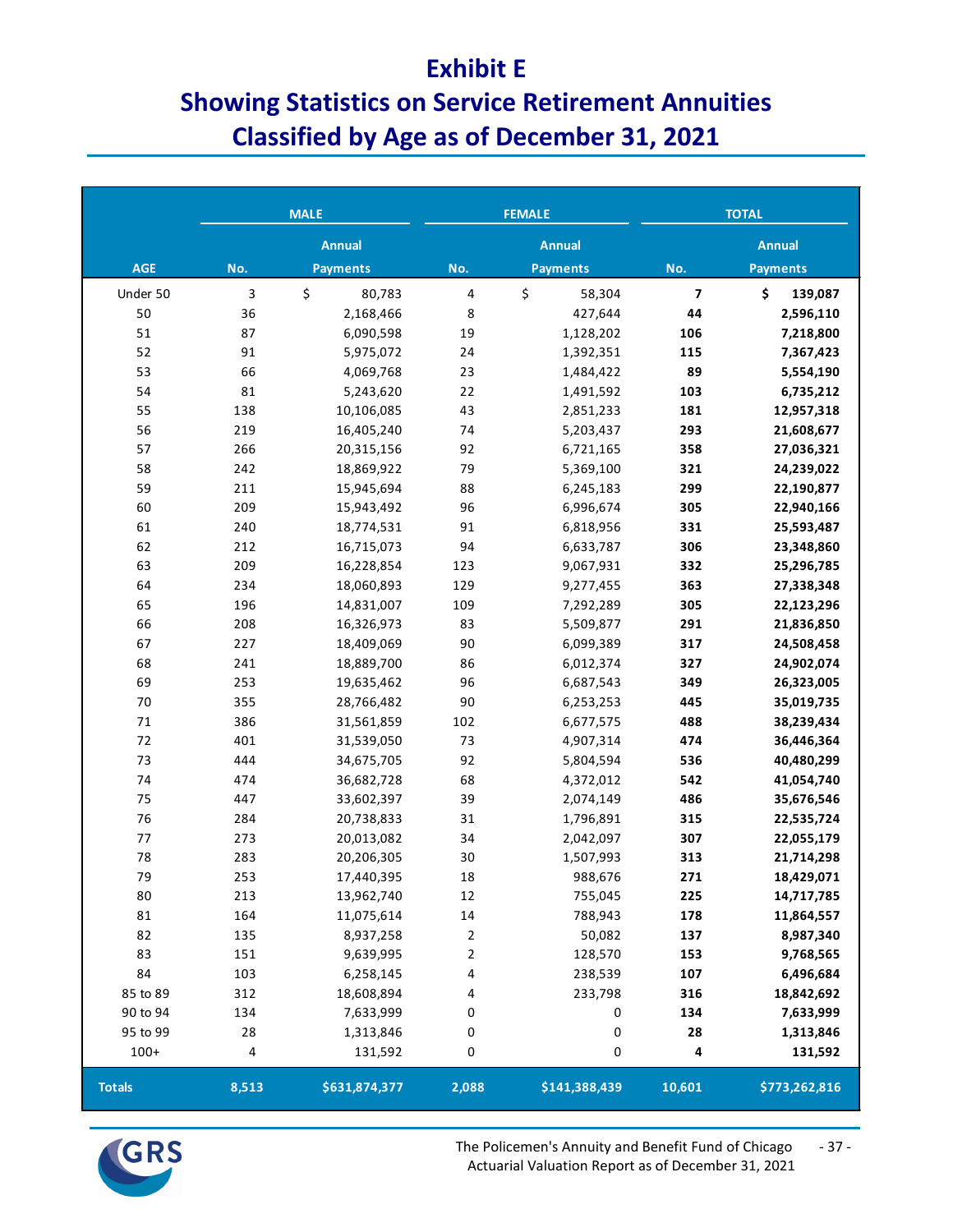### **Exhibit F**

# **Showing Statistics on Widow's Annuities Classified by Age as of December 31, 2021**

|          |                | <b>Annual</b>   |              |       | <b>Annual</b>   |
|----------|----------------|-----------------|--------------|-------|-----------------|
| Age      | No.            | <b>Payments</b> | Age          | No.   | <b>Payments</b> |
| Under 30 | 0              | \$<br>0         | 65           | 43    | \$<br>1,126,506 |
| 30       | $\pmb{0}$      | 0               | 66           | 46    | 1,308,727       |
| 31       | $\mathbf 1$    | 25,216          | 67           | 79    | 2,256,489       |
| 32       | 0              | 0               | 68           | 68    | 2,136,109       |
| 33       | 0              | 0               | 69           | 75    | 2,239,503       |
| 34       | 0              | 0               | 70           | 93    | 2,611,816       |
| 35       | $\mathbf 1$    | 24,490          | 71           | 92    | 2,495,849       |
| 36       | $\mathbf 1$    | 25,216          | 72           | 112   | 3,059,029       |
| 37       | 3              | 79,671          | 73           | 121   | 3,494,635       |
| 38       | 5              | 123,808         | 74           | 131   | 3,657,438       |
| 39       | $\overline{c}$ | 58,111          | 75           | 142   | 3,823,221       |
| 40       | $\mathbf 1$    | 25,216          | 76           | 109   | 2,728,797       |
| 41       | 5              | 128,860         | 77           | 96    | 2,451,345       |
| 42       | $\mathbf 1$    | 19,399          | 78           | 115   | 2,895,403       |
| 43       | $\mathbf 1$    | 25,216          | 79           | 129   | 3,153,289       |
| 44       | 3              | 76,941          | 80           | 105   | 2,828,224       |
| 45       | 4              | 132,635         | 81           | 102   | 2,427,877       |
| 46       | 5              | 156,897         | 82           | 100   | 2,429,297       |
| 47       | 4              | 124,959         | 83           | 114   | 2,445,209       |
| 48       | 6              | 190,209         | 84           | 104   | 2,313,920       |
| 49       | 8              | 210,630         | 85           | 101   | 2,316,045       |
| 50       | 11             | 302,335         | 86           | 73    | 1,674,639       |
| 51       | 12             | 334,203         | 87           | 79    | 1,842,170       |
| 52       | 13             | 309,392         | 88           | 73    | 1,658,276       |
| 53       | 11             | 304,107         | 89           | 83    | 1,751,282       |
| 54       | 15             | 367,966         | 90           | 66    | 1,352,211       |
| 55       | $10\,$         | 298,992         | 91           | 65    | 1,315,805       |
| 56       | 14             | 400,359         | 92           | 43    | 912,898         |
| 57       | 17             | 467,147         | 93           | 40    | 803,589         |
| 58       | 19             | 598,954         | 94           | 37    | 704,994         |
| 59       | 15             | 463,468         | 95           | 28    | 550,732         |
| 60       | 19             | 447,153         | 96           | 15    | 281,274         |
| 61       | 28             | 780,854         | 97           | 13    | 279,465         |
| 62       | 31             | 903,050         | 98           | 10    | 172,145         |
| 63       | 35             | 987,038         | 99           | 7     | 129,028         |
| 64       | 44             | 1,305,418       | $100+$       | 9     | 158,638         |
|          |                |                 | <b>Total</b> | 3,063 | \$77,483,784    |

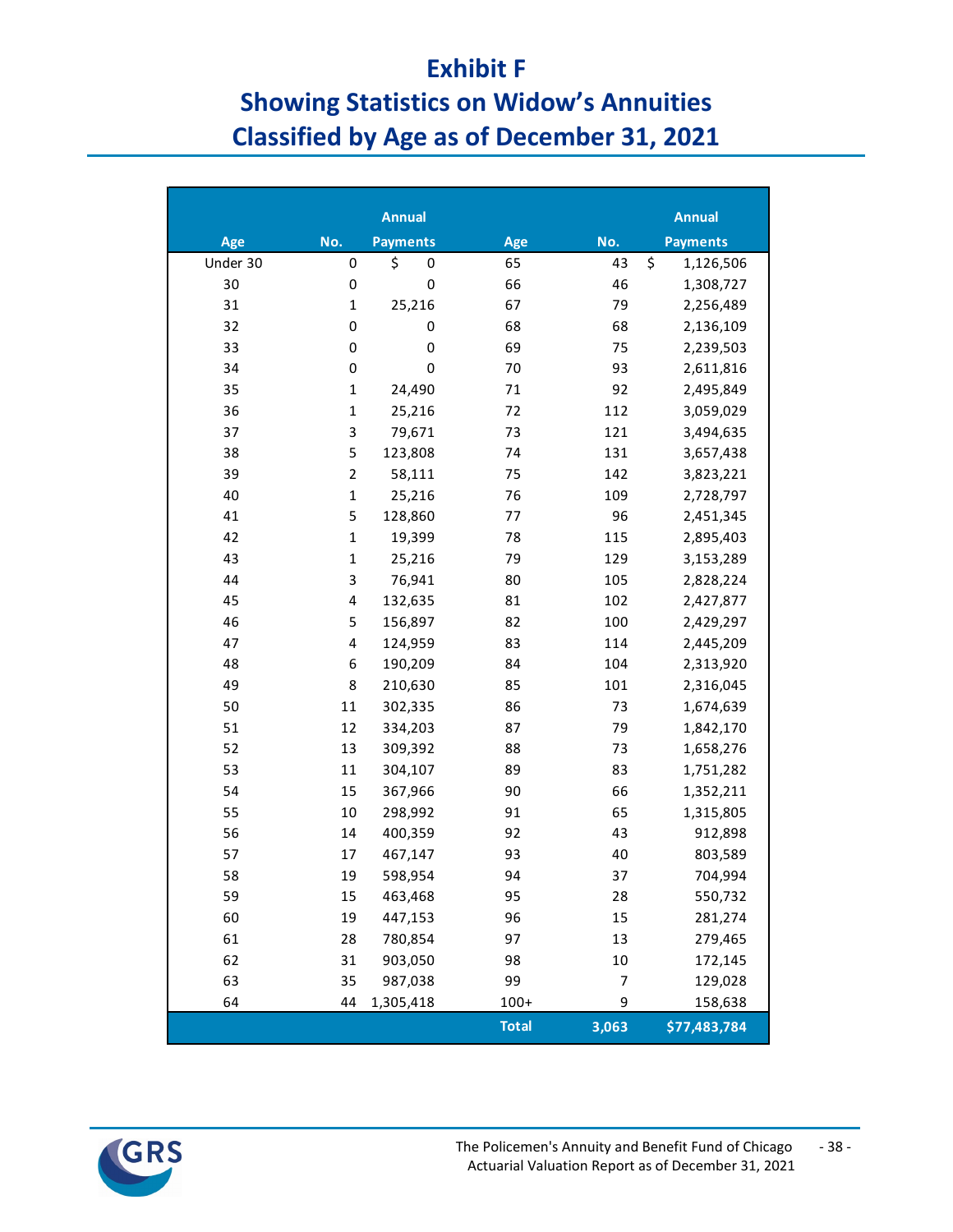# **Exhibit G Showing Statistics on Miscellaneous Annuities For Fiscal Year Ending December 31, 2021**

|                                          | No. | <b>Annual</b><br><b>Payments</b> |
|------------------------------------------|-----|----------------------------------|
| <b>Children's Annuities</b>              | 189 | \$1,476,819                      |
| Widows' Compensation Annuities           | 67  | 4,566,018                        |
| <b>Ordinary Disability Benefits</b>      | 31  | 1,530,664                        |
| Occupational Disease Disability Benefits | 20  | 1,238,841                        |
| <b>Duty Disability Benefits</b>          | 167 | 11,217,110                       |
| <b>Children's Disability Benefits</b>    | 122 | 146,400                          |
| <b>Totals</b>                            | 596 | \$20,175,852                     |

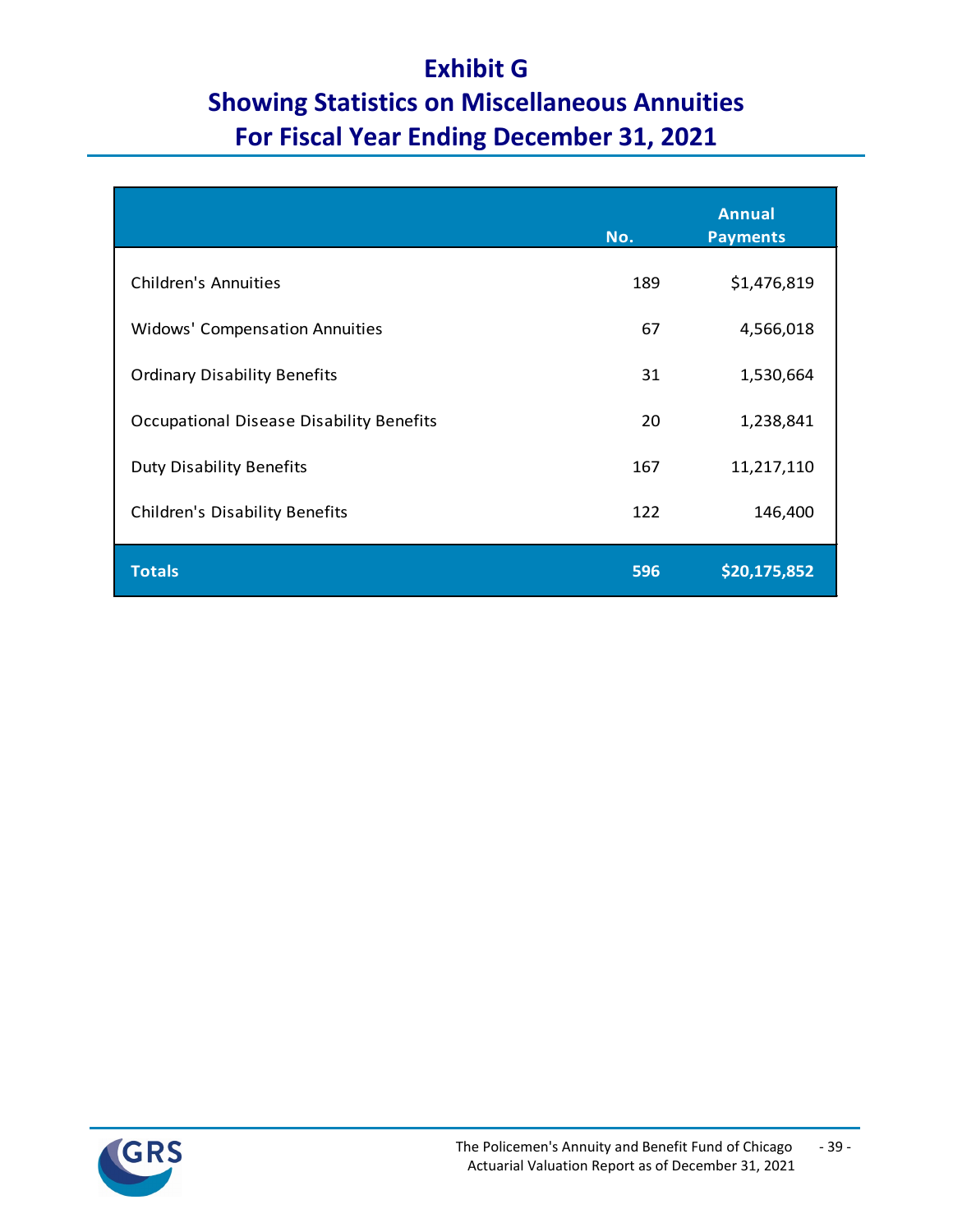#### **Exhibit H – Part I**

# **Showing Male Participants Receiving Duty Disability**

# **Classified by Age and Length of Service as of December 31, 2021**

|                 |              |     |                              |                |        |                          |                |                                |                | Length of Service as of December 31, 2021 |                |                                |     |                                |              |                 |
|-----------------|--------------|-----|------------------------------|----------------|--------|--------------------------|----------------|--------------------------------|----------------|-------------------------------------------|----------------|--------------------------------|-----|--------------------------------|--------------|-----------------|
|                 |              |     | <b>Under 1 Year</b>          |                | 1 to 4 |                          |                | 5 to 9                         |                | 10 to 14                                  |                | 15 to 19                       |     | <b>20 &amp; Over</b>           |              | <b>Total</b>    |
| <b>ATTAINED</b> |              |     | <b>Annual</b>                |                |        | <b>Annual</b>            |                | <b>Annual</b>                  |                | <b>Annual</b>                             |                | <b>Annual</b>                  |     | <b>Annual</b>                  |              | <b>Annual</b>   |
| <b>AGE</b>      | No.          |     | <b>Payments</b>              | No.            |        | <b>Payments</b>          | No.            | <b>Payments</b>                | No.            | <b>Payments</b>                           | No.            | <b>Payments</b>                | No. | <b>Payments</b>                | No.          | <b>Payments</b> |
| Under 30        |              | \$  | $\overline{\phantom{a}}$     | $\mathbf{1}$   | \$     | 57,200                   |                | \$<br>$\overline{\phantom{a}}$ |                | \$                                        |                | \$<br>$\overline{\phantom{a}}$ |     | \$<br>$\overline{\phantom{a}}$ | $\mathbf{1}$ | \$<br>57,200    |
| 30 to 34        |              |     | $\overline{\phantom{a}}$     |                |        | $\overline{\phantom{a}}$ | 1              | 43,827                         |                |                                           |                |                                |     | $\qquad \qquad \blacksquare$   | $\mathbf{1}$ | 43,827          |
| 35 to 39        |              |     | $\qquad \qquad \blacksquare$ | 1              |        | 57,200                   | 1              | 63,149                         | 1              | 67,955                                    |                |                                |     | $\overline{\phantom{0}}$       | 3            | 188,304         |
| 40 to 44        |              |     | $\overline{\phantom{a}}$     | 1              |        | 57,200                   | 5              | 310,285                        | $\overline{7}$ | 445,786                                   | $\mathbf{1}$   | 70,218                         |     | $\overline{\phantom{a}}$       | 14           | 883,489         |
| 45 to 49        |              |     | $\overline{\phantom{a}}$     | $\overline{2}$ |        | 126,090                  | $\overline{2}$ | 133,919                        | 4              | 256,565                                   | $\overline{7}$ | 460,502                        | 3   | 213,912                        | 18           | 1,190,988       |
| 50 to 54        |              |     | $\qquad \qquad \blacksquare$ | $\overline{2}$ |        | 126,090                  | 5              | 314,810                        | 8              | 534,494                                   | 13             | 918,489                        | 8   | 652,630                        | 36           | 2,546,513       |
| 55 to 59        |              |     | $\overline{\phantom{a}}$     | 5              |        | 332,109                  | $\overline{2}$ | 128,370                        | 3              | 190,697                                   | 12             | 827,369                        | 3   | 244,688                        | 25           | 1,723,233       |
| 60 to 63        |              |     | $\overline{\phantom{a}}$     | $\overline{2}$ |        | 127,886                  |                | $\overline{\phantom{a}}$       | 4              | 262,613                                   | 1              | 63,943                         | 4   | 294,433                        | 11           | 748,875         |
| <b>Totals</b>   | $\mathbf{0}$ | \$. | $\mathbf{0}$                 | 14             | Ŝ.     | 883,775                  | 16             | Ŝ.<br>994,360                  | 27             | \$1,758,110                               | 34             | \$2,340,521                    | 18  | \$1,405,663                    | 109          | $5$ 7,382,429   |

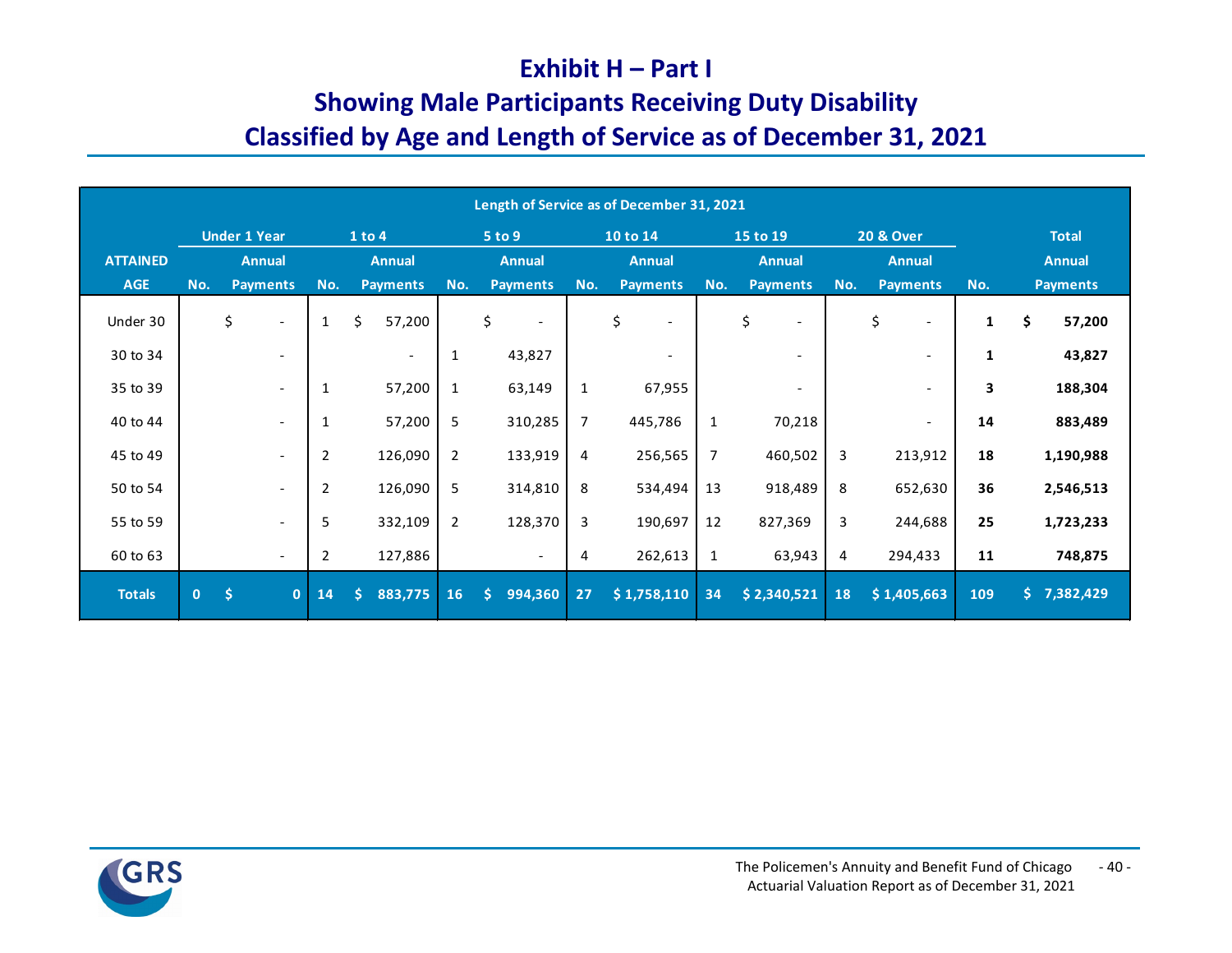#### **Exhibit H – Part II**

## **Showing Female Participants Receiving Duty Disability Classified by Age and Length of Service as of December 31, 2021**

|                 |              |                     |                          |                |                                |                | Length of Service as of December 31, 2021 |                |          |                          |                |                          |                |                                |                |                    |
|-----------------|--------------|---------------------|--------------------------|----------------|--------------------------------|----------------|-------------------------------------------|----------------|----------|--------------------------|----------------|--------------------------|----------------|--------------------------------|----------------|--------------------|
|                 |              | <b>Under 1 Year</b> |                          |                | 1 to 4                         |                | 5 to 9                                    |                | 10 to 14 |                          |                | 15 to 19                 |                | <b>20 &amp; Over</b>           |                | <b>Total</b>       |
| <b>ATTAINED</b> |              | <b>Annual</b>       |                          |                | <b>Annual</b>                  |                | <b>Annual</b>                             |                |          | <b>Annual</b>            |                | <b>Annual</b>            |                | <b>Annual</b>                  |                | <b>Annual</b>      |
| <b>AGE</b>      | No.          | <b>Payments</b>     |                          | No.            | <b>Payments</b>                | No.            | <b>Payments</b>                           | No.            |          | <b>Payments</b>          | No.            | <b>Payments</b>          | No.            | <b>Payments</b>                | No.            | <b>Payments</b>    |
| Under 30        |              | \$                  | $\overline{\phantom{a}}$ |                | \$<br>$\overline{\phantom{a}}$ |                | \$                                        |                | \$       | $\overline{\phantom{a}}$ |                | \$                       |                | \$<br>$\overline{\phantom{a}}$ | $\mathbf 0$    | \$<br>$\mathbf{0}$ |
| 30 to 34        |              |                     | $\overline{\phantom{a}}$ |                |                                |                |                                           |                |          | $\overline{\phantom{0}}$ |                |                          |                | $\overline{\phantom{a}}$       | $\mathbf{0}$   | $\mathbf{0}$       |
| 35 to 39        |              |                     | $\overline{\phantom{a}}$ | 1              | 54,383                         |                |                                           |                |          |                          |                |                          |                | $\overline{\phantom{a}}$       | 1              | 54,383             |
| 40 to 44        |              |                     | $\overline{\phantom{a}}$ | 1              | 59,926                         |                | $\overline{\phantom{a}}$                  | 1              |          | 63,338                   |                | $\overline{\phantom{0}}$ |                | $\overline{\phantom{a}}$       | $\overline{2}$ | 123,264            |
| 45 to 49        |              |                     | $\overline{\phantom{a}}$ | 3              | 184,490                        |                | $\overline{\phantom{a}}$                  | 3              |          | 193,280                  | 6              | 414,795                  |                | $\overline{\phantom{a}}$       | 12             | 792,565            |
| 50 to 54        |              |                     | $\overline{\phantom{a}}$ | 1              | 64,427                         | 3              | 192,797                                   | 4              |          | 254,397                  | $\overline{7}$ | 449,378                  | $\overline{2}$ | 142,470                        | 17             | 1,103,469          |
| 55 to 59        |              |                     | $\overline{\phantom{a}}$ | $\overline{2}$ | 126,090                        | 1              | 80,533                                    | 5              |          | 354,399                  | 5              | 307,091                  | 5              | 367,645                        | 18             | 1,235,758          |
| 60 to 63        |              |                     | $\overline{\phantom{a}}$ |                | $\overline{\phantom{a}}$       | $\overline{2}$ | 126,090                                   | $\overline{2}$ |          | 126,090                  | 3              | 206,612                  | 1              | 66,450                         | 8              | 525,242            |
| <b>Totals</b>   | $\mathbf{0}$ | $\frac{1}{2}$       | $\mathbf{0}$             | 8              | 489,316<br>Ś.                  | 6              | 399,420<br>Ś.                             | 15             | Ŝ.       | 991,504                  | 21             | \$1,377,876              | 8              | Ś<br>576,565                   | 58             | \$.<br>3,834,681   |

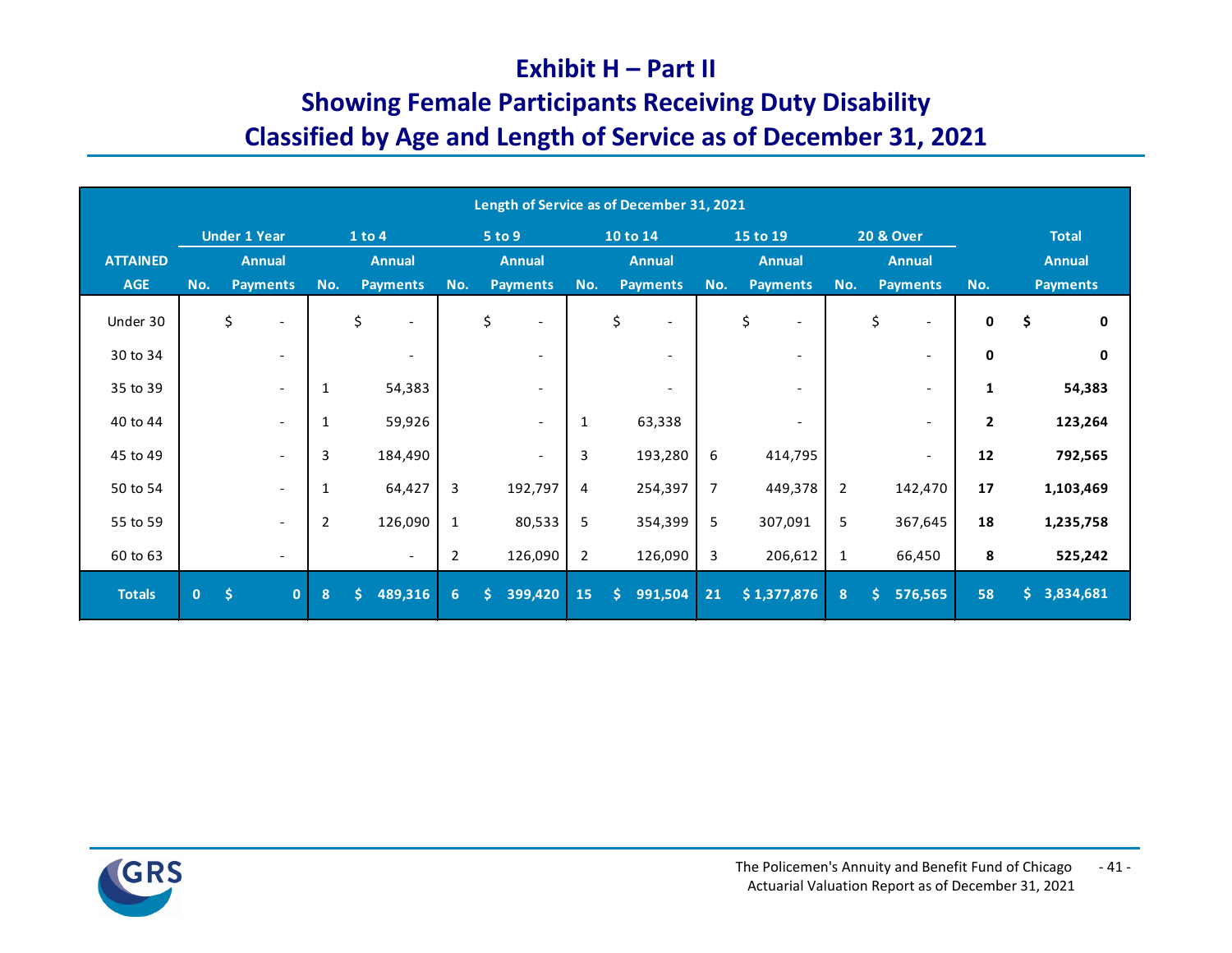#### **Exhibit I – Part I**

## **Showing Male Participants Receiving Ordinary Disability Classified by Age and Length of Service as of December 31, 2021**

|                 |              |               |                              |              |        |                          |                | Length of Service as of December 31, 2021 |              |    |                          |                |                         |                          |              |                                |                |                 |
|-----------------|--------------|---------------|------------------------------|--------------|--------|--------------------------|----------------|-------------------------------------------|--------------|----|--------------------------|----------------|-------------------------|--------------------------|--------------|--------------------------------|----------------|-----------------|
|                 |              |               | <b>Under 1 Year</b>          |              | 1 to 4 |                          |                | 5 to 9                                    |              |    | 10 to 14                 |                |                         | 15 to 19                 |              | <b>20 &amp; Over</b>           |                | <b>Total</b>    |
| <b>ATTAINED</b> |              |               | <b>Annual</b>                |              |        | <b>Annual</b>            |                | <b>Annual</b>                             |              |    | <b>Annual</b>            |                |                         | <b>Annual</b>            |              | <b>Annual</b>                  |                | <b>Annual</b>   |
| <b>AGE</b>      | No.          |               | <b>Payments</b>              | No.          |        | <b>Payments</b>          | No.            | <b>Payments</b>                           | No.          |    | <b>Payments</b>          | No.            |                         | <b>Payments</b>          | No.          | <b>Payments</b>                | No.            | <b>Payments</b> |
| Under 30        |              | \$            | $\overline{\phantom{a}}$     | $\mathbf{1}$ | \$     | 38,133                   |                | \$<br>$\overline{\phantom{a}}$            |              | \$ | $\overline{\phantom{a}}$ |                | \$                      | $\overline{\phantom{a}}$ |              | \$<br>$\overline{\phantom{a}}$ | $\mathbf{1}$   | \$<br>38,133    |
| 30 to 34        |              |               | $\overline{\phantom{a}}$     |              |        | $\overline{\phantom{a}}$ | 1              | 65,741                                    |              |    | $\overline{\phantom{a}}$ |                |                         | $\overline{\phantom{0}}$ |              | $\overline{\phantom{a}}$       | $\mathbf{1}$   | 65,741          |
| 35 to 39        |              |               | $\qquad \qquad \blacksquare$ |              |        | $\overline{\phantom{a}}$ | 1              | 43,827                                    |              |    |                          |                |                         |                          |              | $\overline{\phantom{a}}$       | $\mathbf{1}$   | 43,827          |
| 40 to 44        |              |               | $\overline{\phantom{a}}$     |              |        | $\qquad \qquad -$        |                | $\overline{\phantom{0}}$                  | 1            |    | 45,303                   | 1              |                         | 46,807                   |              | $\overline{\phantom{a}}$       | $\overline{2}$ | 92,110          |
| 45 to 49        |              |               | $\overline{\phantom{a}}$     |              |        | $\overline{\phantom{a}}$ |                | $\overline{\phantom{a}}$                  |              |    | $\overline{\phantom{a}}$ |                |                         | $\overline{\phantom{a}}$ | 1            | 46,812                         | $\mathbf{1}$   | 46,812          |
| 50 to 54        |              |               | $\overline{\phantom{a}}$     |              |        |                          |                |                                           |              |    | $\overline{\phantom{a}}$ |                |                         | $\overline{\phantom{a}}$ | 5            | 297,541                        | 5              | 297,541         |
| 55 to 59        |              |               | $\overline{\phantom{a}}$     |              |        |                          |                |                                           |              |    | $\overline{\phantom{a}}$ | 1              |                         | 46,812                   | 3            | 143,766                        | 4              | 190,578         |
| 60 to 63        |              |               | $\overline{\phantom{a}}$     |              |        | $\overline{\phantom{a}}$ |                | $\overline{\phantom{a}}$                  |              |    | $\overline{\phantom{a}}$ |                |                         | $\overline{\phantom{a}}$ | $\mathbf{1}$ | 48,477                         | 1              | 48,477          |
| <b>Totals</b>   | $\mathbf{0}$ | $\frac{1}{2}$ | $\sim$                       | $\mathbf{1}$ | Ŝ.     | 38,133                   | 2 <sup>1</sup> | 109,568<br>\$.                            | $\mathbf{1}$ | Ŝ. | 45,303                   | $\overline{2}$ | $\overline{\mathsf{S}}$ | 93,619                   | 10           | Ś.<br>536,596                  | 16             | \$<br>823,219   |

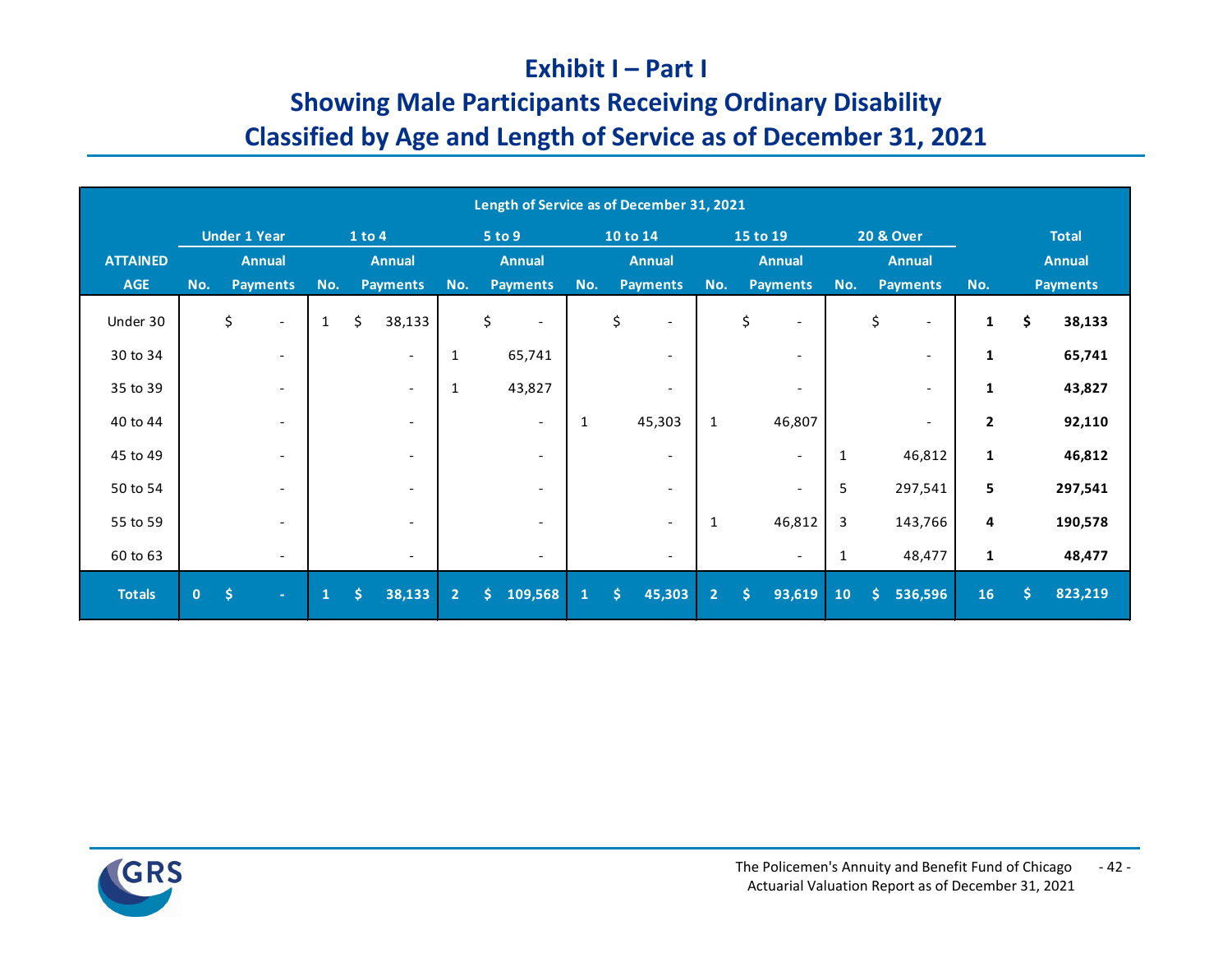### **Exhibit I – Part II**

# **Showing Female Participants Receiving Ordinary Disability Classified by Age and Length of Service as of December 31, 2021**

|                 |              |                     |                          |              |        |                          |              |        |                          |                |    | Length of Service as of December 31, 2021 |                |          |                          |                |                                |                |    |                 |
|-----------------|--------------|---------------------|--------------------------|--------------|--------|--------------------------|--------------|--------|--------------------------|----------------|----|-------------------------------------------|----------------|----------|--------------------------|----------------|--------------------------------|----------------|----|-----------------|
|                 |              | <b>Under 1 Year</b> |                          |              | 1 to 4 |                          |              | 5 to 9 |                          |                |    | 10 to 14                                  |                | 15 to 19 |                          |                | <b>20 &amp; Over</b>           |                |    | <b>Total</b>    |
| <b>ATTAINED</b> |              |                     | <b>Annual</b>            |              |        | <b>Annual</b>            |              |        | <b>Annual</b>            |                |    | <b>Annual</b>                             |                |          | <b>Annual</b>            |                | <b>Annual</b>                  |                |    | <b>Annual</b>   |
| <b>AGE</b>      | No.          |                     | <b>Payments</b>          | No.          |        | <b>Payments</b>          | No.          |        | <b>Payments</b>          | No.            |    | <b>Payments</b>                           | No.            |          | <b>Payments</b>          | No.            | <b>Payments</b>                | No.            |    | <b>Payments</b> |
| Under 30        |              | \$                  | $\overline{\phantom{a}}$ |              | \$     |                          |              | \$     |                          |                | \$ | $\overline{\phantom{0}}$                  |                | \$       |                          |                | \$<br>$\overline{\phantom{a}}$ | 0              | \$ |                 |
| 30 to 34        |              |                     | $\overline{\phantom{a}}$ |              |        |                          |              |        |                          |                |    | $\overline{\phantom{0}}$                  |                |          | $\overline{\phantom{a}}$ |                | $\overline{\phantom{a}}$       | $\mathbf{0}$   |    |                 |
| 35 to 39        |              |                     | $\overline{\phantom{a}}$ |              |        | $\overline{\phantom{a}}$ |              |        |                          |                |    |                                           |                |          |                          |                | $\overline{\phantom{a}}$       | $\mathbf{0}$   |    |                 |
| 40 to 44        |              |                     | $\overline{\phantom{a}}$ |              |        | $\overline{\phantom{a}}$ | 1            |        | 43,827                   | $\mathbf{1}$   |    | 45,303                                    |                |          | $\overline{\phantom{a}}$ |                | $\overline{\phantom{a}}$       | $\overline{2}$ |    | 89,130          |
| 45 to 49        |              |                     | $\overline{\phantom{a}}$ |              |        | $\overline{\phantom{a}}$ |              |        | $\overline{\phantom{a}}$ | 1              |    | 45,303                                    | $\mathbf{1}$   |          | 46,812                   |                | $\overline{\phantom{a}}$       | $\overline{2}$ |    | 92,115          |
| 50 to 54        |              |                     | $\overline{\phantom{a}}$ |              |        |                          |              |        | $\overline{\phantom{0}}$ | 1              |    | 45,269                                    | $\overline{2}$ |          | 93,624                   | 4              | 195,193                        | $\overline{7}$ |    | 334,086         |
| 55 to 59        |              |                     | $\overline{\phantom{a}}$ |              |        |                          |              |        | $\overline{\phantom{0}}$ |                |    | $\overline{\phantom{0}}$                  | $\overline{2}$ |          | 96,825                   | $\mathbf 2$    | 95,289                         | 4              |    | 192,114         |
| 60 to 63        |              |                     | $\overline{\phantom{a}}$ |              |        | $\overline{\phantom{a}}$ |              |        | $\overline{\phantom{a}}$ |                |    | $\overline{\phantom{a}}$                  |                |          | $\overline{\phantom{a}}$ |                | $\overline{\phantom{a}}$       | 0              |    | $\blacksquare$  |
| <b>Totals</b>   | $\mathbf{0}$ | $\hat{\mathsf{S}}$  | $\sim$                   | $\mathbf{0}$ | Ŝ.     | $\sim$                   | $\mathbf{1}$ | Ś.     | 43,827                   | $\overline{3}$ | Ŝ. | 135,875                                   | 5              | Š.       | 237,261                  | 6 <sup>1</sup> | Ś.<br>290,482                  | 15             | Ŝ. | 707,445         |

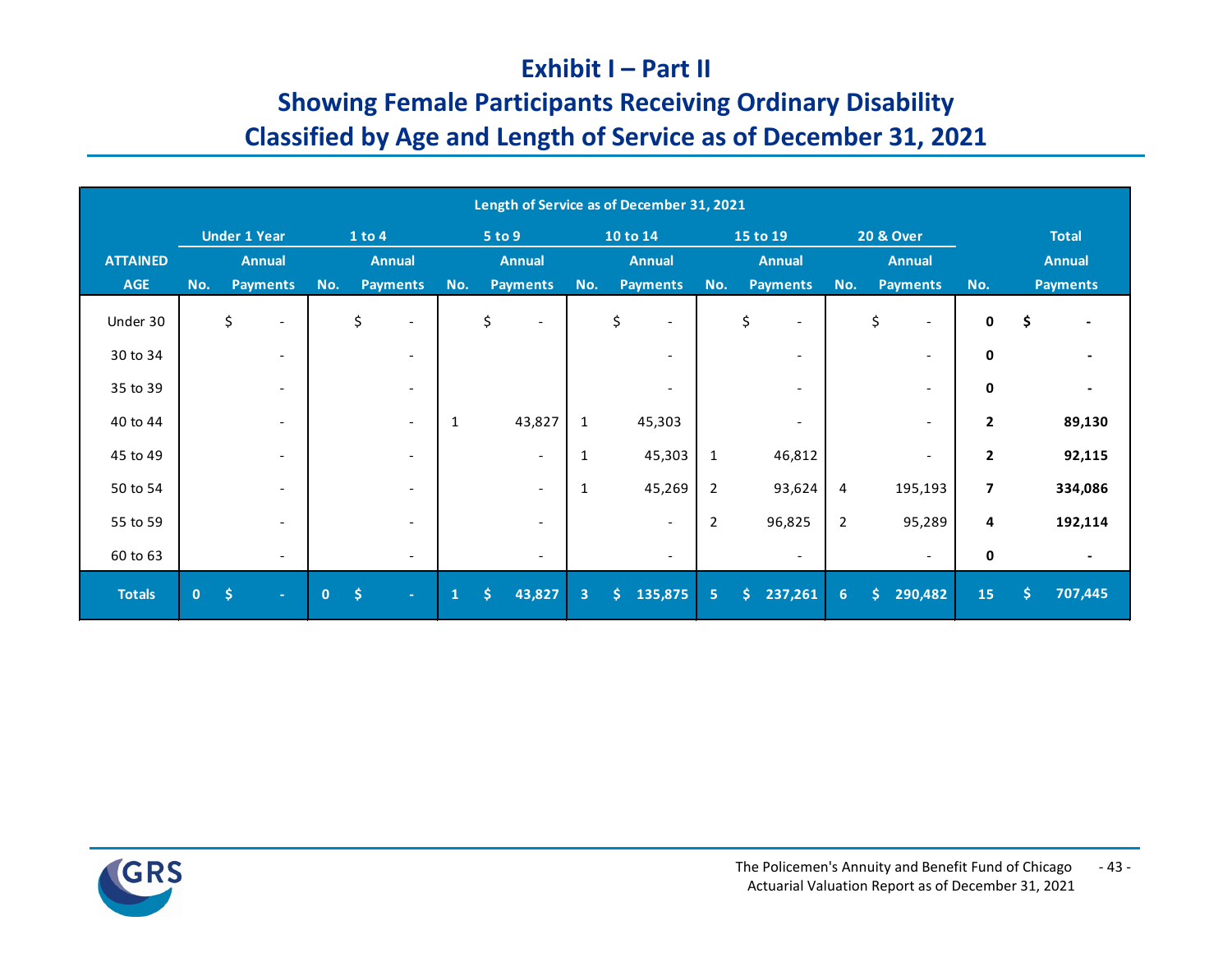#### **Exhibit J – Part I**

# **Showing Male Participants Receiving Occupational Disease Disability Classified by Age and Length of Service as of December 31, 2021**

|                 |              |                     |                              |              |        |                          |              |        |                          |                |    | Length of Service as of December 31, 2021 |                |                                |     |    |                          |                |    |                 |
|-----------------|--------------|---------------------|------------------------------|--------------|--------|--------------------------|--------------|--------|--------------------------|----------------|----|-------------------------------------------|----------------|--------------------------------|-----|----|--------------------------|----------------|----|-----------------|
|                 |              | <b>Under 1 Year</b> |                              |              | 1 to 4 |                          |              | 5 to 9 |                          |                |    | 10 to 14                                  |                | 15 to 19                       |     |    | <b>20 &amp; Over</b>     |                |    | <b>Total</b>    |
| <b>ATTAINED</b> |              |                     | <b>Annual</b>                |              |        | <b>Annual</b>            |              |        | <b>Annual</b>            |                |    | <b>Annual</b>                             |                | <b>Annual</b>                  |     |    | <b>Annual</b>            |                |    | <b>Annual</b>   |
| <b>AGE</b>      | No.          |                     | <b>Payments</b>              | No.          |        | <b>Payments</b>          | No.          |        | <b>Payments</b>          | No.            |    | <b>Payments</b>                           | No.            | <b>Payments</b>                | No. |    | <b>Payments</b>          | No.            |    | <b>Payments</b> |
| Under 30        |              | \$                  | $\overline{\phantom{a}}$     |              | \$     | $\overline{\phantom{0}}$ |              | \$     |                          |                | \$ |                                           |                | \$<br>$\overline{\phantom{a}}$ |     | \$ | $\overline{\phantom{a}}$ | 0              | \$ |                 |
| 30 to 34        |              |                     | $\overline{\phantom{a}}$     |              |        | $\overline{\phantom{a}}$ |              |        |                          |                |    | $\qquad \qquad \blacksquare$              |                | $\overline{\phantom{a}}$       |     |    | $\overline{\phantom{a}}$ | $\mathbf{0}$   |    |                 |
| 35 to 39        |              |                     | $\overline{\phantom{a}}$     |              |        |                          |              |        |                          |                |    |                                           |                |                                |     |    |                          | $\mathbf{0}$   |    |                 |
| 40 to 44        |              |                     | $\overline{\phantom{a}}$     |              |        | $\overline{\phantom{0}}$ |              |        |                          |                |    |                                           |                | $\overline{\phantom{a}}$       |     |    | $\overline{\phantom{a}}$ | $\mathbf 0$    |    |                 |
| 45 to 49        |              |                     | $\overline{\phantom{a}}$     |              |        | $\overline{\phantom{a}}$ |              |        | $\overline{\phantom{a}}$ | $\overline{2}$ |    | 119,913                                   |                | $\overline{\phantom{a}}$       | 1   |    | 63,020                   | 3              |    | 182,933         |
| 50 to 54        |              |                     | $\overline{\phantom{a}}$     |              |        |                          |              |        |                          |                |    | $\overline{\phantom{a}}$                  |                | $\overline{\phantom{a}}$       | 2   |    | 119,196                  | $\overline{2}$ |    | 119,196         |
| 55 to 59        |              |                     | $\qquad \qquad \blacksquare$ |              |        |                          |              |        |                          |                |    | $\overline{\phantom{0}}$                  | 1              | 58,461                         | 5   |    | 316,265                  | 6              |    | 374,726         |
| 60 to 63        |              |                     | $\overline{\phantom{a}}$     |              |        | $\overline{\phantom{a}}$ |              |        |                          |                |    | $\overline{\phantom{a}}$                  | 1              | 53,286                         | 3   |    | 191,084                  | 4              |    | 244,370         |
| <b>Totals</b>   | $\mathbf{0}$ | $\mathsf{S}$        | $\sim$                       | $\mathbf{0}$ | Ŝ.     | $\sim$                   | $\mathbf{0}$ | Ś      |                          | $\overline{2}$ | Ś. | 119,913                                   | $\overline{2}$ | Š.<br>111,747                  | 11  | Š. | 689,565                  | 15             | Š. | 921,225         |

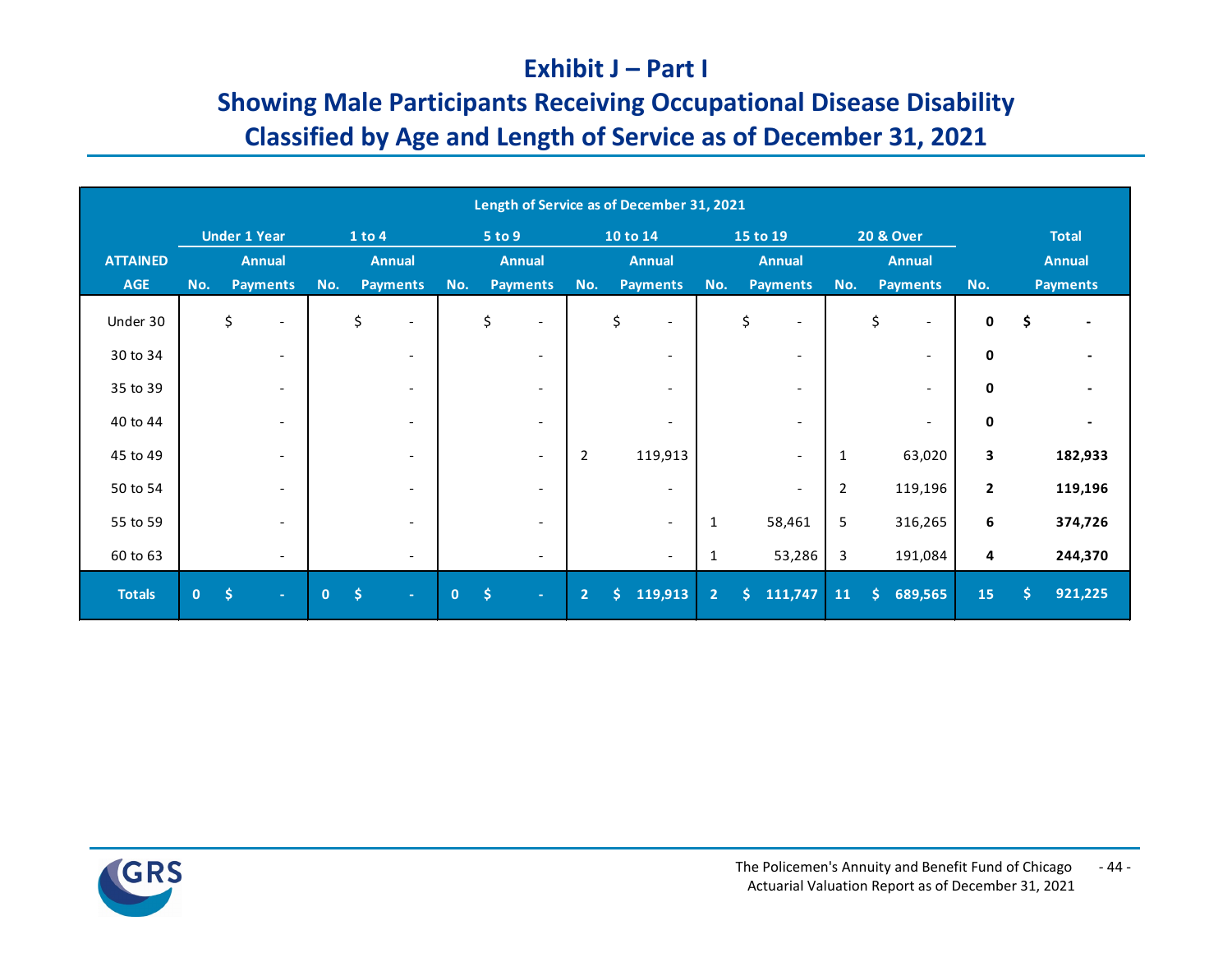#### **Exhibit J – Part II**

# **Showing Female Participants Receiving Occupational Disease Disability Classified by Age and Length of Service as of December 31, 2021**

|                 |              |                     |                              |              |        |                          |              |               |                          |              |          | Length of Service as of December 31, 2021 |                |          |                          |                |                                |                |              |                 |
|-----------------|--------------|---------------------|------------------------------|--------------|--------|--------------------------|--------------|---------------|--------------------------|--------------|----------|-------------------------------------------|----------------|----------|--------------------------|----------------|--------------------------------|----------------|--------------|-----------------|
|                 |              | <b>Under 1 Year</b> |                              |              | 1 to 4 |                          |              | 5 to 9        |                          |              | 10 to 14 |                                           |                | 15 to 19 |                          |                | <b>20 &amp; Over</b>           |                |              | <b>Total</b>    |
| <b>ATTAINED</b> |              |                     | <b>Annual</b>                |              |        | <b>Annual</b>            |              | <b>Annual</b> |                          |              |          | <b>Annual</b>                             |                |          | <b>Annual</b>            |                | <b>Annual</b>                  |                |              | <b>Annual</b>   |
| <b>AGE</b>      | No.          |                     | <b>Payments</b>              | No.          |        | <b>Payments</b>          | No.          |               | <b>Payments</b>          | No.          |          | <b>Payments</b>                           | No.            |          | <b>Payments</b>          | No.            | <b>Payments</b>                | No.            |              | <b>Payments</b> |
| Under 30        |              | \$                  | $\overline{\phantom{a}}$     |              | \$     | $\overline{\phantom{0}}$ |              | \$            |                          |              | \$       |                                           |                | \$       | $\overline{\phantom{0}}$ |                | \$<br>$\overline{\phantom{a}}$ | $\mathbf 0$    | \$           |                 |
| 30 to 34        |              |                     | $\overline{\phantom{a}}$     |              |        |                          |              |               |                          |              |          | $\qquad \qquad \blacksquare$              |                |          |                          |                | $\overline{\phantom{a}}$       | $\mathbf{0}$   |              |                 |
| 35 to 39        |              |                     | $\overline{\phantom{a}}$     |              |        |                          |              |               |                          |              |          |                                           |                |          |                          |                | $\qquad \qquad \blacksquare$   | $\mathbf{0}$   |              |                 |
| 40 to 44        |              |                     | $\overline{\phantom{a}}$     |              |        | $\overline{\phantom{0}}$ |              |               |                          |              |          | $\overline{\phantom{a}}$                  |                |          | $\overline{\phantom{a}}$ |                | $\overline{\phantom{a}}$       | $\mathbf 0$    |              |                 |
| 45 to 49        |              |                     | $\overline{\phantom{a}}$     |              |        | $\overline{\phantom{0}}$ |              |               |                          |              |          | $\overline{\phantom{0}}$                  | 1              |          | 60,267                   |                | $\overline{\phantom{a}}$       | $\mathbf{1}$   |              | 60,267          |
| 50 to 54        |              |                     | $\qquad \qquad \blacksquare$ |              |        | $\overline{\phantom{0}}$ |              |               |                          |              |          | $\overline{\phantom{a}}$                  |                |          | $\overline{\phantom{a}}$ | 1              | 56,609                         | $\mathbf{1}$   |              | 56,609          |
| 55 to 59        |              |                     | $\qquad \qquad \blacksquare$ |              |        |                          |              |               | $\overline{\phantom{0}}$ | 1            |          | 53,286                                    | 1              |          | 55,186                   | $\mathbf{1}$   | 92,268                         | 3              |              | 200,740         |
| 60 to 63        |              |                     | $\overline{\phantom{a}}$     |              |        | $\overline{\phantom{a}}$ |              |               | $\overline{\phantom{a}}$ |              |          | $\overline{\phantom{a}}$                  |                |          | $\overline{\phantom{a}}$ |                | $\overline{\phantom{a}}$       | 0              |              |                 |
| <b>Totals</b>   | $\mathbf{0}$ | $\mathsf{S}$        | $\sim$                       | $\mathbf{0}$ | Ŝ.     | $\sim$                   | $\mathbf{0}$ | Ś             |                          | $\mathbf{1}$ | Ŝ.       | 53,286                                    | $\overline{2}$ | Ś.       | 115,453                  | $\overline{2}$ | Š.<br>148,877                  | 5 <sup>7</sup> | $\mathsf{S}$ | 317,616         |

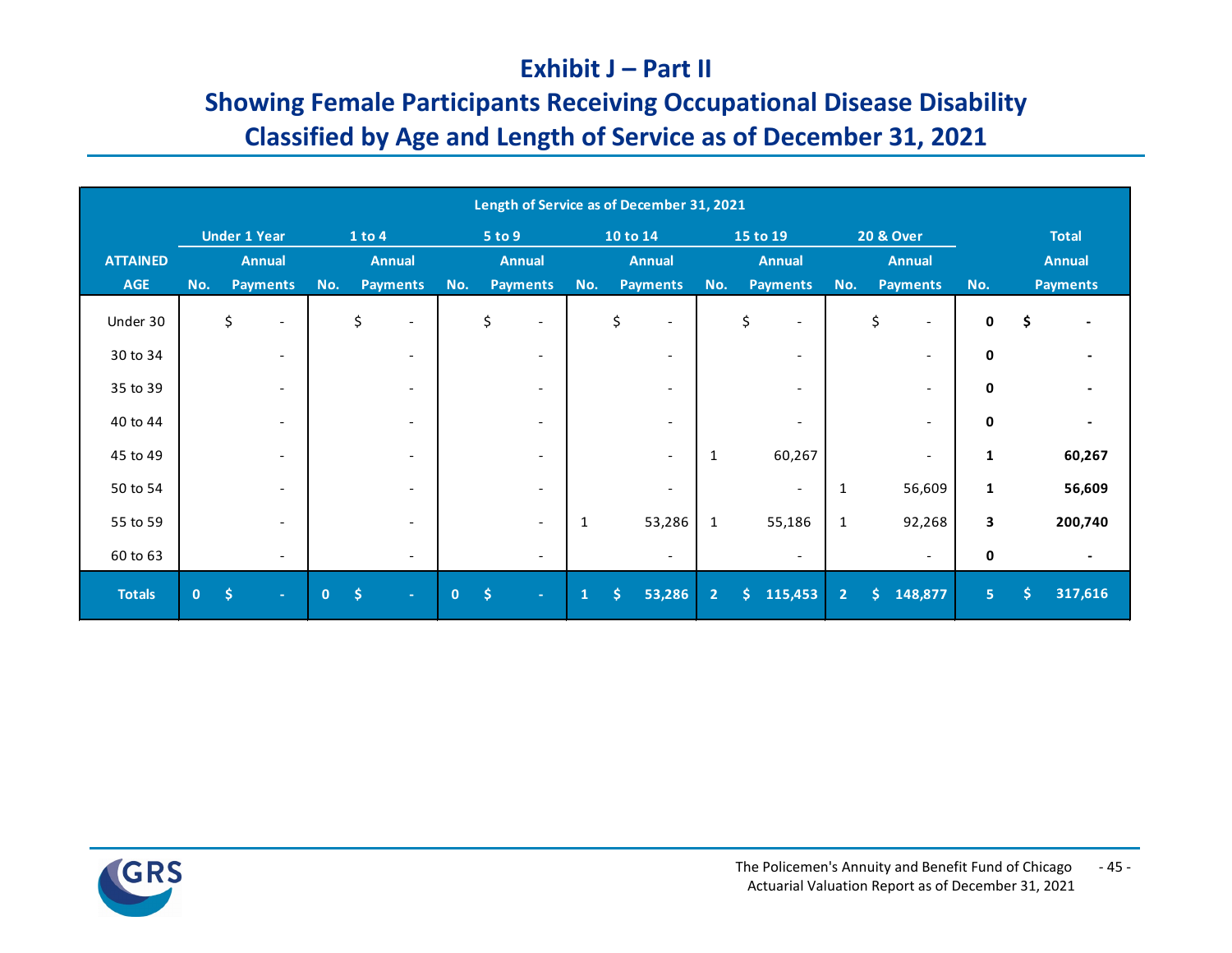# **Exhibit K History of Average Annual Salaries**

| Year      | <b>Members</b>                           |                 | <b>Current Year</b> |                         | Average       |                 | <b>Actuarial</b>              | <b>CPI</b> |
|-----------|------------------------------------------|-----------------|---------------------|-------------------------|---------------|-----------------|-------------------------------|------------|
| End       | in Service                               | <b>Increase</b> | <b>Salary</b>       | <b>Increase</b>         | <b>Salary</b> | <b>Increase</b> | <b>Assumptions</b>            | Chicago    |
| 1992      | 12,570                                   | 0.5 %           | \$538,404,098       | 3.5 %                   | \$42,832      | 3.1 %           | 5.80 %                        | 3.3 %      |
| 1993      | 12,591                                   | 0.2             | 561,156,282         | 4.2                     | 44,568        | $4.1\,$         | 5.80                          | 2.3        |
| 1994      | 13,095                                   | 4.0             | 599,073,276         | 6.8                     | 45,748        | 2.6             | 5.80                          | 2.9        |
| 1995      | 13,437                                   | 2.6             | 622,413,737         | 3.9                     | 46,321        | 1.3             | 5.80                          | 2.2        |
| 1996      | 13,475                                   | 0.3             | 654,149,310         | 5.1                     | 48,545        | 4.8             | 5.80                          | 3.8        |
| 1997      | 13,435                                   | (0.3)           | 675,515,532         | 3.7                     | 50,280        | 3.6             | 5.80                          | 1.7        |
| 1998      | 13,586                                   | 1.1             | 736,401,756         | 9.0                     | 54,203        | 7.8             | 5.50                          | 1.5        |
| 1999      | 13,829                                   | $1.8\,$         | 755,303,667         | 2.6                     | 54,617        | 0.8             | 5.50                          | $2.6\,$    |
| 2000      | 13,858                                   | 0.2             | 759,343,026         | 0.5                     | 54,795        | 0.3             | 5.50                          | $4.0\,$    |
| 2001      | 13,889                                   | 0.2             | 763,352,475         | 0.5                     | 54,961        | 0.3             | 5.50                          | 0.8        |
| 2002      | 13,720                                   | (1.2)           | 866,531,789         | 13.5                    | 63,158        | 14.9            | 5.50                          | 2.5        |
| 2003      | 13,746                                   | 0.2             | 887,555,791         | $2.4\,$                 | 64,568        | 2.2             | 5.50                          | 1.7        |
| 2004      | 13,569                                   | (1.3)           | 874,301,958         | (1.5)                   | 64,434        | (0.2)           | 5.50                          | 2.2        |
| 2005      | 13,462                                   | (0.8)           | 948, 973, 732       | 8.5                     | 70,493        | 9.4             | 5.50                          | 3.6        |
| 2006      | 13,749                                   | 2.1             | 1,012,983,635       | 6.7                     | 73,677        | 4.5             | 5.50                          | 0.7        |
| 2007      | 13,748                                   | $0.0\,$         | 1,038,957,026       | 2.6                     | 75,572        | 2.6             | 5.50                          | 4.7        |
| 2008      | 13,373                                   | (2.7)           | 1,023,580,667       | (1.5)                   | 76,541        | 1.3             | 5.50                          | (0.6)      |
| 2009      | 13,154                                   | (1.6)           | 1,011,205,359       | (1.2)                   | 76,874        | 0.4             | 5.50                          | 2.5        |
| 2010      | 12,737                                   | (3.2)           | 1,048,084,301       | 3.6                     | 82,287        | 7.0             | 5.50                          | $1.2\,$    |
| 2011      | 12,236                                   | (3.9)           | 1,034,403,526       | (1.3)                   | 84,538        | 2.7             | 5.50                          | 2.1        |
| 2012      | 12,026                                   | (1.7)           | 1,015,170,686       | (1.9)                   | 84,415        | (0.1)           | 5.50                          | $1.7$      |
| 2013      | 12,161                                   | 1.1             | 1,015,426,126       | $0.0\,$                 | 83,499        | (1.1)           | 5.50                          | 0.5        |
| 2014      | 12,020                                   | (1.2)           | 1,074,333,318       | 5.8                     | 89,379        | 7.0             | 4.80                          | 1.5        |
| 2015      | 12,061                                   | 0.3             | 1,086,607,979       | 1.1                     | 90,093        | $0.8\,$         | 4.80                          | $0.0\,$    |
| 2016      | 12,177                                   | 1.0             | 1,119,526,987       | 3.0                     | 91,938        | 2.0             | 4.80                          | 1.9        |
| 2017      | 12,633                                   | 3.7             | 1,150,406,094       | 2.8                     | 91,064        | (1.0)           | 4.80                          | 1.7        |
| 2018      | 13,438                                   | 6.4             | 1,205,324,445       | 4.8                     | 89,695        | (1.5)           | 4.80                          | 1.1        |
| 2019      | 13,353                                   | (0.6)           | 1,228,986,864       | 2.0                     | 92,038        | 2.6             | 5.60                          | 2.2        |
| 2020      | 12,715                                   | (4.8)           | 1,195,980,486       | (2.7)                   | 94,061        | $2.2\,$         | 5.60                          | 0.9        |
| 2021      | 12,126                                   | (4.6)           | 1,258,338,033       | $\overline{a}$<br>$5.2$ | 103,772       | 10.3            | $\frac{5.60}{ }$ <sup>3</sup> | 6.6        |
|           | Average Increase (Decrease) for the last |                 |                     |                         |               |                 |                               |            |
| 5 years:  |                                          | 0.0%            |                     | 2.4%                    |               | 2.5 %           |                               | 2.5%       |
| 10 years: |                                          | (0.0)%          |                     | 2.0%                    |               | 2.1%            |                               | 1.8 %      |
| 30 years: |                                          | (0.1)%          |                     | 3.1%                    |               | 3.2 %           |                               | 2.1%       |

*<sup>1</sup> Pay definition changed to include duty availability pay.*

*2 Of the \$1,258,338,033 current year salary, \$44,398,265 is duty availability pay.*

*3 See Appendix 4 for a complete description of the current assumptions.*

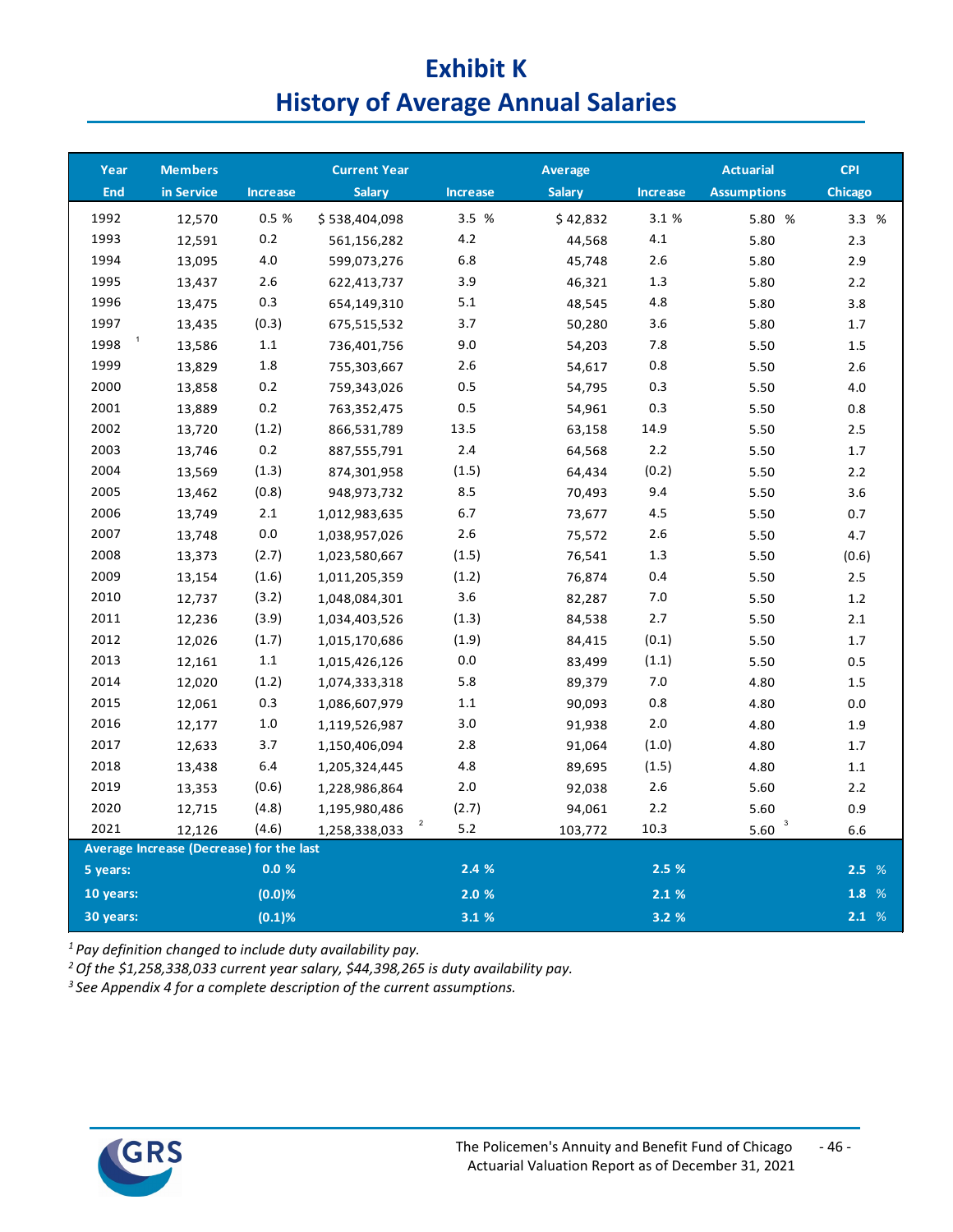# **Exhibit L New Annuities Granted during 2021**

|                                                                                                         | Annuitants <sup>4</sup>                                     | Widows/<br><b>Deceased</b><br>Employees <sup>1</sup> | Widows/<br><b>Deceased</b><br><b>Annuitants</b> | <b>Widowers of Widowers of Compensation</b><br>Widows/<br><b>Widowers</b> |
|---------------------------------------------------------------------------------------------------------|-------------------------------------------------------------|------------------------------------------------------|-------------------------------------------------|---------------------------------------------------------------------------|
| Number retired/deceased<br>Average age attained                                                         | 667<br>56.1                                                 | 9<br>52.3                                            | 207<br>74.1                                     | 0<br>0.0                                                                  |
| Average length of service<br>Average annual salary <sup>2</sup>                                         | 27.0<br>\$<br>105,440                                       | N/A<br>N/A                                           | N/A<br>N/A                                      | N/A<br>N/A                                                                |
| Average annual final salary<br>Total annual annuity<br>Average annual annuity<br><b>Total liability</b> | $\zeta$<br>107,550<br>47,766,755<br>71,614<br>\$761,972,065 | N/A<br>272,176<br>30,241<br>4,396,777                | N/A<br>7,092,878<br>34,265<br>60,649,784        | N/A<br>0<br>0<br>$\mathbf 0$                                              |
| [(Based on 3% Comb. and 4% Amer. Exp.)]<br>Average liability                                            | \$<br>1,142,387                                             | 488,531                                              | 292,994                                         | 0                                                                         |
| Total investment<br>[Employee-paid for tax purposes]                                                    | \$<br>103,573                                               | N/A                                                  | N/A                                             | N/A                                                                       |
| Average investment <sup>3</sup><br>Liability/cost<br>Liability/final pay                                | \$<br>155<br>7,356.9<br>\$<br>10.62                         | N/A<br>N/A<br>N/A                                    | N/A<br>N/A<br>N/A                               | N/A<br>N/A<br>N/A                                                         |

*<sup>1</sup> Not including compensation or supplemental.* 

*2 Average annual salary is 4 out of 10 years for members hired before January 1, 2011, and 8 out of 10 years for members hired on or after January 1, 2011.*

*3Based on previously-taxed contributions.*

*<sup>4</sup> Excludes three retirees whose benefits were previously classified as suspended.*

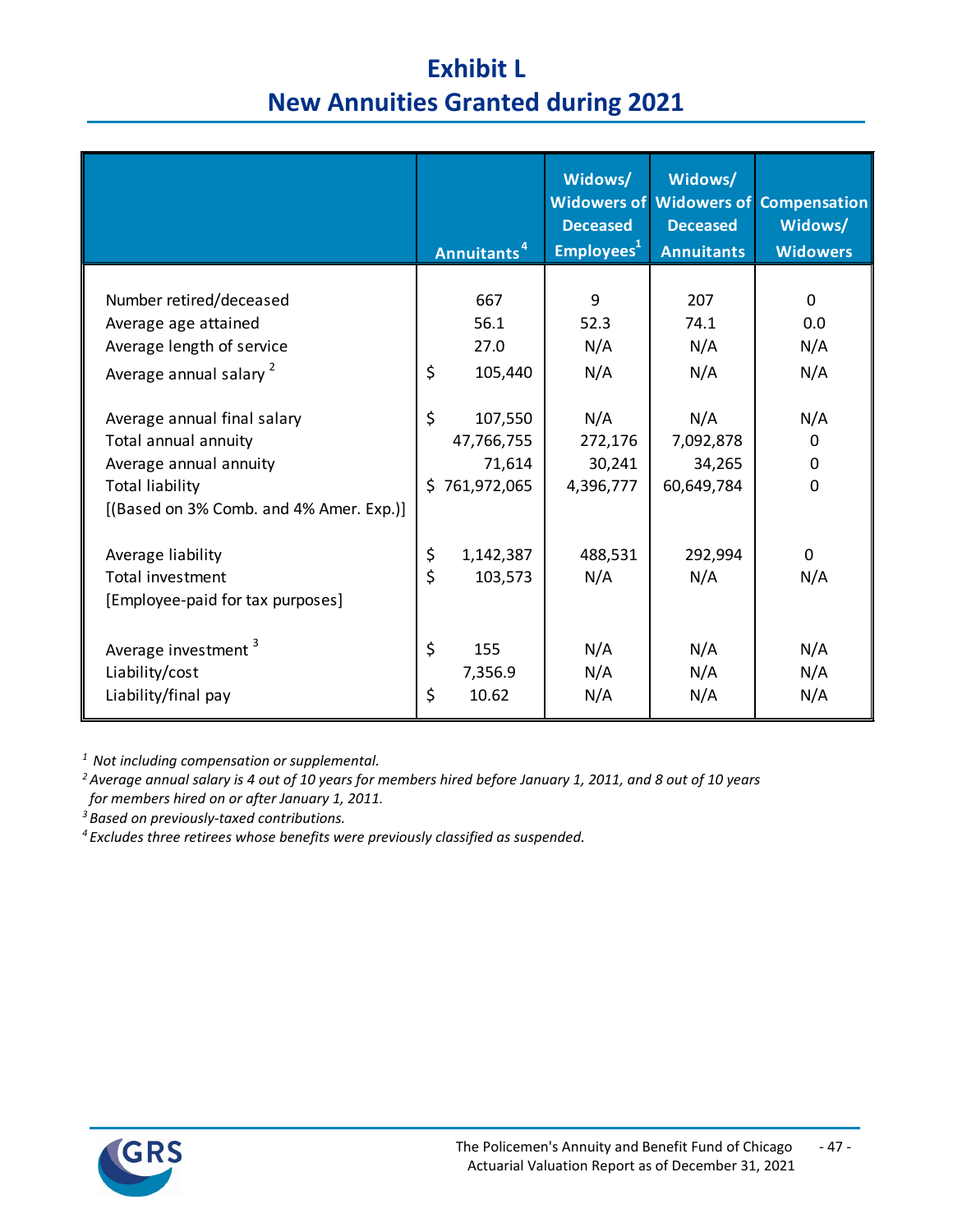# **Exhibit M Retirees and Beneficiaries by Type of Benefit**

|       |                 | <b>ANNUITANTS</b>   |              |                 |      | <b>DISABILITY</b> |                    | <b>Widow</b> |              |
|-------|-----------------|---------------------|--------------|-----------------|------|-------------------|--------------------|--------------|--------------|
| Years | <b>Employee</b> | Spouse <sup>1</sup> | <b>Child</b> | <b>Ordinary</b> | Duty | Occup.            | Child <sup>2</sup> | Comp.        | <b>Total</b> |
| 1992  | 5,109           | 3,129               | 310          | 83              | 204  |                   |                    | 66           | 8,901        |
| 1993  | 5,195           | 3,151               | 294          | 59              | 211  |                   | 160                | 66           | 9,136        |
| 1994  | 5,309           | 3,123               | 281          | 51              | 221  |                   | 159                | 64           | 9,208        |
| 1995  | 5,510           | 3,133               | 254          | 51              | 231  | 1                 | 144                | 60           | 9,384        |
| 1996  | 5,714           | 3,120               | 252          | 67              | 256  | 12                | 158                | 59           | 9,638        |
| 1997  | 5,945           | 3,104               | 240          | 59              | 270  | 36                | 130                | 59           | 9,843        |
| 1998  | 6,241           | 3,093               | 228          | 56              | 279  | 57                | 150                | 57           | 10,161       |
| 1999  | 6,520           | 3,118               | 249          | 57              | 291  | 76                | 150                | 58           | 10,519       |
| 2000  | 6,876           | 3,107               | 267          | 48              | 274  | 87                | 149                | 59           | 10,867       |
| 2001  | 7,192           | 3,114               | 255          | 52              | 265  | 95                | 143                | 59           | 11,175       |
| 2002  | 7,392           | 3,092               | 235          | 38              | 289  | 103               | 150                | 59           | 11,358       |
| 2003  | 7,498           | 3,083               | 247          | 29              | 285  | 97                | 139                | 63           | 11,441       |
| 2004  | 7,815           | 3,133               | 249          | 44              | 287  | 85                | 130                | 65           | 11,808       |
| 2005  | 8,026           | 3,107               | 247          | 35              | 298  | 82                | 139                | 65           | 11,999       |
| 2006  | 8,083           | 3,093               | 255          | 39              | 291  | 69                | 132                | 64           | 12,026       |
| 2007  | 8,155           | 3,137               | 242          | 52              | 284  | 65                | 136                | 64           | 12,135       |
| 2008  | 8,210           | 3,148               | 237          | 39              | 286  | 58                | 139                | 66           | 12,183       |
| 2009  | 8,227           | 3,111               | 232          | 44              | 284  | 52                | 138                | 66           | 12,154       |
| 2010  | 8,495           | 3,079               | 222          | 37              | 284  | 40                | 155                | 69           | 12,381       |
| 2011  | 8,763           | 3,091               | 214          | 43              | 270  | 36                | 176                | 70           | 12,663       |
| 2012  | 9,035           | 3,122               | 214          | 47              | 263  | 36                | 180                | 69           | 12,966       |
| 2013  | 9,194           | 3,130               | 206          | 46              | 269  | 35                | 213                | 66           | 13,159       |
| 2014  | 9,311           | 3,109               | 197          | 48              | 259  | 36                | 204                | 66           | 13,230       |
| 2015  | 9,385           | 3,078               | 198          | 41              | 230  | 35                | 178                | 65           | 13,210       |
| 2016  | 9,603           | 3,102               | 186          | 40              | 202  | 33                | 164                | 64           | 13,394       |
| 2017  | 9,899           | 3,059               | 185          | 40              | 197  | 31                | 154                | 63           | 13,628       |
| 2018  | 9,930           | 3,054               | 190          | 36              | 182  | 29                | 147                | 63           | 13,631       |
| 2019  | 10,078          | 3,070               | 201          | 40              | 167  | 25                | 125                | 65           | 13,771       |
| 2020  | 10,283          | 3,025               | 198          | 31              | 160  | 22                | 114                | 67           | 13,900       |
| 2021  | 10,601          | 3,063               | 189          | 31              | 167  | 20                | 122                | 67           | 14,260       |

*1 Includes reversionary.*

*2 Children's Disability Benefit not tracked before 1993.*

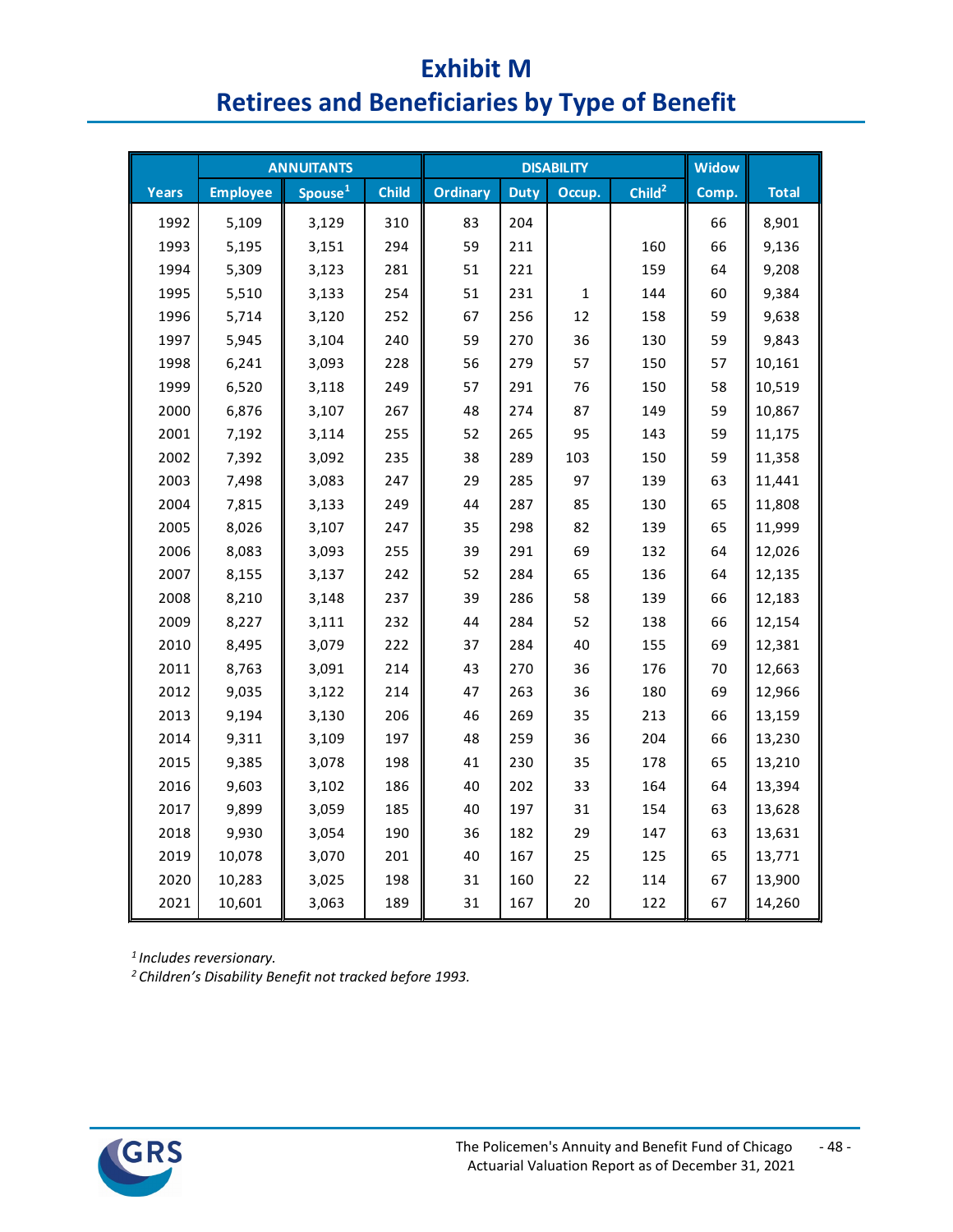# **Exhibit N Average Employee Retirement Benefits Payable**

| <b>Years</b><br><b>Ended</b> | <b>Average</b><br><b>Annual</b><br><b>Benefit</b> | <b>Average</b><br><b>Current Age</b><br>of Retirees | <b>Average Age at</b><br><b>Retirement</b><br>Current Year <sup>1</sup> | <b>Average Years of</b><br><b>Benefit Service at</b><br><b>Retirement</b><br>Current Year <sup>1</sup> |
|------------------------------|---------------------------------------------------|-----------------------------------------------------|-------------------------------------------------------------------------|--------------------------------------------------------------------------------------------------------|
| 1992                         | \$23,128                                          | 68                                                  | 57.7                                                                    | 30.3                                                                                                   |
| 1993                         | 24,724                                            | 68                                                  | 56.9                                                                    | 29.6                                                                                                   |
| 1994                         | 25,636                                            | 68                                                  | 55.7                                                                    | 29.5                                                                                                   |
| 1995                         | 26,996                                            | 67                                                  | 55.3                                                                    | 29.2                                                                                                   |
| 1996                         | 28,412                                            | 67                                                  | 55.5                                                                    | 29.8                                                                                                   |
| 1997                         | 29,867                                            | 67                                                  | 55.0                                                                    | 29.3                                                                                                   |
| 1998                         | 31,682                                            | 66                                                  | 54.6                                                                    | 30.0                                                                                                   |
| 1999                         | 33,220                                            | 66                                                  | 54.8                                                                    | 29.9                                                                                                   |
| 2000                         | 34,880                                            | 66                                                  | 56.3                                                                    | 31.6                                                                                                   |
| 2001                         | 36,428                                            | 66                                                  | 56.4                                                                    | 29.8                                                                                                   |
| 2002                         | 38,199                                            | 66                                                  | 55.6                                                                    | 29.4                                                                                                   |
| 2003                         | 38,998                                            | 66                                                  | 57.1                                                                    | 30.2                                                                                                   |
| 2004                         | 41,914                                            | 66                                                  | 57.5                                                                    | 30.4                                                                                                   |
| 2005                         | 43,930                                            | 67                                                  | 57.3                                                                    | 30.6                                                                                                   |
| 2006                         | 45,680                                            | 67                                                  | 58.0                                                                    | 29.6                                                                                                   |
| 2007                         | 47,392                                            | 67                                                  | 58.1                                                                    | 29.3                                                                                                   |
| 2008                         | 49,239                                            | 68                                                  | 58.3                                                                    | 29.4                                                                                                   |
| 2009                         | 50,799                                            | 68                                                  | 59.2                                                                    | 28.6                                                                                                   |
| 2010                         | 53,060                                            | 68                                                  | 59.1                                                                    | 28.1                                                                                                   |
| 2011                         | 55,104                                            | 68                                                  | 59.5                                                                    | 27.4                                                                                                   |
| 2012                         | 56,896                                            | 69                                                  | 58.7                                                                    | 26.7                                                                                                   |
| 2013                         | 58,556                                            | 69                                                  | 58.2                                                                    | 26.1                                                                                                   |
| 2014                         | 60,111                                            | 69                                                  | 57.6                                                                    | 26.2                                                                                                   |
| 2015                         | 61,702                                            | 69                                                  | 57.5                                                                    | 26.5                                                                                                   |
| 2016                         | 63,381                                            | 69                                                  | 57.5                                                                    | 26.9                                                                                                   |
| 2017                         | 65,615                                            | 69                                                  | 57.5                                                                    | 26.6                                                                                                   |
| 2018                         | 67,434                                            | 70                                                  | 57.7                                                                    | 26.6                                                                                                   |
| 2019                         | 68,746                                            | 70                                                  | 57.1                                                                    | 26.9                                                                                                   |
| 2020                         | 71,202                                            | 70                                                  | 56.9                                                                    | 27.3                                                                                                   |
| 2021                         | 72,942                                            | $70\,$                                              | 56.1                                                                    | 27.0                                                                                                   |

*<sup>1</sup> Averages for New Annuitants in 2021.*

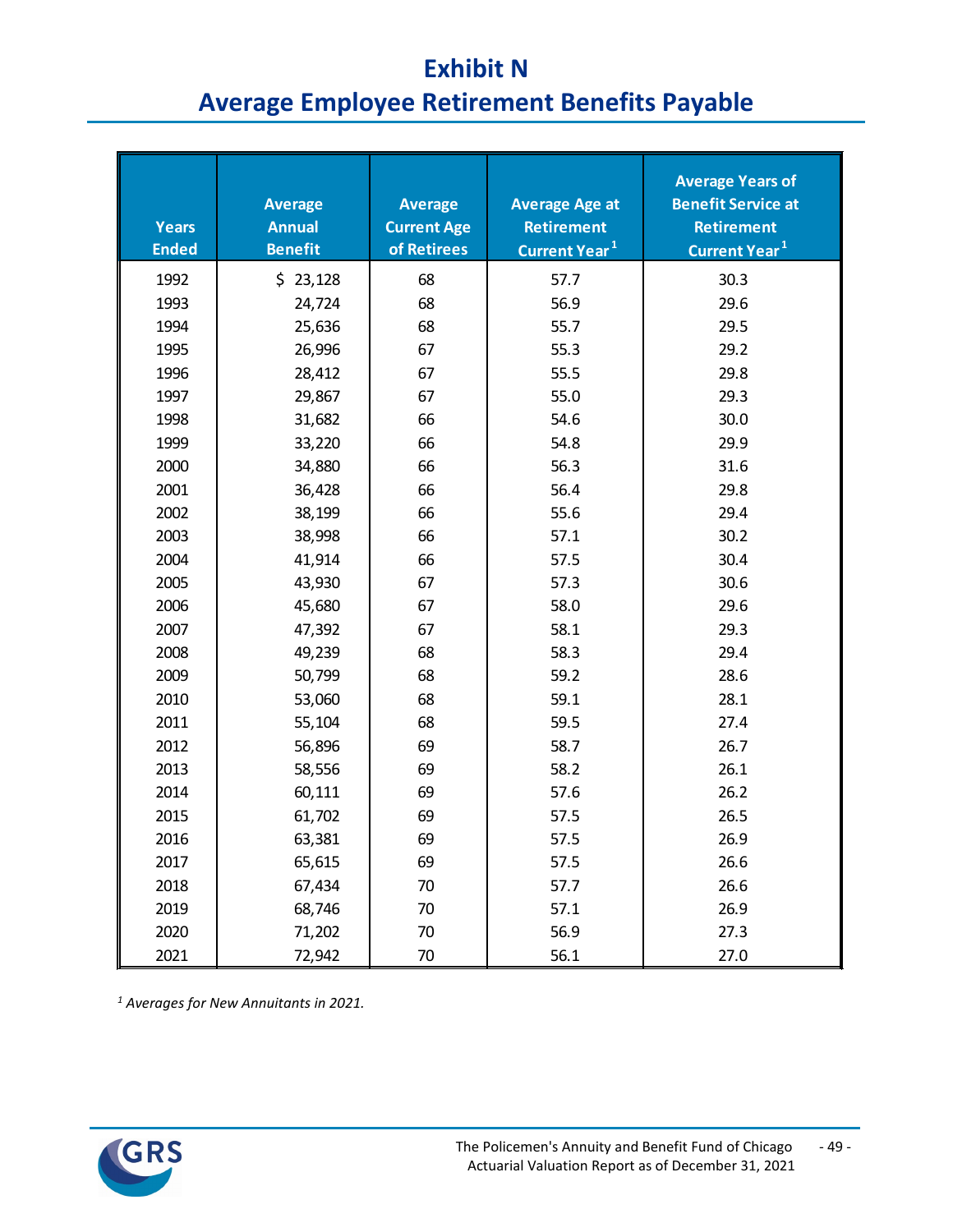### **Exhibit O – Part 1**

# **History of Annuities Employee Annuitants (Male and Female)**

| Year<br><b>End</b> | <b>Number of</b><br><b>Annuitants</b> | <b>Total</b><br><b>Annuities</b> | <b>Average</b><br><b>Annuities</b> |
|--------------------|---------------------------------------|----------------------------------|------------------------------------|
| 1992               | 5,109                                 | \$<br>118, 162, 135              | \$23,128                           |
| 1993               | 5,195                                 | 128,443,550                      | 24,724                             |
| 1994               | 5,309                                 | 136, 102, 089                    | 25,636                             |
| 1995               | 5,510                                 | 148,748,836                      | 26,996                             |
| 1996               | 5,714                                 | 162,343,898                      | 28,412                             |
| 1997               | 5,945                                 | 177,557,655                      | 29,867                             |
| 1998               | 6,241                                 | 197,728,489                      | 31,682                             |
| 1999               | 6,520                                 | 216,593,933                      | 33,220                             |
| 2000               | 6,876                                 | 239,833,436                      | 34,880                             |
| 2001               | 7,192                                 | 261,991,891                      | 36,428                             |
| 2002               | 7,392                                 | 282,368,164                      | 38,199                             |
| 2003               | 7,498                                 | 292,407,321                      | 38,998                             |
| 2004               | 7,815                                 | 327,560,253                      | 41,914                             |
| 2005               | 8,026                                 | 352,579,199                      | 43,930                             |
| 2006               | 8,083                                 | 369,228,619                      | 45,680                             |
| 2007               | 8,155                                 | 386,485,701                      | 47,392                             |
| 2008               | 8,210                                 | 404,254,060                      | 49,239                             |
| 2009               | 8,227                                 | 417,924,766                      | 50,799                             |
| 2010               | 8,495                                 | 450,742,884                      | 53,060                             |
| 2011               | 8,763                                 | 482,875,300                      | 55,104                             |
| 2012               | 9,035                                 | 514,053,838                      | 56,896                             |
| 2013               | 9,194                                 | 538,368,228                      | 58,556                             |
| 2014               | 9,311                                 | 559,689,145                      | 60,111                             |
| 2015               | 9,385                                 | 579,069,731                      | 61,702                             |
| 2016               | 9,603                                 | 608,646,498                      | 63,381                             |
| 2017               | 9,899                                 | 649,527,055                      | 65,615                             |
| 2018               | 9,930                                 | 669,615,380                      | 67,434                             |
| 2019               | 10,078                                | 692,826,321                      | 68,746                             |
| 2020               | 10,283                                | 732,172,481                      | 71,202                             |
| 2021               | 10,601                                | 773,262,816                      | 72,942                             |

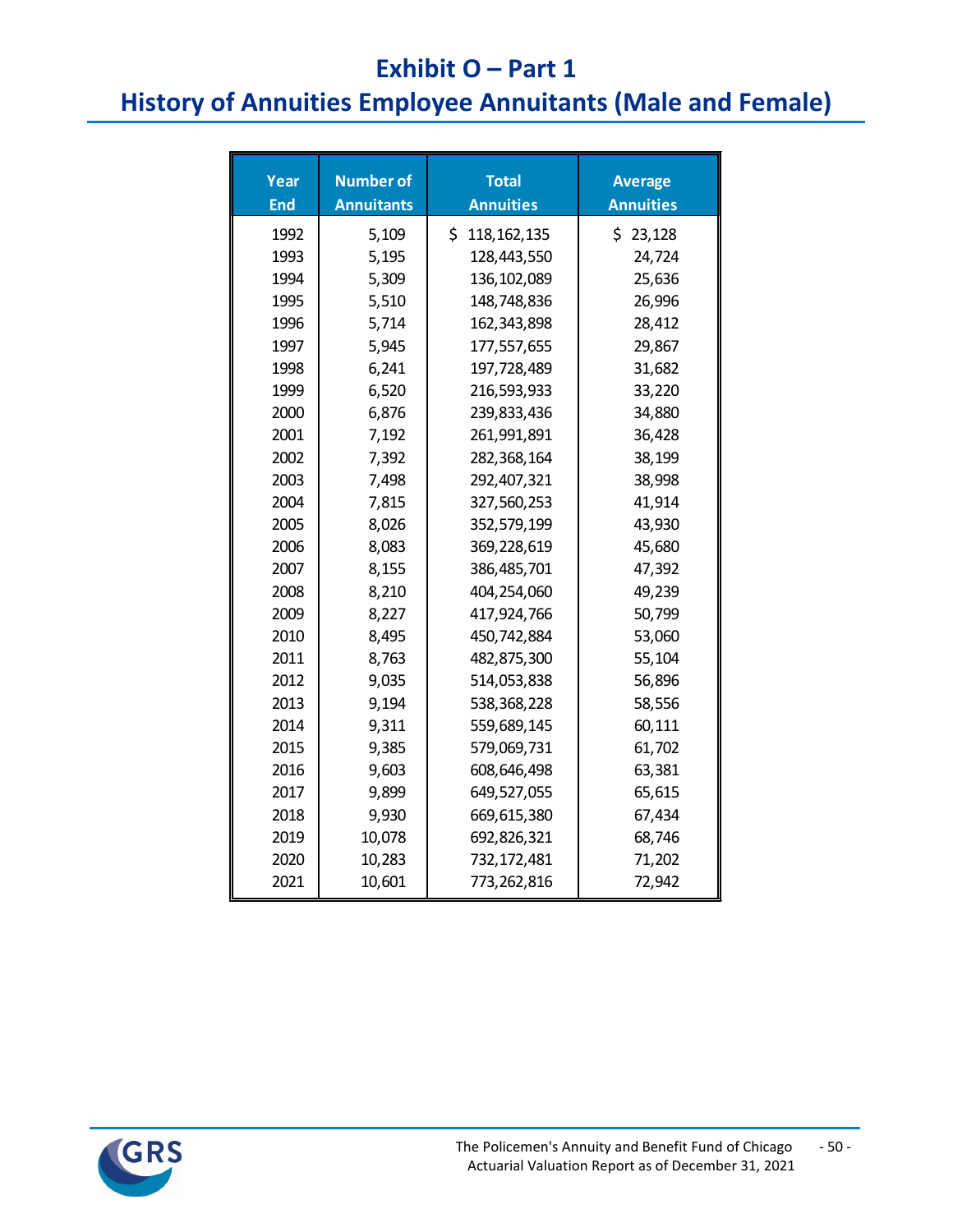# **Exhibit O – Part II History of Annuities Spouse Annuitants**

**(Not Including Compensation Widows)**

| Year<br><b>End</b> | <b>Number of</b><br><b>Annuitants</b> | <b>Total</b><br><b>Annuities</b> | <b>Average</b><br><b>Annuities</b> |
|--------------------|---------------------------------------|----------------------------------|------------------------------------|
| 1992               | 3,129                                 | \$20,773,699                     | \$6,639                            |
| 1993               | 3,151                                 | 24,711,076                       | 7,842                              |
| 1994               | 3,123                                 | 28,041,269                       | 8,979                              |
| 1995               | 3,133                                 | 28,792,959                       | 9,190                              |
| 1996               | 3,120                                 | 30,778,518                       | 9,865                              |
| 1997               | 3,104                                 | 31,492,268                       | 10,146                             |
| 1998               | 3,093                                 | 32,285,743                       | 10,438                             |
| 1999               | 3,118                                 | 36,134,606                       | 11,589                             |
| 2000               | 3,107                                 | 37,022,962                       | 11,916                             |
| 2001               | 3,114                                 | 38,316,493                       | 12,305                             |
| 2002               | 3,092                                 | 40,086,748                       | 12,965                             |
| 2003               | 3,083                                 | 39,924,324                       | 12,950                             |
| 2004               | 3,133                                 | 44,609,535                       | 14,239                             |
| 2005               | 3,107                                 | 47,658,776                       | 15,339                             |
| 2006               | 3,093                                 | 49,187,928                       | 15,903                             |
| 2007               | 3,137                                 | 51,646,225                       | 16,464                             |
| 2008               | 3,148                                 | 53,489,665                       | 16,992                             |
| 2009               | 3,111                                 | 53,381,986                       | 17,159                             |
| 2010               | 3,079                                 | 53,621,501                       | 17,415                             |
| 2011               | 3,091                                 | 55,323,666                       | 17,898                             |
| 2012               | 3,122                                 | 57,650,477                       | 18,466                             |
| 2013               | 3,130                                 | 59,360,519                       | 18,965                             |
| 2014               | 3,109                                 | 60,248,462                       | 19,379                             |
| 2015               | 3,078                                 | 61,439,136                       | 19,961                             |
| 2016               | 3,102                                 | 63,731,123                       | 20,545                             |
| 2017               | 3,059                                 | 67,469,456                       | 22,056                             |
| 2018               | 3,054                                 | 69,740,449                       | 22,836                             |
| 2019               | 3,070                                 | 72,798,906                       | 23,713                             |
| 2020               | 3,025                                 | 73,811,776                       | 24,401                             |
| 2021               | 3,063                                 | 77,483,784                       | 25,297                             |

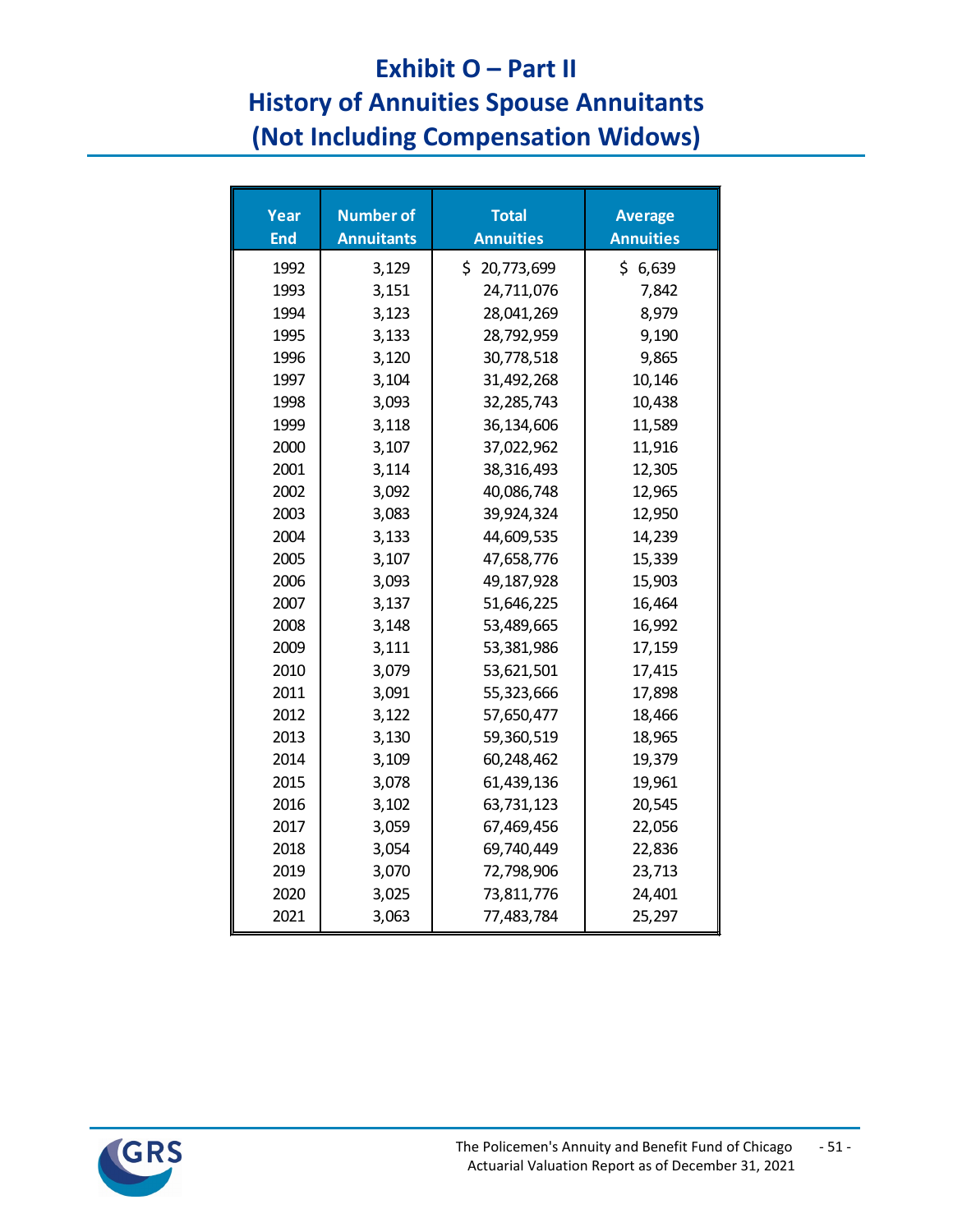## **Exhibit P**

# **Counts of Retirees and Beneficiaries with Healthcare Coverage Subsidies**

| Year<br><b>End</b> | <b>Employee</b> | Spouse <sup>1</sup> | <b>Total</b> |
|--------------------|-----------------|---------------------|--------------|
| 2009               | 7,763           | 2,285               | 10,048       |
| 2010               | 7,878           | 2,240               | 10,118       |
| 2011               | 8,111           | 2,257               | 10,368       |
| 2012               | 8,458           | 2,280               | 10,738       |
| 2013               | 8,539           | 2,270               | 10,809       |
| 2014               | 8,450           | 2,226               | 10,676       |
| 2015               | 8,278           | 2,127               | 10,405       |
| 2016               | 8,189           | 2,079               | 10,268       |
| 2017               | O               | 0                   | O            |
| 2018               | 0               | 0                   | 0            |
| 2019               | n               | 0                   | n            |
| 2020 <sup>2</sup>  | 4,328           | 0                   | 4,328        |
| 2<br>2021          | 4,499           | O                   | 4,499        |

*1 Includes children.*

<sup>2</sup> Pursuant to the court order Underwood, et al., v. City of Chicago, et al., *PABF provides retiree health insurance premium subsidies to certain eligible annuitants.*

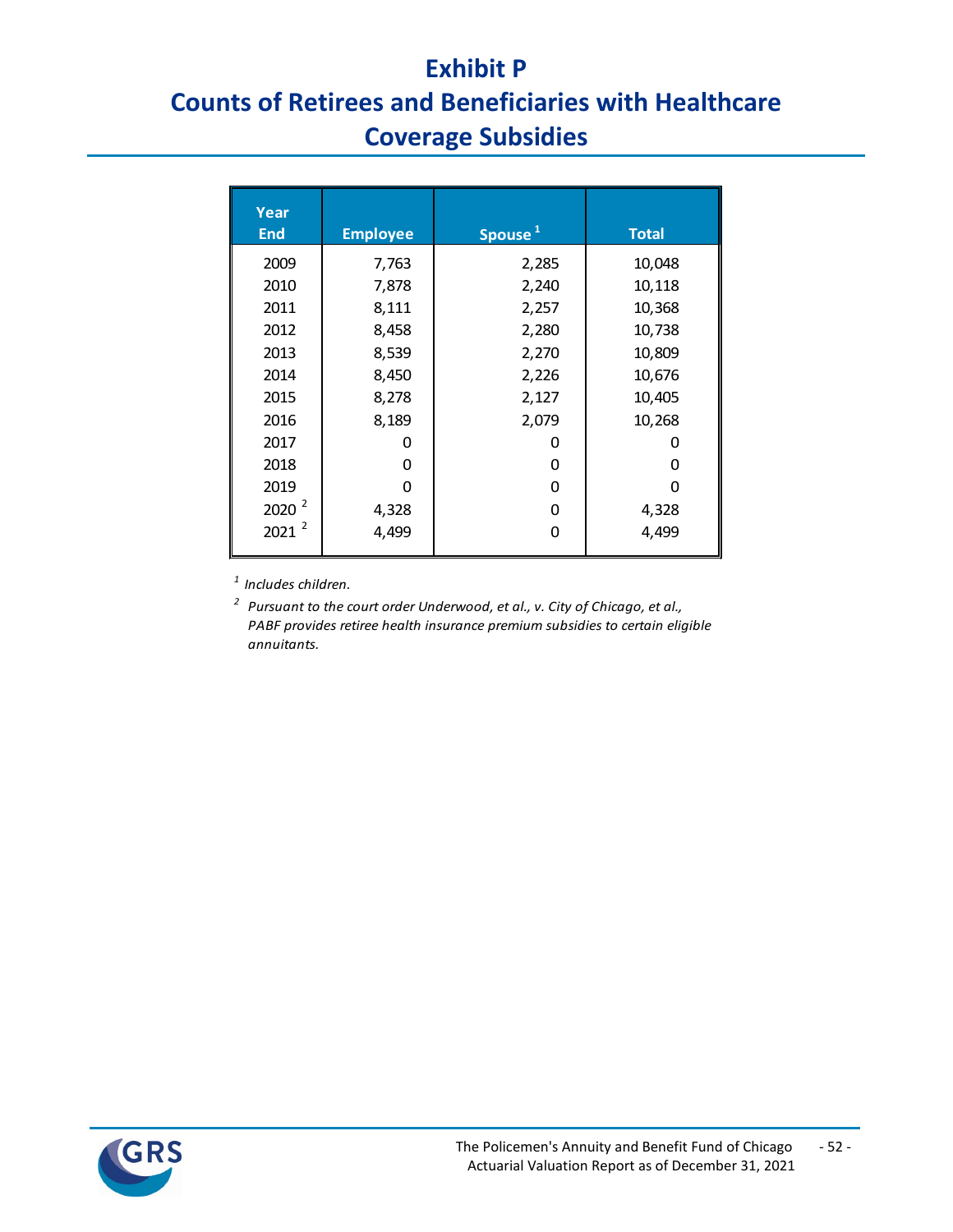## **Exhibit Q**

# **Schedule of Retired Members by Types of Benefit and Monthly Benefit Levels**

| <b>Monthly</b>            |             | <b>Retirement</b> |              | <b>Disability</b> |             | Widow <sup>1</sup> |             | <b>Child</b> |              | <b>Totals</b> |
|---------------------------|-------------|-------------------|--------------|-------------------|-------------|--------------------|-------------|--------------|--------------|---------------|
| <b>Benefit</b>            | <b>Male</b> | Female            | <b>Male</b>  | Female            | <b>Male</b> | Female             | <b>Male</b> | Female       | <b>Male</b>  | Female        |
| Under \$100               | 2           |                   |              |                   |             |                    |             |              | $\mathbf{2}$ | 0             |
| \$100 to Under \$250      | 6           | 3                 |              |                   |             |                    | 75          | 61           | 81           | 64            |
| \$250 to Under \$500      | 18          | 9                 |              |                   |             |                    | 16          | 10           | 34           | 19            |
| \$500 to Under \$750      | 23          | 5                 |              |                   | 1           |                    | 57          | 53           | 81           | 58            |
| \$750 to Under \$1,000    | 7           | 5                 |              |                   |             |                    | 12          | 6            | 19           | 11            |
| \$1,000 to Under \$2,000  | 40          | 42                |              |                   | 34          | 1,535              | 12          | 9            | 86           | 1,586         |
| \$2,000 to Under \$3,000  | 92          | 15                |              |                   | 33          | 1,064              |             |              | 125          | 1,079         |
| \$3,000 to Under \$4,000  | 380         | 108               | 11           | 11                | 9           | 330                |             |              | 400          | 449           |
| \$4,000 to Under \$5,000  | 1,298       | 553               | 17           | 14                |             | 63                 |             |              | 1,315        | 630           |
| \$5,000 to Under \$6,000  | 1,892       | 510               | 92           | 42                | 3           | 36                 |             |              | 1,987        | 588           |
| \$6,000 to Under \$7,000  | 2,603       | 503               | 13           | 10                | 1           | 14                 |             |              | 2,617        | 527           |
| \$7,000 to Under \$8,000  | 1,267       | 210               | 4            | 1                 |             | 3                  |             |              | 1,271        | 214           |
| \$8,000 to Under \$9,000  | 509         | 75                | 2            |                   |             | 1                  |             |              | 511          | 76            |
| \$9,000 to Under \$10,000 | 170         | 22                | $\mathbf{1}$ |                   |             | 1                  |             |              | 171          | 23            |
| \$10,000 and over         | 206         | 28                |              |                   |             | 2                  |             |              | 206          | 30            |
| Totals:                   | 8,513       | 2,088             | 140          | 78                | 81          | 3,049              | 172         | 139          | 8,906        | 5,354         |

*1 Includes reversionary.*

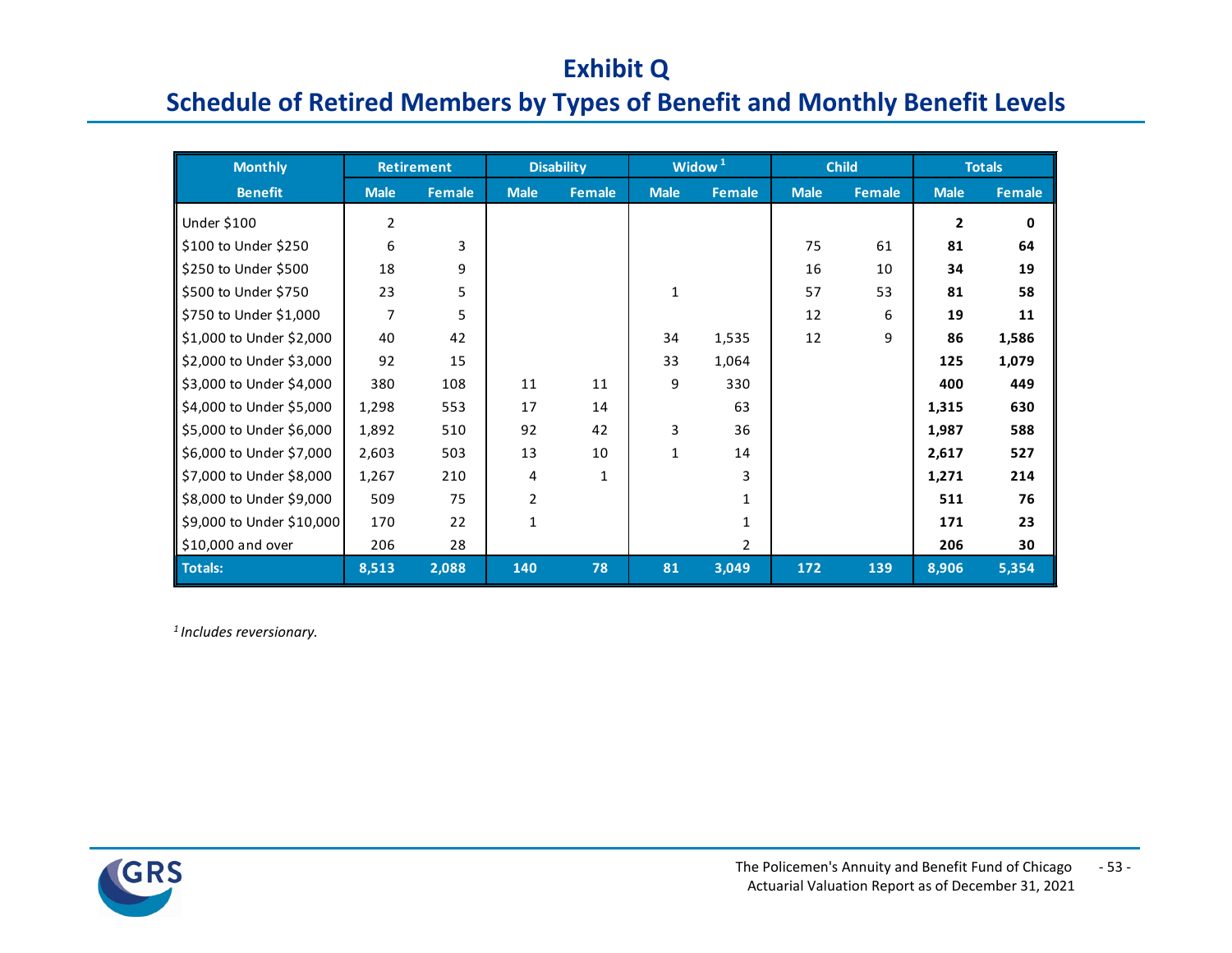## **Exhibit R**

# **Schedule of Average Benefit Payments for New Annuities Granted during Year**

| 551<br>$\Omega$<br>$\mathbf 1$<br>13<br>105<br>161<br>140<br>131<br>Number of Retired Members<br>\$0<br>\$81,122<br>\$70,339<br>\$80,639<br>\$88,735<br>\$91,739<br>\$92,194<br>\$88,330<br>2010 Average annual salary used<br>\$2,535<br>\$2,667<br>\$3,837<br>\$5,385<br>\$5,734<br>\$5,762<br>\$5,199<br>Average Monthly Benefit<br>\$0<br>500<br>Number of Retired Members<br>$\mathbf{1}$<br>8<br>16<br>95<br>175<br>103<br>102<br>\$18,730<br>\$70,140<br>\$82,778<br>\$92,829<br>\$93,780<br>\$98,280<br>\$91,097<br>2011 Average annual salary used<br>\$76,848<br>\$390<br>\$2,158<br>\$2,728<br>\$3,949<br>\$5,497<br>\$5,861<br>\$6,142<br>\$5,257<br>Average Monthly Benefit<br>Number of Retired Members<br>$\mathbf 0$<br>9<br>22<br>123<br>217<br>88<br>80<br>539<br>\$72,245<br>\$65,305<br>\$85,175<br>\$92,825<br>\$94,854<br>\$98,415<br>\$90,773<br>2012 Average annual salary used<br>\$0<br>Average Monthly Benefit<br>\$4,002<br>\$5,928<br>\$6,151<br>\$5,108<br>\$0<br>\$2,066<br>\$2,511<br>\$5,408<br>401<br>Number of Retired Members<br>$\Omega$<br>20<br>118<br>161<br>62<br>34<br>6<br>\$62,730<br>\$75,088<br>\$86,979<br>\$94,193<br>\$102,980<br>\$0<br>\$99,759<br>\$92,252<br>2013 Average annual salary used<br>\$1,809<br>\$2,857<br>\$6,235<br>Average Monthly Benefit<br>\$0<br>\$4,164<br>\$5,427<br>\$6,436<br>\$5,084<br>$\Omega$<br>122<br>44<br>392<br>Number of Retired Members<br>4<br>18<br>180<br>24<br>\$0<br>\$64,795<br>\$72,985<br>\$87,586<br>\$95,372<br>\$104,035<br>\$92,097<br>\$94,991<br>2014 Average annual salary used<br>Average Monthly Benefit<br>\$0<br>\$1,907<br>\$2,815<br>\$4,230<br>\$5,746<br>\$6,052<br>\$6,634<br>\$5,189<br>363<br>Number of Retired Members<br>$\mathbf 0$<br>14<br>105<br>184<br>42<br>7<br>11<br>\$85,670<br>\$90,037<br>\$100,124<br>\$102,529<br>\$0<br>\$34,263<br>\$104,876<br>\$96,001<br>2015 Average annual salary used<br>\$0<br>\$951<br>\$3,334<br>\$6,005<br>\$6,555<br>\$5,379<br>Average Monthly Benefit<br>\$4,271<br>\$6,408<br>Number of Retired Members <sup>1</sup><br>5<br>14<br>124<br>257<br>493<br>$\mathbf{1}$<br>80<br>12<br>\$78,131<br>\$101,855<br>\$109,058<br>\$98,945<br>\$50,400<br>\$23,820<br>\$91,293<br>\$108,887<br>2016 Average annual salary used<br>\$1,050<br>\$2,966<br>\$4,292<br>\$6,805<br>\$6,816<br>Average Monthly Benefit<br>\$622<br>\$6,123<br>\$5,634<br>258<br>581<br>Number of Retired Members<br>$\mathbf{1}$<br>$\overline{2}$<br>21<br>166<br>118<br>15<br>\$74,798<br>\$104,267<br>\$94,501<br>\$19,905<br>\$93,477<br>\$98,445<br>\$103,641<br>\$97,099<br>2017 Average annual salary used<br>\$5,709<br>\$630<br>\$2,904<br>\$4,456<br>\$5,735<br>\$6,478<br>\$6,517<br>\$5,421<br>Average Monthly Benefit<br>Number of Retired Members <sup>2</sup><br>$\mathbf 0$<br>105<br>95<br>339<br>$\mathbf{1}$<br>15<br>112<br>11<br>\$96,236<br>\$85,713<br>\$100,721<br>\$111,692<br>\$130,922<br>\$102,505<br>\$0<br>\$95,577<br>2018 Average annual salary used | <b>Years of Service:</b> | $0 - 9$ | $10 - 14$ | 15-19 | $20 - 24$ | $25 - 29$ | 30-34 | $>= 35$ | <b>Total</b> |
|-----------------------------------------------------------------------------------------------------------------------------------------------------------------------------------------------------------------------------------------------------------------------------------------------------------------------------------------------------------------------------------------------------------------------------------------------------------------------------------------------------------------------------------------------------------------------------------------------------------------------------------------------------------------------------------------------------------------------------------------------------------------------------------------------------------------------------------------------------------------------------------------------------------------------------------------------------------------------------------------------------------------------------------------------------------------------------------------------------------------------------------------------------------------------------------------------------------------------------------------------------------------------------------------------------------------------------------------------------------------------------------------------------------------------------------------------------------------------------------------------------------------------------------------------------------------------------------------------------------------------------------------------------------------------------------------------------------------------------------------------------------------------------------------------------------------------------------------------------------------------------------------------------------------------------------------------------------------------------------------------------------------------------------------------------------------------------------------------------------------------------------------------------------------------------------------------------------------------------------------------------------------------------------------------------------------------------------------------------------------------------------------------------------------------------------------------------------------------------------------------------------------------------------------------------------------------------------------------------------------------------------------------------------------------------------------------------------------------------------------------------------------------------------------------------------------------------------------------------------------------------------------------------------------------------------------------------------------------------------------------------------------------|--------------------------|---------|-----------|-------|-----------|-----------|-------|---------|--------------|
|                                                                                                                                                                                                                                                                                                                                                                                                                                                                                                                                                                                                                                                                                                                                                                                                                                                                                                                                                                                                                                                                                                                                                                                                                                                                                                                                                                                                                                                                                                                                                                                                                                                                                                                                                                                                                                                                                                                                                                                                                                                                                                                                                                                                                                                                                                                                                                                                                                                                                                                                                                                                                                                                                                                                                                                                                                                                                                                                                                                                                       |                          |         |           |       |           |           |       |         |              |
|                                                                                                                                                                                                                                                                                                                                                                                                                                                                                                                                                                                                                                                                                                                                                                                                                                                                                                                                                                                                                                                                                                                                                                                                                                                                                                                                                                                                                                                                                                                                                                                                                                                                                                                                                                                                                                                                                                                                                                                                                                                                                                                                                                                                                                                                                                                                                                                                                                                                                                                                                                                                                                                                                                                                                                                                                                                                                                                                                                                                                       |                          |         |           |       |           |           |       |         |              |
|                                                                                                                                                                                                                                                                                                                                                                                                                                                                                                                                                                                                                                                                                                                                                                                                                                                                                                                                                                                                                                                                                                                                                                                                                                                                                                                                                                                                                                                                                                                                                                                                                                                                                                                                                                                                                                                                                                                                                                                                                                                                                                                                                                                                                                                                                                                                                                                                                                                                                                                                                                                                                                                                                                                                                                                                                                                                                                                                                                                                                       |                          |         |           |       |           |           |       |         |              |
|                                                                                                                                                                                                                                                                                                                                                                                                                                                                                                                                                                                                                                                                                                                                                                                                                                                                                                                                                                                                                                                                                                                                                                                                                                                                                                                                                                                                                                                                                                                                                                                                                                                                                                                                                                                                                                                                                                                                                                                                                                                                                                                                                                                                                                                                                                                                                                                                                                                                                                                                                                                                                                                                                                                                                                                                                                                                                                                                                                                                                       |                          |         |           |       |           |           |       |         |              |
|                                                                                                                                                                                                                                                                                                                                                                                                                                                                                                                                                                                                                                                                                                                                                                                                                                                                                                                                                                                                                                                                                                                                                                                                                                                                                                                                                                                                                                                                                                                                                                                                                                                                                                                                                                                                                                                                                                                                                                                                                                                                                                                                                                                                                                                                                                                                                                                                                                                                                                                                                                                                                                                                                                                                                                                                                                                                                                                                                                                                                       |                          |         |           |       |           |           |       |         |              |
|                                                                                                                                                                                                                                                                                                                                                                                                                                                                                                                                                                                                                                                                                                                                                                                                                                                                                                                                                                                                                                                                                                                                                                                                                                                                                                                                                                                                                                                                                                                                                                                                                                                                                                                                                                                                                                                                                                                                                                                                                                                                                                                                                                                                                                                                                                                                                                                                                                                                                                                                                                                                                                                                                                                                                                                                                                                                                                                                                                                                                       |                          |         |           |       |           |           |       |         |              |
|                                                                                                                                                                                                                                                                                                                                                                                                                                                                                                                                                                                                                                                                                                                                                                                                                                                                                                                                                                                                                                                                                                                                                                                                                                                                                                                                                                                                                                                                                                                                                                                                                                                                                                                                                                                                                                                                                                                                                                                                                                                                                                                                                                                                                                                                                                                                                                                                                                                                                                                                                                                                                                                                                                                                                                                                                                                                                                                                                                                                                       |                          |         |           |       |           |           |       |         |              |
|                                                                                                                                                                                                                                                                                                                                                                                                                                                                                                                                                                                                                                                                                                                                                                                                                                                                                                                                                                                                                                                                                                                                                                                                                                                                                                                                                                                                                                                                                                                                                                                                                                                                                                                                                                                                                                                                                                                                                                                                                                                                                                                                                                                                                                                                                                                                                                                                                                                                                                                                                                                                                                                                                                                                                                                                                                                                                                                                                                                                                       |                          |         |           |       |           |           |       |         |              |
|                                                                                                                                                                                                                                                                                                                                                                                                                                                                                                                                                                                                                                                                                                                                                                                                                                                                                                                                                                                                                                                                                                                                                                                                                                                                                                                                                                                                                                                                                                                                                                                                                                                                                                                                                                                                                                                                                                                                                                                                                                                                                                                                                                                                                                                                                                                                                                                                                                                                                                                                                                                                                                                                                                                                                                                                                                                                                                                                                                                                                       |                          |         |           |       |           |           |       |         |              |
|                                                                                                                                                                                                                                                                                                                                                                                                                                                                                                                                                                                                                                                                                                                                                                                                                                                                                                                                                                                                                                                                                                                                                                                                                                                                                                                                                                                                                                                                                                                                                                                                                                                                                                                                                                                                                                                                                                                                                                                                                                                                                                                                                                                                                                                                                                                                                                                                                                                                                                                                                                                                                                                                                                                                                                                                                                                                                                                                                                                                                       |                          |         |           |       |           |           |       |         |              |
|                                                                                                                                                                                                                                                                                                                                                                                                                                                                                                                                                                                                                                                                                                                                                                                                                                                                                                                                                                                                                                                                                                                                                                                                                                                                                                                                                                                                                                                                                                                                                                                                                                                                                                                                                                                                                                                                                                                                                                                                                                                                                                                                                                                                                                                                                                                                                                                                                                                                                                                                                                                                                                                                                                                                                                                                                                                                                                                                                                                                                       |                          |         |           |       |           |           |       |         |              |
|                                                                                                                                                                                                                                                                                                                                                                                                                                                                                                                                                                                                                                                                                                                                                                                                                                                                                                                                                                                                                                                                                                                                                                                                                                                                                                                                                                                                                                                                                                                                                                                                                                                                                                                                                                                                                                                                                                                                                                                                                                                                                                                                                                                                                                                                                                                                                                                                                                                                                                                                                                                                                                                                                                                                                                                                                                                                                                                                                                                                                       |                          |         |           |       |           |           |       |         |              |
|                                                                                                                                                                                                                                                                                                                                                                                                                                                                                                                                                                                                                                                                                                                                                                                                                                                                                                                                                                                                                                                                                                                                                                                                                                                                                                                                                                                                                                                                                                                                                                                                                                                                                                                                                                                                                                                                                                                                                                                                                                                                                                                                                                                                                                                                                                                                                                                                                                                                                                                                                                                                                                                                                                                                                                                                                                                                                                                                                                                                                       |                          |         |           |       |           |           |       |         |              |
|                                                                                                                                                                                                                                                                                                                                                                                                                                                                                                                                                                                                                                                                                                                                                                                                                                                                                                                                                                                                                                                                                                                                                                                                                                                                                                                                                                                                                                                                                                                                                                                                                                                                                                                                                                                                                                                                                                                                                                                                                                                                                                                                                                                                                                                                                                                                                                                                                                                                                                                                                                                                                                                                                                                                                                                                                                                                                                                                                                                                                       |                          |         |           |       |           |           |       |         |              |
|                                                                                                                                                                                                                                                                                                                                                                                                                                                                                                                                                                                                                                                                                                                                                                                                                                                                                                                                                                                                                                                                                                                                                                                                                                                                                                                                                                                                                                                                                                                                                                                                                                                                                                                                                                                                                                                                                                                                                                                                                                                                                                                                                                                                                                                                                                                                                                                                                                                                                                                                                                                                                                                                                                                                                                                                                                                                                                                                                                                                                       |                          |         |           |       |           |           |       |         |              |
|                                                                                                                                                                                                                                                                                                                                                                                                                                                                                                                                                                                                                                                                                                                                                                                                                                                                                                                                                                                                                                                                                                                                                                                                                                                                                                                                                                                                                                                                                                                                                                                                                                                                                                                                                                                                                                                                                                                                                                                                                                                                                                                                                                                                                                                                                                                                                                                                                                                                                                                                                                                                                                                                                                                                                                                                                                                                                                                                                                                                                       |                          |         |           |       |           |           |       |         |              |
|                                                                                                                                                                                                                                                                                                                                                                                                                                                                                                                                                                                                                                                                                                                                                                                                                                                                                                                                                                                                                                                                                                                                                                                                                                                                                                                                                                                                                                                                                                                                                                                                                                                                                                                                                                                                                                                                                                                                                                                                                                                                                                                                                                                                                                                                                                                                                                                                                                                                                                                                                                                                                                                                                                                                                                                                                                                                                                                                                                                                                       |                          |         |           |       |           |           |       |         |              |
|                                                                                                                                                                                                                                                                                                                                                                                                                                                                                                                                                                                                                                                                                                                                                                                                                                                                                                                                                                                                                                                                                                                                                                                                                                                                                                                                                                                                                                                                                                                                                                                                                                                                                                                                                                                                                                                                                                                                                                                                                                                                                                                                                                                                                                                                                                                                                                                                                                                                                                                                                                                                                                                                                                                                                                                                                                                                                                                                                                                                                       |                          |         |           |       |           |           |       |         |              |
|                                                                                                                                                                                                                                                                                                                                                                                                                                                                                                                                                                                                                                                                                                                                                                                                                                                                                                                                                                                                                                                                                                                                                                                                                                                                                                                                                                                                                                                                                                                                                                                                                                                                                                                                                                                                                                                                                                                                                                                                                                                                                                                                                                                                                                                                                                                                                                                                                                                                                                                                                                                                                                                                                                                                                                                                                                                                                                                                                                                                                       |                          |         |           |       |           |           |       |         |              |
|                                                                                                                                                                                                                                                                                                                                                                                                                                                                                                                                                                                                                                                                                                                                                                                                                                                                                                                                                                                                                                                                                                                                                                                                                                                                                                                                                                                                                                                                                                                                                                                                                                                                                                                                                                                                                                                                                                                                                                                                                                                                                                                                                                                                                                                                                                                                                                                                                                                                                                                                                                                                                                                                                                                                                                                                                                                                                                                                                                                                                       |                          |         |           |       |           |           |       |         |              |
|                                                                                                                                                                                                                                                                                                                                                                                                                                                                                                                                                                                                                                                                                                                                                                                                                                                                                                                                                                                                                                                                                                                                                                                                                                                                                                                                                                                                                                                                                                                                                                                                                                                                                                                                                                                                                                                                                                                                                                                                                                                                                                                                                                                                                                                                                                                                                                                                                                                                                                                                                                                                                                                                                                                                                                                                                                                                                                                                                                                                                       |                          |         |           |       |           |           |       |         |              |
|                                                                                                                                                                                                                                                                                                                                                                                                                                                                                                                                                                                                                                                                                                                                                                                                                                                                                                                                                                                                                                                                                                                                                                                                                                                                                                                                                                                                                                                                                                                                                                                                                                                                                                                                                                                                                                                                                                                                                                                                                                                                                                                                                                                                                                                                                                                                                                                                                                                                                                                                                                                                                                                                                                                                                                                                                                                                                                                                                                                                                       |                          |         |           |       |           |           |       |         |              |
|                                                                                                                                                                                                                                                                                                                                                                                                                                                                                                                                                                                                                                                                                                                                                                                                                                                                                                                                                                                                                                                                                                                                                                                                                                                                                                                                                                                                                                                                                                                                                                                                                                                                                                                                                                                                                                                                                                                                                                                                                                                                                                                                                                                                                                                                                                                                                                                                                                                                                                                                                                                                                                                                                                                                                                                                                                                                                                                                                                                                                       |                          |         |           |       |           |           |       |         |              |
|                                                                                                                                                                                                                                                                                                                                                                                                                                                                                                                                                                                                                                                                                                                                                                                                                                                                                                                                                                                                                                                                                                                                                                                                                                                                                                                                                                                                                                                                                                                                                                                                                                                                                                                                                                                                                                                                                                                                                                                                                                                                                                                                                                                                                                                                                                                                                                                                                                                                                                                                                                                                                                                                                                                                                                                                                                                                                                                                                                                                                       |                          |         |           |       |           |           |       |         |              |
|                                                                                                                                                                                                                                                                                                                                                                                                                                                                                                                                                                                                                                                                                                                                                                                                                                                                                                                                                                                                                                                                                                                                                                                                                                                                                                                                                                                                                                                                                                                                                                                                                                                                                                                                                                                                                                                                                                                                                                                                                                                                                                                                                                                                                                                                                                                                                                                                                                                                                                                                                                                                                                                                                                                                                                                                                                                                                                                                                                                                                       |                          |         |           |       |           |           |       |         |              |
|                                                                                                                                                                                                                                                                                                                                                                                                                                                                                                                                                                                                                                                                                                                                                                                                                                                                                                                                                                                                                                                                                                                                                                                                                                                                                                                                                                                                                                                                                                                                                                                                                                                                                                                                                                                                                                                                                                                                                                                                                                                                                                                                                                                                                                                                                                                                                                                                                                                                                                                                                                                                                                                                                                                                                                                                                                                                                                                                                                                                                       |                          |         |           |       |           |           |       |         |              |
|                                                                                                                                                                                                                                                                                                                                                                                                                                                                                                                                                                                                                                                                                                                                                                                                                                                                                                                                                                                                                                                                                                                                                                                                                                                                                                                                                                                                                                                                                                                                                                                                                                                                                                                                                                                                                                                                                                                                                                                                                                                                                                                                                                                                                                                                                                                                                                                                                                                                                                                                                                                                                                                                                                                                                                                                                                                                                                                                                                                                                       |                          |         |           |       |           |           |       |         |              |
| \$5,901<br>\$5,740<br>Average Monthly Benefit<br>\$0<br>\$2,606<br>\$3,301<br>\$4,569<br>\$6,981<br>\$8,183                                                                                                                                                                                                                                                                                                                                                                                                                                                                                                                                                                                                                                                                                                                                                                                                                                                                                                                                                                                                                                                                                                                                                                                                                                                                                                                                                                                                                                                                                                                                                                                                                                                                                                                                                                                                                                                                                                                                                                                                                                                                                                                                                                                                                                                                                                                                                                                                                                                                                                                                                                                                                                                                                                                                                                                                                                                                                                           |                          |         |           |       |           |           |       |         |              |
| Number of Retired Members <sup>3</sup><br>5<br>14<br>133<br>204<br>481<br>$\mathbf{1}$<br>117<br>7                                                                                                                                                                                                                                                                                                                                                                                                                                                                                                                                                                                                                                                                                                                                                                                                                                                                                                                                                                                                                                                                                                                                                                                                                                                                                                                                                                                                                                                                                                                                                                                                                                                                                                                                                                                                                                                                                                                                                                                                                                                                                                                                                                                                                                                                                                                                                                                                                                                                                                                                                                                                                                                                                                                                                                                                                                                                                                                    |                          |         |           |       |           |           |       |         |              |
| \$72,912<br>\$104,238<br>\$102,493<br>\$29,649<br>\$27,298<br>\$95,939<br>\$113,077<br>\$122,510<br>2019 Average annual salary used                                                                                                                                                                                                                                                                                                                                                                                                                                                                                                                                                                                                                                                                                                                                                                                                                                                                                                                                                                                                                                                                                                                                                                                                                                                                                                                                                                                                                                                                                                                                                                                                                                                                                                                                                                                                                                                                                                                                                                                                                                                                                                                                                                                                                                                                                                                                                                                                                                                                                                                                                                                                                                                                                                                                                                                                                                                                                   |                          |         |           |       |           |           |       |         |              |
| Average Monthly Benefit<br>\$618<br>\$771<br>\$2,935<br>\$4,632<br>\$6,181<br>\$7,067<br>\$7,657<br>\$5,828                                                                                                                                                                                                                                                                                                                                                                                                                                                                                                                                                                                                                                                                                                                                                                                                                                                                                                                                                                                                                                                                                                                                                                                                                                                                                                                                                                                                                                                                                                                                                                                                                                                                                                                                                                                                                                                                                                                                                                                                                                                                                                                                                                                                                                                                                                                                                                                                                                                                                                                                                                                                                                                                                                                                                                                                                                                                                                           |                          |         |           |       |           |           |       |         |              |
|                                                                                                                                                                                                                                                                                                                                                                                                                                                                                                                                                                                                                                                                                                                                                                                                                                                                                                                                                                                                                                                                                                                                                                                                                                                                                                                                                                                                                                                                                                                                                                                                                                                                                                                                                                                                                                                                                                                                                                                                                                                                                                                                                                                                                                                                                                                                                                                                                                                                                                                                                                                                                                                                                                                                                                                                                                                                                                                                                                                                                       |                          |         |           |       |           |           |       |         |              |
| 279<br>\$553<br>Number of Retired Members <sup>4</sup><br>0<br>$\mathbf{1}$<br>5<br>126<br>134<br>8                                                                                                                                                                                                                                                                                                                                                                                                                                                                                                                                                                                                                                                                                                                                                                                                                                                                                                                                                                                                                                                                                                                                                                                                                                                                                                                                                                                                                                                                                                                                                                                                                                                                                                                                                                                                                                                                                                                                                                                                                                                                                                                                                                                                                                                                                                                                                                                                                                                                                                                                                                                                                                                                                                                                                                                                                                                                                                                   |                          |         |           |       |           |           |       |         |              |
| \$15,558<br>\$60,593<br>\$96,945<br>\$106,449<br>\$117,718<br>\$125,965<br>\$106,718<br>2020 Average annual salary used<br>\$0                                                                                                                                                                                                                                                                                                                                                                                                                                                                                                                                                                                                                                                                                                                                                                                                                                                                                                                                                                                                                                                                                                                                                                                                                                                                                                                                                                                                                                                                                                                                                                                                                                                                                                                                                                                                                                                                                                                                                                                                                                                                                                                                                                                                                                                                                                                                                                                                                                                                                                                                                                                                                                                                                                                                                                                                                                                                                        |                          |         |           |       |           |           |       |         |              |
| \$357<br>Average Monthly Benefit<br>\$0<br>\$2,361<br>\$4,572<br>\$6,270<br>\$7,357<br>\$7,873<br>\$6,124                                                                                                                                                                                                                                                                                                                                                                                                                                                                                                                                                                                                                                                                                                                                                                                                                                                                                                                                                                                                                                                                                                                                                                                                                                                                                                                                                                                                                                                                                                                                                                                                                                                                                                                                                                                                                                                                                                                                                                                                                                                                                                                                                                                                                                                                                                                                                                                                                                                                                                                                                                                                                                                                                                                                                                                                                                                                                                             |                          |         |           |       |           |           |       |         |              |
| Number of Retired Members <sup>5</sup><br>0<br>187<br>364<br>102<br>667<br>0<br>6<br>8                                                                                                                                                                                                                                                                                                                                                                                                                                                                                                                                                                                                                                                                                                                                                                                                                                                                                                                                                                                                                                                                                                                                                                                                                                                                                                                                                                                                                                                                                                                                                                                                                                                                                                                                                                                                                                                                                                                                                                                                                                                                                                                                                                                                                                                                                                                                                                                                                                                                                                                                                                                                                                                                                                                                                                                                                                                                                                                                |                          |         |           |       |           |           |       |         |              |
| \$54,123<br>\$107,104<br>\$112,400<br>\$113,858<br>\$105,440<br>2021 Average annual salary used<br>\$0<br>\$0<br>\$99,691                                                                                                                                                                                                                                                                                                                                                                                                                                                                                                                                                                                                                                                                                                                                                                                                                                                                                                                                                                                                                                                                                                                                                                                                                                                                                                                                                                                                                                                                                                                                                                                                                                                                                                                                                                                                                                                                                                                                                                                                                                                                                                                                                                                                                                                                                                                                                                                                                                                                                                                                                                                                                                                                                                                                                                                                                                                                                             |                          |         |           |       |           |           |       |         |              |
| \$0<br>\$0<br>\$2,182<br>\$6,341<br>\$7,025<br>\$7,116<br>\$5,968<br>Average Monthly Benefit<br>\$4,737                                                                                                                                                                                                                                                                                                                                                                                                                                                                                                                                                                                                                                                                                                                                                                                                                                                                                                                                                                                                                                                                                                                                                                                                                                                                                                                                                                                                                                                                                                                                                                                                                                                                                                                                                                                                                                                                                                                                                                                                                                                                                                                                                                                                                                                                                                                                                                                                                                                                                                                                                                                                                                                                                                                                                                                                                                                                                                               |                          |         |           |       |           |           |       |         |              |

*1 Excludes data correction for one retiree previously valued as deceased.*

*2 Excludes four retirees whose annuities were reinstated after previously being classified as suspended.*

*3 Excludes one retiree whose annuity was reinstated after previously being suspended.*

*4 Excludes five retirees whose annuities were reinstated after previously being classified as suspended.*

*5 Excludes three retirees whose annuities were reinstated after previously being classified as suspended.*

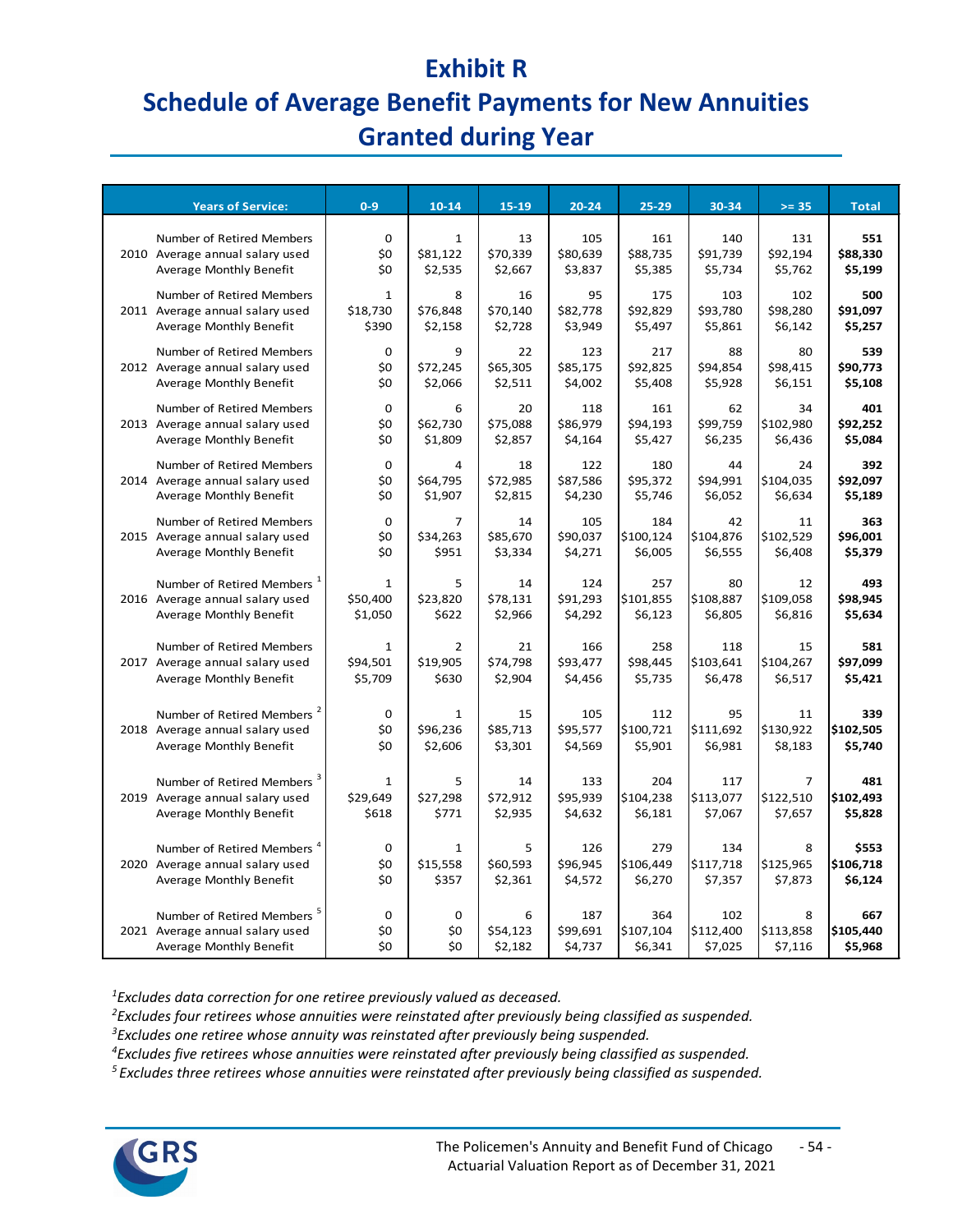## **Exhibit S**

# **History of Retirees and Beneficiaries**

# **Added to and Removed from Benefit Payroll**

|      |     | <b>Added</b>            |     | <b>Removed</b>                               |        | <b>End of Year</b>                                                 | <b>Average Annual</b> | Increase to Avg. |
|------|-----|-------------------------|-----|----------------------------------------------|--------|--------------------------------------------------------------------|-----------------------|------------------|
| Yr.  | No. | <b>Annual Benefits.</b> | No. | <b>Annual Benefits</b>                       | No.    | <b>Annual Benefits</b>                                             | <b>Benefits</b>       | <b>Benefits</b>  |
|      |     |                         |     | <b>Employee Annuitants (Male and Female)</b> |        |                                                                    |                       |                  |
| 2012 | 539 | \$43,830,960            | 267 | \$12,652,422                                 | 9,035  | \$514,053,838                                                      | \$56,896              | 3.3%             |
| 2013 | 401 | 36,004,890              | 242 | 11,690,500                                   | 9,194  | 538,368,228                                                        | 58,556                | 2.9%             |
| 2014 | 392 | 34,915,092              | 275 | 13,594,175                                   | 9,311  | 559,689,145                                                        | 60,111                | 2.7%             |
| 2015 | 363 | 34,830,781              | 289 | 15,450,195                                   | 9,385  | 579,069,731                                                        | 61,702                | 2.6%             |
| 2016 | 494 | 44,891,597              | 276 | 15,314,830                                   | 9,603  | 608,646,498                                                        | 63,381                | 2.7%             |
| 2017 | 581 | 56,599,441              | 285 | 15,718,884                                   | 9,899  | 649,527,055                                                        | 65,615                | 3.5%             |
| 2018 | 343 | 37,905,119              | 312 | 17,816,794                                   | 9,930  | 669,615,380                                                        | 67,434                | 2.8%             |
| 2019 | 482 | 43,818,101              | 334 | 20,607,160                                   | 10,078 | 692,826,321                                                        | 68,746                | 1.9%             |
| 2020 | 558 | 61,036,082              | 353 | 21,689,922                                   | 10,283 | 732,172,481                                                        | 71,202                | 3.6%             |
| 2021 | 670 | 64,044,843              | 352 | 22,954,508                                   | 10,601 | 773,262,816                                                        | 72,942                | 2.4%             |
|      |     |                         |     |                                              |        | Widow/Widower Annuitants (Not Including Compensation) <sup>1</sup> |                       |                  |
| 2012 | 174 | \$4,436,964             | 143 | \$2,110,153                                  | 3,122  | \$57,650,477                                                       | \$18,466              | 3.2%             |
| 2013 | 157 | 3,969,877               | 149 | 2,259,835                                    | 3,130  | 59,360,519                                                         | 18,965                | 2.7%             |
| 2014 | 128 | 3,403,918               | 149 | 2,515,975                                    | 3,109  | 60,248,462                                                         | 19,379                | 2.2%             |
| 2015 | 147 | 4,022,206               | 178 | 2,831,532                                    | 3,078  | 61,439,136                                                         | 19,961                | 3.0%             |
| 2016 | 140 | 4,231,504               | 116 | 1,939,517                                    | 3,102  | 63,731,123                                                         | 20,545                | 2.9%             |
| 2017 | 158 | 7,074,268               | 201 | 3,335,935                                    | 3,059  | 67,469,456                                                         | 22,056                | 7.4%             |
| 2018 | 179 | 5,804,968               | 184 | 3,533,975                                    | 3,054  | 69,740,449                                                         | 22,836                | 3.5%             |
| 2019 | 185 | 6,443,233               | 169 | 3,384,776                                    | 3,070  | 72,798,906                                                         | 23,713                | 3.8%             |
| 2020 | 143 | 4,885,497               | 188 | 3,872,627                                    | 3,025  | 73,811,776                                                         | 24,401                | 2.9%             |
| 2021 | 216 | 7,479,141               | 178 | 3,807,133                                    | 3,063  | 77,483,784                                                         | 25,297                | 3.7%             |

*1 Not including Compensation Annuitants.*

*Amounts shown are based on benefits in effect in that calendar year and have not been adjusted due to updated contracts and/or retroactive pay.*

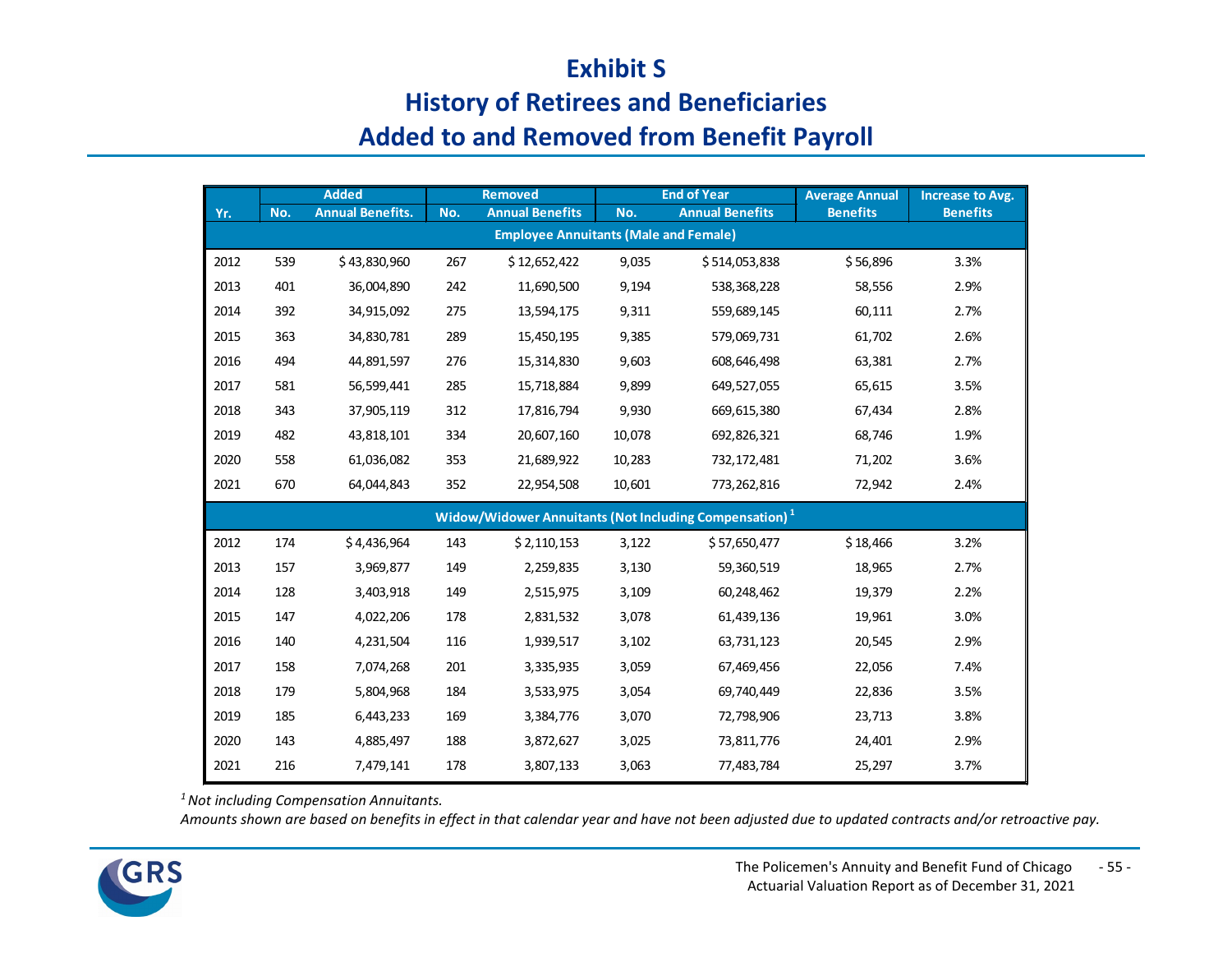# **Exhibit T History of Retirees and Beneficiaries Total Retirees and Beneficiaries**

| Year | <b>Annuitants and</b><br><b>Beneficiaries</b><br><b>Beginning Year</b> | <b>Additions</b><br><b>During Year</b> | <b>Terminations</b><br><b>During Year</b> | <b>Annuitants and</b><br><b>Beneficiaries</b><br><b>Year-End</b> | <b>Average</b><br><b>Annuitants and</b><br>Beneficiaries <sup>1</sup> |
|------|------------------------------------------------------------------------|----------------------------------------|-------------------------------------------|------------------------------------------------------------------|-----------------------------------------------------------------------|
| 2012 | 12,663                                                                 | 811                                    | 508                                       | 12,966                                                           | 12,830                                                                |
| 2013 | 12,966                                                                 | 683                                    | 490                                       | 13,159                                                           | 13,078                                                                |
| 2014 | 13,159                                                                 | 596                                    | 525                                       | 13,230                                                           | 13,195                                                                |
| 2015 | 13,230                                                                 | 588                                    | 608                                       | 13,210                                                           | 13,220                                                                |
| 2016 | 13,210                                                                 | 697                                    | 513                                       | 13,394                                                           | 13,302                                                                |
| 2017 | 13,394                                                                 | 806                                    | 572                                       | 13,628                                                           | 13,511                                                                |
| 2018 | 13,628                                                                 | 585                                    | 582                                       | 13,631                                                           | 13,630                                                                |
| 2019 | 13,631                                                                 | 735                                    | 595                                       | 13,771                                                           | 13,701                                                                |
| 2020 | 13,771                                                                 | 746                                    | 617                                       | 13,900                                                           | 13,836                                                                |
| 2021 | 13,900                                                                 | 952                                    | 592                                       | 14,260                                                           | 14,080                                                                |

*<sup>1</sup> Average number of annuitants and beneficiaries at beginning and end of year.*

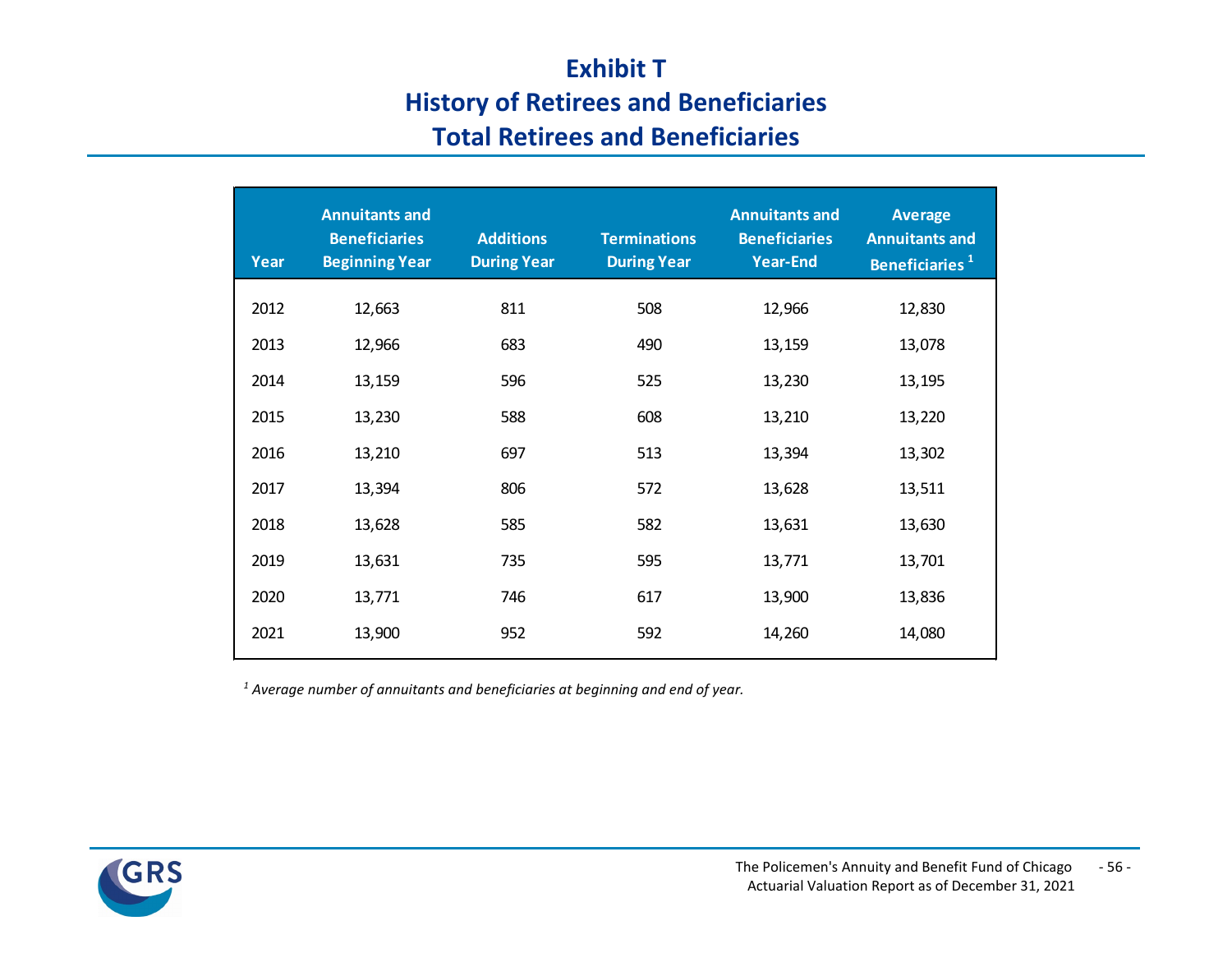**APPENDIX 4**

**ACTUARIAL METHODS AND ASSUMPTIONS AS OF DECEMBER 31, 2021**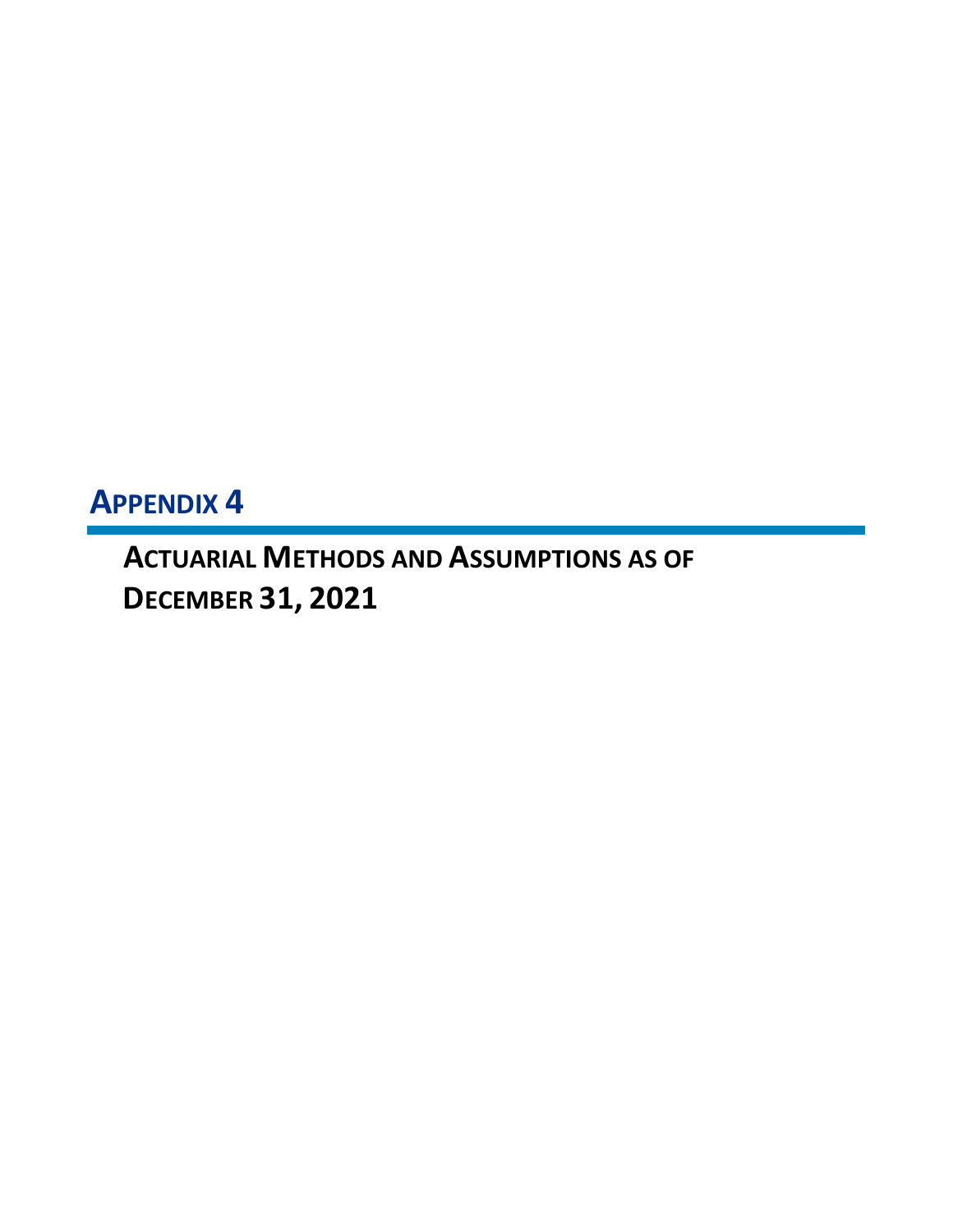#### **I. Actuarial Cost Method**

An Actuarial Cost Method is a set of techniques used by the actuary to develop contribution levels under a retirement plan. The Actuarial Cost Method used in this valuation for statutory funding and State reporting purposes and GASB accounting purposes is the Entry-Age Normal actuarial cost method.

Under the Entry-Age Normal Cost Method, each participant's projected benefit is allocated on a level percent of pay basis from entry age to assumed exit age. The Actuarial Accrued Liability is the portion of the present value associated with pay prior to the valuation date. The Normal Cost is the portion of the present value associated with pay during the current plan year.

To the extent that current assets and future Normal Costs do not support participants' expected future benefits, an Unfunded Actuarial Accrued Liability ("UAAL") develops. The UAAL is generally amortized over a fixed period of time (e.g., 30 years) from the date incurred. The total contribution developed under this method is the sum of the Normal Cost and the payment toward the UAAL.

#### **II. Current Actuarial Assumptions**

The current actuarial assumptions are based on an experience study for the period January 1, 2014 to December 31, 2018 adopted by the Board on August 27, 2019 and became effective December 31, 2019.

#### *Demographic Assumptions*

#### **Post-Retirement Mortality**

Scaling factors of 119 percent for males, and 102 percent for females of the Pub-2010 Amount-weighted Safety Healthy Retiree Mortality Tables, sex distinct, set forward one-year for males, with generational mortality improvement using MP-2018 2-dimensional mortality improvement scales recently released by the SOA. This assumption provides a margin for mortality improvements.

#### **Disabled Mortality**

Scaling factors of 129 percent for males, and 112 percent for females of the Pub-2010 Amount-weighted Safety Healthy Retiree Mortality Tables, sex distinct, set forward one-year for males, with generational mortality improvement using MP-2018 2-dimensional mortality improvement scales recently released by the SOA. This assumption provides a margin for mortality improvements.

#### **Pre-Retirement Mortality**

Scaling factors of 100 percent for males, and 100 percent for females of the Pub-2010 Amount-weighted Safety Employee Mortality Tables, sex distinct, with generational mortality improvement using MP-2018 2-dimensional mortality improvement scales recently released by the SOA. This assumption provides a margin for mortality improvements.

We use what is termed "the limited fluctuation credibility procedure" to determine the appropriate scaling factor of the base mortality tables for each gender and each member classification. We used a liability weighted basis. In each case, the partial credibility factor (or "Z-factor") is computed based on the

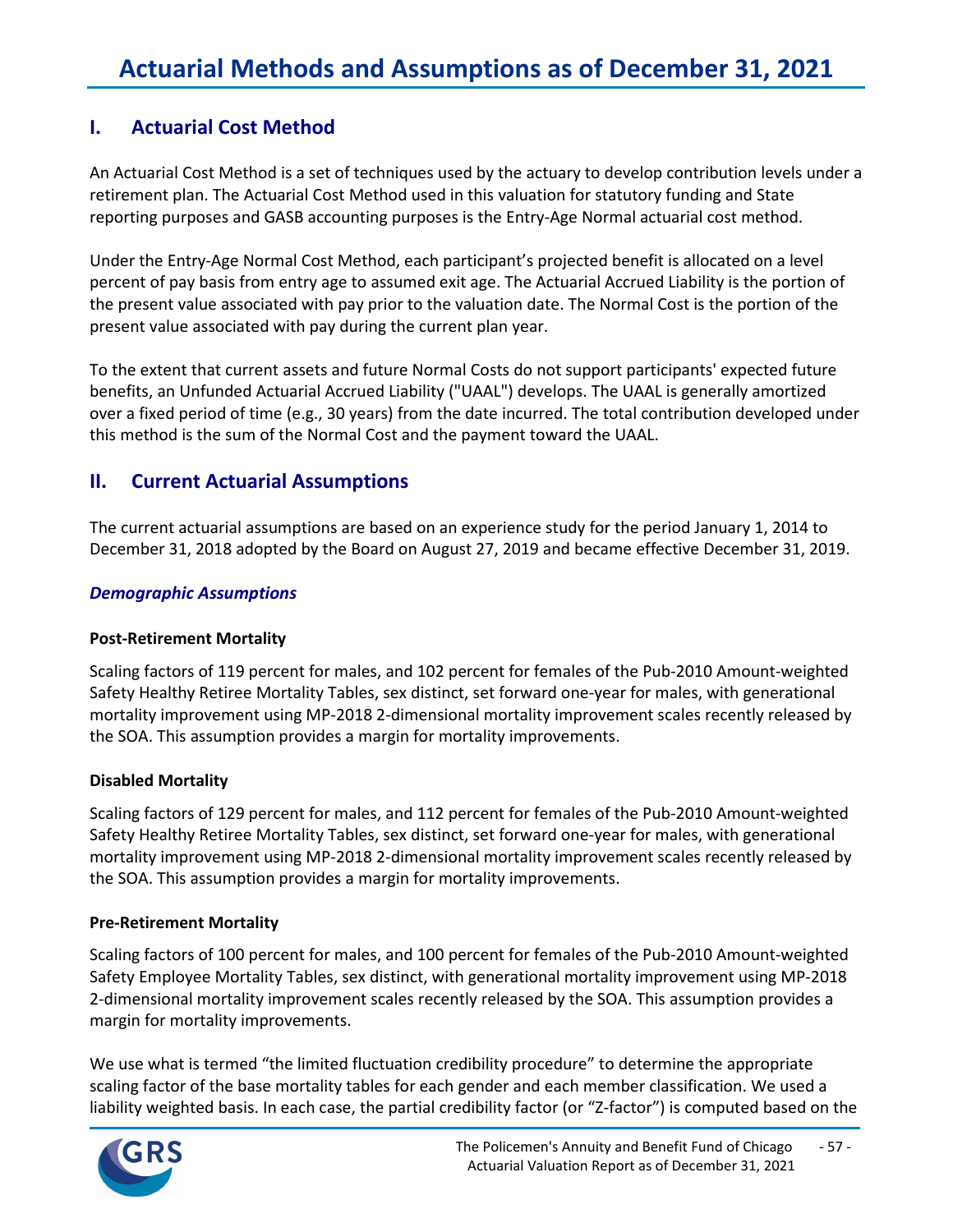# **Actuarial Methods and Assumptions as of December 31, 2021**

experience of the specific group being studied. This Z-factor is a measure of the credibility of the pertinent group.

The Best Fit is the ratio of actual to expected deaths using the base table. The final scale is then determined as the weighted average of the Best Fit and 100 percent based on the Z-factor. For example, the Z-factor for male retirees is 97 percent, suggesting that the data for this group is 97 percent credible (there were not enough deaths among active members to be completely credible). The Best Fit for this group would be to scale the base tables by 119 percent. The final scale of 119 percent is the credibilityweighted average (119% = 97% x 119% + 3% x 100%). Factors for females are determined similarly.

| Male<br>Female |       | Male                                                               | Female                                                             |
|----------------|-------|--------------------------------------------------------------------|--------------------------------------------------------------------|
|                |       |                                                                    |                                                                    |
| 48.76          | 53.49 | 50.11                                                              | 54.80                                                              |
| 43.49          | 48.16 | 44.82                                                              | 49.46                                                              |
| 38.29          | 42.87 | 39.59                                                              | 44.15                                                              |
| 33.17          | 37.63 | 34.43                                                              | 38.90                                                              |
| 28.16          | 32.51 | 29.39                                                              | 33.76                                                              |
| 23.36          | 27.61 | 24.54                                                              | 28.80                                                              |
| 18.90          | 22.95 | 19.98                                                              | 24.07                                                              |
| 14.81          | 18.54 | 15.77                                                              | 19.57                                                              |
| 11.13          | 14.47 | 11.96                                                              | 15.40                                                              |
|                |       | <b>Future Life Expectancy</b><br>(years) in 2021<br>Postretirement | <b>Future Life Expectancy</b><br>(years) in 2035<br>Postretirement |

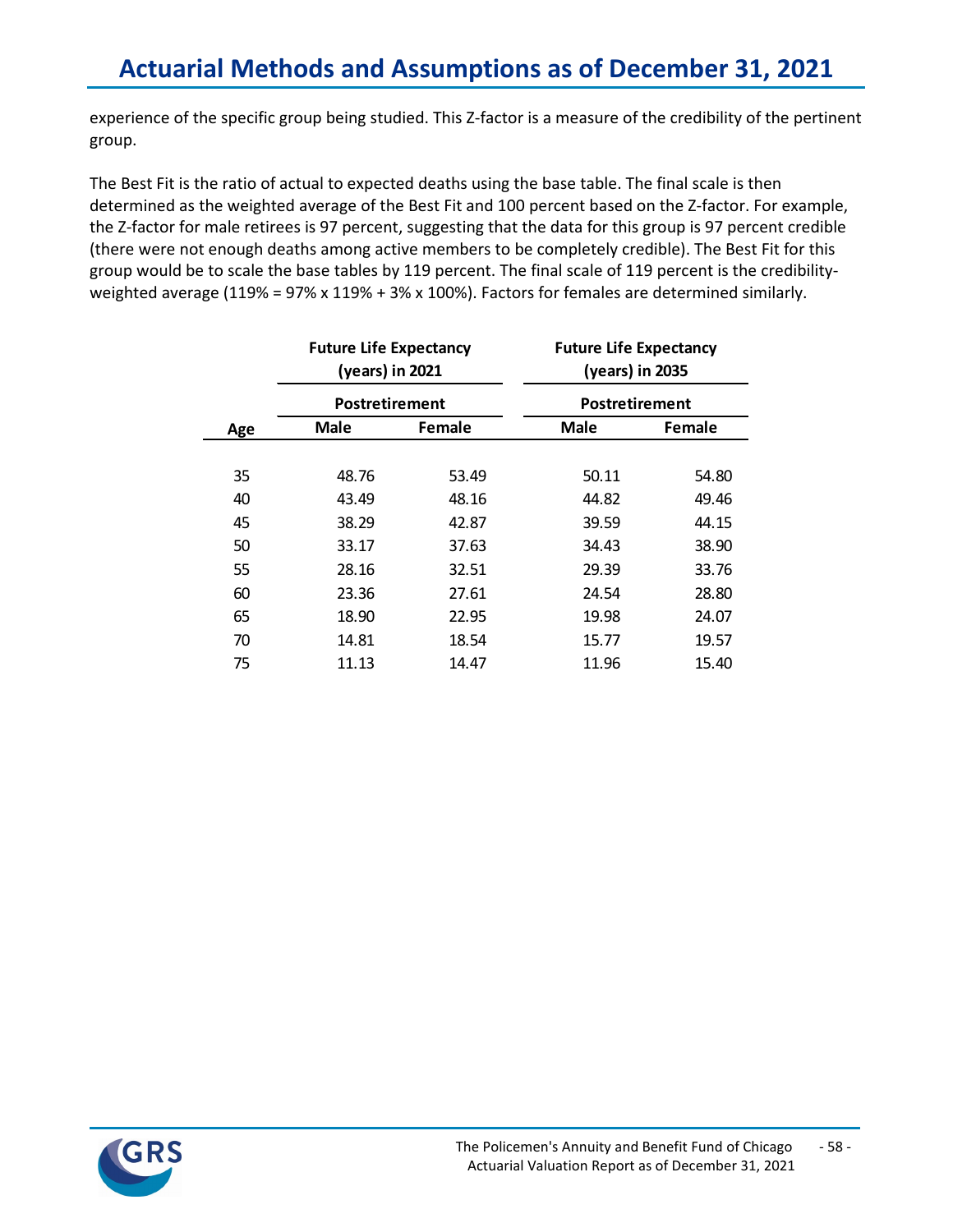# **Actuarial Methods and Assumptions as of December 31, 2021**

**Rate of Retirement**: The table below shows the assumed rates of retirement.

| <b>Attained</b> |        |        |
|-----------------|--------|--------|
| Age             | Tier 1 | Tier 2 |
| 50              | 0.05   | 0.02   |
| 51              | 0.05   | 0.02   |
| 52              | 0.05   | 0.02   |
| 53              | 0.05   | 0.02   |
| 54              | 0.05   | 0.03   |
| 55              | 0.22   | 0.24   |
| 56              | 0.22   | 0.24   |
| 57              | 0.22   | 0.24   |
| 58              | 0.22   | 0.24   |
| 59              | 0.22   | 0.24   |
| 60              | 0.22   | 0.22   |
| 61              | 0.27   | 0.27   |
| 62              | 0.27   | 0.27   |
| 63              | 1.00   | 1.00   |
| 64              | 1.00   | 1.00   |
| 65              | 1.00   | 1.00   |

**Rate of Termination:** The table below shows the assumed rates of termination.

| <b>Years of</b><br><b>Service</b> | Rate  |
|-----------------------------------|-------|
| 0                                 | 0.030 |
| 1                                 | 0.025 |
| 2                                 | 0.017 |
| 3                                 | 0.015 |
| 4                                 | 0.014 |
| 5                                 | 0.014 |
| 6                                 | 0.013 |
| 7                                 | 0.010 |
| 8                                 | 0.009 |
| 9                                 | 0.009 |
| 10                                | 0.009 |
| 11                                | 0.008 |
| 12                                | 0.007 |
| 13                                | 0.006 |
| $14 +$                            | 0.006 |

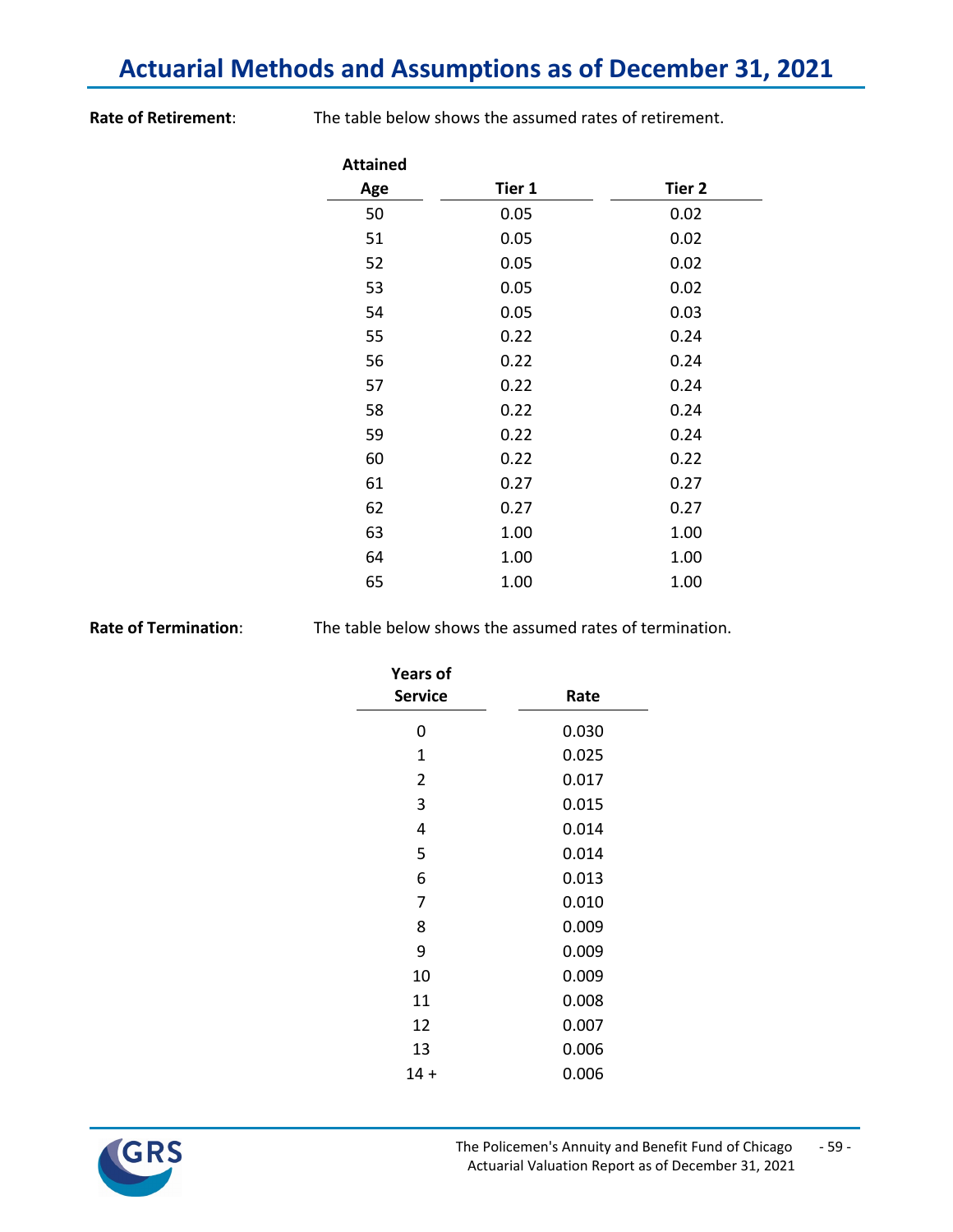## **Actuarial Methods and Assumptions as of December 31, 2021**

**Rate of Disability**: The rate at which members are assumed to become disabled under the provisions of the Fund. The rates assumed are as follows:

| <b>Attained Age</b> | Rates  |
|---------------------|--------|
| 20-24               | 0.0002 |
| 25-29               | 0.0004 |
| 30-34               | 0.0007 |
| 35-39               | 0.0015 |
| $40 - 44$           | 0.0026 |
| 45-49               | 0.0032 |
| 50-54               | 0.0042 |
| 55-59               | 0.0042 |
| 60-64               | 0.0043 |
|                     |        |

Of the participants who become disabled in the future, the following distribution of disability types is assumed:

| Duty Disability:                 | 40% |
|----------------------------------|-----|
| Occupational Disease Disability: | 10% |
| Ordinary Disability:             | 50% |

#### *Economic Assumptions*

| <b>Investment Return:</b>                           | 6.75 percent per year, compounded annually, net of investment expenses.<br>The 6.75 percent assumption is composed of a 2.25 percent inflation<br>assumption and a 4.50 percent real rate of return assumption. |
|-----------------------------------------------------|-----------------------------------------------------------------------------------------------------------------------------------------------------------------------------------------------------------------|
| <b>General Inflation:</b>                           | 2.25 percent per year, compounded annually.                                                                                                                                                                     |
|                                                     | This assumption serves as the basis for the determination of annual<br>increases in pension and the pensionable salary cap for Tier 2 members.                                                                  |
| <b>Wage Inflation and</b><br><b>Payroll Growth:</b> | 3.50 percent per year, compounded annually.                                                                                                                                                                     |

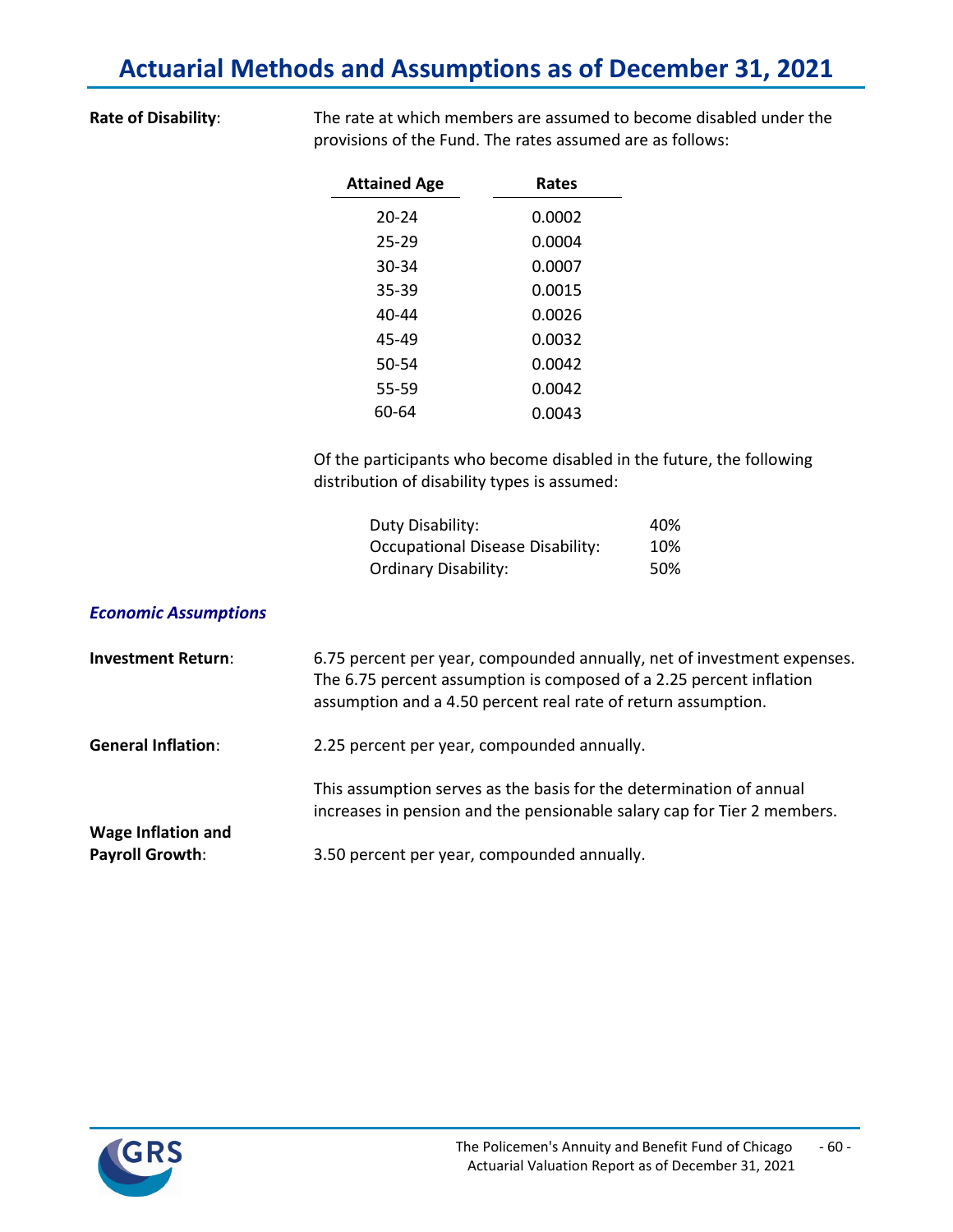# **Actuarial Methods and Assumptions as of December 31, 2021**

**Future Salary Increases**: The assumed base rate of individual salary increase is 3.50 percent per year (underlying wage inflation assumption), plus an additional percentage based on the following service scale:

| <b>Years of</b><br>Service* | <b>Base</b><br>Rates | <b>Wage</b><br><b>Inflation</b> | <b>Total</b><br>Rates |
|-----------------------------|----------------------|---------------------------------|-----------------------|
| 0                           | 0.00%                | 3.50%                           | 3.50%                 |
| $\mathbf{1}$                | 38.50%               | 3.50%                           | 42.00%                |
| 2                           | 4.00%                | 3.50%                           | 7.50%                 |
| 3                           | 3.50%                | 3.50%                           | 7.00%                 |
| 4                           | 3.50%                | 3.50%                           | 7.00%                 |
| 5                           | 3.50%                | 3.50%                           | 7.00%                 |
| $6-9$                       | 0.00%                | 3.50%                           | 3.50%                 |
| 10                          | 4.00%                | 3.50%                           | 7.50%                 |
| $11 - 14$                   | 0.00%                | 3.50%                           | 3.50%                 |
| 15                          | 4.00%                | 3.50%                           | 7.50%                 |
| 16-19                       | 0.00%                | 3.50%                           | 3.50%                 |
| 20                          | 4.00%                | 3.50%                           | 7.50%                 |
| $21 - 24$                   | 0.00%                | 3.50%                           | 3.50%                 |
| 25                          | 4.00%                | 3.50%                           | 7.50%                 |
| 26-29                       | 0.00%                | 3.50%                           | 3.50%                 |
| 30                          | 4.00%                | 3.50%                           | 7.50%                 |

*\* Includes increases at 12 and 18 months of service.*

| <b>Asset Value:</b>           | The Actuarial Value of Assets is smoothed by using a five-year phase-in of<br>each year's unexpected investment gains and losses.                                                                                                                                                                                                      |
|-------------------------------|----------------------------------------------------------------------------------------------------------------------------------------------------------------------------------------------------------------------------------------------------------------------------------------------------------------------------------------|
| <b>Expenses:</b>              | Statutory funding projections include an explicit administrative expense<br>assumption of \$3,385,000 for plan year end December 31, 2021, increased<br>by $2.25%$ per year.                                                                                                                                                           |
| <b>Projection Assumptions</b> |                                                                                                                                                                                                                                                                                                                                        |
| <b>Active Population:</b>     | Active members who terminate, retire, become disabled or die during the<br>year are replaced by new entrants such that the number of active<br>members remains level during the projection period based on the most<br>recent actuarial valuation. The number of active members as of the<br>valuation at December 31, 2021 is 12,126. |
| <b>New Entrant Profile:</b>   | The entry age of future new entrants, which is summarized below, is based<br>on the profile of current active members hired over the last five years with                                                                                                                                                                              |

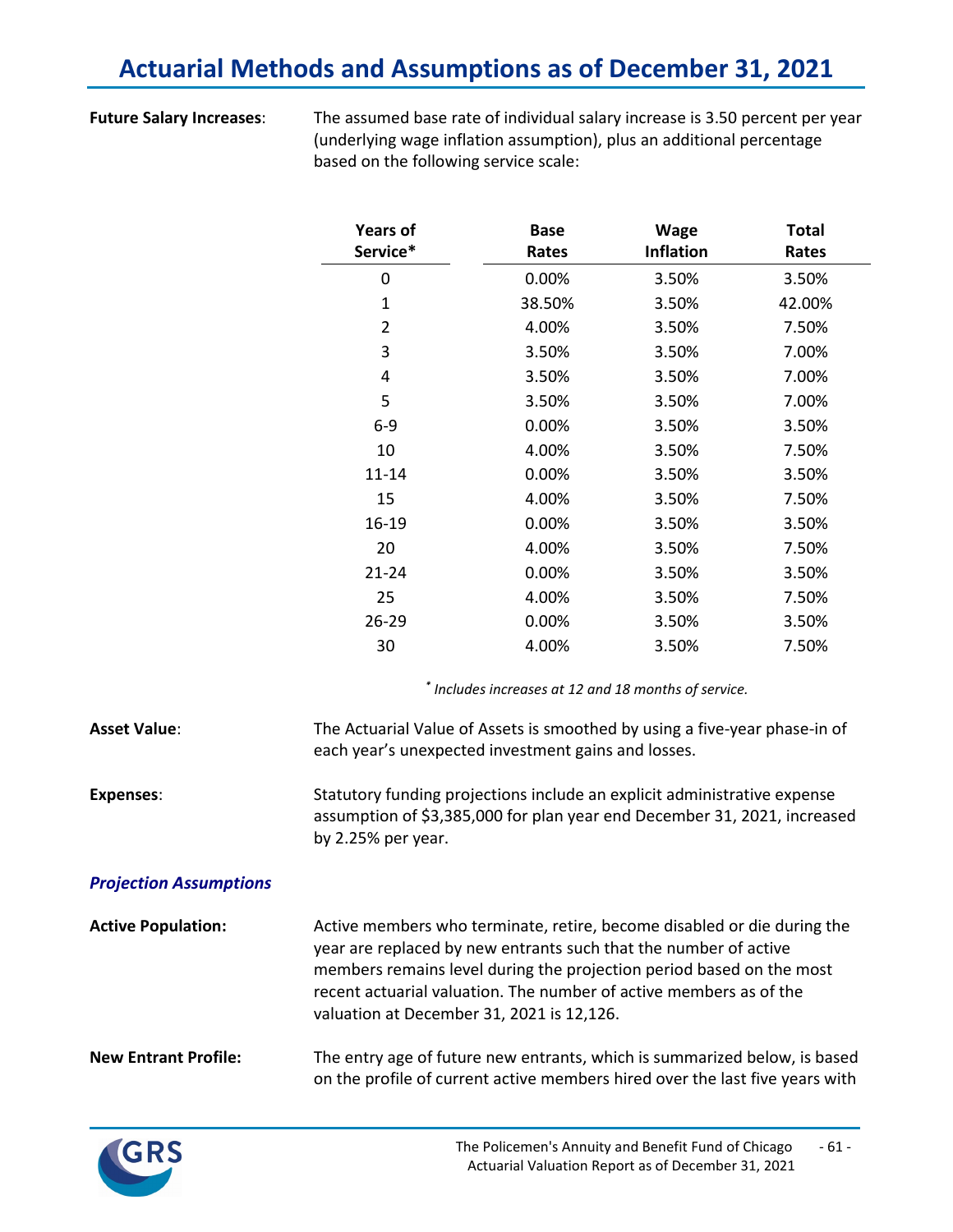one or more years of service as of December 31, 2021. These members were hired from January 1, 2017 through December 31, 2020.

| <b>Entry Age</b> | <b>Number</b> |
|------------------|---------------|
| Under 20         |               |
| 20 to 25         | 907           |
| 25 to 30         | 985           |
| 30 to 35         | 527           |
| 35 to 40         | 253           |
| 40 to 55         |               |

Approximately 72% of the new entrants are assumed to be male.

**New Entrant Pay:** Based on the most recent employment contract, new entrants were assumed to earn \$52,038 for the plan year ending December 31, 2021 and \$54,672 for the plan year ending December 31, 2022. This amount does not include duty availability pay. The new entrant pay for members hired after 2021 is assumed to increase by the wage inflation assumption of 3.50% plus duty availability pay after two years, increased by CPI compounded.

**New Entrant Pay Increases:** Pay for a specific new entrant is assumed to increase in the future by the wage inflation and the service based increases disclosed in this actuarial valuation.

> The projections assume a pay cap of \$119,892.41 for plan year 2022, increasing by 1.125% per year after plan year 2022. The annual increase of 1.125% per year is based on 50% of the CPI-U increase which is assumed to be 2.25% per year.

# *Other Assumptions*

| <b>Marital Status:</b>       | It is assumed that 75 percent of active members have an eligible spouse.<br>The male spouse is assumed to be three years older than the female<br>spouse. No assumption is made about other dependents. |
|------------------------------|---------------------------------------------------------------------------------------------------------------------------------------------------------------------------------------------------------|
| <b>Reciprocal Service:</b>   | No assumption for reciprocal service.                                                                                                                                                                   |
| <b>Benefit Service:</b>      | Exact fractional years of service are used to determine the amount of<br>benefit payable.                                                                                                               |
| <b>Decrement Timing:</b>     | All decrements are assumed to occur mid-year.                                                                                                                                                           |
| <b>Decrement Relativity:</b> | Decrement rates are used directly from the experience study, without<br>adjustment for multiple decrement table effects.                                                                                |

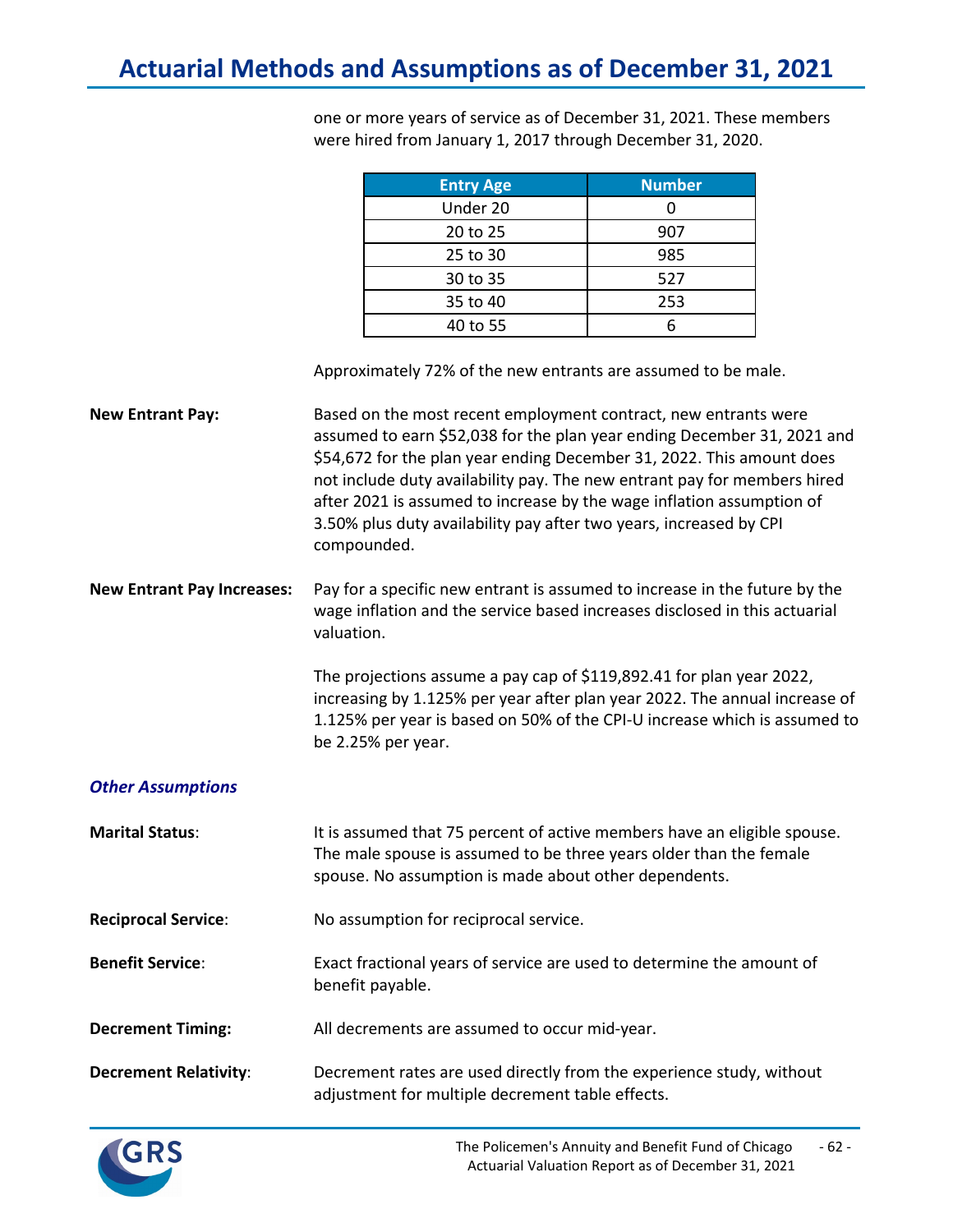# **Actuarial Methods and Assumptions as of December 31, 2021**

| <b>Decrement Operation:</b>                          | Turnover decrements do not operate after member reaches retirement<br>eligibility for a minimum annuity formula benefit.                                                                                                                                                                                                                                                                                                                                                                                                                         |  |
|------------------------------------------------------|--------------------------------------------------------------------------------------------------------------------------------------------------------------------------------------------------------------------------------------------------------------------------------------------------------------------------------------------------------------------------------------------------------------------------------------------------------------------------------------------------------------------------------------------------|--|
| <b>Eligibility Testing:</b>                          | Eligibility for benefits is determined based upon the age nearest birthday<br>and service on the date the decrement is assumed to occur.                                                                                                                                                                                                                                                                                                                                                                                                         |  |
| <b>Pay Increase Timing:</b>                          | Beginning of the (fiscal) year.                                                                                                                                                                                                                                                                                                                                                                                                                                                                                                                  |  |
| <b>Tax Levy Loss:</b>                                | No tax levy loss is assumed                                                                                                                                                                                                                                                                                                                                                                                                                                                                                                                      |  |
| <b>Health Insurance</b><br><b>Premium Subsidies:</b> | Current recipients of the \$55 per month for non-Medicare and \$21 per<br>month for Medicare health insurance premium subsidy were identified in<br>the data provided by PABF staff. The subsidies for current recipients are<br>assumed to continue during the recipient's lifetime. The valuation assumes<br>65 percent of future retirees (i.e., current actives) eligible for the subsidy<br>will receive it in the future and 20 percent of eligible current retirees not<br>currently receiving the subsidy will receive it in the future. |  |
| <b>Benefit Adjustments:</b>                          | To calculate retiree liabilities, benefits for retirees who retired from 2018<br>through 2021 were increased by the following amounts to estimate<br>increased benefits due to expected recalculation of benefits due to the<br>new FOP contract with retroactive salary increases from July 1, 2017 to<br>date of retirement.                                                                                                                                                                                                                   |  |
|                                                      | <b>Year of Retirement</b><br><b>Benefit Adjustment</b>                                                                                                                                                                                                                                                                                                                                                                                                                                                                                           |  |

| <b>Year of Retirement</b> | <b>Benefit Adjustment</b> |
|---------------------------|---------------------------|
| 2018                      | 0.55%                     |
| 2019                      | 1.67%                     |
| 2020                      | 3.41%                     |
| 2021                      | 5.74%                     |

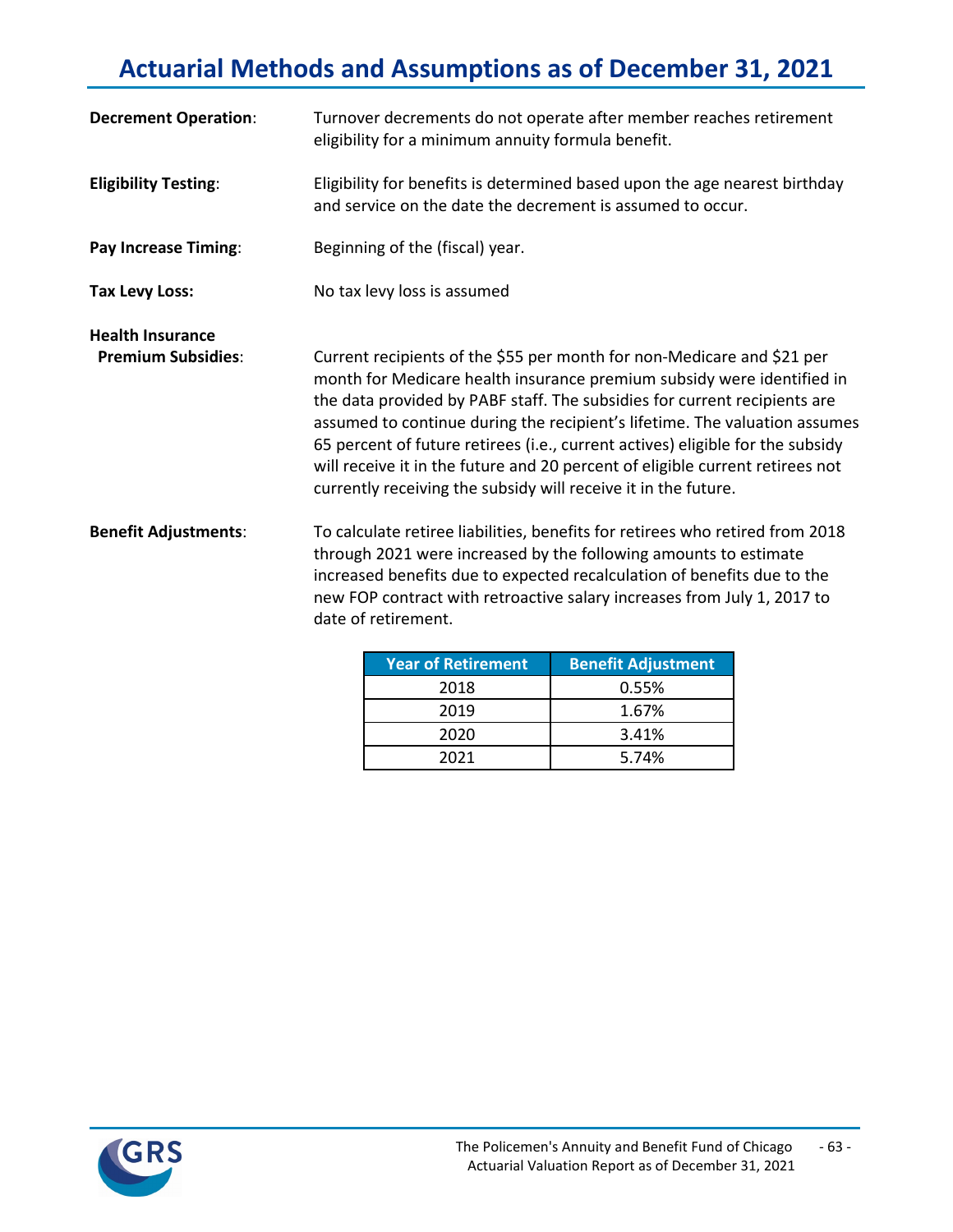# **APPENDIX 5**

**SUMMARY OF PROVISIONS OF THE FUND AS OF DECEMBER 31, 2021**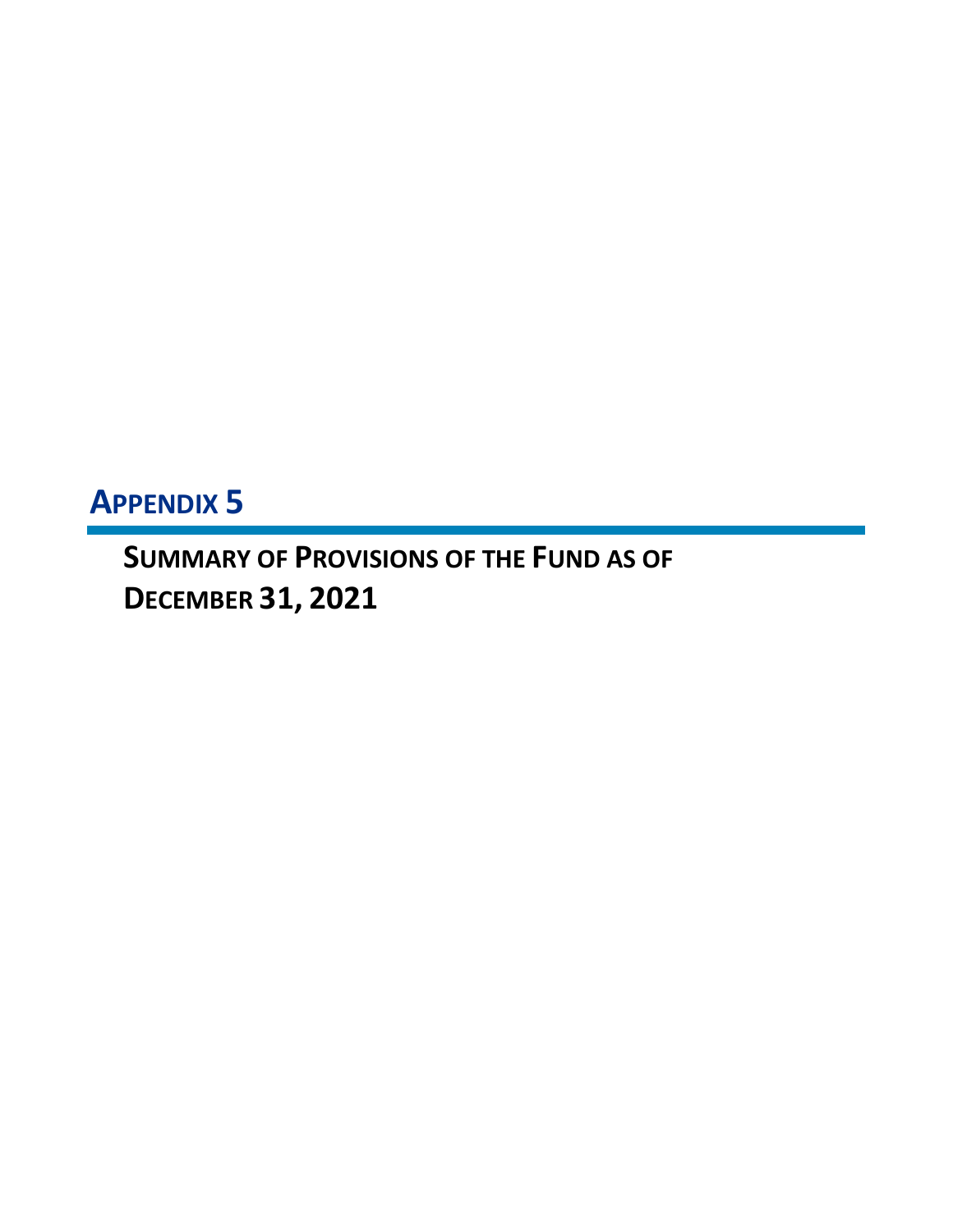| <b>PARTICIPANTS</b>            | An employee in the police department of the City of Chicago appointed<br>and sworn or designated by law as a peace officer with the title of<br>policeman, policewoman, chief surgeon, police surgeon, police dog<br>catcher, police kennelman, police matron and members of the police<br>force of the police department.                                                                                                                                                                                                                                                                                                                                           |
|--------------------------------|----------------------------------------------------------------------------------------------------------------------------------------------------------------------------------------------------------------------------------------------------------------------------------------------------------------------------------------------------------------------------------------------------------------------------------------------------------------------------------------------------------------------------------------------------------------------------------------------------------------------------------------------------------------------|
| <b>SERVICE</b>                 | In computing service rendered by a police officer, the following periods<br>shall be counted, in addition to all periods during which he performed<br>the duties of his position, as periods of service for annuity purposes only:<br>All periods of (a) vacation; (b) leave of absence with pay; (c) military<br>service; (d) disability for which the police officer receives disability<br>benefit. The calculation of service is based on a day-to-day basis for most<br>purposes. For the purpose of calculating benefits under the Dominant<br>Formula, one year of Service is credited for a year in any portion of which<br>a police officer is compensated. |
| <b>RETIREMENT</b>              |                                                                                                                                                                                                                                                                                                                                                                                                                                                                                                                                                                                                                                                                      |
| Eligibility                    | Attainment of age 50 with at least 10 years of service.                                                                                                                                                                                                                                                                                                                                                                                                                                                                                                                                                                                                              |
|                                | For participants who first became members on or after January 1, 2011,<br>attainment of age 55 with at least 10 years of service. Participants may<br>retire at attainment of age 50 with 10 years of service with a reduced<br>benefit.                                                                                                                                                                                                                                                                                                                                                                                                                             |
| <b>Mandatory</b>               | Effective in plan year 2003, retirement is mandatory for a participant<br>who has attained age 63.                                                                                                                                                                                                                                                                                                                                                                                                                                                                                                                                                                   |
| <b>Accumulation Annuity</b>    | At age 50 or more, with 10 or more years of service, the employee is<br>entitled to an annuity based on the sums accumulated for age and<br>service annuity plus 1/10 of the sum accumulated from the contributions<br>by the City for the age and service annuity for each completed year of<br>service after the first 10 years. At age 50 or more with 20 or more years,<br>the employee is entitled to an annuity based on all sums accumulated.                                                                                                                                                                                                                 |
| <b>Formula Minimum Annuity</b> | While there are several alternative formulas available with 20 or more<br>years of service, the Dominant Formula is 50% of highest average salary<br>(including duty availability pay) in 48 consecutive months within the last<br>10 years of service plus 2.5% for each year or fraction of service over 20<br>years, limited to 75% of average salary.                                                                                                                                                                                                                                                                                                            |

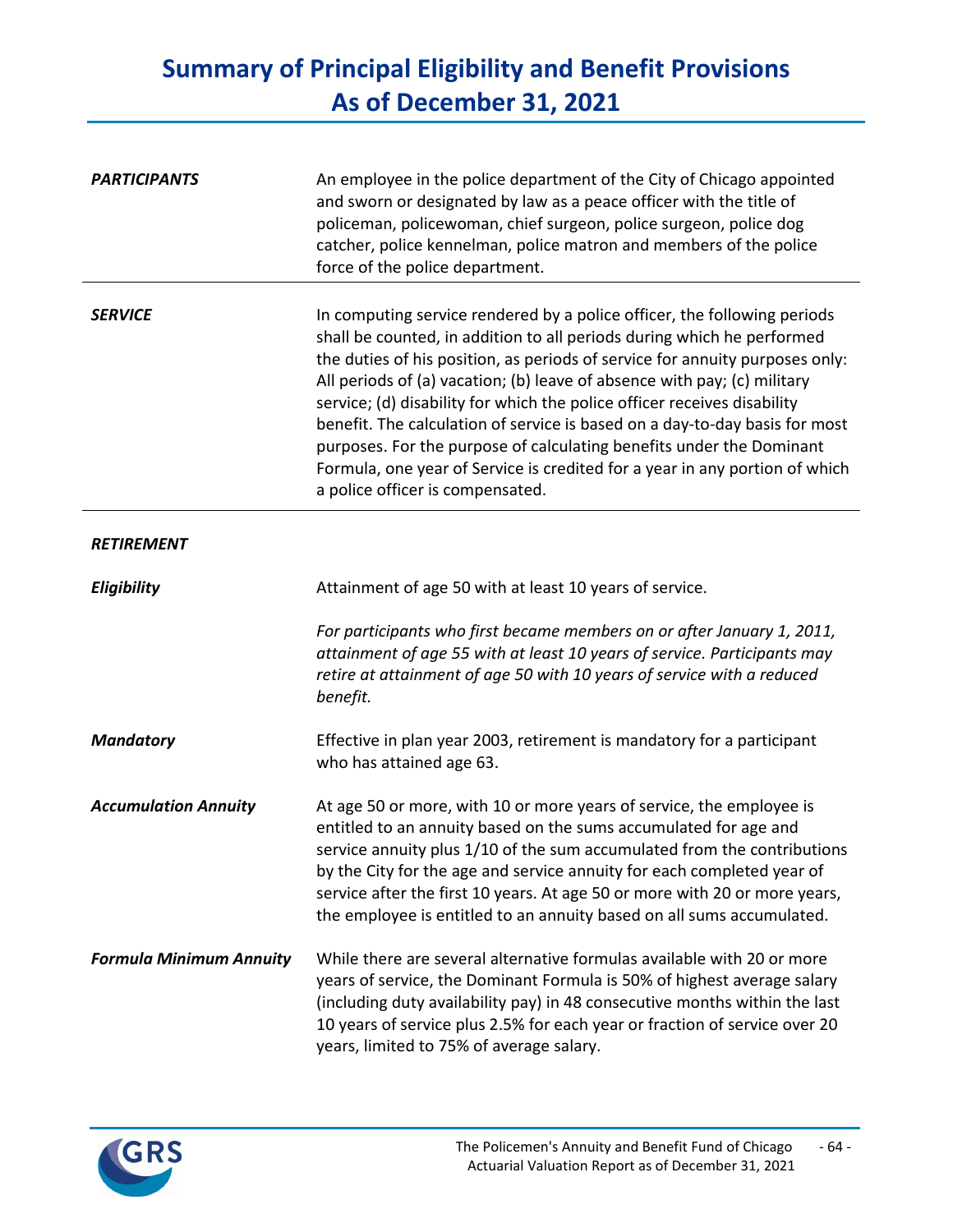| <b>Mandatory Retirement</b><br><b>Minimum Annuity</b> | A police officer who is required to withdraw from service due to<br>attainment of mandatory retirement age who has less than 20 years<br>of service credit may elect to receive an annuity equal to 30% of<br>average salary for the first 10 years of service, plus 2% of average<br>salary for each completed year of service in excess of 10, to a<br>maximum of 48% of average salary. This benefit qualifies for post-<br>retirement increases.                                                                                                                                                                                                                                                                                                                                                                           |
|-------------------------------------------------------|--------------------------------------------------------------------------------------------------------------------------------------------------------------------------------------------------------------------------------------------------------------------------------------------------------------------------------------------------------------------------------------------------------------------------------------------------------------------------------------------------------------------------------------------------------------------------------------------------------------------------------------------------------------------------------------------------------------------------------------------------------------------------------------------------------------------------------|
| <b>Post-Retirement Increase</b>                       | A retiree born before January 1, 1966, with at least 20 years of service<br>or receiving a mandatory retirement minimum annuity, receives an<br>increase of 3% of the original annuity, starting on the first of the<br>month following the first anniversary of his retirement or the first of<br>the month following attainment of age 55, whichever is later, and<br>shall not be subject to a 30% maximum increase. For retirees born on<br>and after January 1, 1966, automatic increases are 1.5% of the<br>original annuity, commencing at age 60, or the first anniversary of<br>retirement, if later, to a maximum of 30%.<br>For participants who first became members on or after<br>January 1, 2011, increases are equal to the lesser of 3.00% and 50% of<br>CPI-U of the original benefit, commencing at age 60. |

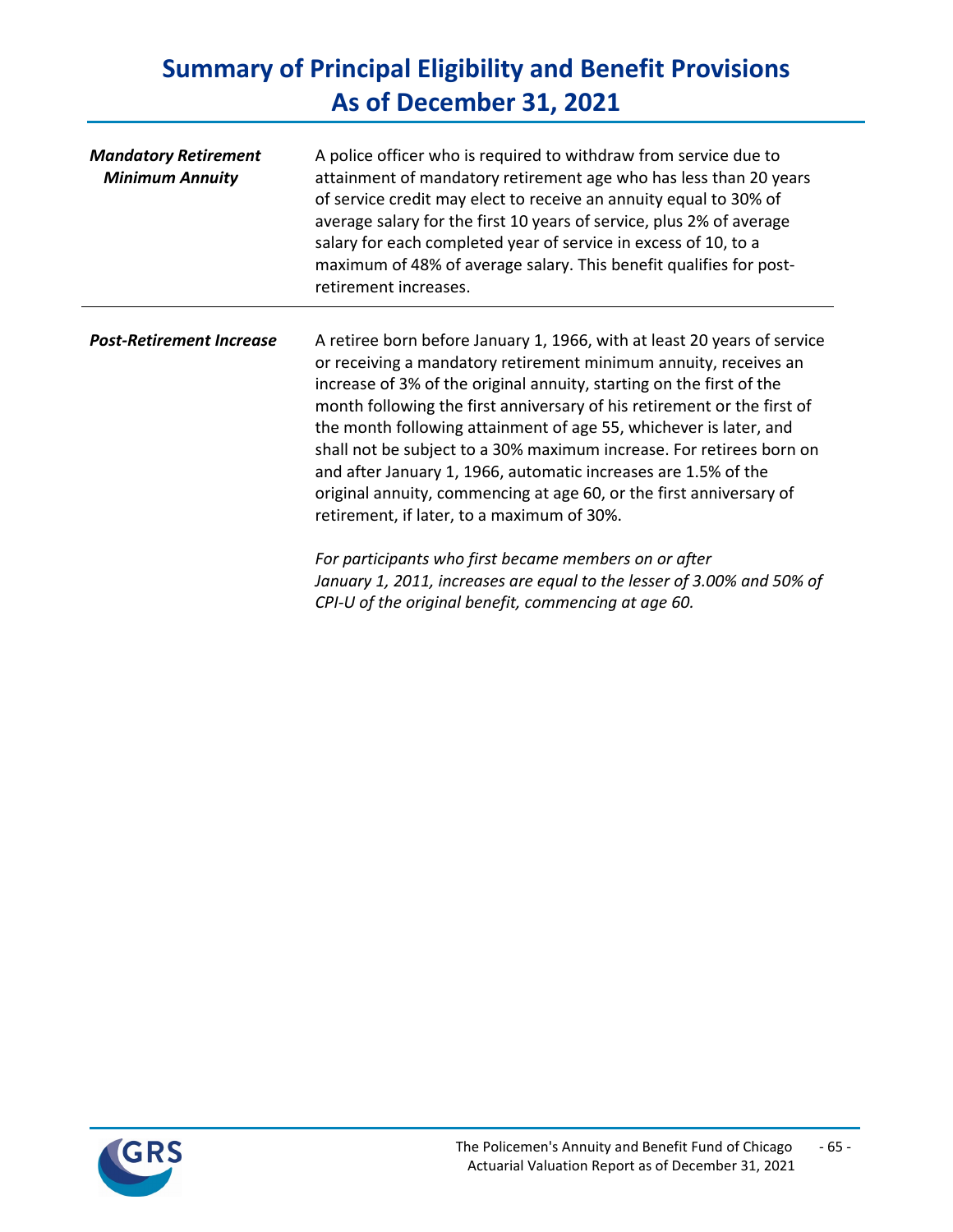| <b>Minimum Annuity</b>      | Beginning with the monthly annuity payment due on January 1, 2016,<br>the fixed and granted monthly annuity payment for any policeman<br>who retired from the service before January 1, 2016, at age 50 or over<br>with 20 or more years of service, and for any policeman who retired<br>from service due to termination of disability and who is entitled to an<br>annuity on January 1, 2016, shall be no less than 125% of the Federal<br>Poverty Level.                                                                                                                                                                                                                                                                                                                                                                                 |
|-----------------------------|----------------------------------------------------------------------------------------------------------------------------------------------------------------------------------------------------------------------------------------------------------------------------------------------------------------------------------------------------------------------------------------------------------------------------------------------------------------------------------------------------------------------------------------------------------------------------------------------------------------------------------------------------------------------------------------------------------------------------------------------------------------------------------------------------------------------------------------------|
|                             | For participants who first became members on or after<br>January 1, 2011, the member is entitled to an annuity based on an<br>accrual rate of 2.5% of the final average salary for each fraction of<br>service. Maximum is 75% of the final average salary. Final average<br>salary is calculated using salary from the eight highest consecutive<br>years within the last 10 years of service prior to retirement.<br>Pensionable salary is limited to \$106,800 in 2011, increased by the<br>lesser of 3% and one-half of the annual unadjusted percentage<br>increase in the Consumer Price Index-U (but not less than zero) as<br>measured in the preceding 12- month period ending with the<br>September preceding the November 1, which is the date that the new<br>amount will be calculated and made available to the pension funds. |
|                             | For participants who first became members on or after<br>January 1, 2011, who retire after age 50 but before age 55 is attained,<br>the member is entitled to an annuity based on an accrual rate of 2.5%<br>of the final average salary for each fraction of service, reduced by one<br>half of one percent per month for retirement prior to age 55, subject<br>to a maximum benefit of 75%.                                                                                                                                                                                                                                                                                                                                                                                                                                               |
| <b>Reversionary Annuity</b> | A member, prior to retirement, may elect to reduce his own annuity,<br>and provide a reversionary annuity, to begin upon the officer's death,<br>for the officer's spouse.                                                                                                                                                                                                                                                                                                                                                                                                                                                                                                                                                                                                                                                                   |

### *SURVIVOR INCOME BENEFITS PAYABLE ON DEATH*

*Death in Service (Non-Duty):* Generally, a money-purchase benefit is provided, based on total salary deductions and City contributions. However, if a policeman dies in service after December 31, 1985, with at least 1.5 years of service, the widow's annuity is the greater of (a) 30% of the annual maximum salary attached to the classified civil service position of a first class patrolman at the time of his death (without dollar limit) or (b) 50% of the benefit accrued by the policeman at date of death.

The lifetime benefit is payable until death.

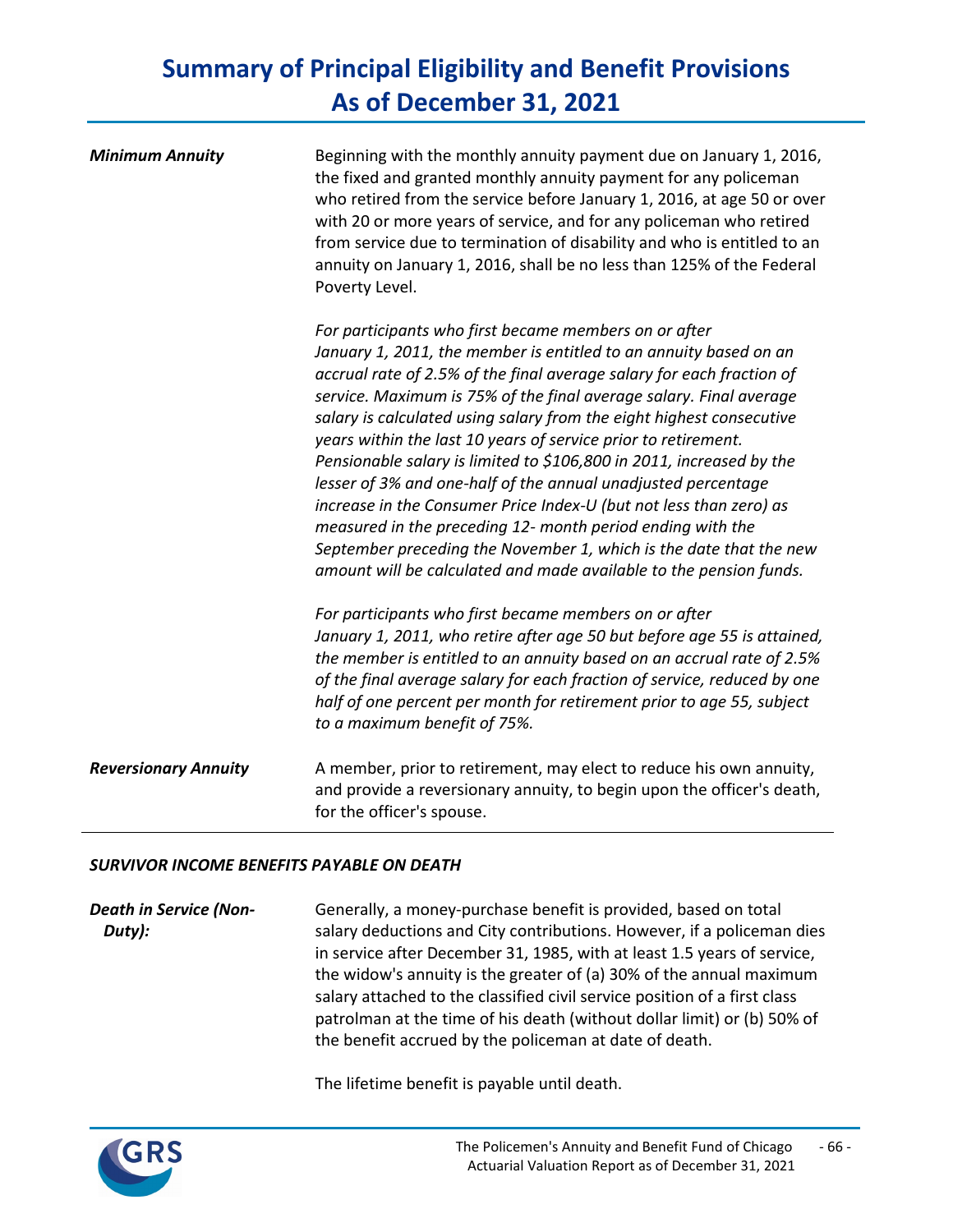# *Death in Service (Duty Related)*

| <b>Compensation Annuity</b>   | 75% of the member's salary attached to the civil service position that<br>would ordinarily have been paid to such member as though in active<br>discharge of his duties at the time of death payable until the date the<br>policeman would have attained age 63.                                                                                                                         |
|-------------------------------|------------------------------------------------------------------------------------------------------------------------------------------------------------------------------------------------------------------------------------------------------------------------------------------------------------------------------------------------------------------------------------------|
| <b>Supplemental Annuity</b>   | Payable for life and is equal to the difference between the money<br>purchase annuity for the spouse and an amount equal to 75% of the<br>annual salary (including all salary increases and longevity raises) the<br>police officer would have been receiving when he attained age 63 if<br>the police officer had continued in service at the same rank last held<br>in the department. |
| <b>Death after Retirement</b> | If a police officer retires on or after January 1, 1986, and subsequently<br>dies, the widow's annuity is 40% before 1988 and 50% on and after<br>January 1, 1988 of the retired policeman's annuity at the time of<br>death (without dollar limit).                                                                                                                                     |
| <b>Maximum Annuity</b>        | \$500 a month (after discount for age difference) under both the<br>accumulation method and the old formula method. There is no dollar<br>limit on the 30%, 40% or 50% benefit.                                                                                                                                                                                                          |
| <b>Minimum Annuity</b>        | The minimum widow's annuity shall be no less than 125% of the<br>Federal Poverty Level.                                                                                                                                                                                                                                                                                                  |
|                               | For participants who first became members on or after<br>January 1, 2011, widow benefits are equal to 66-2/3% of the officer's<br>earned annuity at the date of death. Automatic increases to the<br>annuity are equal to the lesser of 3.00% and 50% of CPI-U,<br>commencing when the survivor reaches age 60, and applied to the<br>original granted retirement annuity.               |
| <b>CHILDREN'S ANNUITIES</b>   |                                                                                                                                                                                                                                                                                                                                                                                          |
| Eligibility                   | Payable at death of the policeman to all unmarried children less than<br>18 years of age.                                                                                                                                                                                                                                                                                                |

**Benefit** 10% of the annual maximum salary of a first class patrolman during widow (widower) life, 15% otherwise.



 $\overline{a}$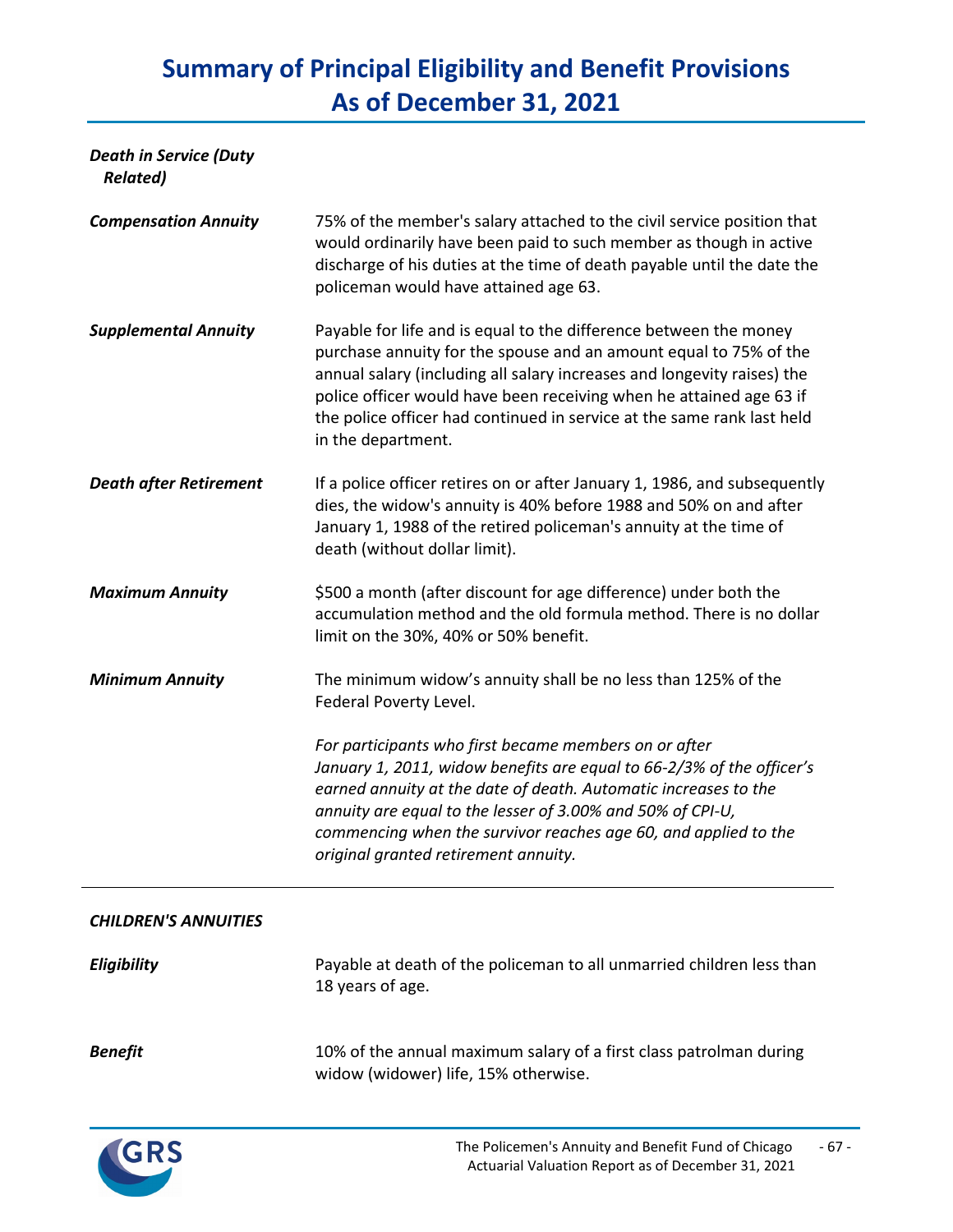| <b>Payable Until</b>                  | Age 18. If the child is disabled, benefit is payable for life or as long as<br>such disablement exists.                                                                                                                                                                                                                                                                                                                                                                                                                            |  |
|---------------------------------------|------------------------------------------------------------------------------------------------------------------------------------------------------------------------------------------------------------------------------------------------------------------------------------------------------------------------------------------------------------------------------------------------------------------------------------------------------------------------------------------------------------------------------------|--|
| <b>Family Maximum</b>                 | 60% (non-duty death) or 100% (duty death) of the salary that would<br>ordinarily been paid to the policeman, if he had been in the active<br>discharge of his duties.                                                                                                                                                                                                                                                                                                                                                              |  |
| <b>Parent's Annuities Eligibility</b> | Payable to a dependent parent at the death of a policeman who is in<br>either active service, or receiving a disability benefit, or on leave of<br>absence, or in receipt of an annuity granted after 20 years of service,<br>or waiting to start receiving an annuity granted for 20 years of<br>service. The benefit is only payable if there are no surviving spouses<br>or children eligible for benefits.                                                                                                                     |  |
| <b>Benefit</b>                        | 18% of the current salary attached to the rank at separation from<br>service.                                                                                                                                                                                                                                                                                                                                                                                                                                                      |  |
| Payable until                         | Death of the dependent parent.                                                                                                                                                                                                                                                                                                                                                                                                                                                                                                     |  |
| <b>DUTY DISABILITY BENEFIT</b>        |                                                                                                                                                                                                                                                                                                                                                                                                                                                                                                                                    |  |
| Eligibility                           | Disabling condition incurred in the performance of duty.                                                                                                                                                                                                                                                                                                                                                                                                                                                                           |  |
| <b>Benefit</b>                        | 75% of salary at the time the disability is allowed plus \$100.00 per<br>month for each unmarried child less than age 18, (total amount of<br>child's benefits shall not exceed 25% of salary). Beginning<br>January 1, 2000, after seven years of payment, the benefit shall not<br>be less than 60% of the current salary attached to the rank held by<br>the policemen at the time of disability. Payable to employee's age 63<br>or by operation of law, whichever is later. Salary deductions are<br>contributed by the City. |  |

# *OCCUPATIONAL DISEASE DISABILITY BENEFIT*

*Eligibility* Heart attack or any disability heart disease after 10 years of service.

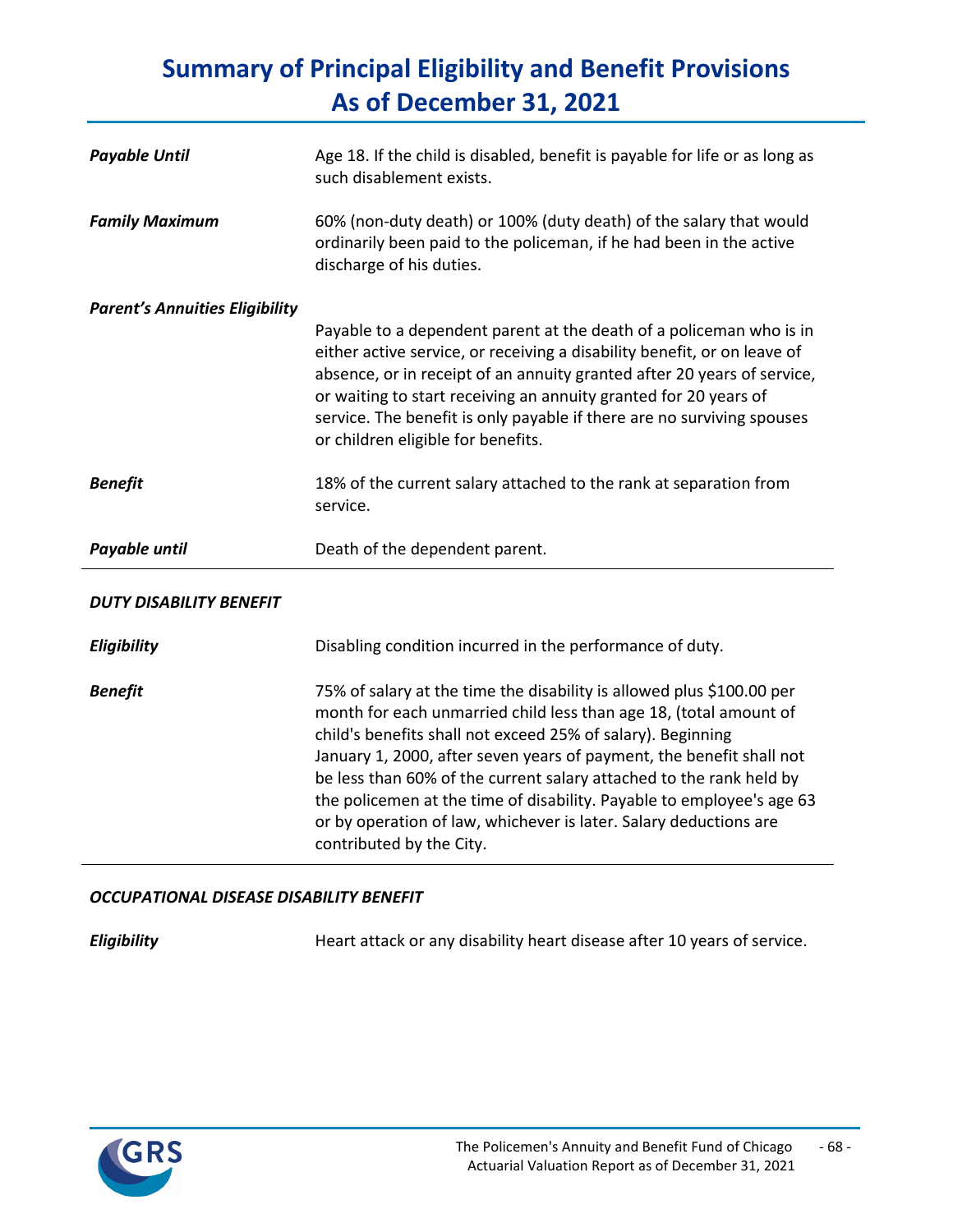| <b>Benefit</b>                     | 65% of salary attached to the rank held by the police officer at the<br>time of his or her removal from the police department payroll with a<br>minimum after 10 years of 50% of the current salary attached to the<br>rank. Each natural or legally adopted unmarried child of the officer<br>under the age of 18 is entitled to a benefit of \$100 per month. This<br>benefit is not terminated at age 18 if the child is then dependent by<br>reason of physical or mental disability. Salary deductions are<br>contributed by the City. |                                                                                                     |
|------------------------------------|---------------------------------------------------------------------------------------------------------------------------------------------------------------------------------------------------------------------------------------------------------------------------------------------------------------------------------------------------------------------------------------------------------------------------------------------------------------------------------------------------------------------------------------------|-----------------------------------------------------------------------------------------------------|
| <b>ORDINARY DISABILITY BENEFIT</b> |                                                                                                                                                                                                                                                                                                                                                                                                                                                                                                                                             |                                                                                                     |
| Eligibility                        | Disabling condition other than duty or occupational related.                                                                                                                                                                                                                                                                                                                                                                                                                                                                                |                                                                                                     |
| <b>Benefit</b>                     | 50% of salary at the time of injury, payable for a period not more than<br>25% of service (excluding any previous disability time) rendered prior<br>to injury, nor more than five years. Disability shall cease at age 63.<br>Salary deductions are contributed by the City.                                                                                                                                                                                                                                                               |                                                                                                     |
| <b>DEATH BENEFIT</b>               |                                                                                                                                                                                                                                                                                                                                                                                                                                                                                                                                             |                                                                                                     |
| Eligibility                        | Payable upon the death of a police officer whose death occurs while<br>in active service; on authorized leave of absence; within 60 days of<br>receipt of salary; while receiving duty or ordinary disability benefit;<br>occurring within 60 days of termination of such benefit; or occurring<br>on retirement while in receipt of annuity and separation was effective<br>after 20 years of service. This benefit is payable to beneficiaries or, if<br>none, to estate.                                                                 |                                                                                                     |
| <b>Benefit</b>                     |                                                                                                                                                                                                                                                                                                                                                                                                                                                                                                                                             |                                                                                                     |
| <b>Death in Service:</b>           | <b>AGE AT DEATH</b><br>49 and under<br>$50 - 62$                                                                                                                                                                                                                                                                                                                                                                                                                                                                                            | <b>BENEFIT</b><br>\$12,000<br>\$12,000 less \$400 for each year by which<br>age at death exceeds 49 |
| <b>Death after Retirement:</b>     | <b>AGE AT DEATH</b><br>50 and over                                                                                                                                                                                                                                                                                                                                                                                                                                                                                                          | <b>BENEFIT</b><br>\$6,000                                                                           |
|                                    | If death results from injury incurred in performance of duty before<br>retirement on annuity, the benefit payable is \$12,000 regardless of<br>the attained age.                                                                                                                                                                                                                                                                                                                                                                            |                                                                                                     |

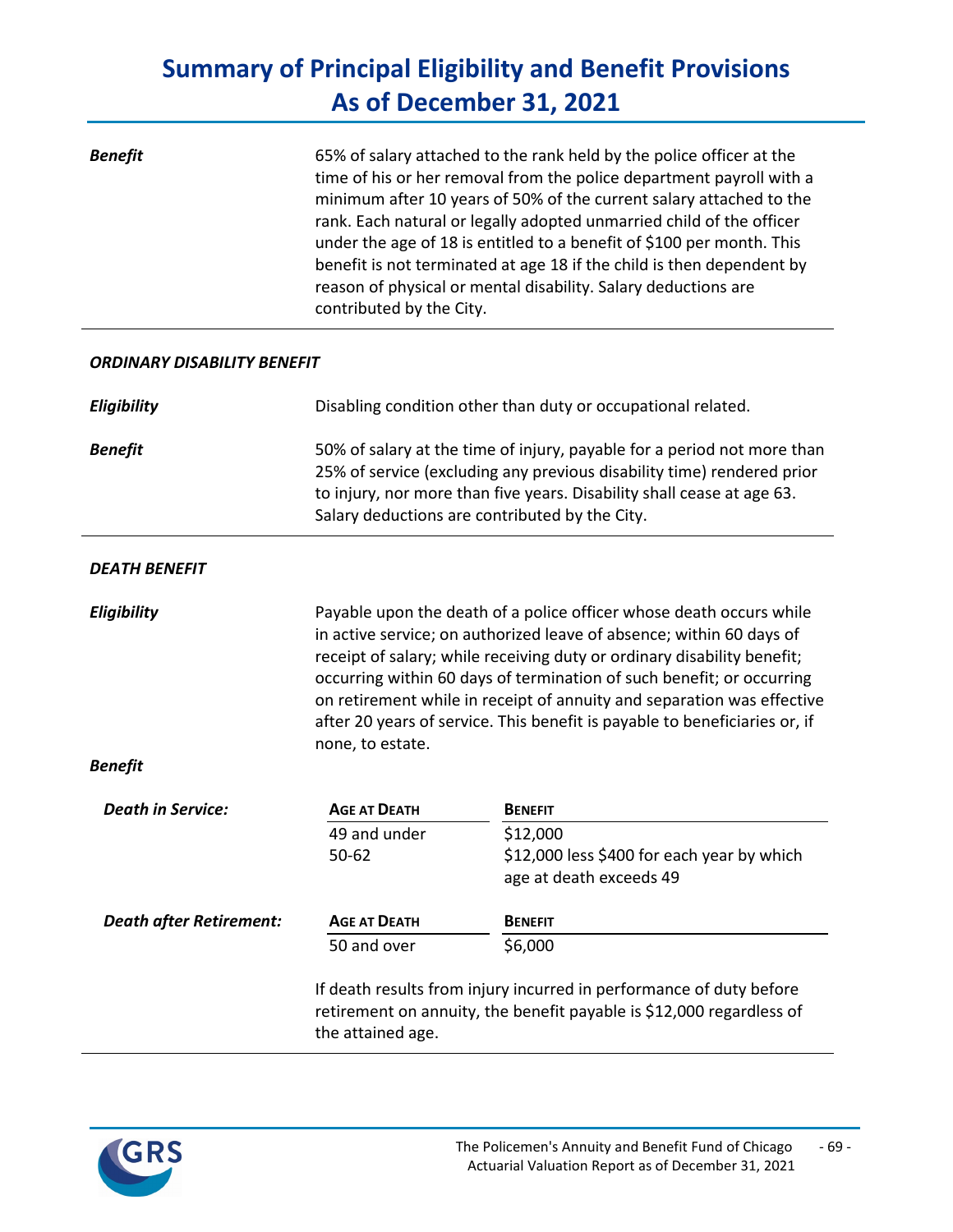#### *REFUNDS*

| <b>Policemen</b>                | Without regard to service and under age 50, or with less than 10<br>years of service and under age 57 at withdrawal: a refund of all salary<br>deductions together with 1.5% simple interest until the date of<br>withdrawal. |                  |             |
|---------------------------------|-------------------------------------------------------------------------------------------------------------------------------------------------------------------------------------------------------------------------------|------------------|-------------|
| <b>For Spouse's Annuity</b>     | Upon retirement an unmarried policeman will receive a refund of<br>contributions for spouse's annuity, accumulated at 3% compounded<br>annually.                                                                              |                  |             |
| <b>Of Remaining Amounts</b>     | If at death of a retired policeman the total member contributions paid<br>while active exceed the total retirement benefits paid to date of<br>death, the difference is payable.                                              |                  |             |
| <b>CONTRIBUTIONS</b>            |                                                                                                                                                                                                                               |                  |             |
| <b>Salary Deductions</b>        | Employee                                                                                                                                                                                                                      | 7 %              |             |
|                                 | Spouse                                                                                                                                                                                                                        | $1\frac{1}{2}$ % |             |
|                                 | Annuity Increase                                                                                                                                                                                                              | $\frac{1}{2}$ %  |             |
|                                 |                                                                                                                                                                                                                               | 9 %              |             |
| City Contributions <sup>1</sup> | Employee                                                                                                                                                                                                                      | $9 - 5/7%$       |             |
|                                 | Spouse                                                                                                                                                                                                                        | 2%               |             |
|                                 | <b>Annuity Increase</b>                                                                                                                                                                                                       | $\frac{1}{2}$ %  | Unallocated |
|                                 |                                                                                                                                                                                                                               | 12-3/14%         |             |

*1 Credited to Participant's Accumulation Annuity and Widow's Annuity Account*

In addition to the above contributions, a contribution is made to support the Death Benefit. Policemen contribute \$2.50 per month. City contributes a total of \$224,000 for all policemen.

Prior to 2015, the total City contribution was generated by a tax equal to double the contributions by the policemen to the Fund two years prior to the year of the tax levy.

Under P.A. 99-0506, City contributions are equal to \$420 million in payment year 2016, \$464 million in payment year 2017, \$500 million in payment year 2018, \$557 million in payment year 2019 and \$579 million in payment year 2020. For payment years after 2020, the City is required to make level percent of pay contributions for plan years 2020 through 2055 that along with member contributions and investment earnings are expected to generate a projected funded ratio of 90% by plan year end 2055.

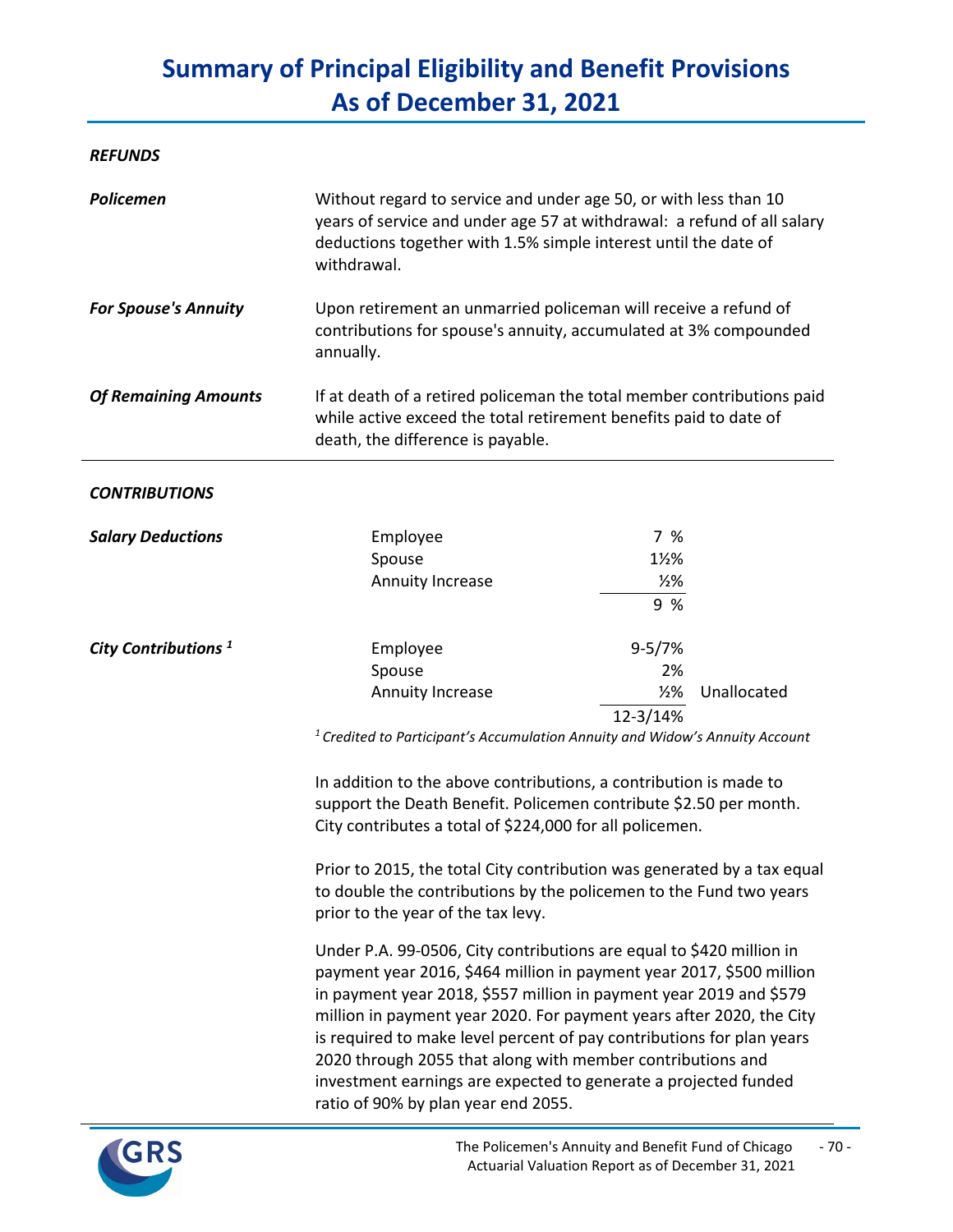| "PICK UP" OF EMPLOYEE<br><b>SALARY DEDUCTIONS</b> | Beginning January 1, 1982, the employee contributions were "picked"<br>up" by the employer. The W-2 salary is therefore reduced by the<br>amount of contribution. For pension purposes the salary remains<br>unchanged. Income tax will be paid when a refund or annuity is |
|---------------------------------------------------|-----------------------------------------------------------------------------------------------------------------------------------------------------------------------------------------------------------------------------------------------------------------------------|
|                                                   | received. For the purpose of benefits, refunds or contributions, these<br>contributions will be treated as employee contributions.                                                                                                                                          |

# *SALARY CAP AND COLA DEVELOPMENT FOR MEMBERS HIRED ON OR AFTER JANUARY 1, 2011*

| <b>Year Ending</b> | <b>CPI-U</b> | $2$ CPI-U | <b>COLA</b> | <b>Maximum Annual</b><br><b>Pensionable Earnings</b> |
|--------------------|--------------|-----------|-------------|------------------------------------------------------|
| 2011               |              |           | 3.00%       | \$106,800.00                                         |
| 2012               | 3.90%        | 1.95%     | 1.95%       | \$108,882.60                                         |
| 2013               | 2.00%        | 1.00%     | 1.00%       | \$109,971.43                                         |
| 2014               | 1.20%        | 0.60%     | 0.60%       | \$110,631.26                                         |
| 2015               | 1.70%        | 0.85%     | 0.85%       | \$111,571.63                                         |
| 2016               | 0.00%        | 0.00%     | 0.00%       | \$111,571.63                                         |
| 2017               | 1.50%        | 0.75%     | 0.75%       | \$112,408.42                                         |
| 2018               | 2.20%        | 1.10%     | 1.10%       | \$113,644.91                                         |
| 2019               | 2.30%        | 1.15%     | 1.15%       | \$114,951.83                                         |
| 2020               | 1.70%        | 0.85%     | 0.85%       | \$115,928.92                                         |
| 2021               | 1.40%        | 0.70%     | 0.70%       | \$116,740.42                                         |
| 2022               | 5.40%        | 2.70%     | 2.70%       | \$119,892.41                                         |

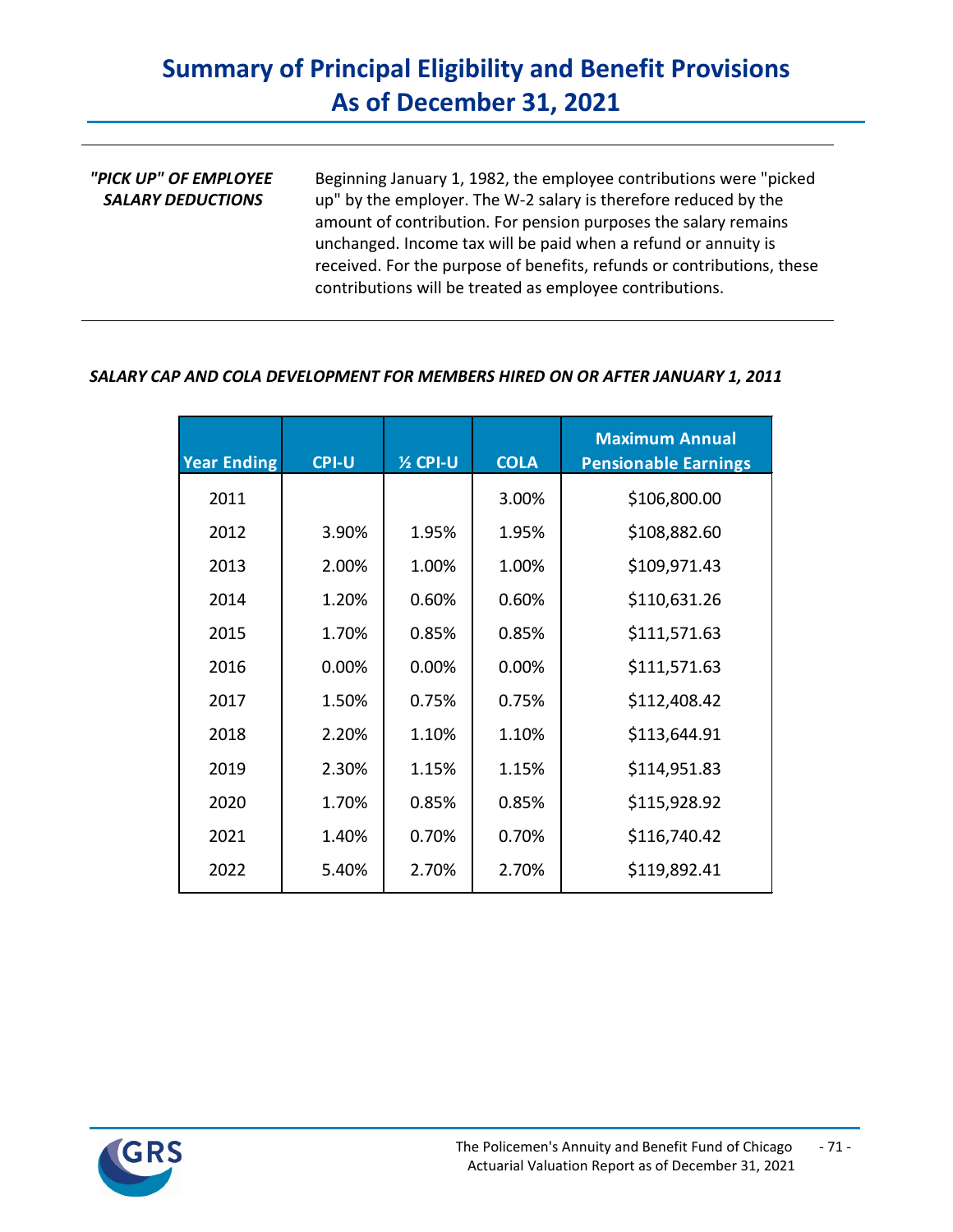# **Health Insurance Premium Subsidies**

Pursuant to the court order Underwood, et al. v. City of Chicago, et al. PABF provides retiree health insurance premium subsidies to certain eligible annuitants.

To be eligible for the PABF paid subsidy, the annuitant must meet the following eligibility requirements to receive partial reimbursement for healthcare costs:

- 1) Annuitant must have retired on or after August 23, 1989;
- 2) Annuitant must have been hired prior to April 4, 2003; and
- 3) Annuitant must have either:
	- a) Participated in a group healthcare plan for which the Fund offers to deduct health insurance premiums from monthly annuities in accordance with the 1983 and 1985 amendments to the Illinois Pension Code Statutes (currently either the Blue Cross/Blue Shield plans sponsored by the City of Chicago; the Aetna plans sponsored by the Labor Benefits Association; or the United American Insurance Co. plans sponsored by the Chicago Police Sergeants' Association); OR
	- b) For the period between January 1, 2017, and December 31, 2019, participated in any health insurance plan and paid their healthcare insurance premiums themselves, either through an account on which the annuitant is named or an account established for the benefit of the annuitant.

Eligible annuitants are entitled to receive a health insurance premium subsidy payable from PABF for the lifetime of the employee annuitant in the amount of \$55 per month if the annuitant is not receiving Medicare benefits or \$21 per month if the annuitant is receiving Medicare benefits.

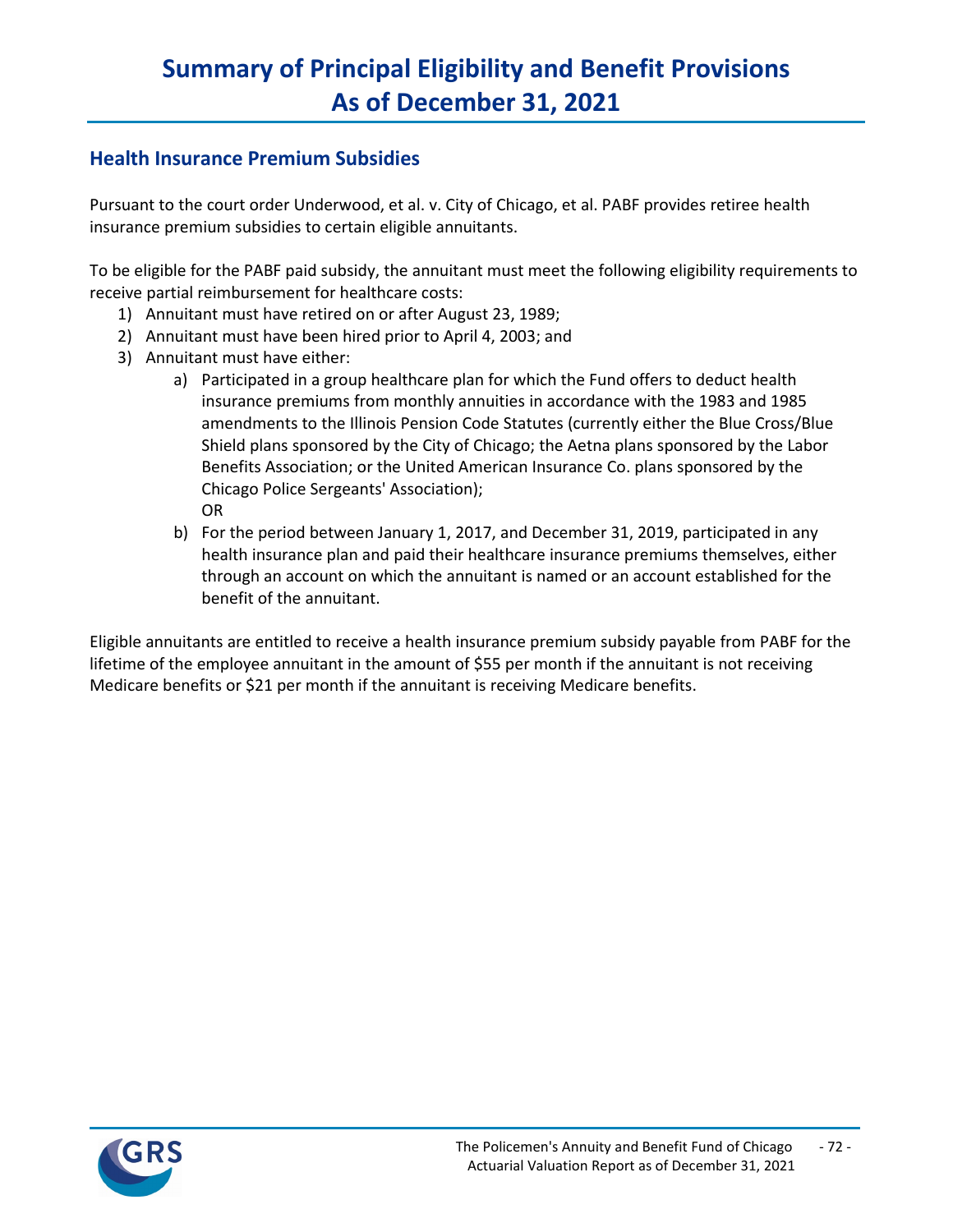**APPENDIX 6**

**LEGISLATIVE CHANGES 1979 THROUGH 2021**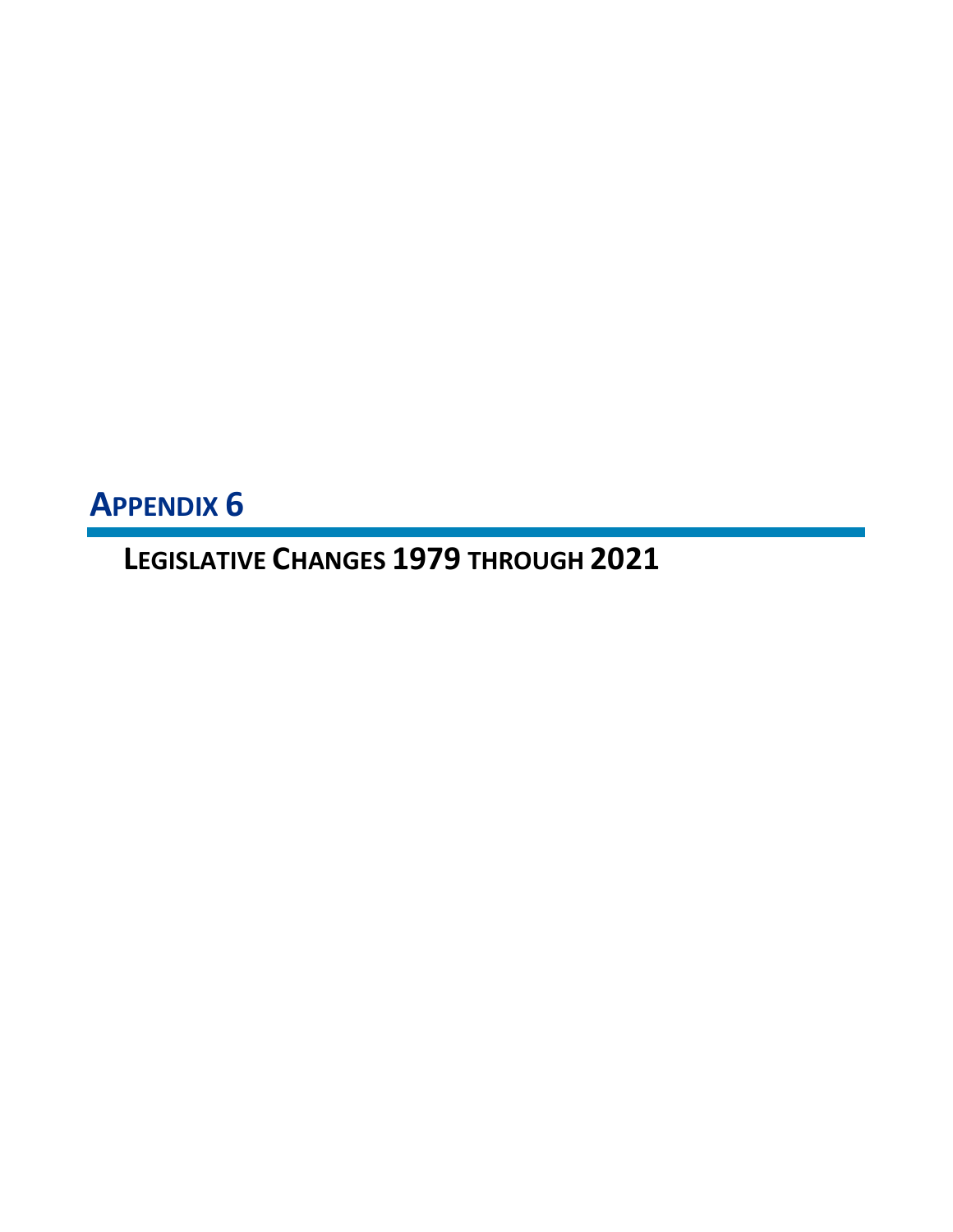### *HB 2128*

Refund repayment provided at least three years of service after reentry, surviving spouse may pay in the case of death of the employee.

#### *HB 2012*

Under IRS Code Section 414(h), employer may pick up the employee contributions for all compensation earned after December 31, 1981, by a reduction in the cash salary or an offset to a future salary increase or by a combination of both.

#### *HB 2160*

Duty disability benefit based on the salary when the benefit is payable in the case of a disabled policeman who returns to active service for a period of at least two years.

#### **1980 Session**

#### *HB 3635*

Reversed all changes made by HB 2012 and put the pick-up section as a new paragraph; they are treated as employee contributions for all purposes, including refunds and determination of the tax levy.

#### **1981 Session**

#### *SB 21*

Actuarial reporting standards.

#### *SB 851*

Authorizes investments in conventional mortgage pass-through securities.

#### *SB 879*

Financial statement required by Department of Insurance within six months and actuarial statement within 9 months; \$100 penalty per day if late.

#### *SB 1126*

Duty disability benefits based on salary at time disability is allowed; salary for policeman on leave of absence; definition of heart attack.

#### *HB 291*

Minimum survivor's annuity from \$200 to \$250.

### **Spring 1982 Session**

#### *SB 740*

Minimum employee annuity from \$350 to \$400 effective July 1, 1982, for policemen who retired before September 1, 1976.

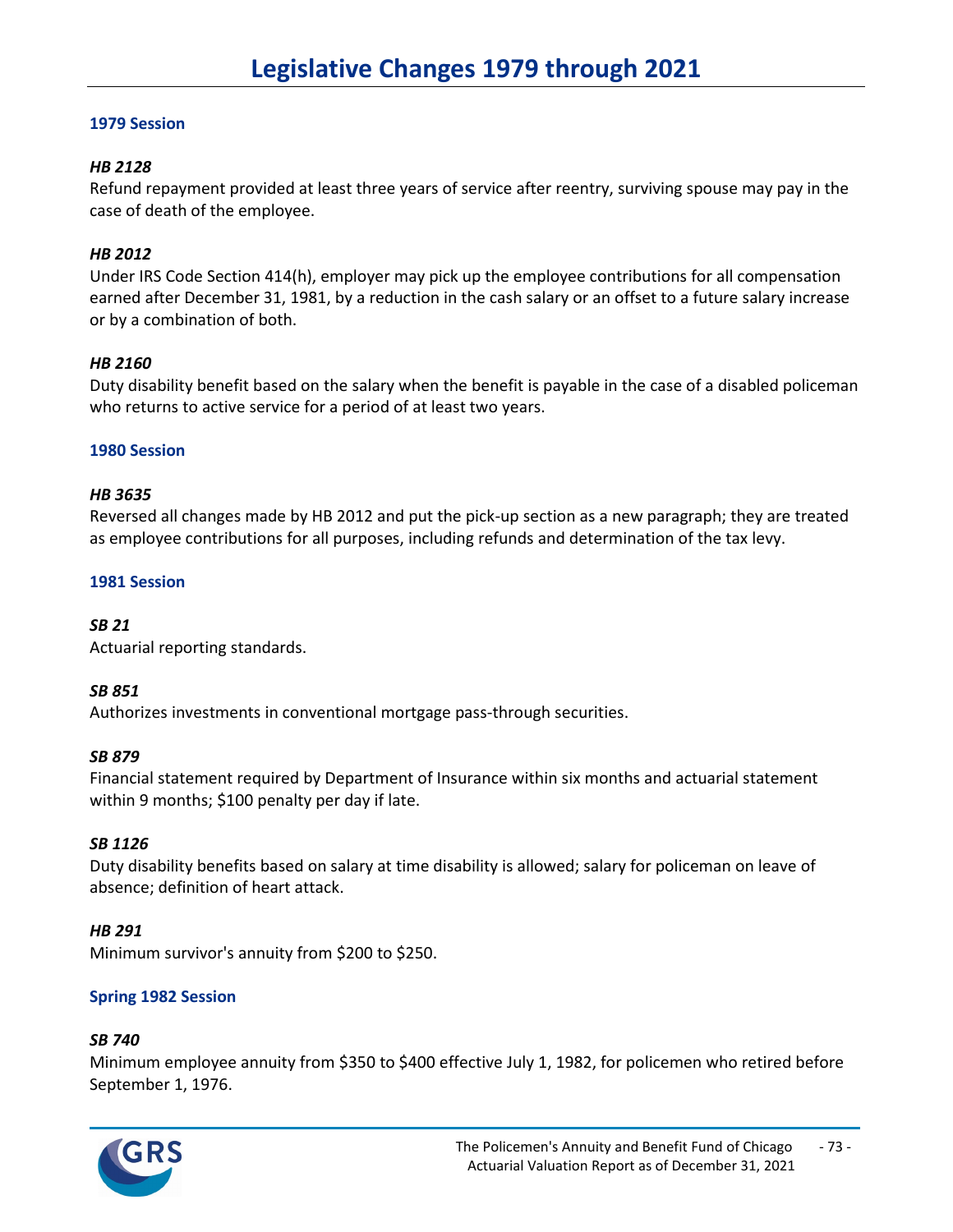# *SB 1127*

3% post-retirement increase for employees born before January 1, 1930, without 30% maximum, effective January 1, 1983.

Group health hospital and surgical insurance premium \$55 for annuitant not qualified to receive Medicare; \$21 if annuitant is qualified, effective January 1, 1983.

# *SB 1147*

Actuarial reporting to Insurance Department and Pension Laws Commission. Actuarial statements prepared by a qualified actuary for plan years ending after December 31, 1984, including actuarial present value of credited projected benefits.

# *SB 1579*

Permitted investment list moved to general section of the statute. Expanded fiduciary standards, prohibited transactions, civil action may be brought by Attorney General or by a participant.

### **Spring 1983 Session**

# *SB 22*

Delegation of investment authority restrictions.

### *HB 514*

10% prudent person investment category.

### *HB 1412*

Heart attack; need not result from an injury.

### *HB 1413*

Wrongful death of a police officer bars benefit.

### *HB 1414*

50/20 50%, plus 2% minimum formula; if retire in 1984 qualify with 52 and 22; in 1985, 51 and 21; in 1986 and after, 50 and 20.

### *HB 2003*

Reversionary annuity. Securities lending.

### *City Ordinance*

Changes compulsory retirement from 63 to 70.

### *1984 Court Decision*

Kaner case awarding widow compensation annuity 75% of the salary attached to the civil service position that would have ordinarily have been paid to him as though he were in active discharge of his duties for widows of policemen who died a duty death after January 1, 1970.

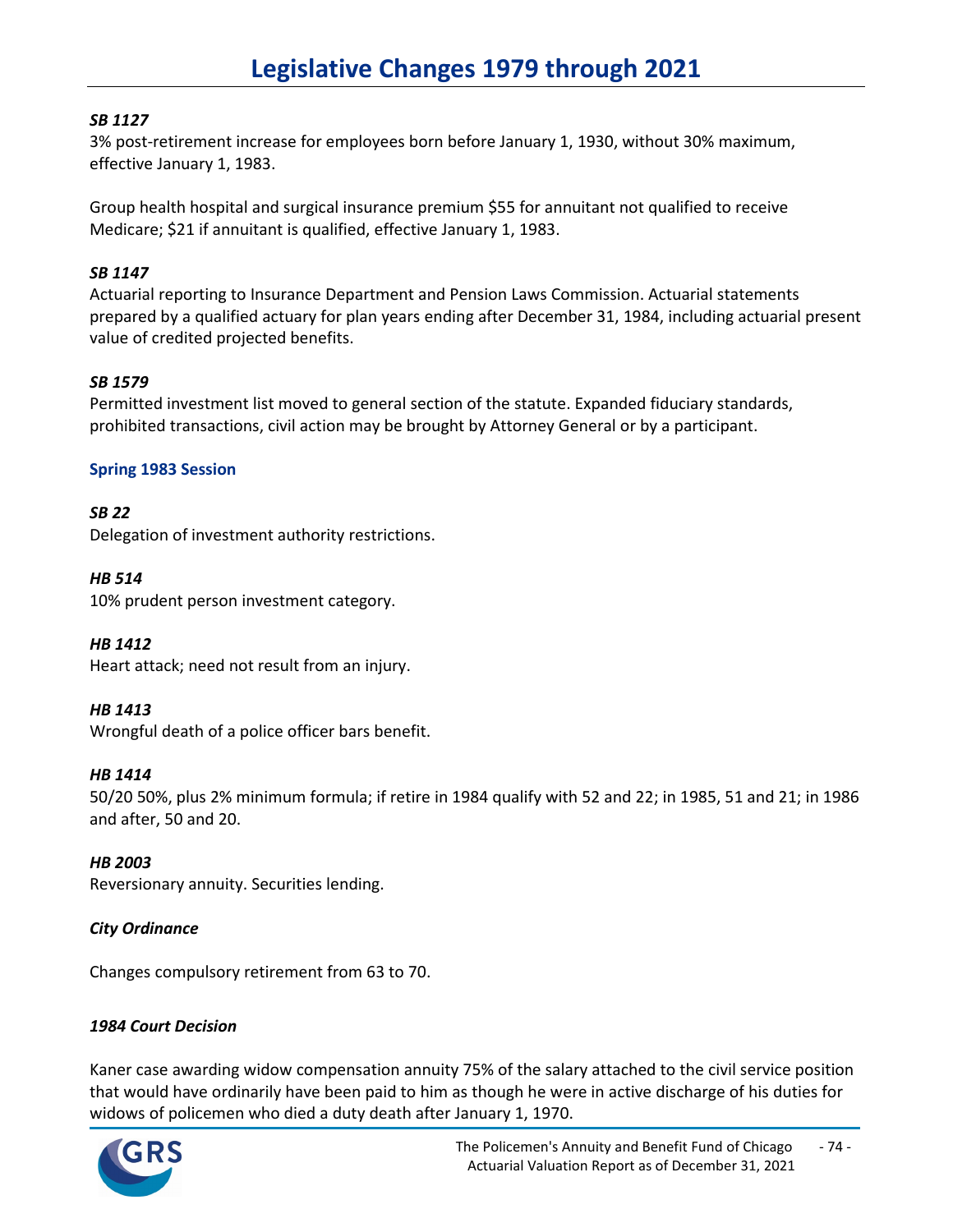Illinois Public Employees' Pension Laws Commission abolished.

### **1985 Session**

### *HB 1529*

30% (of maximum first class patrolman salary) widow's benefit for death in service, with 1.5 years of service, eliminated the excess spouse refund.

40% (of policeman annuity at the time of death) widow's benefit for death after retirement (for retirements after January 1, 1986, only).

Death benefit increase: retirees \$2,250 to \$6,000, actives \$12,000 before 50 graded down to \$6,000.

Minimum widow pension from \$250 to \$325 under certain conditions.

3% increase for the closed group receiving 2%.

Widow compensation annuity for duty deaths after September 17, 1969.

#### **1986 Session**

#### *HB 2630*

Expands the widow compensation annuity category to include duty deaths after January 1, 1940.

#### **1987 Session**

#### *HB 2715*

Beginning January 1, 1988, 50% of employees' annuity at death for widows (present and future) whose spouse retired on or after January 1, 1986.

3% annual increase for life to all employee annuitants (present and future) born before 1940 instead of 1930.

### **1988 Session**

No legislative changes.

### **1989 Session**

### *SB 95*

Signed August 23, 1989. Changed the amount of fund paid health insurance "supplement" from January 1, 1988 until December 31, 1992, to \$65 per month for each annuitant not qualified to receive Medicare benefits (and \$35 if qualified) and from January 1, 1995 until December 31, 1997, the amounts are \$75 and \$45, respectively. Widows will now be supplemented also. The City will be required to pay 50% of the

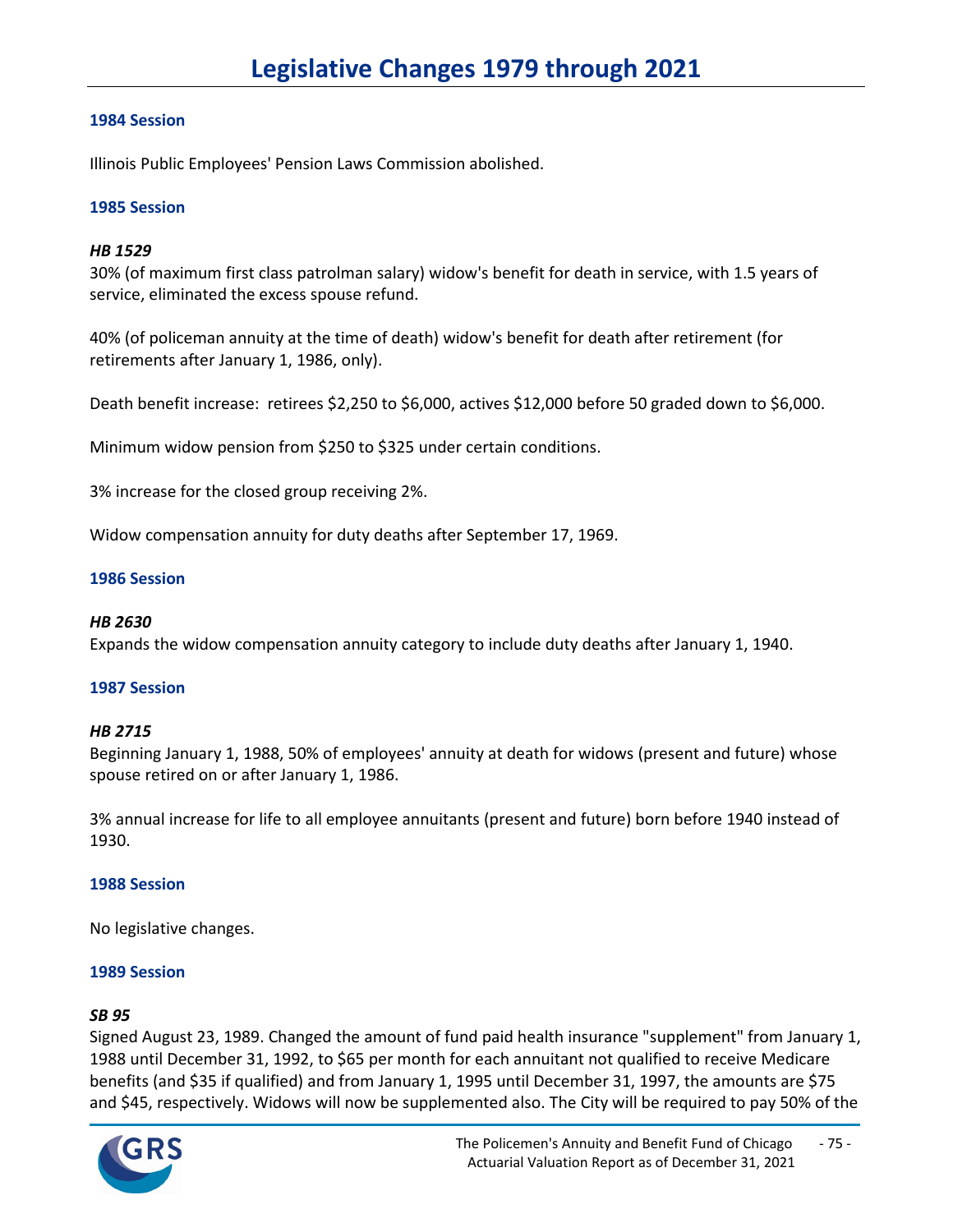aggregated cost of health care claims for the retired group under all health care plans offered by the City. A procedure was established for the City to determine, with the help of an independent actuary, the aggregate cost of claims and premiums for each calendar year from 1989 through 1997 for the retired group.

\$150 to \$200 minimum widow's benefit.

Beginning January 1, 1990, minimum widow's annuity shall be \$400.

Transfer of credits to IMRF for a County Sheriff upon application and payment by the Fund.

# *HB 332*

Signed August 23, 1989, age discrimination changes. Removed the age 63 limitations in determining benefits for money purchase employee and widow annuities, disability benefits and refunds. The change requires contributions (deductions from salary) and concurrent City contributions from January 1, 1988, until withdrawal but not for the period between the attainment of age 63 and January 1, 1988.

Allow transfer credits and creditable service under any other pension fund if police officer has 10 years of service and payment before January 1, 1990.

Provides for a transfer of credits to the Municipal Fund or State Fund of any police officer with at least 10 years of service.

### **1990 Session**

### *SB 1951*

Allows policemen to withdraw at age under 50 with at least 20 years of service to receive benefit based on minimum formula commencing at age 50.

Widows of active policemen receive benefit not less than 50% of annuity payable to the policeman had he retired on the date of death.

Compensation and supplemental widows' annuities do not cease upon remarriage.

### **1991 Session**

### *HB 969*

Increases the minimum monthly benefit to retirees who had at least 20 years of service prior to January 1, 1992, to \$650.

Increases the minimum monthly widow's annuity payable upon death after January 1, 1992 of:

- An active policeman with at least 10 years of service; or
- A policeman who had at least 20 years of service at withdrawal from the Fund to \$500.

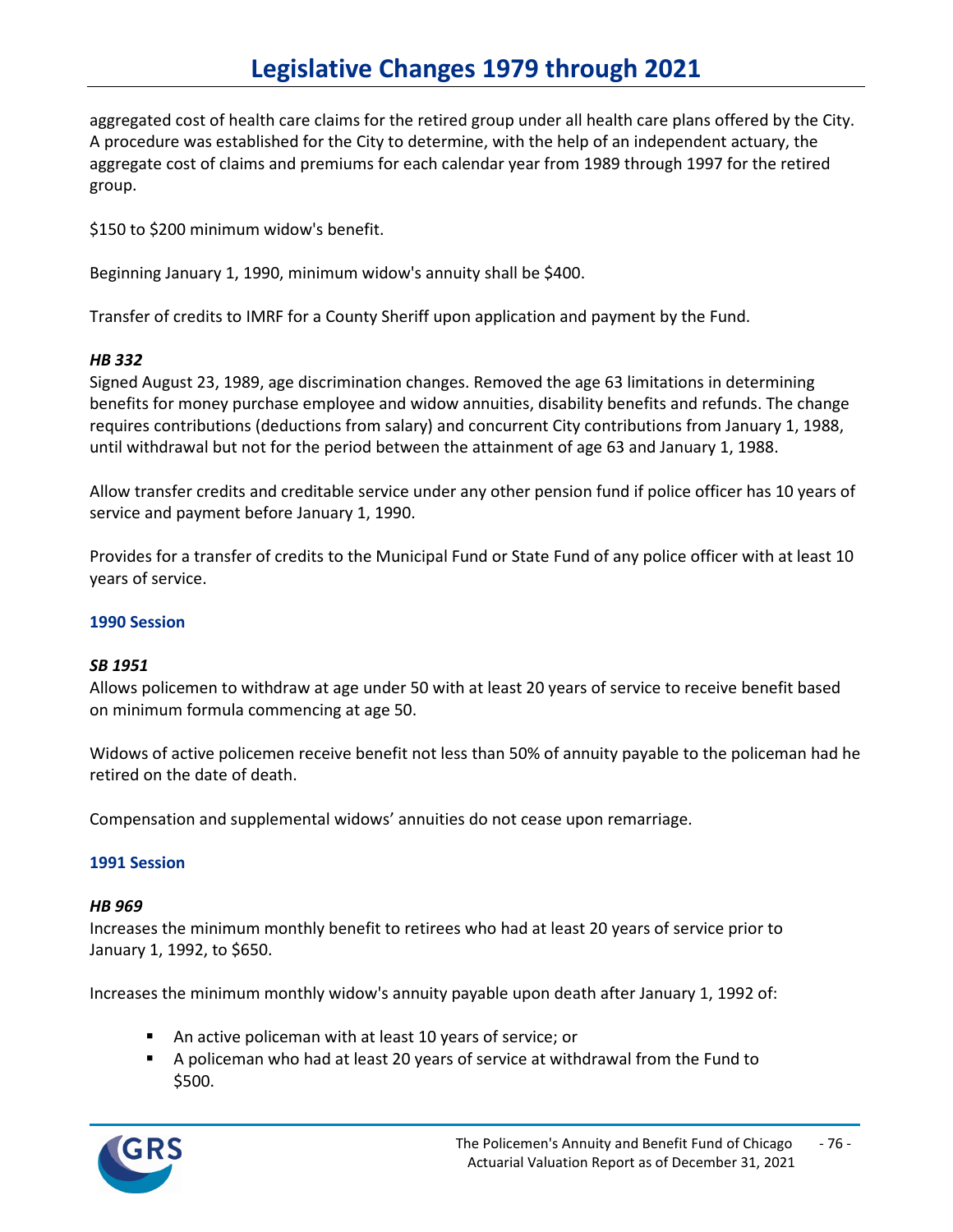No legislative changes.

# **1993 Session**

# *SB 1650*

Increases the minimum monthly benefit to retirees who had at least 20 years of service prior to January 1, 1995, to \$750, and after January 1, 1995, to \$850.

Increases the minimum monthly widow's annuity payable upon death after January 1, 1995 of:

- An active policeman with at least 10 years of service; or
- A policeman who had at least 20 years of service at withdrawal from the Fund to \$600, and after January 1, 1995, to \$700.

### **1994 Session**

No legislative changes.

### **1995 Session**

#### *SB 99*

Beginning January 1, 1996, supplemental annuity changed to the difference between the annuity for the widow and an amount equal to 50% of the annual salary (including all salary increases and longevity raises) the policeman would have been receiving when he attained age 63 if the policeman had continued in service at the same rank (whether career service or exempt) that he last held in the police department.

Beginning January 1, 1996, duty disability minimum benefit is stated such that after 10 years of payment the benefit shall not be less than 50% of the current salary attached to the rank held by the policeman at the time of removal from police department payroll.

An occupational disease disability benefit has been added for any policeman with at least 10 years of service who suffers a heart attack or any other disability heart disease. The benefit shall be 65% of salary attached to the rank held by the officer at the time of his or her removal from the police department payroll, with a minimum after 10 years of 50% of the current salary attached to the rank. Each natural or legally adopted unmarried child of the officer under age 18 is entitled to a benefit of \$50 per month. This benefit is not terminated at age 18 if child is then dependent by reason of a physical or mental disability.

Beginning January 1, 1996, the age of the commencement of automatic increases in annuities has been lowered to age 55 for policemen born on or after January 1, 1940, but before January 1, 1945. Any policemen born before January 1, 1945, who qualifies for a minimum annuity and retires after September 1, 1967, not receiving the initial increases before January 1, 1996, will receive the initial increase on (1) January 1, 1996, (2) the first anniversary of the date of retirement, or (3) attainment of age 55, whichever occurs last.

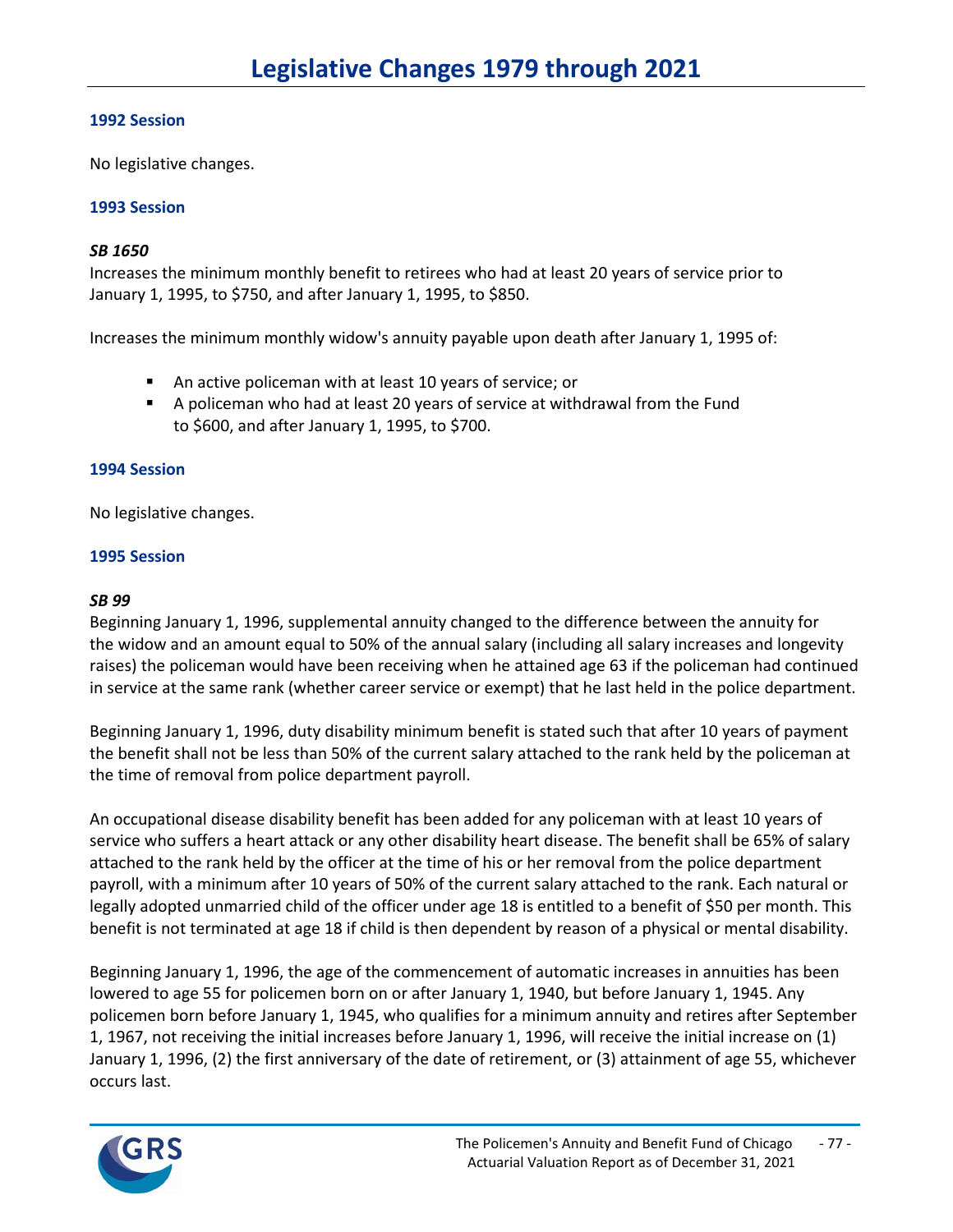Beginning January 1, 1996, the minimum monthly widow's annuity payable upon death increases to \$700.00 for all widow's not previously eligible for the minimum.

#### **1996 Session**

### *SB 1456*

Effective August 9, 1996, a parent's annuity equal to 18% of the current salary attached to the rank at separation from service will be provided to each of the natural parents of a police officer who dies under certain conditions. Those conditions include: death in active service, while receiving a disability benefit, during leave of absences or after 20 years of service and eligible or receiving an annuity. The benefit is payable only if there are no surviving spouse or children eligible for benefits.

### **1997 Session**

### *P.A. 90-551*

Effective December 12, 1997, the law was amended to include on prospective basis duty availability in the definition of salary. The law also allows policemen who retired or were at least age 50 and had at least 20 years of service between July 1, 1994, and December 31, 1997, to count duty availability pay in the calculation of final average salary. In order for this to happen, the policemen must elect to do so and must contribute the employee contributions (9%) without interest from the duty availability pay that is to be considered in the final average salary calculation.

Effective June 27, 1997, P.A. 90-0031 was enacted. This law extends the hospitalization plan through June 30, 2002, for annuitants and their eligible dependents.

Effective July 1, 1997, P.A. 89-643 was amended. This provision extended the parent's annuity eligibility to apply to dependent parents of police officers who died prior to August 9, 1996.

### **1998 Session**

### *P.A. 90-0766*

Effective August 16, 1998, this law increased the minimum monthly widow's annuity payable from \$700.00 to \$800.00, effective January 1, 2021. This law also increased the earnings limit maximum for those receiving disability benefits such that the sum of the disability benefit and outside compensation may be up to 150% of the rate of salary which the participant would be receiving if working in his regularly appointed civil service position as a policeman.

### **1999 Session**

No legislative changes.

### **2000 Session**

In 2000 the City of Chicago has enacted mandatory retirement for Policemen upon attainment of age 63.

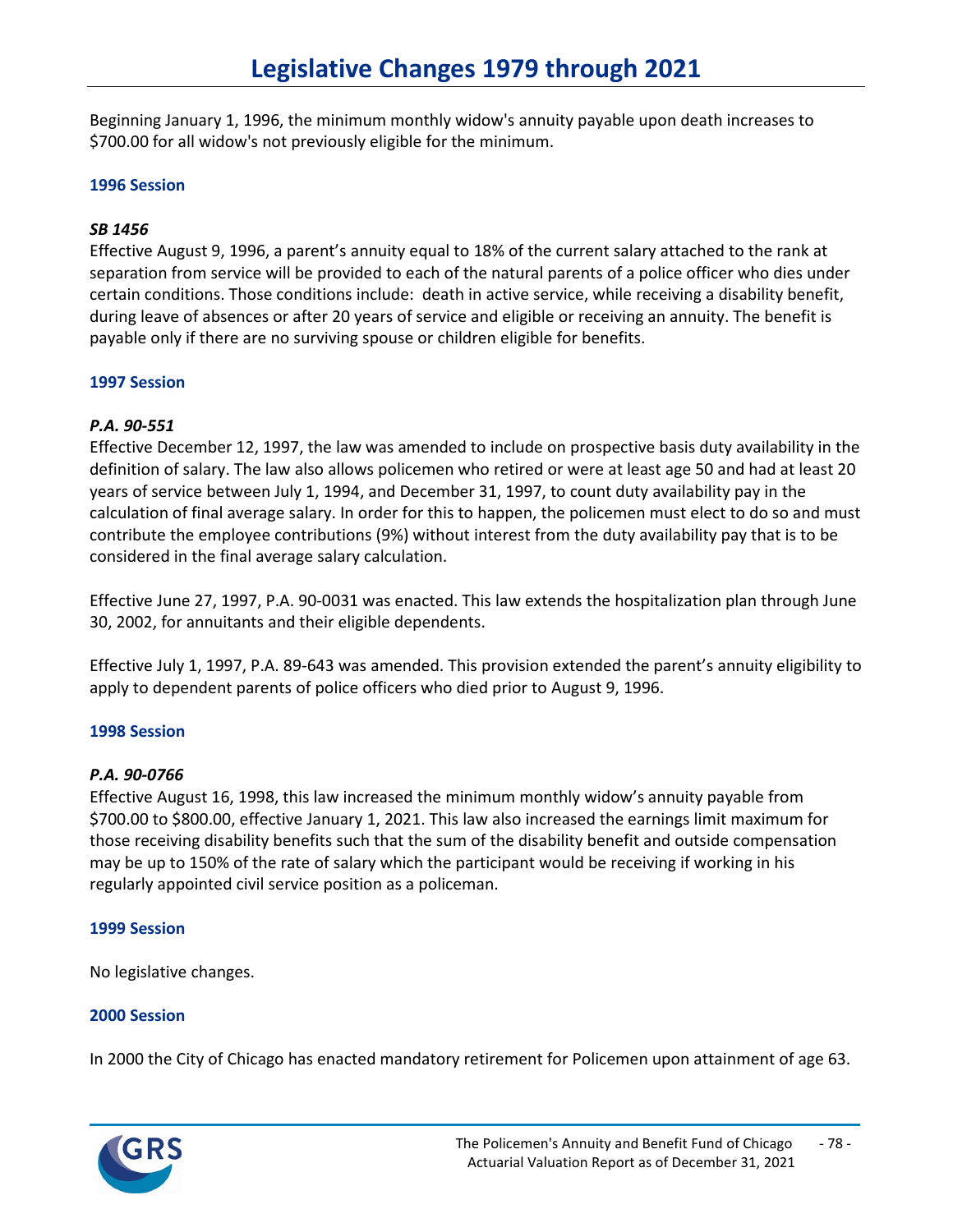### *P.A. 92-0052*

Effective July 12, 2001.

Beginning on January 1, 2000, the minimum duty disability after seven years of payment shall be 60% of the current salary attached to the rank held by the policeman at the time of removal from police department payroll. If the Board finds that the disability permanently renders the policeman totally disabled for any service of a remunerative character, the minimum disability benefit shall be 75% of the current salary attached to the rank held by the policeman at the time of removal from payroll.

The child's benefit for both duty disability and occupational disease disability was increased to \$100 per month.

The law removed the earnings limit of 150% of regular salary to be eligible to receive disability benefits.

With effect from January 1, 2000, the age of the commencement of the automatic 3% increases in annuities has been lowered to age 55 for policemen born on or after January 1, 1945, but before January 1, 1950. Any policeman born before January 1, 1950, who qualifies for a minimum annuity and retires after September 1, 1967, not receiving the initial increase before January 1, 2000, will receive the initial increase at the latest of (1) January 1, 2000, (2) the first anniversary of the date of retirement, or (3) attainment of age 55.

### **2002 Session**

### *HB 5168*

- **Effective June 28, 2002.**
- A police officer who is required to withdraw from service due to attainment of mandatory retirement age and who has less than 20 years of service credit, may elect to receive an annuity equal to 30% of average salary for the first 10 years of service, plus 2% of average salary for each completed year of service in excess of 10, to a maximum of 48% of average salary. This benefit qualifies for post-retirement increases.
- **The supplemental annuity payable to the widow of an officer on account of a duty-related death is** increased to the difference between the money purchase annuity for the spouse and 75% (previously 50%) of the annual salary the police officer would have been receiving when he attained age 63 if the police officer had continued in service at the same rank last held in the department.
- The pension fund subsidy for retiree health insurance was extended through June 30, 2003. For annuitants (other than child annuitants) taking the employer-provided plan, the subsidy is \$75 per month if the annuitant is not eligible for Medicare and \$45 per month if the annuitant is eligible for Medicare.

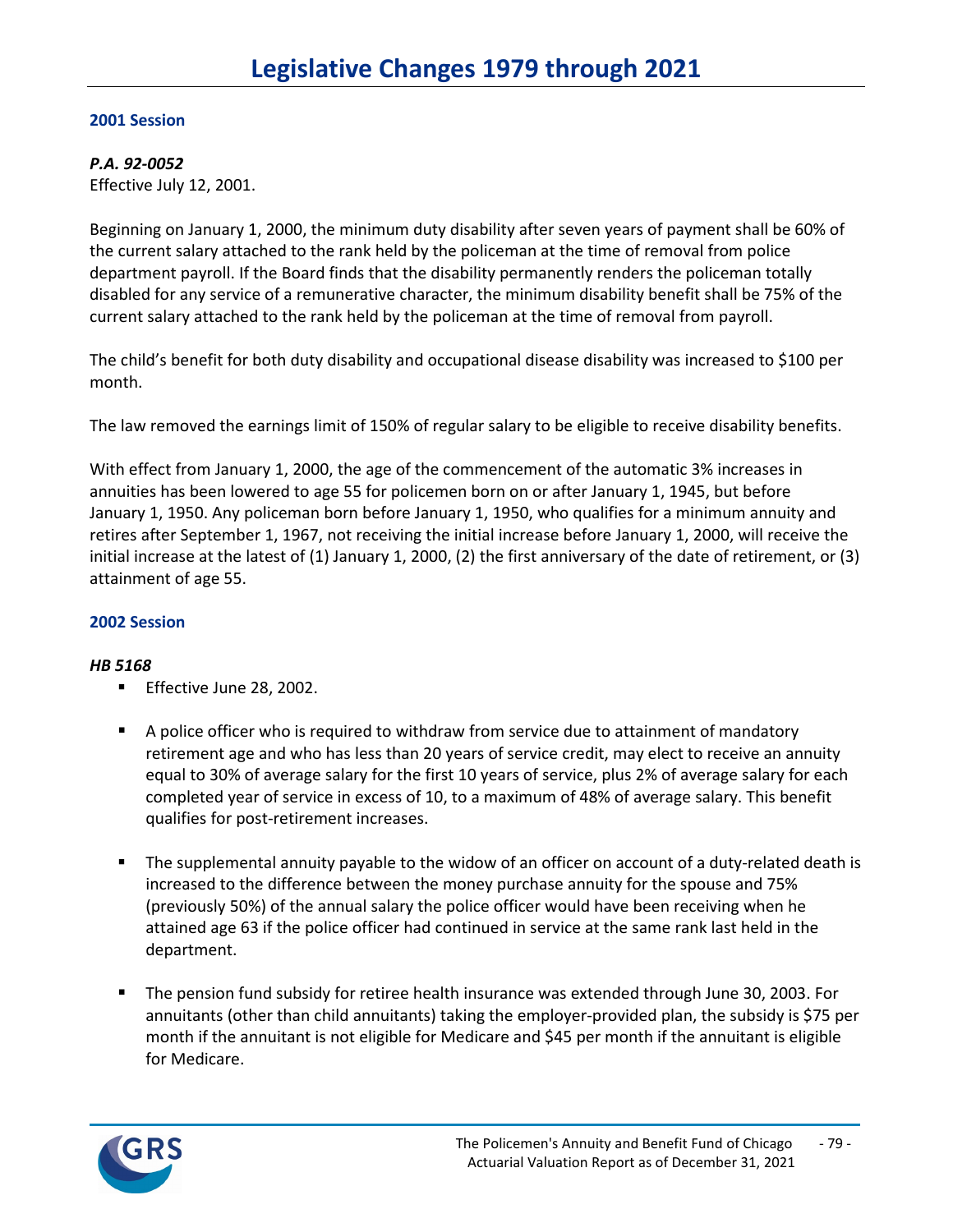### *SB 1701*

- **Effective July 1, 2003.**
- The healthcare benefits were increased to \$85 per month for non-Medicare eligible participants and \$55 per month for Medicare eligible participants for the period from July 1, 2003 through June 30, 2008. Thereafter, the benefits are increased from \$85 to \$95 and \$55 to \$65 for the period July 1, 2008 to June 30, 2013.
- The healthcare benefits referred to above are not and shall not be construed to be pension or retirement benefits for the purposes of Section 5 of Article XIII of the Illinois Constitution of 1970.

# **2004 Session**

# *P.A. 93-0654*

- **Effective January 16, 2004.**
- The minimum annuity formula accrual rate for service after 20 years was increased from 2.0% to 2.5% with total benefits limited to 75% of final average pay.
- The minimum benefit for age-service retirements was increased to \$950 per month during 2004 and \$1,050 per month thereafter.
- The minimum widow annuity was increased to \$900 per month during 2004 and \$1,000 per month thereafter.

# **2005 Session**

# *P.A. 94-0624*

- **Effective August 18, 2005.**
- Beginning January 1, 2000, removes the limitation for maintaining benefits for non-civil service positions when assigned within three years of retirement for non-civil service positions with the title of Captain.

# *HB 1009*

**Effective January 1, 2005, any policeman born after January 1, 1950, but before January 1, 1955,** shall receive a benefit increase of 3% compounded annually. Any policeman born before January 1, 1955, who qualifies for a minimum annuity and retires after September 1, 1967, not receiving the initial increase before January 1, 2005, will receive the initial increase at the latest of (1) January 1, 2005, (2) the first anniversary of the date of retirement, or (3) attainment of age 55.

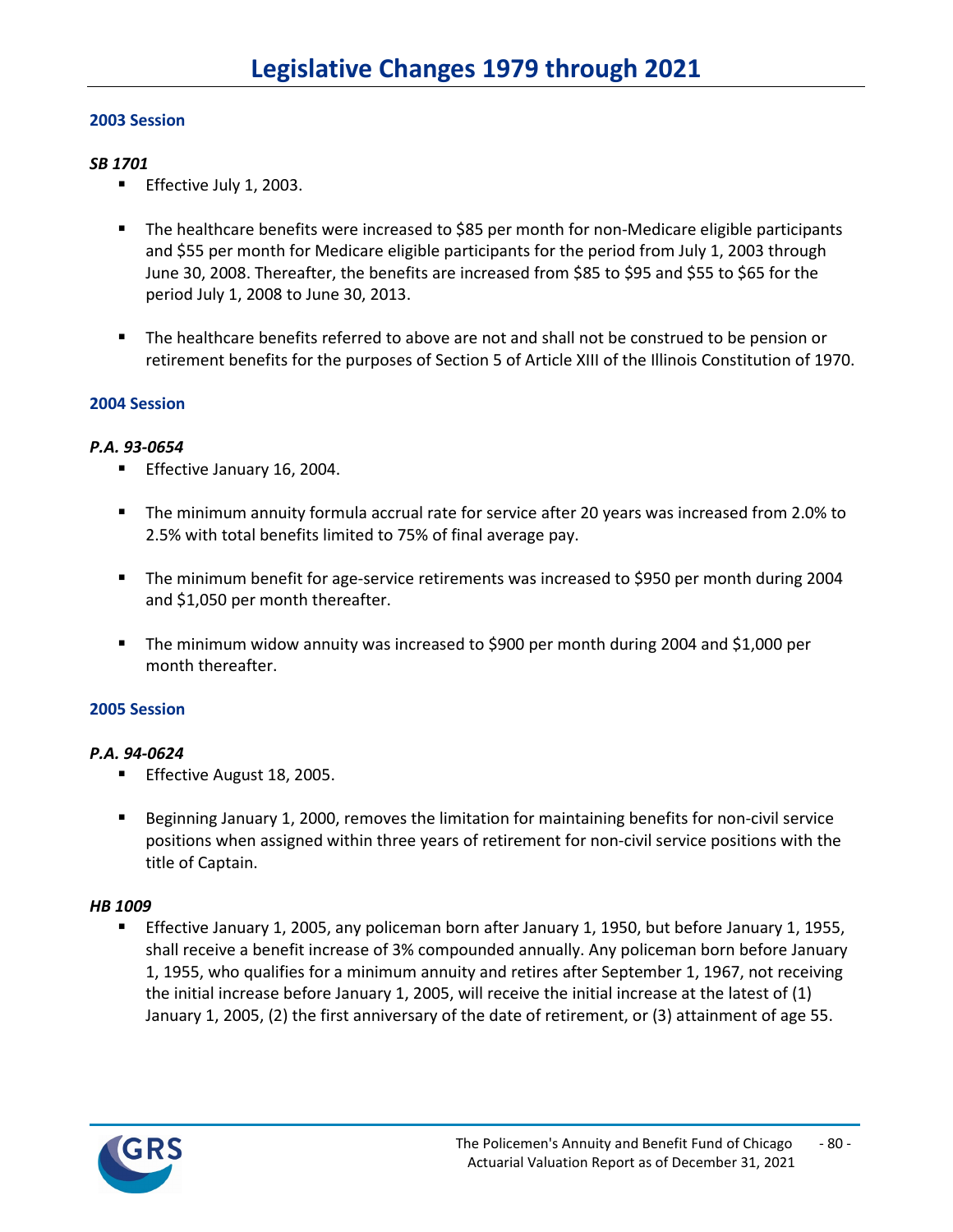# *SB 23*

- Approved June 27, 2005.
- **Prohibits the investment or deposit from the retirement system or pension fund to certain entities** doing business in or with the government of the Republic of the Sudan. Fund managing companies must certify that under Section 1-110.5 of the pension code that they have not loaned to, invested in or otherwise transferred any of the pension fund assets to a forbidden entity.

# *SB 1446*

- Approved August 22, 2005.
- **Provides for various changes in provisions and procedures concerning Qualified Illinois Domestic** Relations Orders. Allows for alternate payee's benefit to be based on a percentage of employee's benefit. Effective July 1, 2006.

# **2006 Session**

No legislative changes.

# **2007 Session**

# *P.A. 95-0279*

- **Effective January 1, 2008.**
- Removes restriction that a child be born or legally adopted before withdrawal from service for a child's annuity. Removes restriction requiring that adoption proceedings must have been initiated 6 months prior to the policeman's death.

# *P.A. 95-0504*

- **Effective August 28, 2007.**
- Beginning on the effective date, a widow's annuity shall no longer be subject to termination or suspension due to remarriage. Any widow's annuities previously terminated or suspended due to remarriage shall be resumed upon application, but the resumption shall not be retroactive.
- At the discretion of the Board, a widow's annuity may be granted to a widow who was denied a benefit for having been married less than one year at the time of the member's death.
- Removes age limitation on child's annuity for children who are so physically or mentally handicapped as to be unable to support themselves.

### **2008 Session**

No legislative changes.

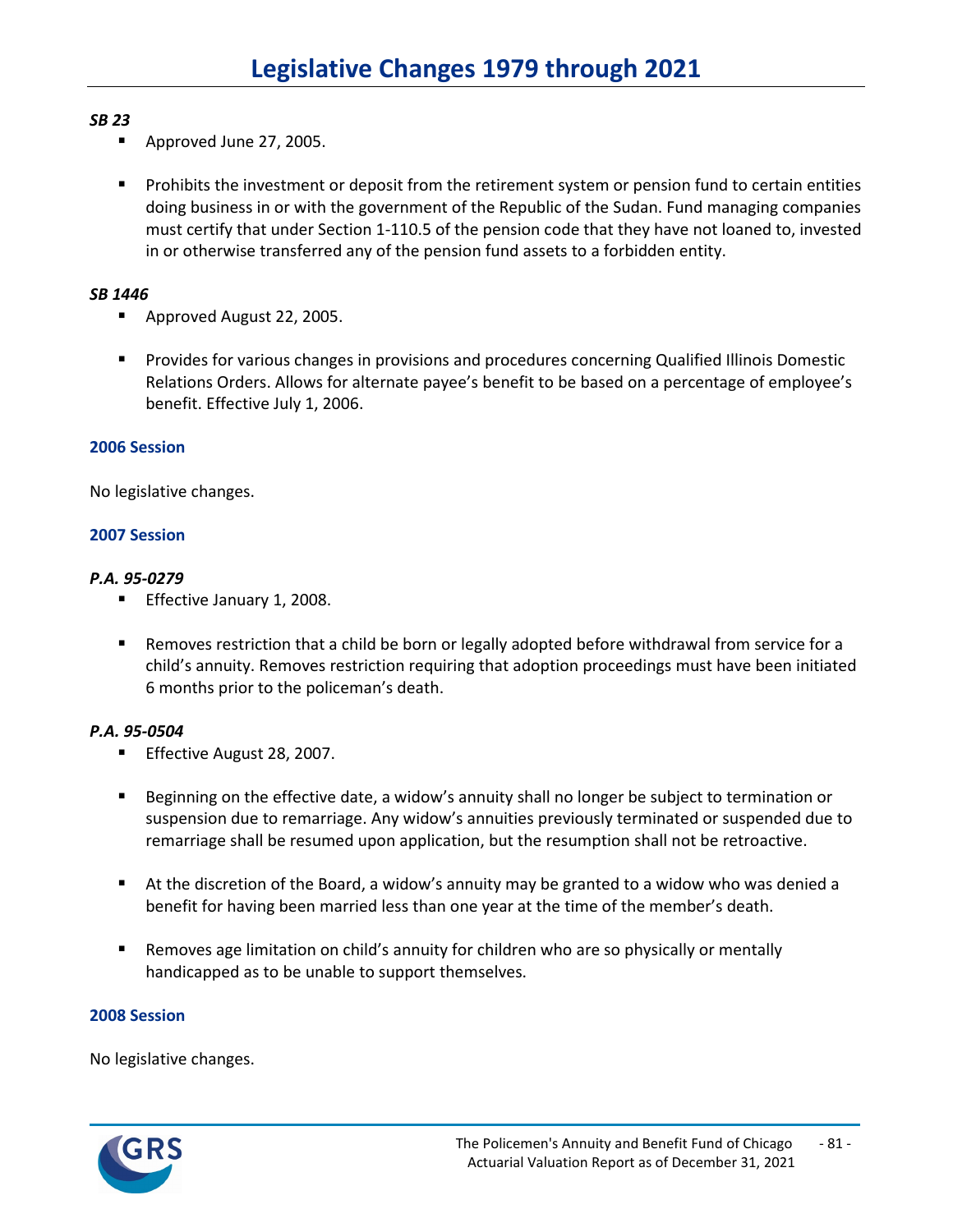### *P.A. 95*‑*1036*

- **Effective February 17, 2009.**
- **F** For purposes of tax levy, contributions by the policeman to the Fund shall not include payments made by a policeman to establish credit under Section 5-214.2.
- An officer with prior service credit under article 3,7,9,10,13,14,15 Funds may transfer up to 10 years of service in 6 month increments provided the transfer of service results in no increase to the unfunded actuarial accrued liability of the Fund.

# *P.A. 96-0006*

- **Effective April 3, 2009.**
- The Illinois Governmental Ethics Act.

### *P.A. 96*‑*285*

- **Effective August 11, 2009.**
- Extends P.A. 95-1036 service purchase eligibility to include members of article 8 Funds and law enforcement officers with any agency of the United States Government.

### *P.A. 96*‑*727*

- **Effective August 25, 2009.**
- Allows an officer with at least 10 years of PABF service to transfer up to 48 months of eligible service as a County Correctional Officer. The officer is required to pay to the Fund the difference between contributions transferred by the County on behalf of the officer and the amount of employee and employer contributions that would have been contributed had the officer been a member of this Fund plus interest at the actuarially assumed rate.

### *P.A. 96*‑*745*

- **Effective August 25, 2009.**
- **Transfer of service to Article 14 (State Employees' Retirement System) now includes investigators** for the Office of the Attorney General and investigators for The Department of Revenue. Interest on the repayment of refund is changed from 6% to the actuarially assumed rate.

### *P.A. 96-753*

- **Effective August 25, 2009.**
- **Encourages the public pension funds, and any State entity investing on behalf of the public** pension funds, to promote the economy of Illinois through the use of economic opportunity investments.

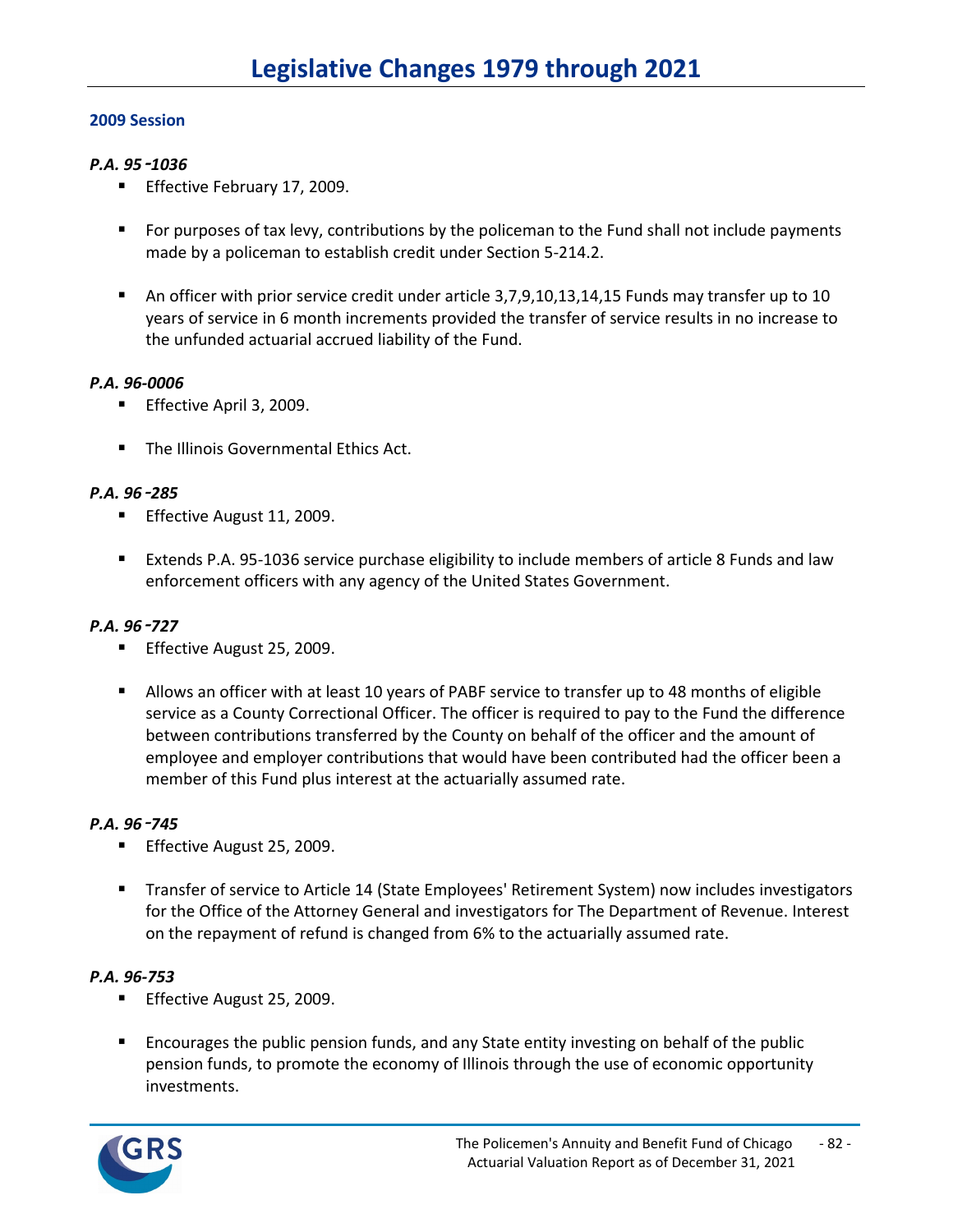**Instructs the fund's investment advisors to utilize investment strategies designed to ensure that all** securities transactions are executed in such a manner that the total explicit and implicit costs and total proceeds in every transaction are the most favorable under the circumstances.

# **2010 Session**

# *P.A. 96-1260*

- **Effective July 23, 2010.**
- A policeman may purchase benefit service for all periods of service in the military before beginning service as an active policeman. The total amount of such service shall not exceed two years.

# *P.A. 96-1495 (HB 3538)*

- **Effective January 1, 2011.**
- Changes the financing for the Fund. Assets are marked to market at March 30, 2011. For fiscal years ending after March 30, 2011, the actuarial value of assets is based on a five-year smoothing of investment gains and losses incurred in fiscal years ending after March 30, 2011. The City levies a new tax starting in FY2015. Each year, employer contributions combined with member contributions and other fund revenue must be equal to the amount that is sufficient to produce 90% funding by the end of fiscal year 2040. The projections are based on an open group projection and level percent of pay financing and actuarial liabilities are based on the Projected Unit Credit cost method. If the City does not make the statutorily required contributions, then the State, starting in FY 2016, could withhold State grants to the City, and directly deposit the withheld funds into the PABF. The withheld funds are limited to 33% of total State grants to the City in FY 2016, 67% in FY 2017, and 100% on and after FY 2018.
- **EXA** Changes benefits for members hired on or after January 1, 2011. For these employees the minimum retirement eligibility is at age 55 with 10 years of service with the annuity based on an accrual rate of 2.5%, subject to a maximum of 75%. Employees may retire at age 50 with 10 years of service with the annuity based on accrual rate of 2.5%, reduced by one half of one percent per month for retirement prior to age 55, subject to a maximum of 75%. The final average salary is based on 96 consecutive months within the last 120 months. Annual salary is capped at \$106,800, indexed annually at the lesser of 3.0% and 50% of CPI-U. COLA is equal to the lesser of 3.0% and 50% of CPI-U, commencing at age 60, with no 30% cap, applied to the original granted retirement annuity. Widow benefits are 66-2/3% of the policemen's earned annuity at the date of death. Widow COLA is equal to the lesser of 3.0% and 50% of CPI-U, commencing when the survivor reached age 60, and applied to the original granted retirement annuity.

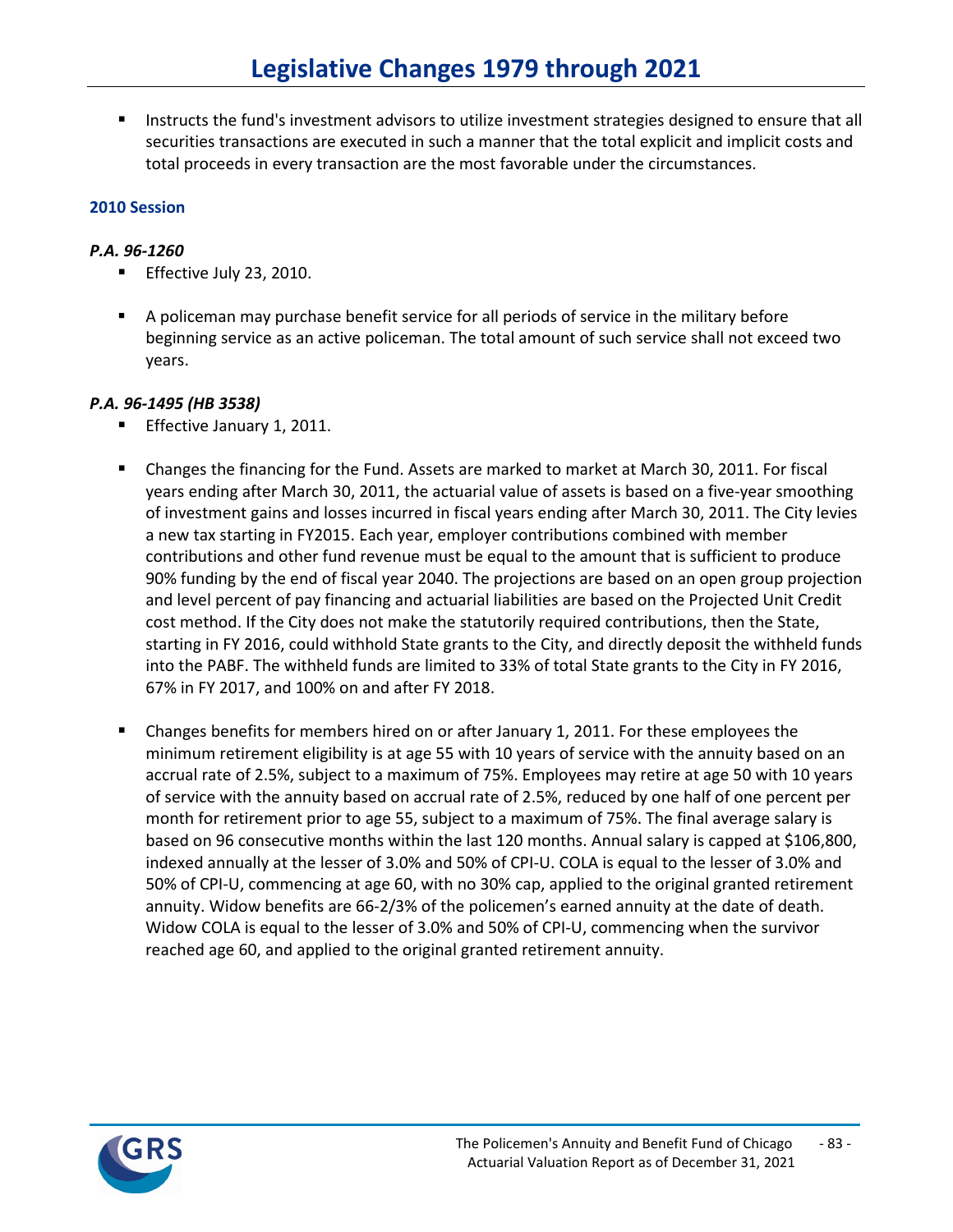#### *P.A. 97-326 (HB 1872)*

- Effective August 12, 2011.
- A policeman may transfer up to 10 years of credible service to a fund covered under Article 3. The PABF will pay the Article 3 fund an amount consisting of (1) the amounts credited to the applicant through employee contributions, plus accumulated interest plus (2) an amount representing municipality contributions equal to the amount determined in (1) plus (3) any interest paid to the PABF in order to reinstate credits and credible service.
- A policeman may reinstate credits and credible service that was terminated upon receipt of a refund, by paying the Fund the amount of the refund plus interest thereon at the actuarially assumed rate, compounded annually, from the date of the refund to the date of the payment.

#### *P.A. 97-344 (HB 3376)*

- **Effective August 12, 2011.**
- Makes changes concerning annual increases to the monthly annuities of persons who first become a policeman on or after January 1, 2011 and deletes repetitive language concerning annual increases in survivor's annuities for Tier 2.

### *P.A. 97-530 (SB 1672)*

- **Effective August 23, 2011.**
- Requires all pension funds and retirement systems subject to the Code to comply with the federal Heroes Earnings Assistance and Relief Tax Act of 2008.

#### *P.A. 97-609 (SB 1831)*

- **Effective August 26, 2011.**
- **Applies to those members hired on or after January 1, 2012.** 
	- Provides that if a new hire is receiving a retirement annuity or pension and accepts a contractual position to provide services to a governmental entity from which he or she has retired, then that person's annuity or pension will be suspended during that contractual service.
	- Makes it a Class A misdemeanor for a pensioner who is seeking contractual employment to fail to notify certain persons about his or her retirement status before accepting an employment contract.

# *P.A. 97-504 (HB 1670)*

- **Approved August 23, 2011.**
- **Amends the Open Meetings Act.**

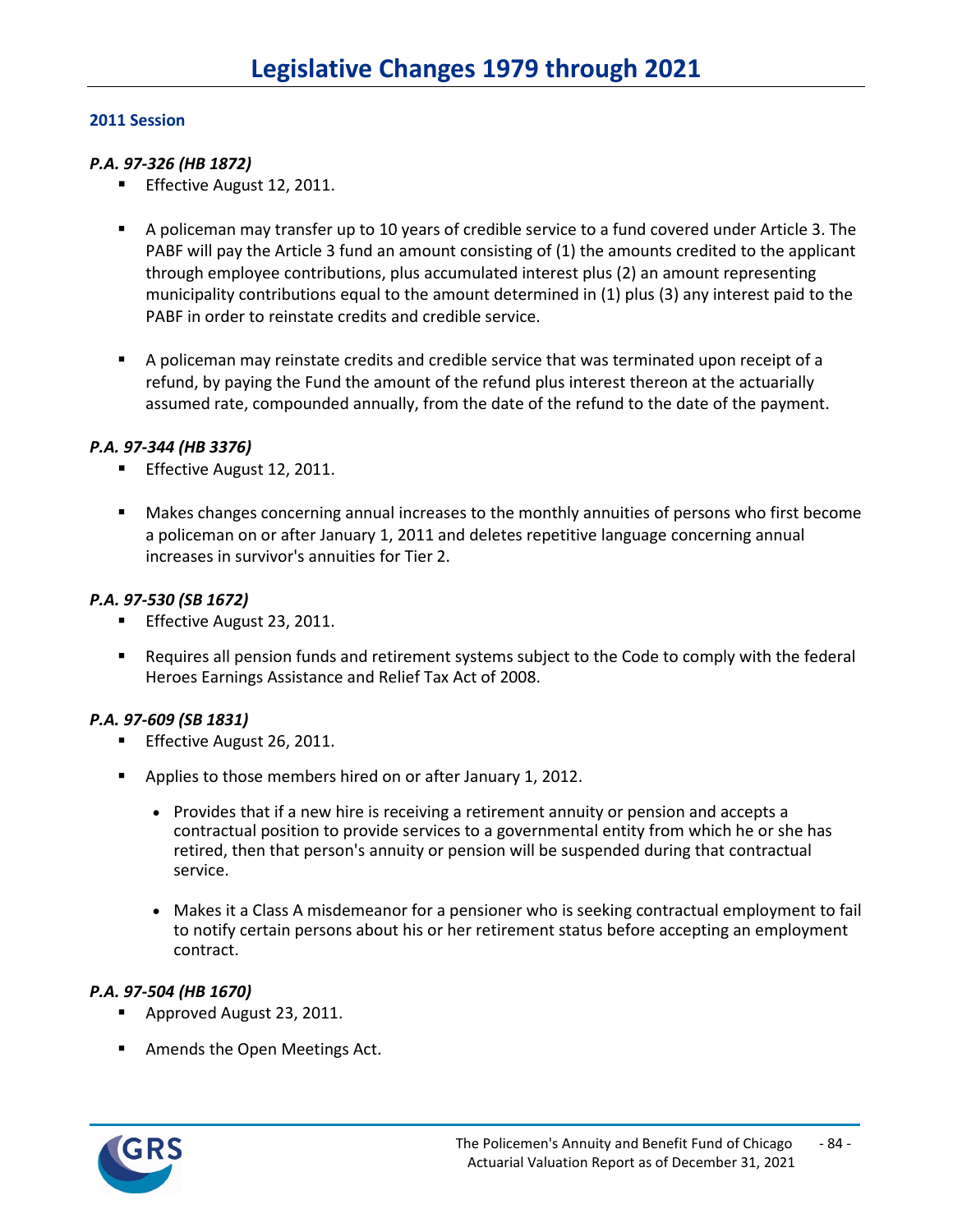- Requires each elected or appointed member of a public body subject to this Act who is such a member on the effective date of the amendatory Act to successfully complete the electronic training curriculum developed and administered by the Public Access Counselor.
- Requires those members to complete the training not later than one year after the effective date of the amendatory Act.
- Requires each elected or appointed member of a public body subject to the Act who becomes such a member after the effective date of the amendatory Act to successfully complete the electronic training curriculum developed and administered by the Public Access Counselor.
- Requires those members to complete the training not later than the  $90<sup>th</sup>$  day after the date the member either (i) takes the oath of office, if the member is required to take an oath of office to assume the person's duties as a member of the public body or (ii) otherwise assumes responsibilities as a member of the public body, if the member is not required to take an oath of office to assume the person's duties as a member of the governmental body.
- Requires each member who successfully completes the curriculum to file a copy of the certificate of completion with the public body.
- Provides that the failure of one or more members of a public body to complete the training required by this Section does not affect the validity of an action taken by the public body.
- Provides that an elected or appointed member of a public body subject to this Act who has successfully completed the required training and filed a copy of the certificate of completion with the public body is not required to subsequently complete that training.

### *P.A. 97-0651*

- Approved and effective January 5, 2012.
- Requires any reasonable suspicion of fraud against the Fund to be reported to the State's Attorney for investigation.
- Changes provisions for Union Leaves of Absence.

### *P.A. 97-813*

- **Effective July 13, 2012.**
- Clarifies provisions of widow's annuity.

### **2013 Session**

### *P.A. 98-0043 (SB 1584*)

Approved and effective June 28, 2013.

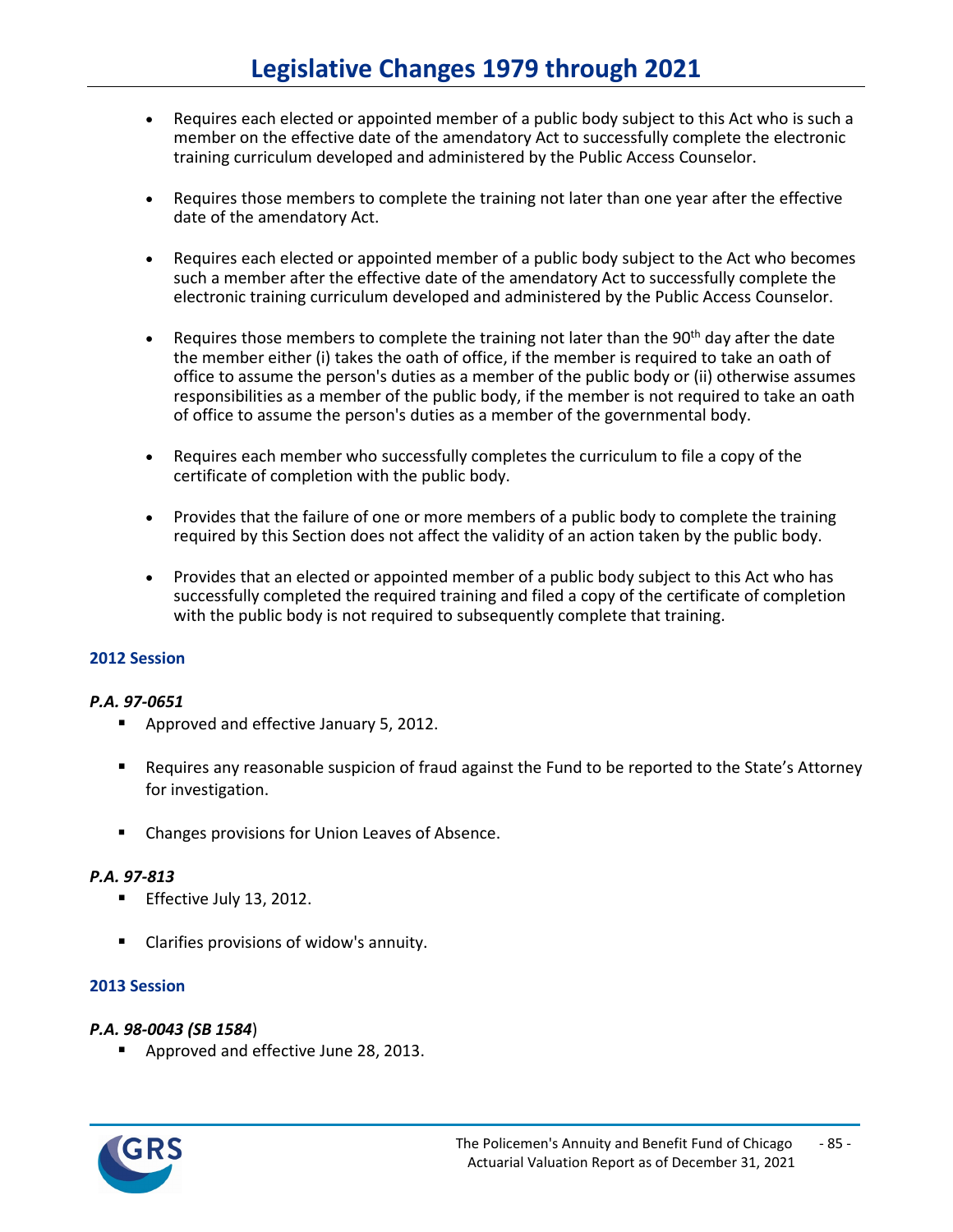Changes the duration of health insurance supplement payments to eligible employee annuitants to "Beginning July 1, 2008 and until such time as the city no longer provides a health care plan for such annuitants or December 31, 2016, whichever comes first."

### *P.A. 98-0433 (HB 2620*)

- **Approved and effective August 16, 2013.**
- Allows for an additional exception to the RFP process for obtaining investment services for "contracts for follow-on funds with the same fund sponsor through close-end funds."

#### **2014 Session**

No legislative changes.

#### **2015 Session**

No legislative changes.

#### **2016 Session**

#### *P.A. 99-0506*

- **Approved and effective May 30, 2016.**
- Changes the funding policy.
	- For payment years 2016 through 2020, specifies the amount for the City of Chicago's required annual contribution to the Fund as follows: \$420 million in payment year 2016, \$464 million in payment year 2017, \$500 million in payment year 2018, \$557 million in payment year 2019 and \$579 million in payment year 2020.
	- Beginning in payment year 2021, the City's total required contribution to the Fund shall be an amount that is equal to the normal cost of the fund, plus an amount sufficient to bring the total assets of the fund up to 90% of the total actuarial liabilities of the fund by payment year 2055 (instead of 2040).
- Changes the actuarial cost method to entry age normal.
- **Includes provisions for funding from any proceeds received by the City in relation to the operation** of a casino within the City.
- **Provides a mechanism to enforce funding through a mandamus action.**
- Creates a new minimum retirement annuity provision equal to 125% of the federal poverty level for certain persons.

#### *P.A. 99-0905*

**Approved and effective November 29, 2016.** 

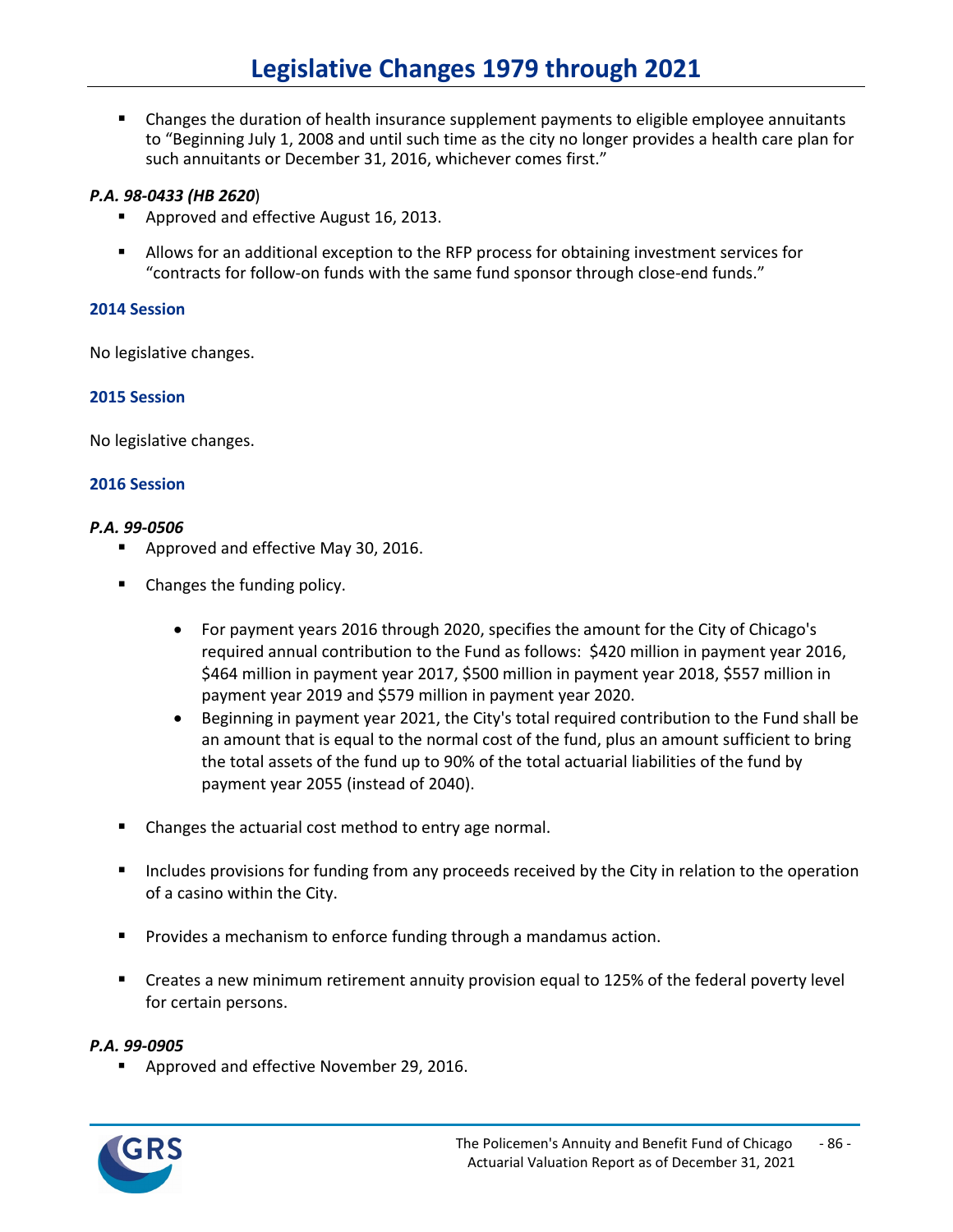- **Specifies the manner of calculating the Tier 2 surviving spouse's annuity for Tier 2 policemen who** die in service with at least 1 1/2 years of service.
- **Specifies the manner of computing duty-death benefits for Tier 2 surviving spouses and provides** that Tier 2 duty-death benefits are not payable where the death is the result of an intervening cause.
- **Includes provisions for a minimum surviving spouse's annuity equal to 125% of the federal poverty** level.
- **Increases the Tier 1 automatic annual increase in retirement annuity for persons born after** December 31, 1954 but before January 1, 1966.
- **F** Amends the State Mandates Act to require implementation without reimbursement.

#### *P.A. 100-0334*

- **Approved and effective August 25, 2017.**
- States a person otherwise entitled to a survivor benefit and who has been convicted of a felony in connection with the service rendered by the member, is not eligible for such survivor benefit, if such conviction was after the effective date.
- It further states for participants that first become members after the effective date the change is a condition of employment.

### **2018 Session**

#### *P.A. 100-1148*

- **Approved and effective December 10, 2018.**
- Technical correction related to filing copies of the report as required by Section 3.1 of the General Assembly Organizational Act and with the State Government Report Distribution Center for the General Assembly.

# **2019 Session**

#### *P.A. 100-1173*

- **Approved and effective June 1, 2019.**
- Denied service credit applications for safety or investigative work filed between 1992 and 2008 may be reconsidered by the board.

### *P.A. 100-0387*

**Approved and effective August 16, 2019.** 

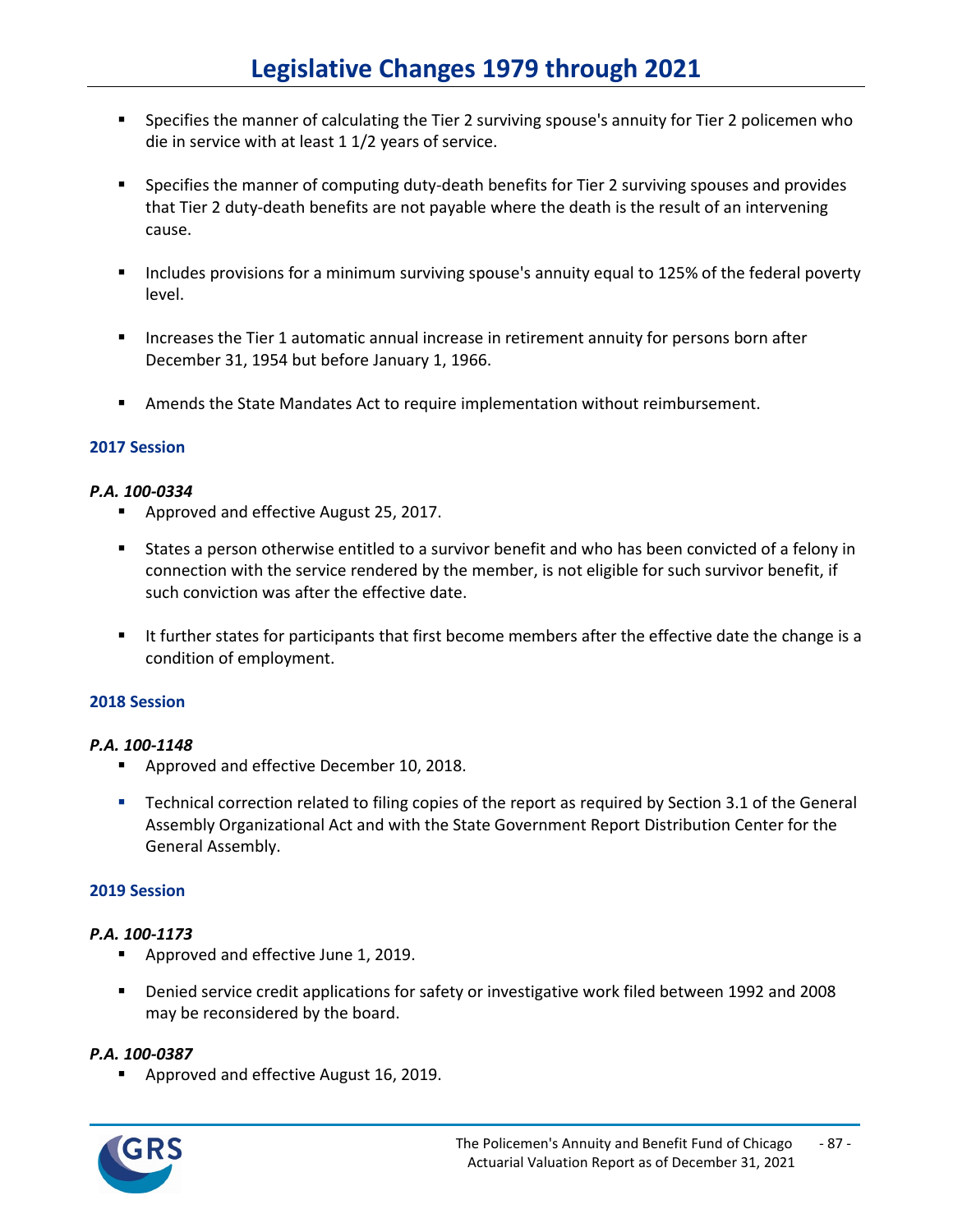Adds provisions to felony convictions entered on or after January 1, 2019. Also states that applicants of duty or occupational disease disability retirements who are denied benefits and who challenge and prevail may seek litigation expense recovery.

# **2020 Session**

### *P.A. 101-0633*

- **Approved and effective June 5, 2020.**
- **Includes COVID-19 as a cause of eligibility for ordinary death benefits and certain annuities related** to death in the line of duty for a policeman who was exposed to and contracted COVID-19 on or after March 9, 2020 and on or before December 31, 2020.

# **2021 Session**

### *P.A. 101-0653*

- **Approved and effective February 26,2021**
- Extended the dates for which COVID-19 is included as a cause of eligibility for certain annuities related to death in the line of duty.

# *P.A. 102-0125*

- **Approved and effective July 23, 2021.**
- **Made changes to provisions concerning credit for service while on a leave of absence from the** police department and assigned or detailed to perform safety or investigative work.

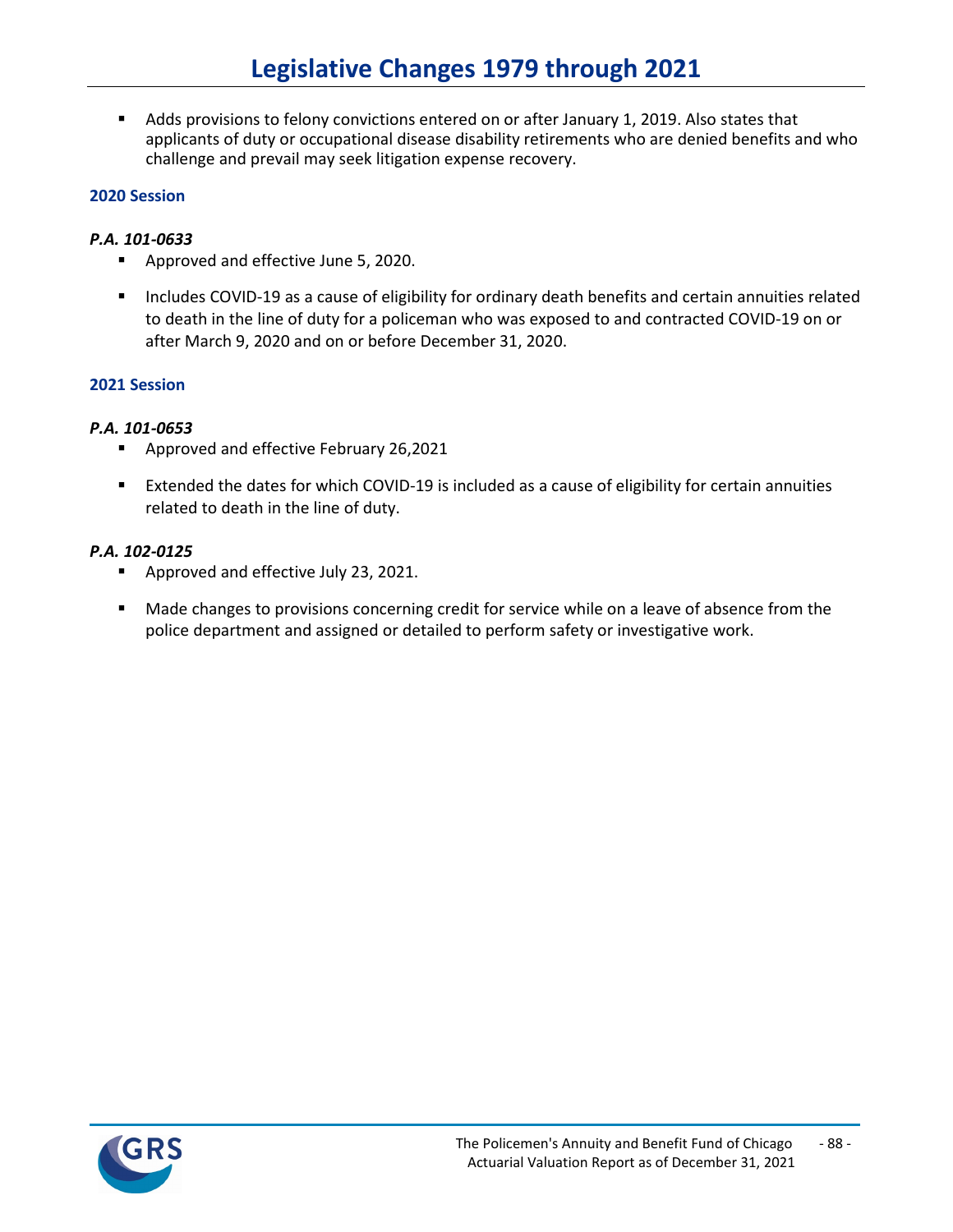**APPENDIX 7**

**GLOSSARY OF TERMS**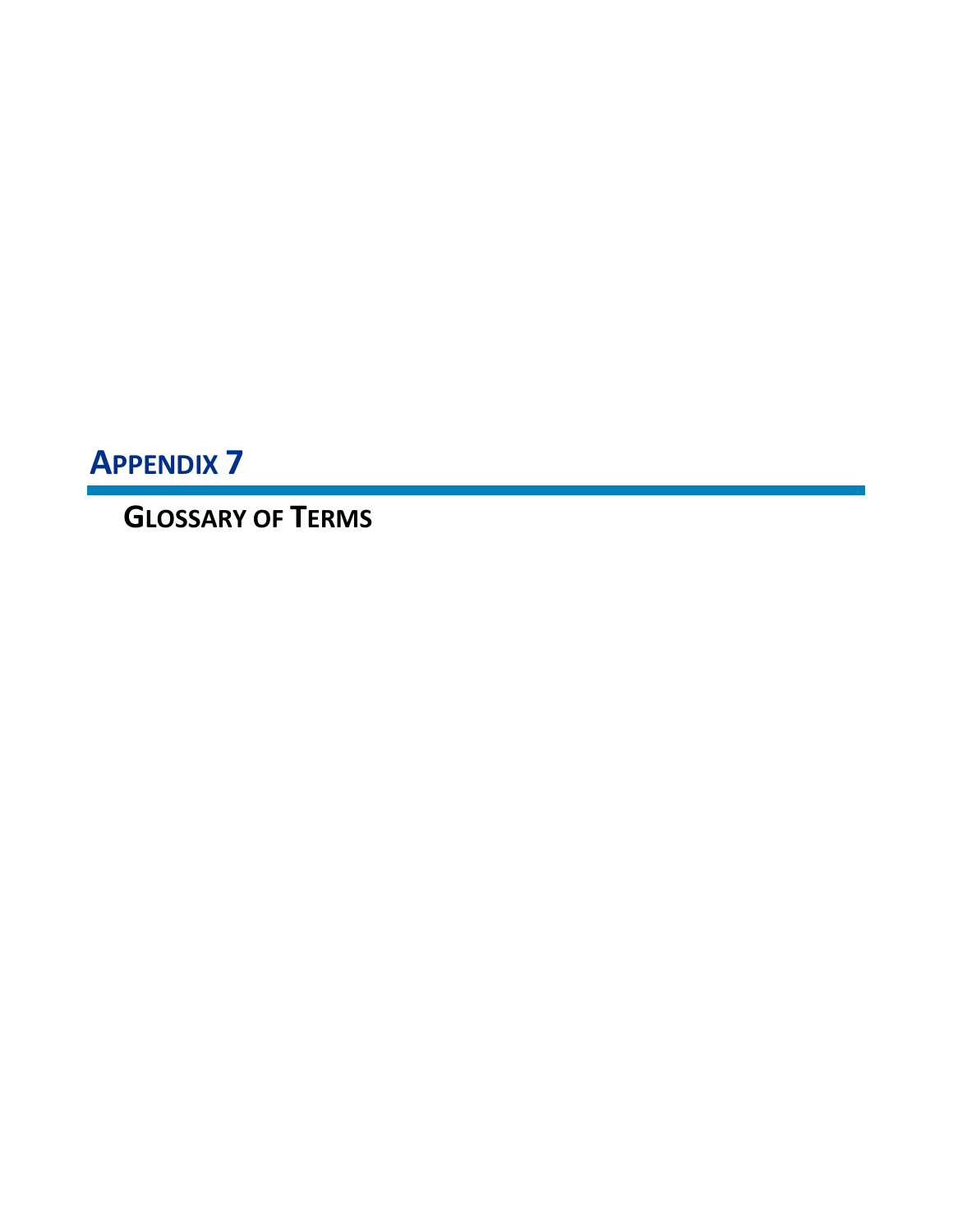# **Glossary of Terms**

| <b>Actuarial Accrued Liability</b><br>(''AAL'')                       | The difference between the Actuarial Present Value of Future<br>Benefits, and the Actuarial Present Value of Future Normal Costs.                                                                                                                                                                                                                                                                                                                                                                                         |
|-----------------------------------------------------------------------|---------------------------------------------------------------------------------------------------------------------------------------------------------------------------------------------------------------------------------------------------------------------------------------------------------------------------------------------------------------------------------------------------------------------------------------------------------------------------------------------------------------------------|
| <b>Actuarial Assumptions</b>                                          | Assumptions about future plan experience that affect costs or<br>liabilities, such as: mortality, withdrawal, disablement and retirement;<br>future increases in salary; future rates of investment earnings; future<br>investment and administrative expenses; characteristics of members<br>not specified in the data, such as marital status; characteristics of<br>future members; future elections made by members; and other items.                                                                                 |
| <b>Actuarial Cost Method</b>                                          | A procedure for allocating the Actuarial Present Value of Future<br>Benefits between the Actuarial Present Value of future Normal Costs<br>and the Actuarial Accrued Liability.                                                                                                                                                                                                                                                                                                                                           |
| <b>Actuarial Equivalent</b>                                           | Of equal Actuarial Present Value, determined as of a given date and<br>based on a given set of Actuarial Assumptions.                                                                                                                                                                                                                                                                                                                                                                                                     |
| <b>Actuarial Present Value</b><br>(''APV")                            | The amount of funds required to provide a payment or series of<br>payments in the future. It is determined by discounting the future<br>payments with an assumed interest rate and with the assumed<br>probability each payment will be made.                                                                                                                                                                                                                                                                             |
| <b>Actuarial Present Value of</b><br><b>Future Benefits ("APVFB")</b> | The Actuarial Present Value of amounts which are expected to be paid<br>at various future times to active members, retired members,<br>beneficiaries receiving benefits and inactive, nonretired members<br>entitled to either a refund or a future retirement benefit. Expressed<br>another way, it is the value that would have to be invested on the<br>valuation date so that the amount invested plus investment earnings<br>would provide sufficient assets to pay all projected benefits and<br>expenses when due. |
| <b>Actuarial Valuation</b>                                            | The determination, as of a valuation date, of the Normal Cost, Actuarial<br>Accrued Liability, Actuarial Value of Assets, and related Actuarial<br>Present Values for a plan. An Actuarial Valuation for a governmental<br>retirement system typically also includes calculations of items needed<br>for compliance with GASB No. 67, such as the Funded Ratio and the<br>Actuarially Determined Contribution ("ADC").                                                                                                    |
| <b>Actuarial Value of Assets</b><br>(''AVA'')                         | The value of the assets as of a given date, used by the actuary for<br>valuation purposes. This may be the market or fair value of plan<br>assets or a smoothed value in order to reduce the year-to-year<br>volatility of calculated results, such as the funded ratio or<br>contribution requirement.                                                                                                                                                                                                                   |

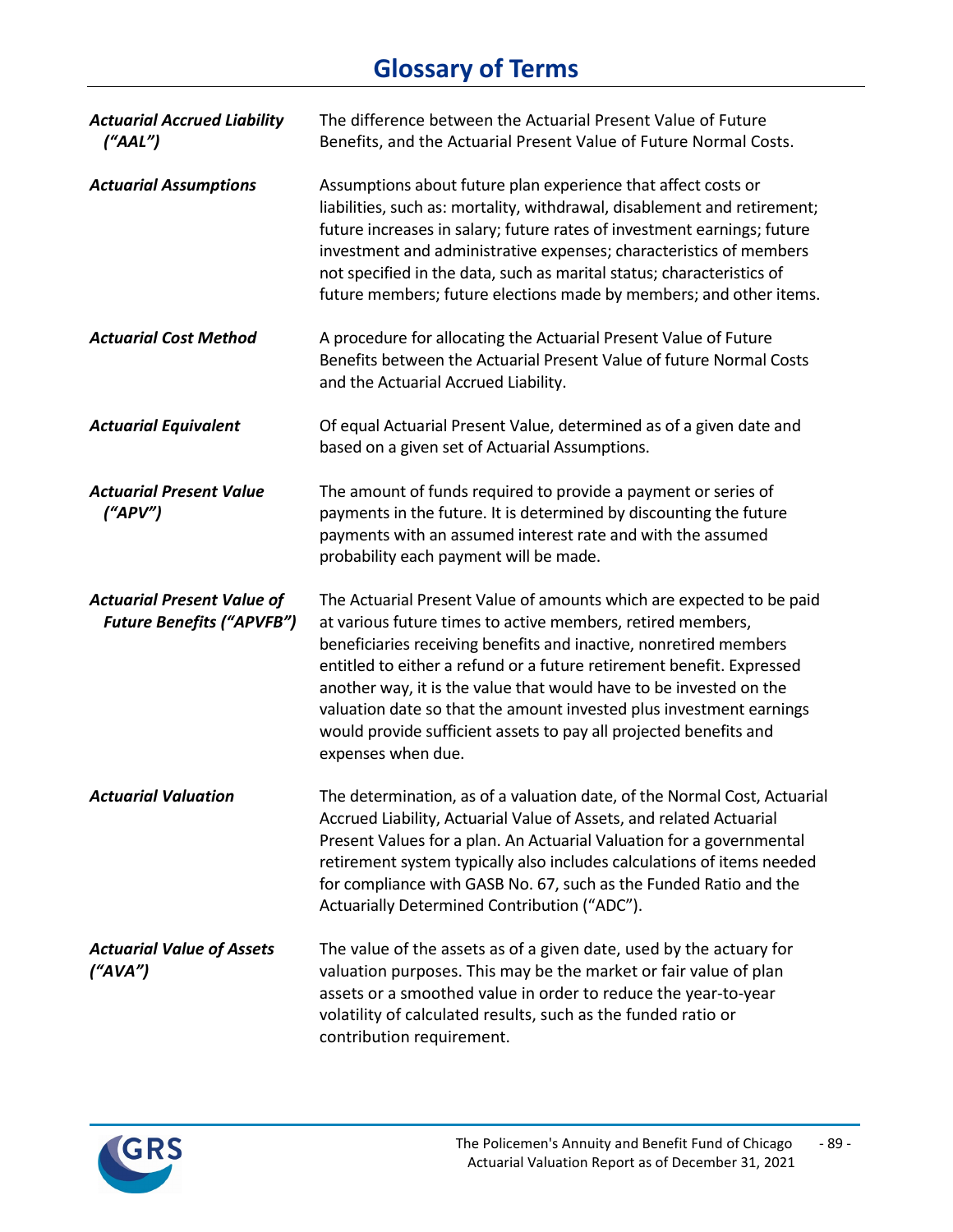# **Glossary of Terms**

| <b>Actuarially Determined</b><br><b>Contribution ("ADC")</b> | The employer's periodic required contributions, expressed as a dollar<br>amount or a percentage of covered plan compensation. The ADC<br>consists of the Employer Normal Cost and Amortization Payment.                                                                                                                                                                                                                                                                                                                                                                                                                                                                                                                                                                                                                                                   |
|--------------------------------------------------------------|-----------------------------------------------------------------------------------------------------------------------------------------------------------------------------------------------------------------------------------------------------------------------------------------------------------------------------------------------------------------------------------------------------------------------------------------------------------------------------------------------------------------------------------------------------------------------------------------------------------------------------------------------------------------------------------------------------------------------------------------------------------------------------------------------------------------------------------------------------------|
| <b>Amortization Method</b>                                   | A method for determining the Amortization Payment. The most<br>common methods used are level dollar and level percentage of payroll.<br>Under the Level Dollar method, the Amortization Payment is one of a<br>stream of payments, all equal, whose Actuarial Present Value is equal<br>to the UAAL. Under the Level Percentage of Pay method, the<br>Amortization payment is one of a stream of increasing payments,<br>whose Actuarial Present Value is equal to the UAAL. Under the Level<br>Percentage of Pay method, the stream of payments increases at the<br>rate at which total covered payroll of all active members is assumed to<br>increase.                                                                                                                                                                                                 |
| <b>Amortization Payment</b>                                  | That portion of the plan contribution or ADC which is designed to pay<br>interest on and to amortize the Unfunded Actuarial Accrued Liability.                                                                                                                                                                                                                                                                                                                                                                                                                                                                                                                                                                                                                                                                                                            |
| <b>Amortization Period</b>                                   | The period used in calculating the Amortization Payment.                                                                                                                                                                                                                                                                                                                                                                                                                                                                                                                                                                                                                                                                                                                                                                                                  |
| <b>Closed Amortization Period</b>                            | A specific number of years that is reduced by one each year, and<br>declines to zero with the passage of time. For example, if the<br>amortization period is initially set at 30 years, it is 29 years at the end<br>of one year, 28 years at the end of two years, etc.                                                                                                                                                                                                                                                                                                                                                                                                                                                                                                                                                                                  |
| <b>Employer Normal Cost</b>                                  | The portion of the Normal Cost to be paid by the employer. This is<br>equal to the Normal Cost less expected member contributions.                                                                                                                                                                                                                                                                                                                                                                                                                                                                                                                                                                                                                                                                                                                        |
| <b>Equivalent Single</b><br><b>Amortization Period</b>       | For plans that do not establish separate amortization bases (separate<br>components of the UAAL), this is the same as the Amortization Period.<br>For plans that do establish separate amortization bases, this is the<br>period over which the UAAL would be amortized if all amortization<br>bases were combined upon the current UAAL payment.                                                                                                                                                                                                                                                                                                                                                                                                                                                                                                         |
| <b>Experience Gain/Loss</b>                                  | A measure of the difference between actual experience and that<br>expected based upon a set of Actuarial Assumptions, during the period<br>between two actuarial valuations. To the extent that actual experience<br>differs from that assumed, Unfunded Actuarial Accrued Liabilities<br>emerge which may be larger or smaller than projected. Gains are due<br>to favorable experience; e.g., the assets earn more than projected,<br>salaries do not increase as fast as assumed, members retire later than<br>assumed, etc. Favorable experience means actual results produce<br>actuarial liabilities not as large as projected by the actuarial<br>assumptions. On the other hand, losses are the result of unfavorable<br>experience; i.e., actual results that produce Unfunded Actuarial<br>Accrued Liabilities which are larger than projected. |